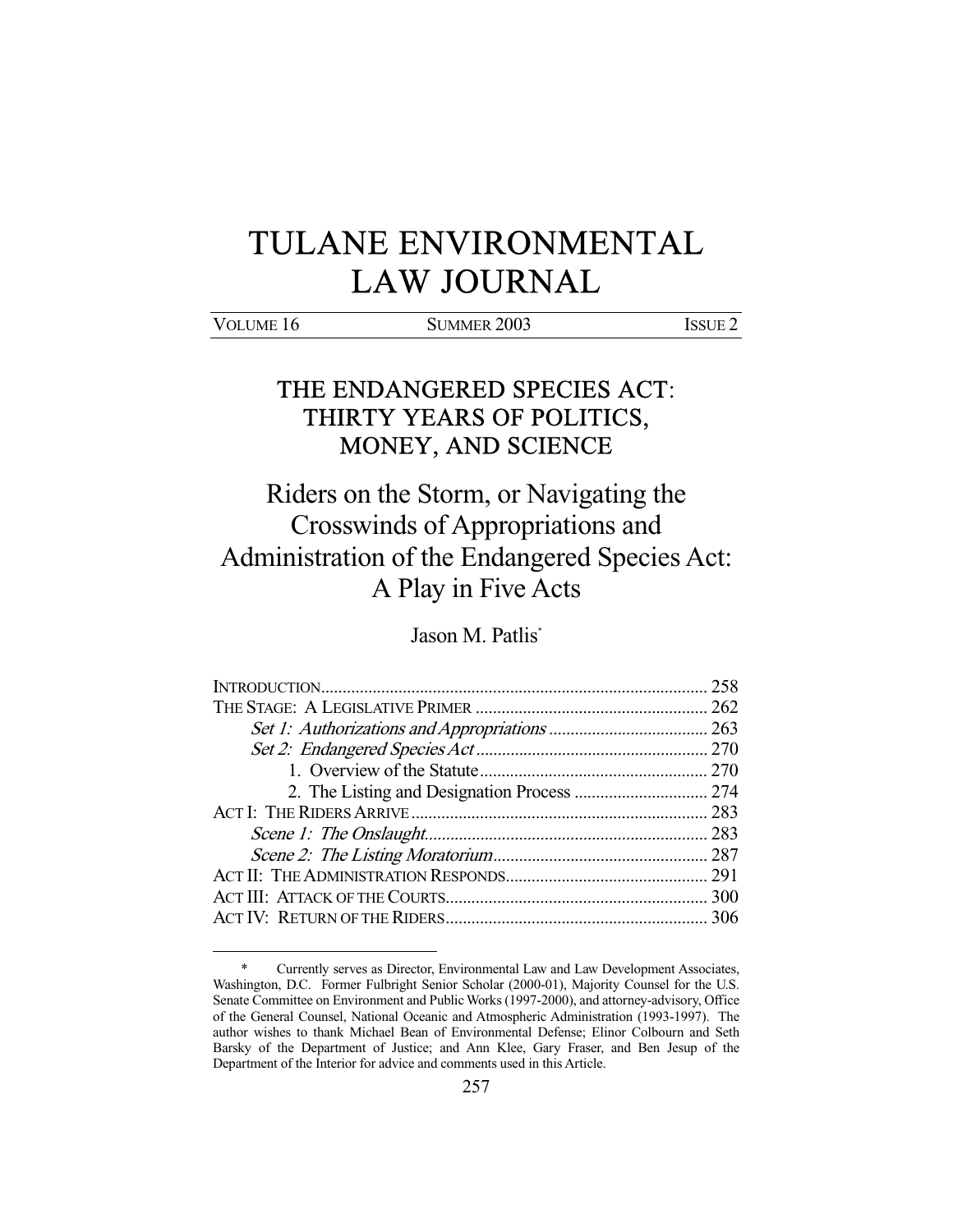### **INTRODUCTION**

-

 On the thirtieth anniversary of the Endangered Species Act (ESA or Act), many scholars and practitioners can wax eloquently or argue vehemently about the rhetoric and reality of conservation of our nation's biological diversity. Through virtually all of its history, save for its first few relatively peaceful years of existence, the ESA has been the lightning rod for liberals and conservatives in shaping the debate on species conservation, and the larger questions of land-use and property rights. That history is indeed a rich one. In fact, with a little imagination, one can look at the history of the ESA as a microcosm of the history of Western civilization: from the golden age of the environmental movement when the Act was established, to the early epiphany embodied in Tennessee Valley Authority v. Hill,<sup>1</sup> moving through the dark ages of Secretary of Interior James Watt, then into the stormy periods of renaissance and reformation under Secretary Bruce Babbitt.

 In recent years, acrimony among all concerned has reached new heights, with the ESA a major factor in the government shut-down of 1995-1996 and lawsuits from all sides ever increasing. The visceral and deeply personal nature of the debate is also growing: conservationists righteously defending lowly insects against continual encroachment of development, ranchers and loggers indignantly defending their traditional jobs and way of life against outsiders, and government bureaucrats defending their honest work despite furloughs and personal threats. This thirtieth anniversary of the ESA is certainly an opportune time for deep reflection of the rhetoric and reality, the successes and failures, of the ESA.

 <sup>1. 437</sup> U.S. 153, 184-85 (1977). Not unlike the epiphany of Constantine the Great, who converted to Christianity, in approximately 312 AD. Since the Court's ruling in Tennessee Valley Authority v. Hill, religious imagery associated with the ESA is not uncommon. Apart from the language used by the United States Supreme Court in that case, the Exemption Committee is informally known as the "God Squad," holding sway over the decision to commit a species to extinction, and academic literature is replete with references to Noah and the ark.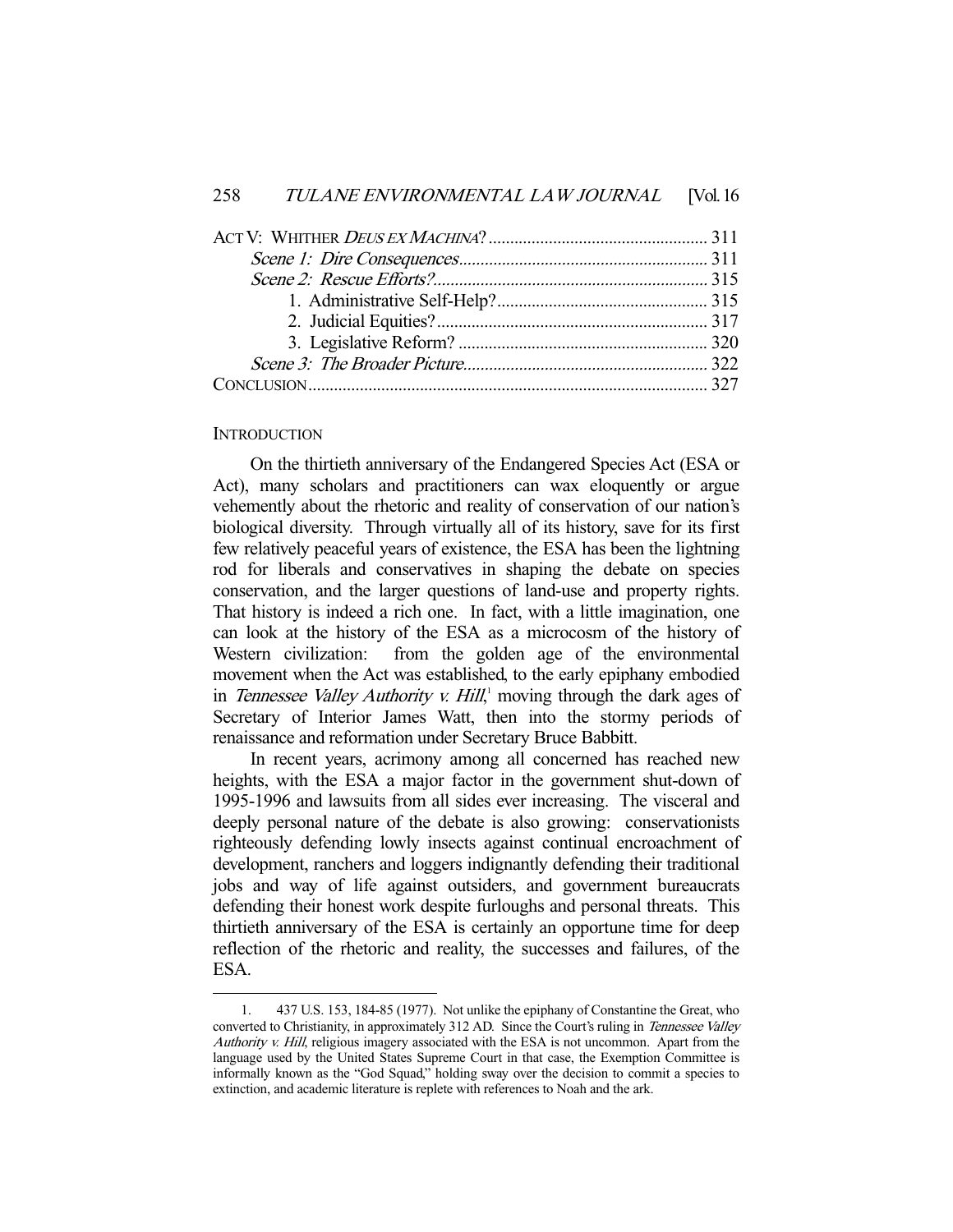This Article, however, sticks with the prosaic. It focuses on the daily workings of the ESA and the dilemmas faced by the civil servants implementing the Act in light of limited budgets. It explores the basic question of funding and function and considers what happens when the money appropriated to the implementing agency is not adequate for the agency to carry out its mandates. Even more disruptive than a lack of funding is when the little funding that exists is controlled entirely by litigation and court orders, so that the agency has lost all discretion over its own actions.

 This is the very real issue faced by the U.S. Fish and Wildlife Service (FWS) and the National Marine Fisheries Service (NMFS), the two federal agencies charged to implement the ESA (collectively, the Services).<sup>2</sup> The issue comes to a head at the very gates of the ESA: the listing of new species as endangered or threatened and the designation of their critical habitat. The listing and designation processes are laden with mandatory deadlines for the FWS and NMFS. The purpose of those deadlines is to ensure that the Services respond promptly to the need to protect a species threatened by extinction. At the same time, the consequence of those deadlines is to divert funds from other duties of the Services to ensure that the deadlines are satisfied. This is especially true given the inundation of new listing and designation petitions to the FWS,<sup>3</sup> which triggers the deadlines, and the spate of recent litigation to ensure enforcement of those deadlines. The entire ESA budget runs the risk of being consumed by the bottomless pit of litigation-driven listings and designations. It does not end there. As Yogi Berra might say, the bottomless pit is getting even deeper: as soon as the FWS makes a decision driven by a court-imposed deadline, it is being sued on the merits of that decision.

 Into this scenario enters the congressional riders—those mandates or conditions imposed on the appropriations bills that identify and approve the funding to the federal government. The congressional riders of the mid-1990s helped create the problem now facing the Services, and

 <sup>2.</sup> The ESA is implemented by the Secretary of the Interior and the Secretary of Commerce (collectively, the Secretary), pursuant to ESA § 3(15), 16 U.S.C. § 1532(15) (1999). These responsibilities have, in turn, been delegated to the FWS and NMFS, respectively. Pursuant to Reorganization Plan No. 4 of 1970, which established the National Oceanic and Atmospheric Administration (NOAA), the FWS implements the Act with respect to terrestrial and freshwater species, as well as some marine mammals such as polar bears and otters. The NMFS, of the NOAA, an agency within the U.S. Department of Commerce, is charged to implement the ESA with respect to marine species. See 35 Fed. Reg. 15,627, 15,627-30 (Oct. 6, 1970).

 <sup>3.</sup> Of the twelve hundred species listed, the FWS has jurisdiction for all but thirty-five, which are under the jurisdiction of the NMFS.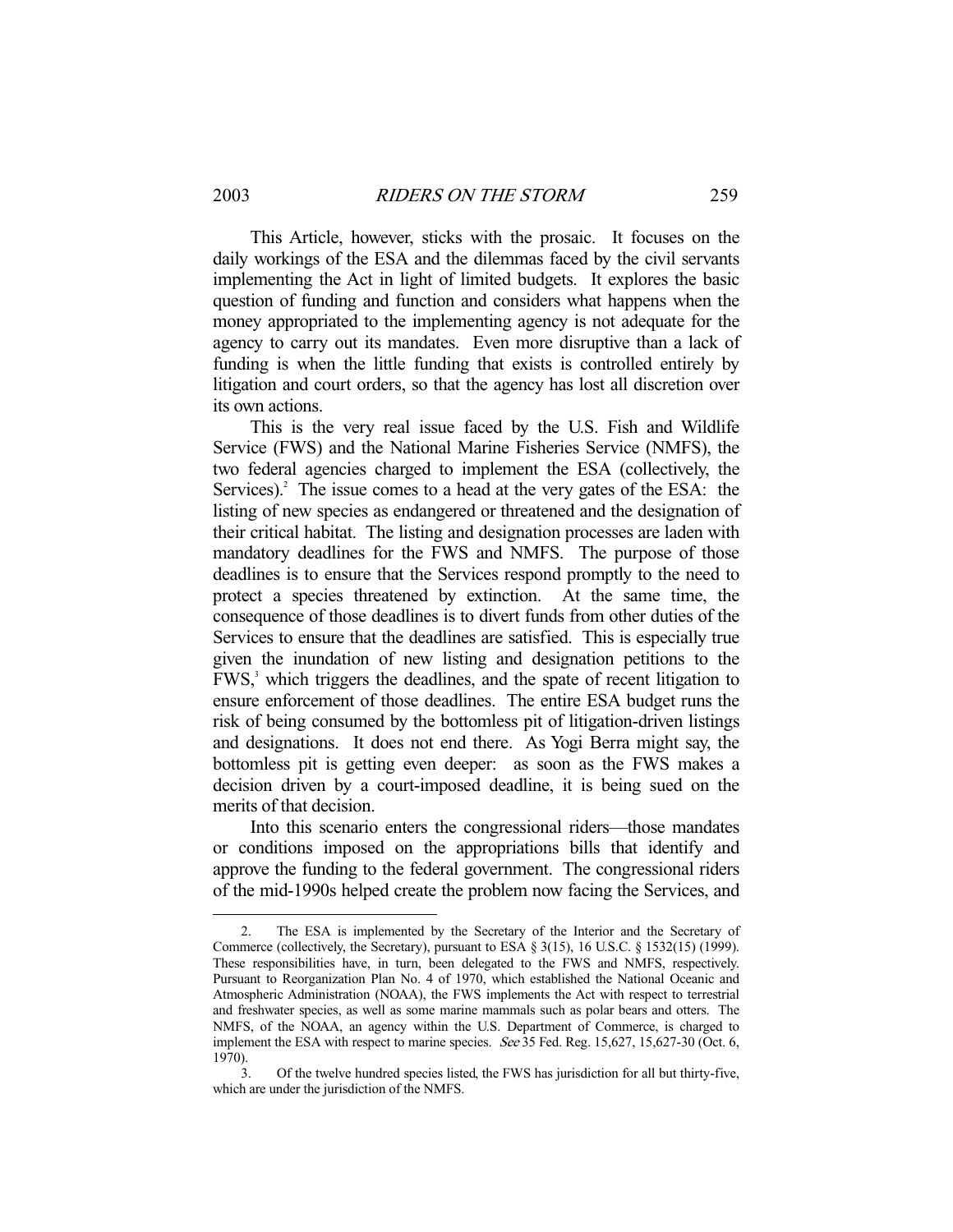it is the current generation of riders that is helping the Services cope with the same problem. It began with one infamous rider, introduced by Senator Kay Bailey Hutchison, that imposed a moratorium on all new ESA listings and designations by the  $FWS<sup>4</sup>$ . The moratorium was included as a rider on the 1995 authorizations bill for the Department of Defense, and was extended for twelve months.<sup>5</sup> During the moratorium, the petitions for listings and designations piled up and the FWS could do nothing. When the moratorium was finally lifted, the backlog was tremendous. As the FWS tried to climb out of the hole, the petitioners began suing on missed deadlines. With no discretion afforded the FWS under the ESA, courts had no choice but to rule against the FWS and to impose court-ordered schedules. These new schedules gave the FWS some breathing room beyond the statutory deadlines, but would put them in a position of contempt if they were to miss the court-imposed deadlines. Compliance with the deadlines was going to consume the bulk of the FWS' entire operating budget for the ESA. The FWS attempted to argue this point to the courts, and while the courts recognized the dilemma, they were universal in their rulings against the FWS. At the request of the Clinton Administration, a Republican Congress agreed to craft a new rider that would limit the funds that the FWS could be required to spend on listings and designations.<sup>7</sup> This bipartisan effort would thus shield other ESA funds from falling into the bottomless pit.

 This is where the FWS is today: the decisions relating to ESA listings and designations, arguably the most important decisions under the law because they trigger all other protections, are driven solely by litigation. The FWS has lost all flexibility in making its own determinations as to which species is most endangered and should be listed first, and which habitat is most vulnerable and should be designated as critical. It is an obscure, bipartisan congressional rider that is keeping the system on life support, ensuring that the rest of the FWS budget does not get usurped by compliance with court-ordered deadlines.

 Congressional riders thus serve as both a sword and a shield. They can sometimes help, just as much as they can undermine, public policy. They are not *a priori* evil. This is a drastically different viewpoint than the bulk of articles that have thus far appeared on the subject in the

 <sup>4.</sup> See infra note 172.

<sup>5.</sup> See discussion *infra* notes 191-92.

 <sup>6.</sup> See discussion infra notes 256-95.

<sup>7.</sup> See discussion *infra* note 307.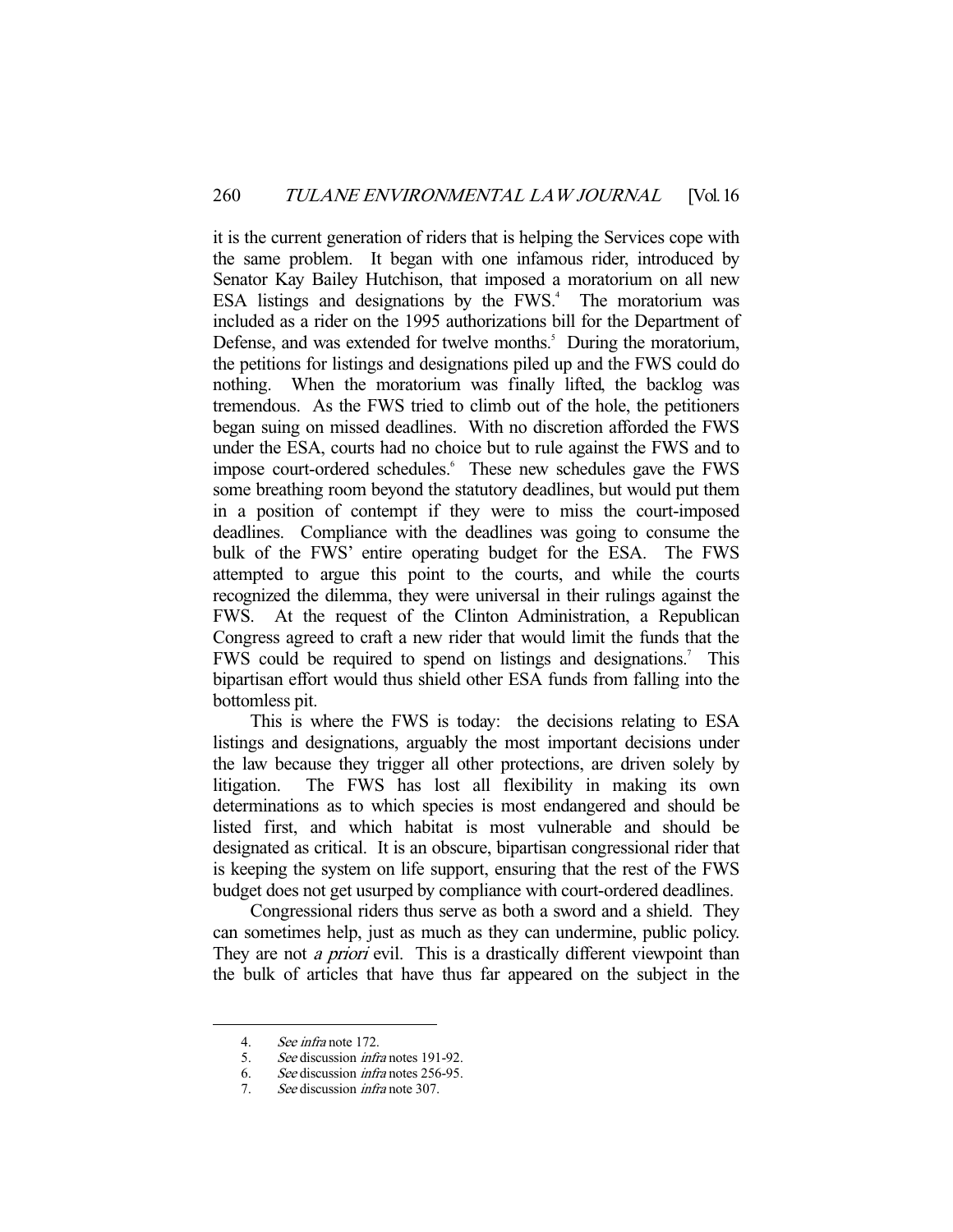literature.<sup>8</sup> Even the most moderate of articles condemns the use of riders to dictate policy, especially relating to natural resource management. However, riders have been used by both sides, Democrats and Republicans, to effectuate some policy that could not succeed through the standard legislative channels. To be sure, the use of riders is far from the usual or optimal form of legislative action. It avoids many of the traditional elements of the legislative process that ensure laws are enacted under the public eye, and in the public interest. There are many reasons to frown upon the use of riders. At the same time, they are not a new device. They are still subject to the same ultimate safeguards of every other piece of legislation: a floor vote by each chamber of Congress, approval by the President, and subsequent review by the federal courts. At this point, riders are watched vigilantly by lobbyists for all sides, and it is almost impossible to say that riders can avoid public scrutiny. The problem then, is not in the use of riders per se, but in the difficulty of engineering a vote on an entire bill based on any one rider contained therein.

 Returning to the issue at hand, how do understaffed and financially starved agencies like the FWS deal with a growing set of congressionally and judicially imposed mandates? Scholars and practitioners are now beginning to tackle this question. One thing is clear: the use of a congressional rider to cap the funding for FWS listings and designations is not an optimal or long-term solution. Alternative solutions, however, are hard to come by. Certainly, a legislative amendment to the ESA, that moves through the usual channels, is by far the most ideal solution. Such a fix would have to reconcile the realities of limited funding against a limitless array of mandatory deadlines. It is also the most unlikely to occur, given the acrimony that exists among the stakeholders and between the parties on ESA issues. And even if it does occur, once the ESA is open to amendment, the amendments can come from those desiring to weaken the Act as much as those trying to strengthen the Act, all in the name of fixing the Act. Alternatively, the FWS can seek a litigation-based remedy, in which it negotiates a settlement with the majority of litigants and attempts to use that as its basis for settling the

 <sup>8.</sup> See, e.g., Patti A. Goldman & Kristen L. Boyles, Forsaking the Rules of Law: The 1995 Logging Without Laws Rider and Its Legacy, 27 ENVTL. L. 1035, 1036-38 (1997); Sandra Beth Zellmer, Sacrificing Legislative Integrity at the Altar of Appropriations Riders: A Constitutional Crisis, 21 HARV. ENVTL. L. REV. 457, 526-27 (1997); Geoffrey Christopher Rapp, Note, Low Riding, 110 YALE L.J. 1089, 1093-95 (2001). While Zellmer stops short of saying that appropriations riders are flatly unconstitutional, she states that they "raise constitutional and prudential concerns," and proposes a constitutional amendment prohibiting their use. Zellmer, supra, at 532.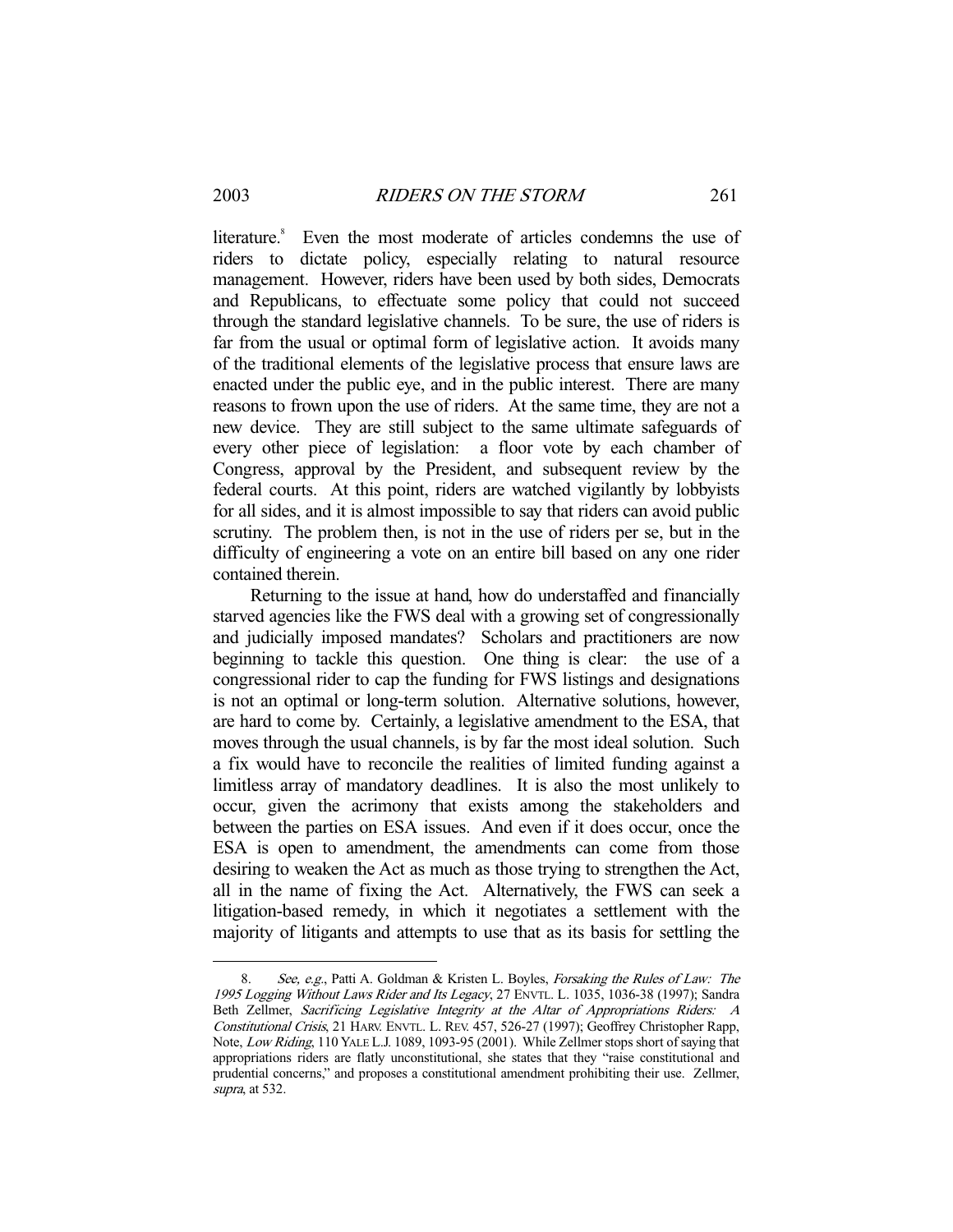remaining cases and prioritizing administrative actions. There appear to be virtually no administrative remedies that the FWS can attempt on its own. And so, on this thirtieth anniversary of the ESA, it behooves stakeholders from all sides to lay aside pedagogical positions in order to address prosaic problems, and it behooves scholars and practitioners to muster the same creativity that shaped the broad vision of the law and apply it now to its daily workings.

 This Article takes the form of a play of five acts. It begins with the set design and a brief descriptive analysis of the legislative process of appropriations and authorization of a law, as well as an overview of the ESA. The action begins, in Act I, with the arrival of the congressional riders of the mid-1990s. The administration responds, in Act II, with a sense of righteous indignation, armed with a series of administrative policies. In Act III, the stakeholders attack, and the administration finds itself utterly defenseless against the strength of the courts. The riders return in Act IV, this time in a much more ambiguous form, in which they still travel through the unlit halls of Congress, but this time they protect the FWS from further injury. The final Act remains unfinished, as the characters await the arrival of the deus ex machina—that unexpected, improbable, and often supernatural character in Greek and Roman drama that never fails to intervene in an otherwise hopeless situation and untangle the plot to the satisfaction of all concerned.

# THE STAGE: A LEGISLATIVE PRIMER

 It is important to begin with some background into the nature of congressional legislation, and its two primary forms of authorizations and appropriations. Most of the articles written about the legislative riders of the mid-1990s jump right into a discussion of the substance of the riders, with general diatribes regarding their content and constitutionality,<sup>9</sup> without due regard for the context or history in which riders are used. The fact is that riders on appropriations bills have been used by both sides to effectuate their own purposes, and have existed even before the very creation of the appropriations committees well over 150 years ago.<sup>10</sup> This is not to condone their use, but merely to recognize their place in the legislative landscape.

<sup>9.</sup> See infra note 8.

 <sup>10.</sup> For an excellent discussion on the history, and general constitutionality and practical considerations of riders, see Louis Fisher, The Authorization-Appropriations Process in Congress: Formal Rules and Informal Practices, 29 CATHOLIC U. L. REV. 51 (1979) and Jacques R. LeBoeuf, Limitations on the Use of Riders by Congress to Effectuate Substantive Policy Changes, 19 HASTINGS CONST. L.Q. 457 (1992).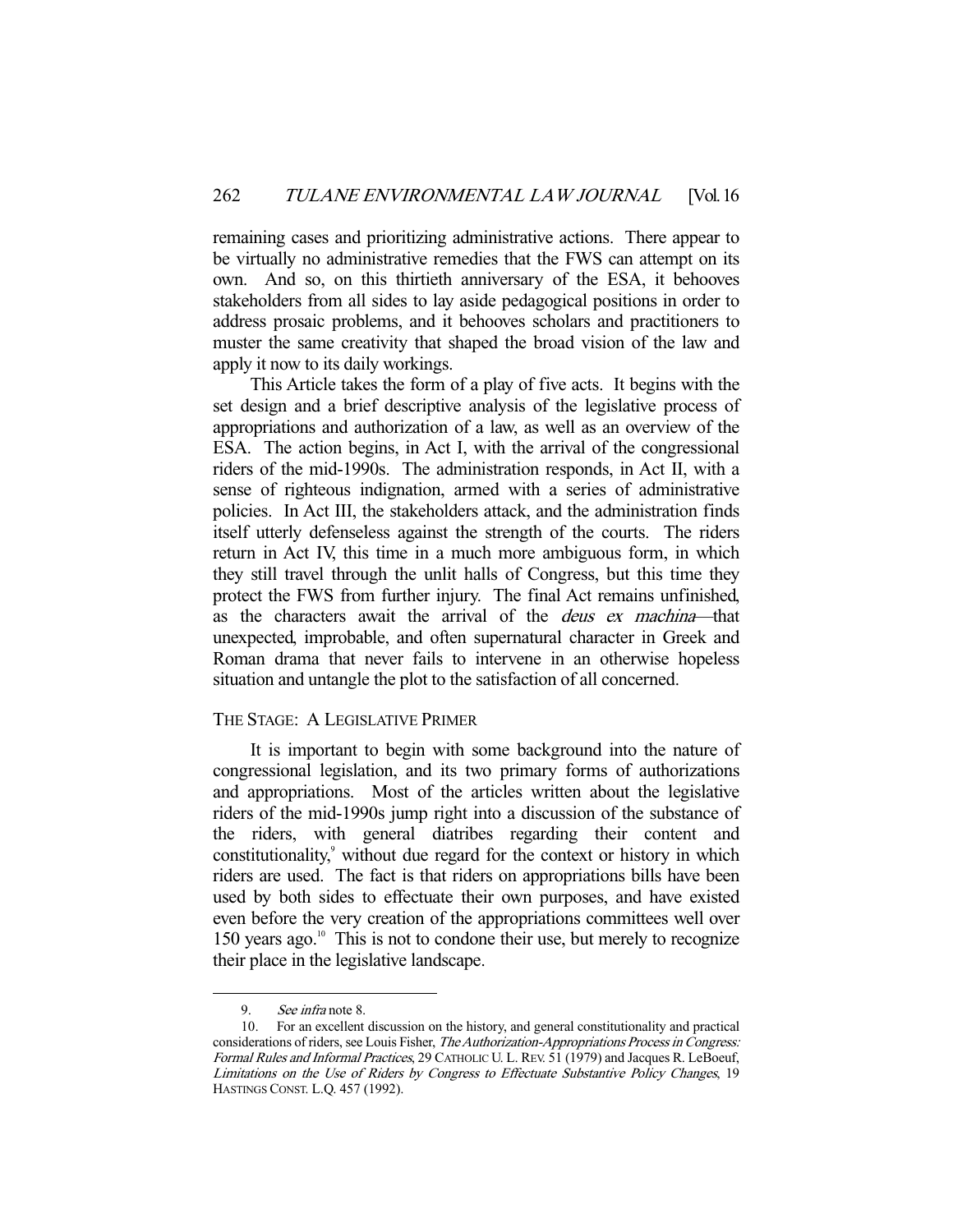#### Set 1: Authorizations and Appropriations

Lawmaking is characterized as a two-step process.<sup>11</sup> The first step, which is the one that the general public associates with Congress, is the formulation of substantive policy—the creation of a new law, a new program, or other initiative.<sup>12</sup> The second step is the funding of those substantive policies, through the budget and appropriations process.<sup>13</sup> This second step "used to be the preserve of insiders and technicians [with] few realiz[ing] that the budgeting and appropriations process was the 'life-blood of government, the medium through which flowed the essential life-support systems of public policy."<sup>14</sup>

 Each process is managed by a different set of committees within both the House and the Senate. Authorizing committees are those "standing committee[s] of the House or Senate with legislative jurisdiction over the subject matter of those laws . . . that set up or continue the legal operations of Federal programs or agencies."<sup>15</sup> Authorizing committees include foreign relations, armed services and defense, energy, environment, education, social welfare, finance, banking, etc. The subject matter of authorizing committees in the House and Senate are not always parallel. Furthermore, even within the Senate or the House, jurisdiction may be divided awkwardly. For example, in the Senate, jurisdiction over the ESA is split between the Committee on the Environment and Public Works which oversees the FWS, and the Committee on Commerce which oversees the NMFS.<sup>16</sup> However, in the House, the jurisdiction of the Committee on Resources is much broader in scope and includes both the FWS and the NMFS, and thus the entire  $ESA.$ <sup>17</sup>

<sup>11.</sup> See OTTO J. HETZEL ET AL., LEGISLATIVE LAW AND STATUTORY INTERPRETATION: CASES AND MATERIALS 847 (3d ed. 2001); see also Fisher, supra note 10, at 52.

<sup>12.</sup> HETZEL ET AL., supra note 11, at 847.

 <sup>13.</sup> For a discussion on budget and appropriations, see Robert Keith & Allen Schick, Manual on the Federal Budget Process, CONG. RES. SERV., No. 98-720 GOV (1998); Sandy Streeter, The Congressional Appropriations Process: An Introduction, Updated May 31, 2002, CONG. RES. SERV., No. 97-684 GOV (2002); see also Kenneth W. Dam, The American Fiscal Constitution, 44 U. CHI. L. REV. 271 (1977).

 <sup>14.</sup> HETZEL ET AL., supra note 11, at 847 (citing AARON WILDAVSKY, THE NEW POLITICS OF THE BUDGETARY PROCESS, at vii (1988)).

<sup>15.</sup> See id. at 845 (citing U.S. GENERAL ACCOUNTING OFFICE, A GLOSSARY OF TERMS USED IN THE FEDERAL BUDGET PROCESS 39 (3d ed. 1981)).

 <sup>16.</sup> See S. DOC. NO. 106-15, at 20-21 (2000).

<sup>17.</sup> See H.R. Doc. No. 106-320, at 413 (2001). The House Committee on Resources replaced the House Committee on Merchant Marine and Fisheries, effective January 4, 1995. See Act of June 3, 1995, Pub. L. No. 104-14, § 1(b)(3), 109 Stat. 186, 187 (1995) (providing references to committees with new names).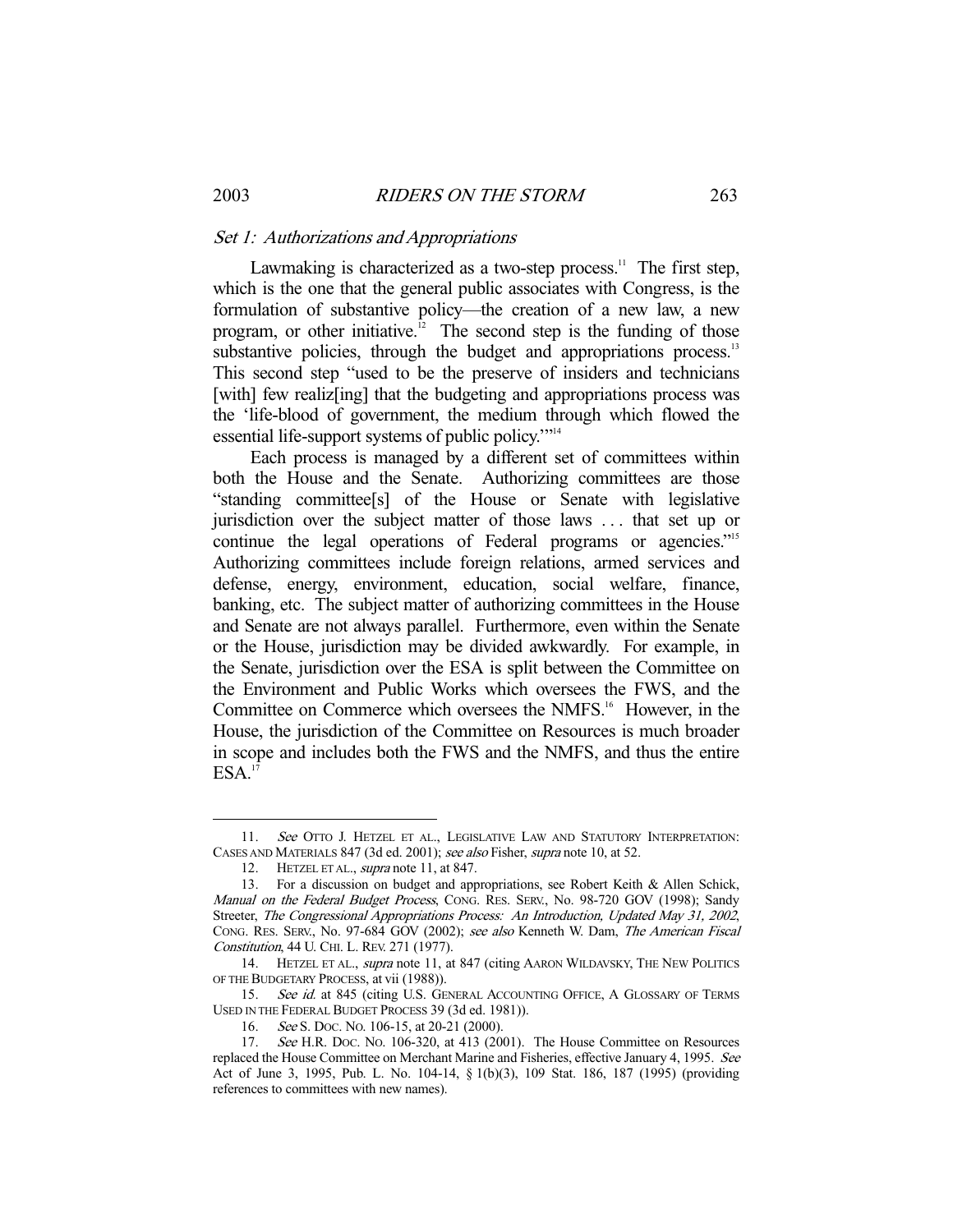In general, the authorizing committees manage the processes for substantive legislative actions. $18$  A bill can be introduced by any member of the respective house, and is then referred to the appropriate authorizing committee.19 That committee then determines how to dispose of the bill, to hold hearings, to approve or amend it, or to do nothing. While there are numerous machinations to bring a bill to the floor of either chamber without the committee's involvement, these can get tricky quickly. The typical route is for the authorizing committee to approve it, then to recommend it to the entire chamber of the House or Senate for approval. If approved by both chambers, a reconciliation process seeks to conform the texts of each approved bill, and when successful, the Senate and House vote again if there have been any changes to the originally approved bill.

 Appropriations bills, or spending bills, authorize expenditures by the federal government.<sup>20</sup> On the appropriations side, there are two committees of note. The Budget Committee holds the primary responsibility to approve a congressional annual budget resolution, taking into account the President's budget request.<sup>21</sup> This nonbinding resolution is essentially an agreement between the House and Senate as to spending priorities for the year.<sup>22</sup> After that, the Appropriations Committee, which is divided into subcommittees that parallel the

20. "Appropriation" is defined:

 <sup>18. &</sup>quot;Authorizing legislation" is defined:

Basic substantive legislation enacted by Congress which sets up or continues the legal operation of a Federal program or agency either indefinitely or for a specific period of time or sanctions a particular type of obligation or expenditure within a program. Such legislation is normally a prerequisite for subsequent appropriations or other kinds of budget authority to be contained in appropriations acts. It may limit the amount of budget authority to be provided subsequently or may authorize the appropriation of "such sums as may be necessary."

Andrus v. Sierra Club, 442 U.S. 347, 361 (1979) (citing COMPTROLLER GENERAL OF THE UNITED STATES, TERMS USED IN THE BUDGETARY PROCESS 4 (1977)).

 <sup>19.</sup> FRANCIS R. VALEO & FLOYD M. RIDDICK, ENACTMENT OF A LAW: PROCEDURAL STEPS IN THE LEGISLATIVE PROCESS, S. REP. NO. 90-35, at 4 (1967).

An authorization by an act of the Congress that permits Federal agencies to incur obligations and to make payments out of the Treasury for specified purposes. An appropriation usually follows enactment of authorizing legislation . . . . Appropriations do not represent cash actually set aside in the Treasury for purposes specified in the appropriation act; they represent limitations of amounts which agencies may obligate during the time period specified in the respective appropriations acts.

Andrus, 442 U.S. at 359 (citing COMPTROLLER GENERAL OF THE UNITED STATES, TERMS USED IN THE BUDGETARY PROCESS 3 (1977)).

<sup>21.</sup> James V. Saturno, The Congressional Budget Process: A Brief Overview, CONG. RES. SERV., RS 20095 at 2 (2000).

 <sup>22.</sup> Id. at 4.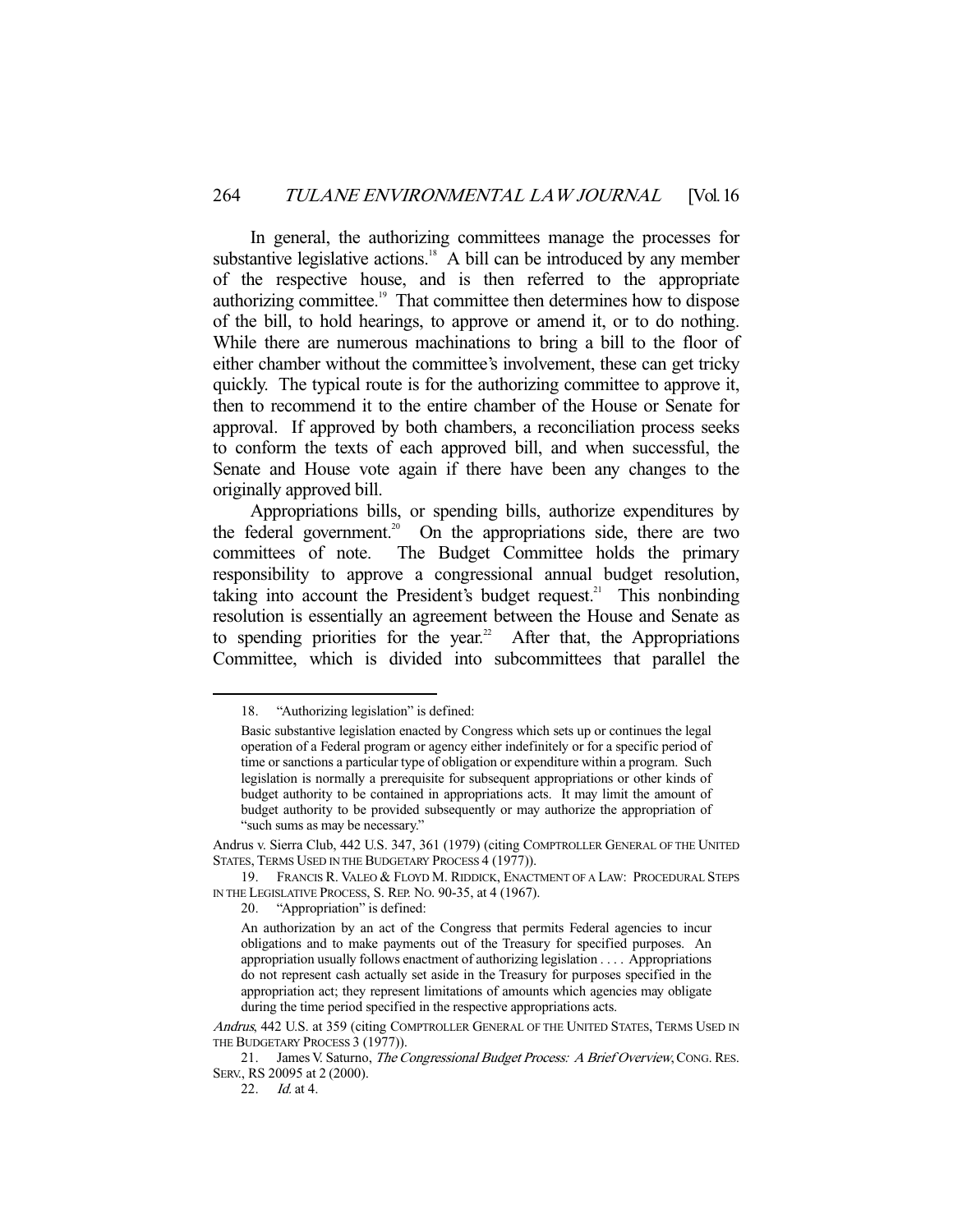jurisdiction of the authorizing committees, determines how to allocate the budget for specific programs and activities.<sup>23</sup> These determinations, in the form of general and special appropriations bills, also must go through their respective subcommittees before being reviewed by the full Appropriations Committee and finally being referred to the entire House or Senate for a floor vote.<sup>24</sup> The appropriations for programs and offices generally do not exceed the authorized levels specified in the authorizing legislation, although there have been exceptions, $^{25}$  as with the ESA.<sup>26</sup>

 The general process for both authorizing and appropriating legislation is identical: the bills are introduced, approved by the committee of jurisdiction (sometimes after approval by a subcommittee), and then approved by the entire representative body of the House or Senate. If both House and Senate have approved bills on the same subject, a reconciliation process must occur to reconcile any differences between them. Overseeing the reconciliation process is a conference committee comprised of members of each the House and the Senate committees of jurisdiction. If the bill as reconciled is different than the bill originally approved by either the House or Senate, then the House or Senate must approve the revised bill. Only after each body of Congress has approved an identical bill can the bill be transmitted to the President for signature.

 In terms of timing, authorizing bills can be introduced and approved at any point during the legislative term. The timing for the budget and appropriations process is dictated by statutory deadlines and fiscal requirements.<sup>27</sup> This process begins when the President submits the administration's budget request by the first Monday in February,<sup>28</sup> and it must be completed by October 1 when the new fiscal year begins. There is some flexibility within this period as to when the Budget Committees complete and reconcile the budget resolution, and when the Appropriations Committees introduce and approve their appropriations bills.

 In recent years, the deadlines for completing the appropriations bills have become somewhat malleable.<sup>29</sup> If Congress has not completed appropriations bills for any federal agency, it will approve a "continuing

<sup>23.</sup> *Id.* at 3-4.<br>24. *See* VALEO See VALEO & RIDDICK, supra note 19, at 4.

<sup>25.</sup> See Fisher, supra note 10, at 62.

 <sup>26.</sup> See discussion infra note 185.

<sup>27.</sup> For a summary, see Streeter, *supra* note 13, at 2-5.

 <sup>28.</sup> Budget and Accounting Act of 1921, 31 U.S.C. § 1105 (1996).

<sup>29.</sup> See Streeter, *supra* note 13, at 14-15.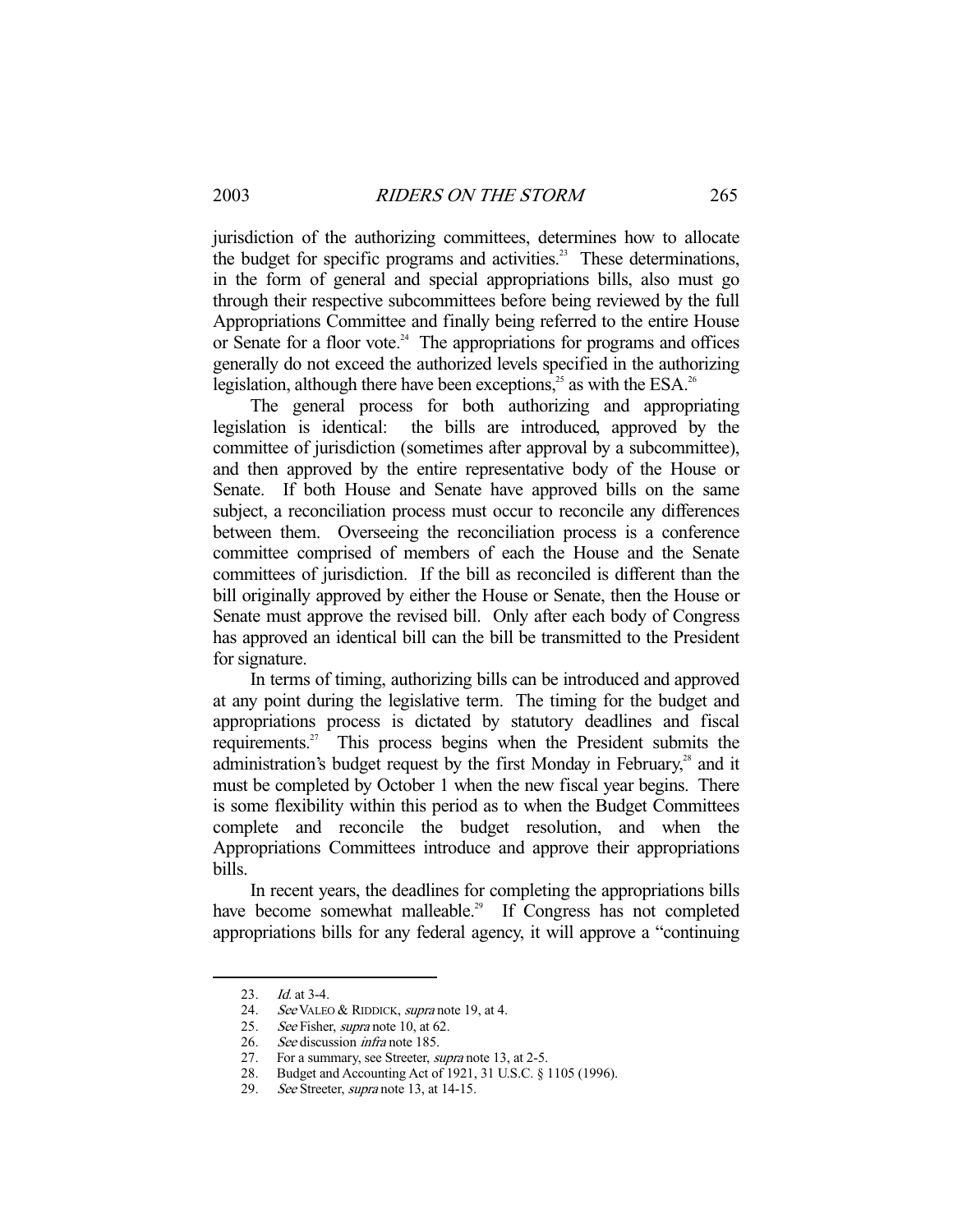resolution" for that agency to continue to receive funds for operations.<sup>30</sup> The President must sign those resolutions no different than any legislation for enactment. They may roll over funding for several days, or in the case of the government shutdown in 1995, they may extend for several months.<sup>31</sup>

 While this description is extremely basic and should be well known to even a casual scholar of administrative or legislative law, it is an important process to underscore. Much that has been written on the recent congressional riders argues that if riders are not legal in nature, they eviscerate the legislative process by shutting out the public, shortchanging procedural safeguards, avoiding normal review channels, etc.32 Much has also been written depicting the use of riders as a recent phenomenon.<sup>33</sup>

 Riders on appropriations bills were used as long ago as the late 1820s, so much so that the House Rules Committee tried to prohibit their use in 1836, and succeeded the following year.<sup>34</sup> The Senate passed a similar rule in  $1850<sup>35</sup>$ . At this time, the prohibitions applied only to riders imposing additional spending. Substantive riders were not common, but not prohibited. In 1855, for example, on the strength of the newly elected Republican Party (sound familiar?), a rider prohibiting funding for federal troops to enforce slavery laws in Kansas was attached to a spending bill for the military.<sup>36</sup> It was characterized as "exercising the ancient right of Englishmen when they imposed conditions on making grants."<sup>37</sup> In 1871, the House of Representatives attached, to an Indian appropriations bill, a rider prohibiting U.S. recognition of the Indian

 <sup>30.</sup> For a history on the use of Continuing Resolutions, see Fisher, supra note 10, at 81- 83.

 <sup>31.</sup> See, e.g., Act of Sept. 30, 1995, Pub. L. No. 104-31, §§ 101-123, 109 Stat. 278, 278- 82 (1995) (providing funds for government operations under authority and conditions of 1995 Appropriations Act from September 30, 1995, through November 13, 1995); Act of Jan. 6, 1996, Pub. L. No. 104-92, §§ 101-501, 110 Stat. 16-24 (1996) (providing funds for government operations from December 16, 1995, to January 27, 1996); The Balanced Budget Down Payment Act, Pub. L. No. 104-99, §§ 101-131, 110 Stat. 26, 26-34 (1996) (providing funds for government operations under authority and conditions of 1995 Appropriations Act from January 27, 1996, through March 15, 1996).<br>32. See. e.g.. Zellr

See, e.g., Zellmer, supra note 8, at 457-59.

<sup>33.</sup> See, e.g., Goldman & Boyles, *supra* note 8, at 1037; Rapp, *supra* note 8, at 1093-95.

<sup>34.</sup> See Fisher, supra note 10, at 54-55 (noting the rule provided "no appropriation shall be reported in such general appropriation bills, or be in order as amendment thereto, for any expenditure not previously authorized by law," citing IV HINDS, HINDS' PRECEDENTS OF THE HOUSE OF REPRESENTATIVES § 3578 (1907)).

 <sup>35.</sup> See id. at 55-56.

 <sup>36.</sup> See id.

<sup>37.</sup> See id. at 55 (citing R. LUCE, LEGISLATIVE PROBLEMS 426 (1935)).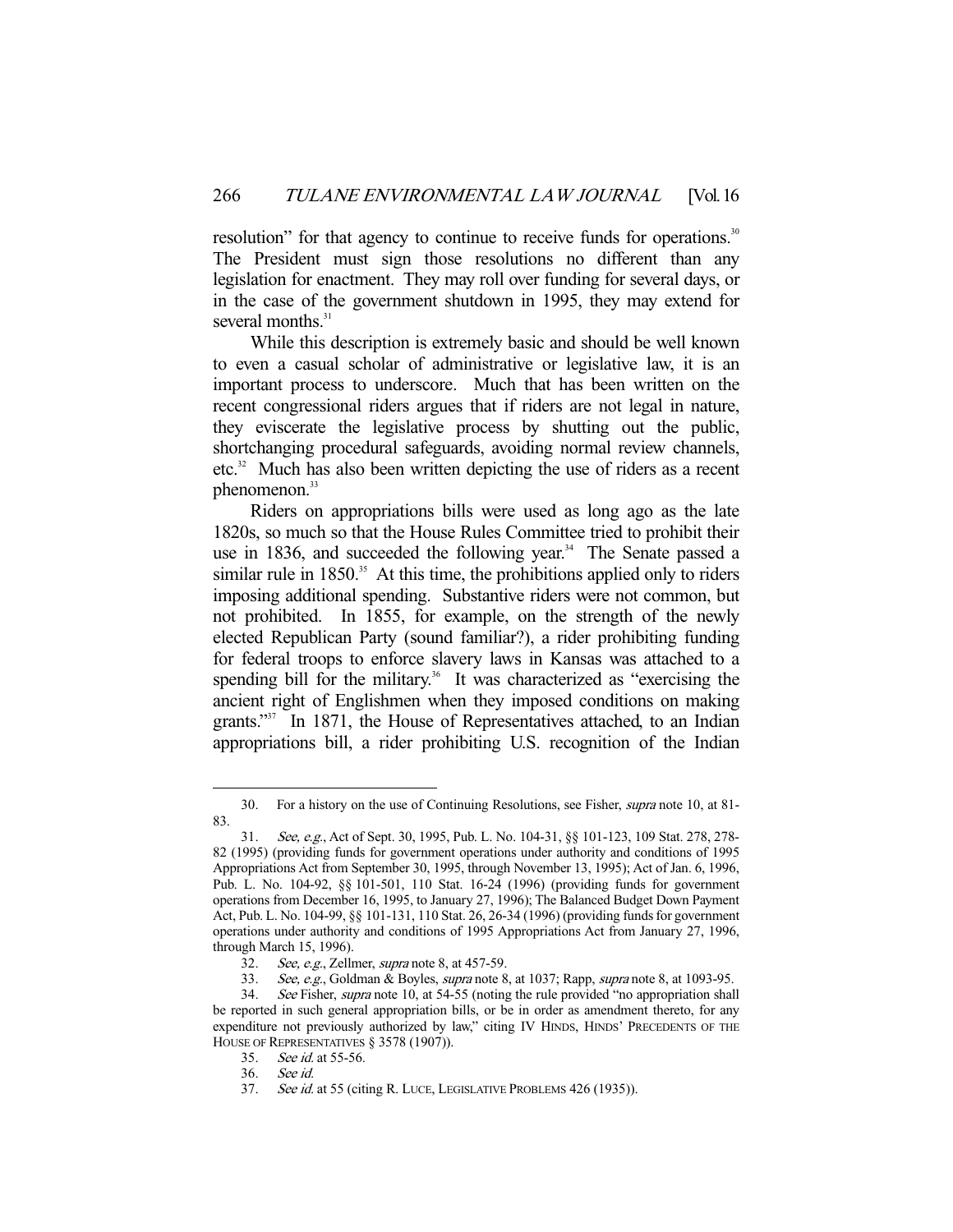tribes as sovereign nations.<sup>38</sup> In 1879, President Rutherford B. Hayes complained that his veto power was being curtailed by Congress through the use of riders on certain appropriations bills.<sup>39</sup>

 In the wake of the financial strains wrought by the Civil War in 1865, the House split the jurisdiction of the powerful Ways and Means Committee into three committees, including a new Appropriations Committee.<sup>40</sup> The Senate did the same in 1867, creating a new Appropriations Committee from the Finance Committee.<sup>41</sup> Jurisdictional battles between Appropriations Committees and the other standing committees over authorizations and appropriations, in both chambers, began almost immediately.

 The result of these battles is that riders are barely legal, but often used. Overall, all parties attempt to maintain the theoretical model of a two-step authorization-appropriations process. Attempts to prohibit and limit riders exist in all arenas. Senate Rule XVI contains a prohibition against legislating in an appropriations bill.<sup>42</sup> House Rule XXI prohibits any appropriation for an expenditure not previously authorized.<sup>43</sup> These rules are actually very stringent with respect to legislative provisions in appropriations bills. Both chambers provide that a member can raise a point of order challenging a bill containing a nongermane rider, or challenging a nongermane legislative amendment to an appropriations bill.<sup>44</sup> If the point is sustained, the amendment is either stricken or the bill is remitted to the Appropriations Committee, as appropriate.

 The courts have also weighed in. The Supreme Court, in the very case of Tennessee Valley Authority v. Hill recognized the distinction between authorizations and appropriations.<sup>45</sup> It did so again in *Andrus v.* Sierra Club.<sup>46</sup> Lower courts have done the same.<sup>47</sup>

<sup>38.</sup> See Antoine v. Washington, 420 U.S. 194, 201-02 (1975).<br>39. Robert V. Percival, *Separation of Powers. The Presidency* 

Robert V. Percival, Separation of Powers, The Presidency and the Environment, 21 J. LAND RESOURCES & ENVTL. L. 25, 29 (2001).

 <sup>40.</sup> See Fisher, supra note 10, at 57.

 <sup>41.</sup> See id.

<sup>42.</sup> See S. Doc. No. 106-15, at 11-12 (2000).

<sup>43.</sup> See H.R. Doc. No. 106-15, at 794 (2001).

<sup>44.</sup> See VALEO & RIDDICK, supra note 19, at 4.

<sup>45.</sup> See Tenn. Valley Auth. v. Hill, 437 U.S. 153, 190 (1977).

We recognize that both substantive enactments and appropriations measures are "Acts of Congress," but the latter have the limited and specific purpose of providing funds for authorized programs. When voting on appropriations measures, legislators are entitled to operate under the assumption that the funds will be devoted to purposes which are lawful and not for any purpose forbidden.

Id. (citing House Rule XXI(2) and Standing Rules of the Senate, Rule 16.4).

 <sup>46.</sup> See 442 U.S. 347, 361 (1979).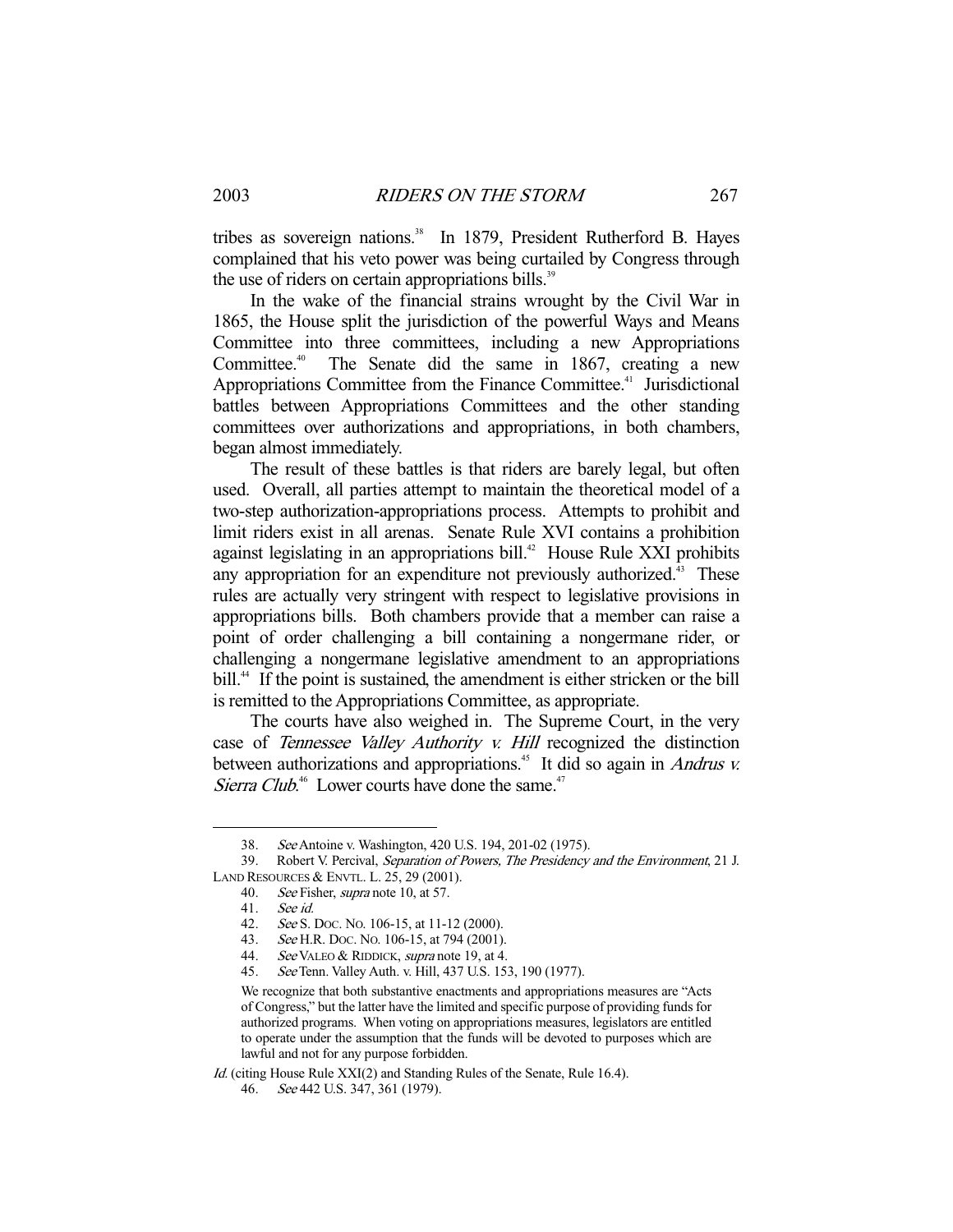Attempts to further restrict and prohibit legislative riders on appropriations bills continue through the present, with added fervor since the rider craze of 1995-1996. In 1999, Senate Majority Leader Trent Lott, one of the major instigators of the riders several years earlier, introduced a Senate resolution to restore enforcement of Senate Rule XVI.48 The resolution passed along largely party lines, fifty-three to forty-five, with only two Democrats voting in favor.<sup>49</sup> What should have been a debate on the time-honored traditions of Senate procedure came down to partisan politics in campaign finance reform. Senator Lott wanted to ensure the Democratic minority did not load up the campaign finance reform bill with riders.<sup>50</sup>

 Despite the two-step Congress in theory, the practical lines between appropriations and authorizations remain blurred. And the blurriness runs in both directions: authorization bills can encroach on appropriations and spending requirements; appropriations bills can reach into substantive policy issues. For example, while authorization bills almost never include direct appropriations, they almost always contain ceilings for maximum spending. $51$  They can also contain floors for minimum spending. They sometimes can also create liabilities on the federal government, which essentially forces appropriations to be made so that the liabilities do not accrue.<sup>52</sup> Lastly, there are a variety of "backdoor" spending" techniques, such as trust funds and entitlements, to avoid appropriations.<sup>53</sup> Appropriations, on the other hand, do not always need an authorization as a prerequisite to spending money for a particular activity or office.<sup>54</sup> And of course, appropriations bills can contain legislative provisions despite the rules.

-

 49. The two senators voting in favor were Senators Moynihan (D-NY) and Baucus (D-MT). See 145 CONG. REC. S9171-74 (daily ed. July 26, 1999).

The distinction is maintained "to assure that program and financial matters are considered independently of one another. This division of labor is intended to enable the Appropriations Committees to concentrate on financial issues and to prevent them from trespassing on substantive legislation." House and Senate rules thus require a "previous choice of policy . . . before any item of appropriations might be included in a general appropriations bill."

Id. (internal citations omitted).

<sup>47.</sup> See, e.g., Atchison, Topeka & Santa Fe Ry. Co. v. Callaway, 382 F. Supp. 610, 620 (D.D.C. 1974) ("It is a general principle that Congress cannot and does not legislate through the appropriation process.").

 <sup>48.</sup> See S. Res. No. 107-160 (1999); S. 160, 107th Cong. (1999).

<sup>50.</sup> See 145 CONG. REC. S9171 (daily ed. July 26, 1999) (statement of Sen. Lott).<br>51. See discussion *supra* note 20.

<sup>51.</sup> See discussion *supra* note 20.<br>52. See Fisher, *supra* note 10, at 6

See Fisher, *supra* note 10, at 61.

<sup>53.</sup> See Dam, supra note 13, at 279.

<sup>54.</sup> See Fisher, *supra* note 10, at 63-64.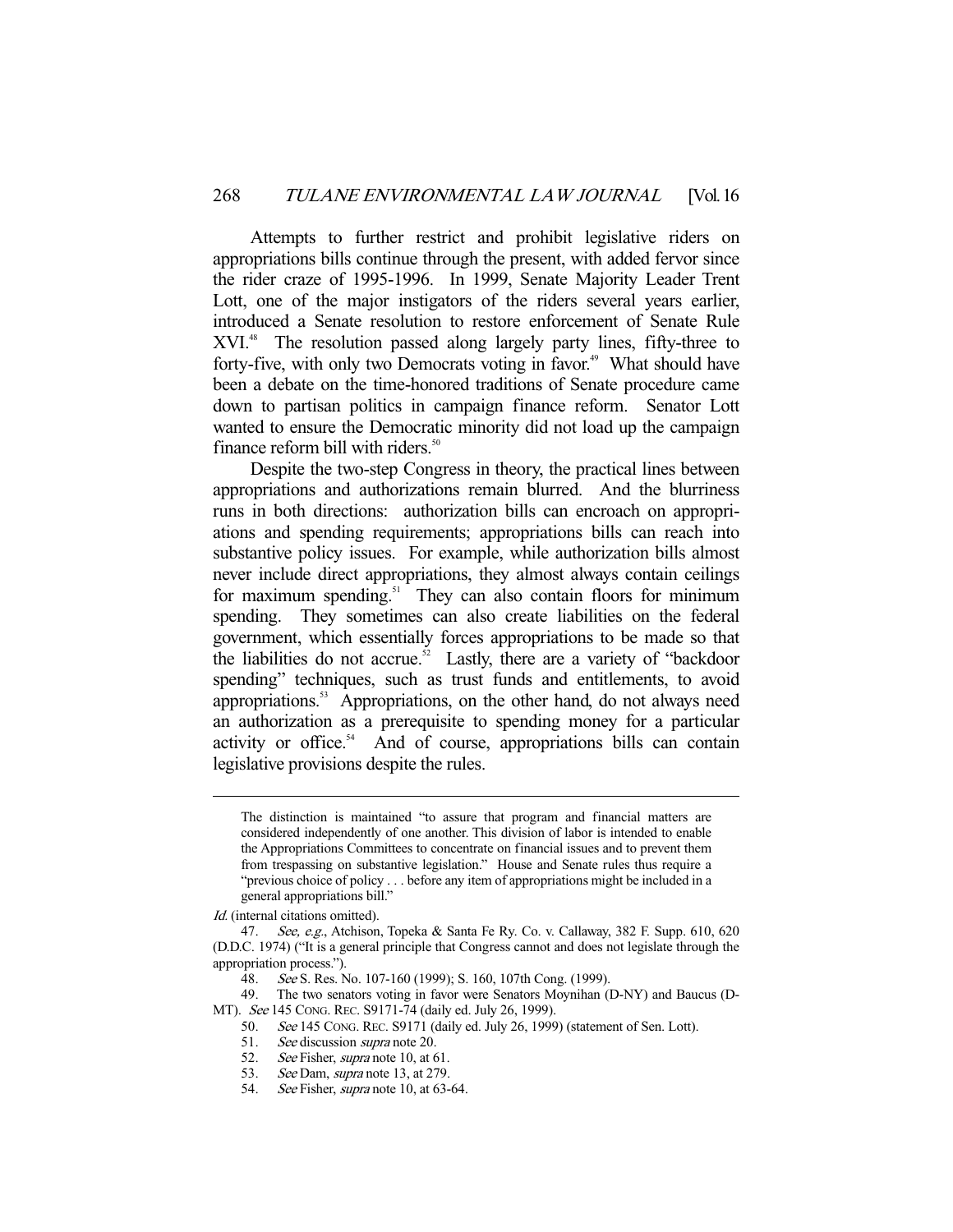While it is true that the use of riders may undermine the slow, deliberate process of formulating public policy, sometimes, however, they do not. Riders may be added to an appropriations bill in the course of subcommittee or committee deliberations, which is the same process that any other amendment would follow. Conversely, germane and important amendments to appropriations bills and spending changes may be added at the last minute during floor negotiations, a process more often associated with riders than bona fide amendments.

 Riders have been used by both sides of an issue. In 1982-1983, a Democratic Congress used riders to keep in check anti-environmental policies of the Reagan Administration. For example, when Secretary of the Interior James Watt planned to open federal wilderness lands for development and exploration, Congress prohibited the policy through the use of a rider on the Fiscal Year (FY) 1983 Interior appropriations bill.<sup>55</sup> A very recent example can be found with a pro-environment, pro-safety rider attached to last year's appropriations bill (FY 2002) for the Department of Transportation.<sup>56</sup> An overwhelming majority of members of Congress approved a rider that required various public safety and environmental reviews on Mexican trucks that were going to be allowed to enter the United States beyond the special border trading zone.<sup>57</sup>

 Riders have even been used to move popular legislation that has stalled in the authorizing process, which may have occurred for any number of reasons, perhaps relating to special interests, partisan politics, or legislative priorities. One such example is the reauthorization of the Sikes Act, which requires the Armed Services to consult with the FWS in developing management plans for wildlife on lands managed by the Armed Services.<sup>58</sup> The bill reauthorizing the Act had been through hearings in both the House and Senate, had passed the House and referred to the Senate Environment and Public Works (EPW) Committee.<sup>59</sup> With EPW Committee's tacit approval, the bill was appended to the FY 1998 Department of Defense authorization of appropriations bill.<sup>60</sup>

 A rider, essentially, has become a pejorative term associated with a provision relating to substantive policy appended to an appropriations bill. Of course, it deserves this negative connotation given its prevalent

<sup>55.</sup> See Act of Dec. 30, 1982, Pub. L. No. 97-394, §§ 301-18, 96 Stat. 1966, 1995-2000 (1982) (providing for the Interior Department and related agencies' appropriations for FY 1983).

 <sup>56.</sup> Pub. L. No. 107-87, § 350, 115 Stat. 833 (2001).

 <sup>57.</sup> See id.

<sup>58.</sup> See H.R. REP. No. 104-107 (1995).

 <sup>59.</sup> See id.

 <sup>60.</sup> See id.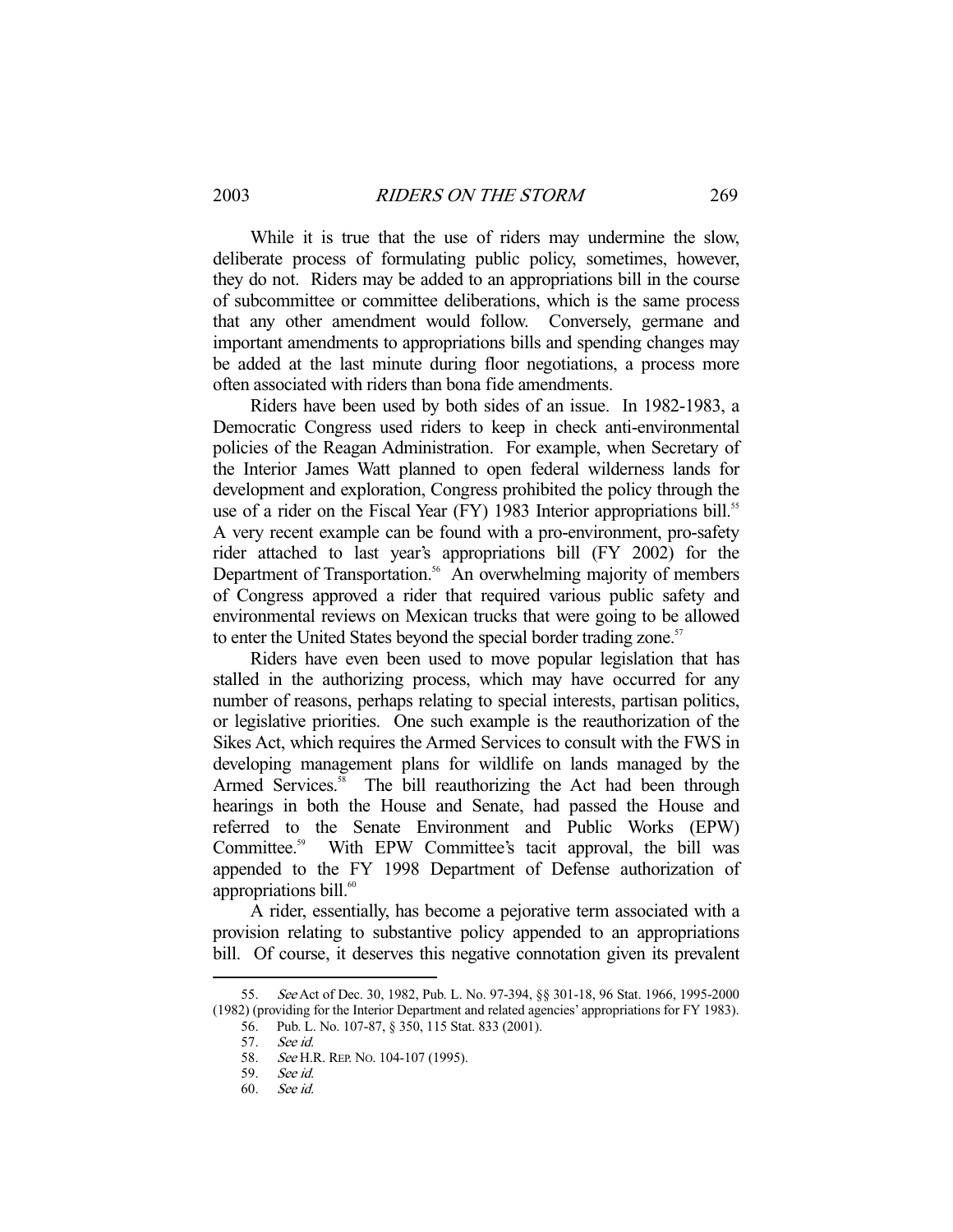use in recent years to undermine existing environmental laws. However, one must make an important distinction between the use of riders <sup>a</sup> priori, and the specific use of individual riders to effectuate unpopular policy. Riders are one form of legislation, subject to the same basic risks and safeguards of all other legislation. They can be added or rejected during the course of committee deliberation, floor deliberation, or reconciliation, and both Congress and the President have the option to approve or disapprove not only individual riders and votes thereon, but also the entire bill containing any such riders.

 The great worry of environmentalists, in opposing riders, should not be that the riders are inherently bad. They are not. Rather, their worry should come in shoring up the political support to defeat a solitary rider that subverts good public policy, at the price of the entire legislation. They must muster a floor vote defeating an amendment to add a rider, or in passage of the entire bill that contains the rider, or even in a presidential veto of the bill containing the rider. This, too, has happened in recent years, although it is a game of high-stakes political brinkmanship.

 The bottom line is this: rather than condemn the use of riders across the board as a matter of black and white clarity, one must recognize the ambiguous, gray nature of riders and develop a set of criteria for their consideration. At what point in the legislative process was the rider tacked onto the legislation? Does it represent a new issue of first impression? Have there been previous legislative initiatives or activities, such as bills or hearings, on the matter? What is the position of the authorizing committee with jurisdiction over the matter? What is the position of the administration? Is there a likelihood that the rider would elicit a veto of the entire legislation? These questions must be addressed in the course of making an accurate assessment of the merits.

# Set 2: Endangered Species Act

# 1. Overview of the Statute

 To put the ESA in the context of the discussion above, it is authorizing legislation providing the substantive policy for addressing endangered and threatened species. Its original enactment, and subsequent amendments, were introduced as bills and referred to the appropriate authorizing committees. In the U.S. Senate, these are the Committee on Environment and Public Works and the Committee on Commerce. In the House of Representatives, it was the Committee on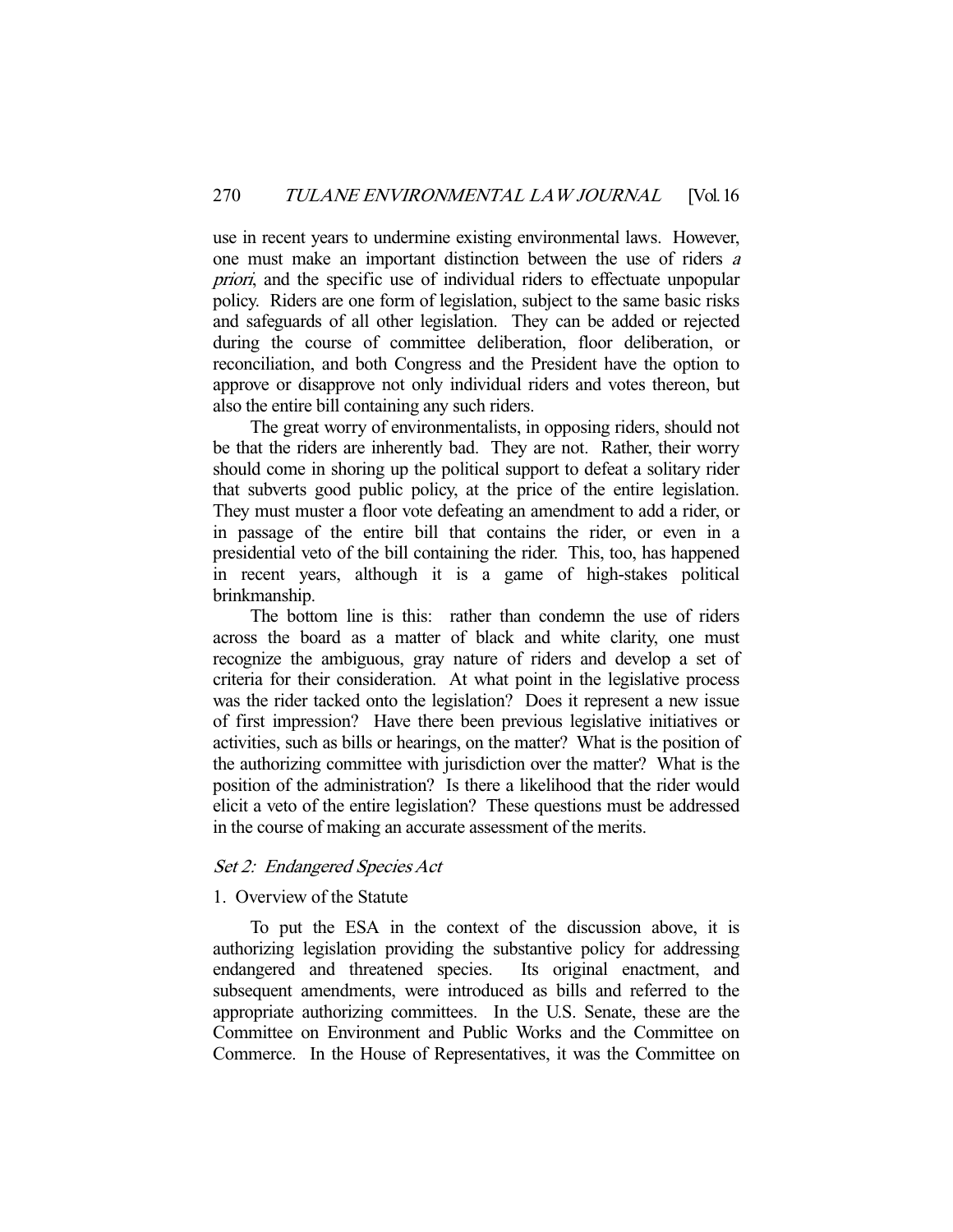Merchant Marine and Fisheries until the reorganization of the House committees in 1995, when it became the Committee on Resources.<sup>61</sup>

 Section 15 of the ESA provides authorization of appropriations, specifically \$41.5 million for the Department of the Interior, and \$6.75 million for the Department of Commerce.<sup>62</sup> It also provides special authorizations for the Department of the Interior to implement the provisions of the Convention on International Trade of Endangered Species of Fauna and Flora (CITES), and the Department of Agriculture for enforcement of the ESA and CITES with respect to importation or exportation of plants.<sup>63</sup> Authorizations are generally provided for a fixed period of time, so that laws and programs can be revisited by Congress periodically, and amendments can be considered. The ESA was last reauthorized in 1988, for a period of five years, until 1992.<sup>64</sup>

 In the event that the authorization of a law has expired, as is currently the case for the ESA, Congress may still appropriate funds to implement it. For the ESA, the appropriations are approved for the FWS, through legislation relating to appropriations for the Department of the Interior and related agencies, and for the NMFS, through legislation relating to appropriations for the Departments of Commerce, State, and Justice. Typically, actual appropriations do not exceed authorized levels. However, because it has been so long since the ESA was last reauthorized, actual appropriations of funds for implementation of the ESA have far exceeded authorized figures. For example, appropriations for the FWS have gone from \$91 million in  $1998^{\circ}$  to roughly \$125 million in 2001 and 2002. $66$  As part of the appropriations process, Congress can impose earmarks for specific funds, and it does so quite readily with ESA monies. Such earmarks generally come out of the total ESA budget, so that the actual discretionary funding available to the FWS and NMFS is the appropriated amount minus the earmarks.

 Despite the controversy it engenders, the ESA is a relatively straightforward law with only a handful of substantive provisions and a well-defined body of case law governing its administration. This

 <sup>61.</sup> See supra note 2 and accompanying discussion.

 <sup>62.</sup> See ESA § 15(a)(1)-(2), 16 U.S.C. §§ 1542(a)(1)-(2) (1999).

<sup>63.</sup> See ESA § 15(a)(3), 16 U.S.C. § 1542(a)(3) (applying to the Department of Agriculture); ESA § 15(c), 16 U.S.C. § 1542(c) (applying to the Convention).

 <sup>64.</sup> See ESA § 15, 16 U.S.C. § 1542.

 <sup>65.</sup> See Department of the Interior and Related Agencies Appropriations Act of 1998, Pub. L. No. 105-83, 111 Stat. 1543, 1546-48 (1998).

<sup>66.</sup> See Department of the Interior and Related Agencies Appropriations Act of 2001, Pub. L. No. 106-291, 114 Stat. 922, 926-28 (2000); Department of the Interior and Related Agencies Appropriations Act of 2002, Pub. L. 107-63, 115 Stat. 414, 419-23 (2002).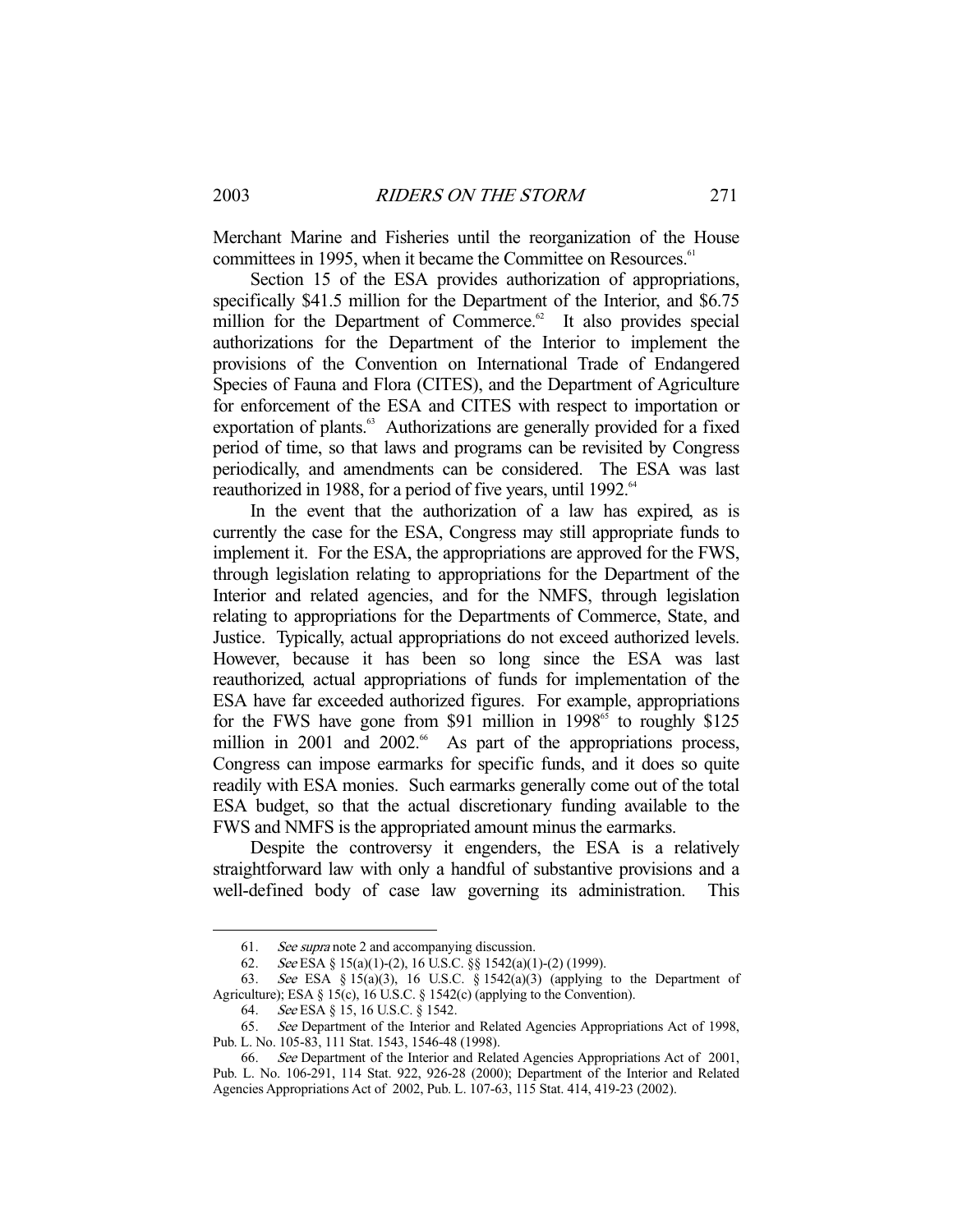combination lends itself all too well to legal, philosophical, and political discourse within the law journal literature, which is rich with articles dissecting every section of the statute. $67$  This Part presents a brief overview of the ESA and focuses on the deadlines that are at the heart of the present issue.

 The goal of the Act is to conserve species on the brink of extinction and the ecosystems upon which they depend for survival.<sup>68</sup> The ESA begins and ends with the determination that a species is endangered or threatened with extinction. If such a determination is made by either the Secretary of the Interior or the Secretary of Commerce (the Secretary), the ESA provisions apply to everything that affects that species; if such a determination is not reached, or a subsequent determination is made that the species is no longer endangered or threatened, the provisions do not apply. $69$ 

 The Secretary is also required to designate any habitat deemed to be critical for the species.<sup>70</sup> Critical habitat is defined as the habitat of the species essential to its conservation or requiring special management considerations.<sup>71</sup> The general requirement is to designate at the time of

 <sup>67.</sup> For an excellent history of the ESA, see MICHAEL J. BEAN & MELANIE J. ROWLAND, THE EVOLUTION OF NATIONAL WILDLIFE LAW (3d ed. 1997); DANIEL J. ROHLF, THE ENDANGERED SPECIES ACT: A GUIDE TO ITS PROTECTIONS AND IMPLEMENTATION (Stan. Envtl. Law Soc'y ed., 1989); Oliver A. Houck, The Endangered Species Act and Its Implementation by the U.S. Departments of Interior and Commerce, 64 U. COLO. L. REV. 277, 281-85 (1993).

<sup>68.</sup> See ESA § 2(6), 16 U.S.C. § 1531(b) ("The purposes of this Act are to provide a means whereby the ecosystems upon which endangered species and threatened species depend may be conserved, to provide a program for the conservation of such endangered species and threatened species . . . .").

 <sup>69.</sup> If a species is delisted, there is a continuing duty to monitor its status and report to Congress regularly. Prior to a listing determination, the Act also authorizes the Services to monitor a species as a "candidate species," a species that may be determined endangered or threatened in the future. See ESA  $\S$  4(b)(3), 16 U.S.C.  $\S$  1533(b)(3). In addition, the Services have recently negotiated "candidate conservation agreements" to seek protections for species prior to their listing. See Announcement of Final Policy for Candidate Conservation Agreements with Assurances, 64 Fed. Reg. 32,726 (June 17, 1999).

<sup>70.</sup> See ESA § 4(a)(3)(A), 16 U.S.C. § 1533(a)(3)(A) ("At the time any such regulation is proposed, the Secretary shall also by regulation, to the maximum extent prudent, specify any habitat of such species which is then considered to be critical habitat.").

<sup>71.</sup> See ESA § 3(5), 16 U.S.C. § 1532(5).

<sup>(</sup>A) The term "critical habitat" for threatened or endangered species means—

 <sup>(</sup>i) the specific areas within the geographical area occupied by the species, at the time it is listed in accordance with the provisions of section 1533 of this Act, on which are found those physical or biological features (I) essential to the conservation of the species and (II) which may require special management considerations or protection; and

 <sup>(</sup>ii) specific areas outside the geographical area occupied by the species at the time it is listed in accordance with the provisions of section 4 of this Act of this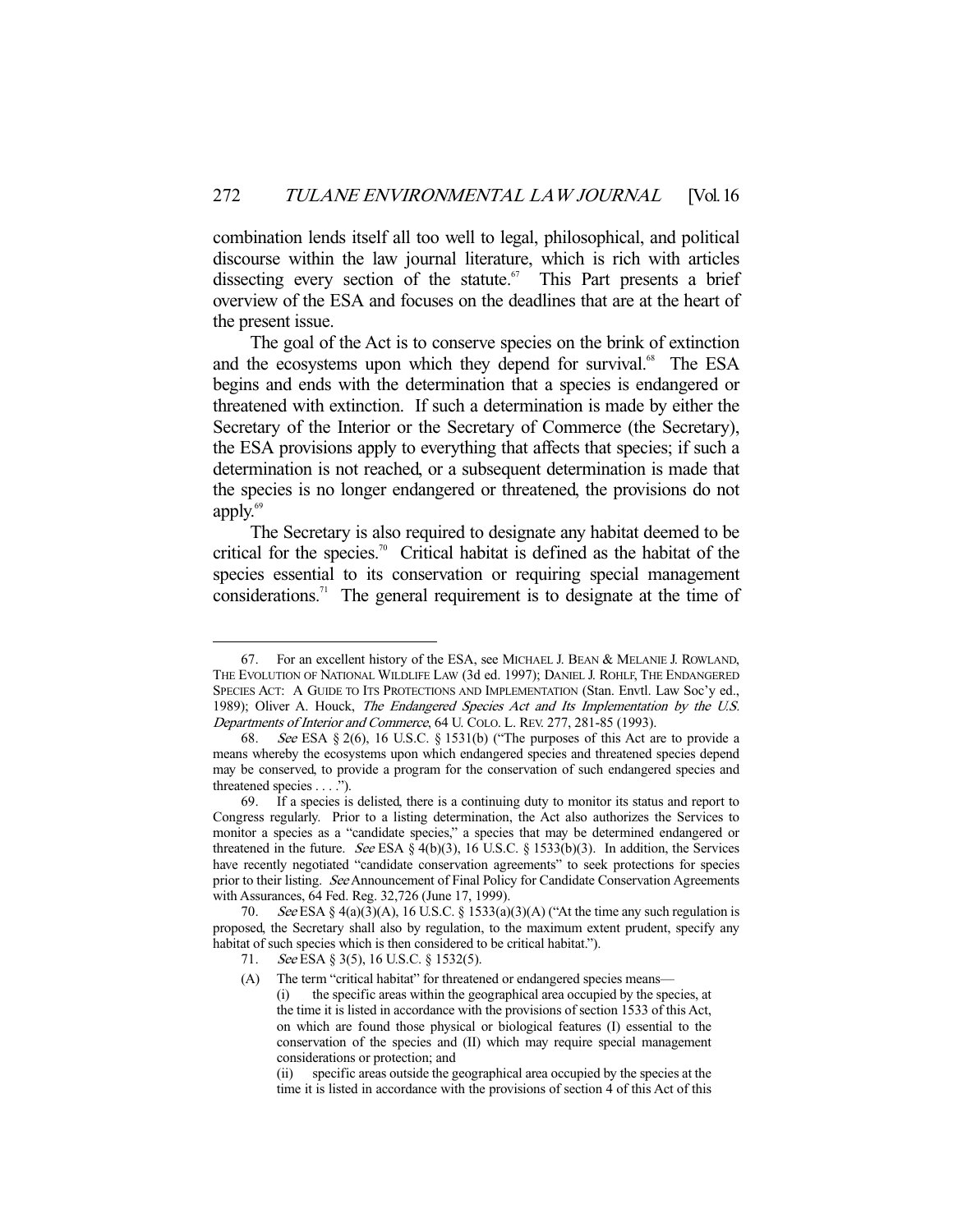listing, but because the designation is more complicated than the listing decision, the Secretary is authorized to conclude that critical habitat is not then determinable, and may invoke a one-year extension.<sup>72</sup>

 The listing determination triggers the two primary protections afforded to species under the ESA. First, each federal agency must ensure that any action funded, authorized, or carried out by it does not likely jeopardize the continued existence of the species or adversely modify any critical habitat.<sup>73</sup> This is by far the strongest provision of the ESA, indeed, of almost all laws.<sup>74</sup> Second, each person is prohibited from taking an endangered species unless the Secretary has issued a permit to  $\alpha$  so.<sup>75</sup> A taking is construed very broadly, to include habitat modification even without direct harm to an individual within a species.<sup>76</sup> By virtue of the regulatory authority of the Secretary, this takings prohibition has been extended to include threatened species as well.<sup>77</sup>

 In addition to these two requirements, the listing determination also sets in motion the machinery for conservation and recovery of the species.<sup>78</sup> This includes the development and implementation of a recovery plan. Associated with recovery efforts are state cooperative agreements under section  $6<sup>79</sup>$  federal activities pursuant to section  $7(a)(1)$ that go beyond the "no jeopardy" requirement of section  $7(a)(2)$ ,<sup>80</sup> and reintroduction of experimental populations under section  $10(j)$ .<sup>8</sup>

 A word about protections afforded to critical habitat. Over the years, both Congress's and the Services' handling of critical habitat has vacillated greatly.<sup>82</sup> As stated above, the Secretary is required to As stated above, the Secretary is required to designate critical habitat at the time of listing, even though the

73. See ESA § 7(a)(2), 16 U.S.C. § 1536(a)(2).

title, upon the determination by the Secretary that such areas are essential for the conservation of the species.

ESA § 3(5)(A), 16 U.S.C. § 1532(5)(A).

 <sup>72.</sup> ESA § 4(c)(6)(C)(iii), 16 U.S.C. § 1533(c)(6)(C)(iii).

 <sup>74.</sup> Tenn. Valley Auth. v. Hill, 437 U.S. 153, 173 (1977) ("One would be hard pressed to find a statutory provision whose terms were any plainer than those in  $\S 7$  of the Endangered Species Act.").

<sup>75.</sup> See ESA § 10(a), 16 U.S.C. § 1539(a).

 <sup>76.</sup> See 50 C.F.R. § 17.3 (2002); see also Babbitt v. Sweethome, 515 U.S. 687, 689-700 (1995).

<sup>77.</sup> See 50 C.F.R. § 17.31.

 <sup>78.</sup> For discussion on recovery provisions of the ESA, see Jason M. Patlis, Recovery, Conservation and Survival Under the Endangered Species Act: Recovering Species, Conserving Resources and Saving the Law, 17 PUB. LAND & RESOURCES L. REV. 55 (1996).

 <sup>79.</sup> ESA § 6, 16 U.S.C. § 1535.

<sup>80.</sup> ESA  $\frac{5}{5}$  7(a)(1), 16 U.S.C. § 1536(a)(1).

 <sup>81.</sup> ESA § 10(j), 16 U.S.C.§ 1539(j).

<sup>82.</sup> See generally Jason M. Patlis, Paying Tribute to Joseph Heller with the Endangered Species Act: When Critical Habitat Isn't, 20 STAN. ENVTL. L.J. 133 (2001).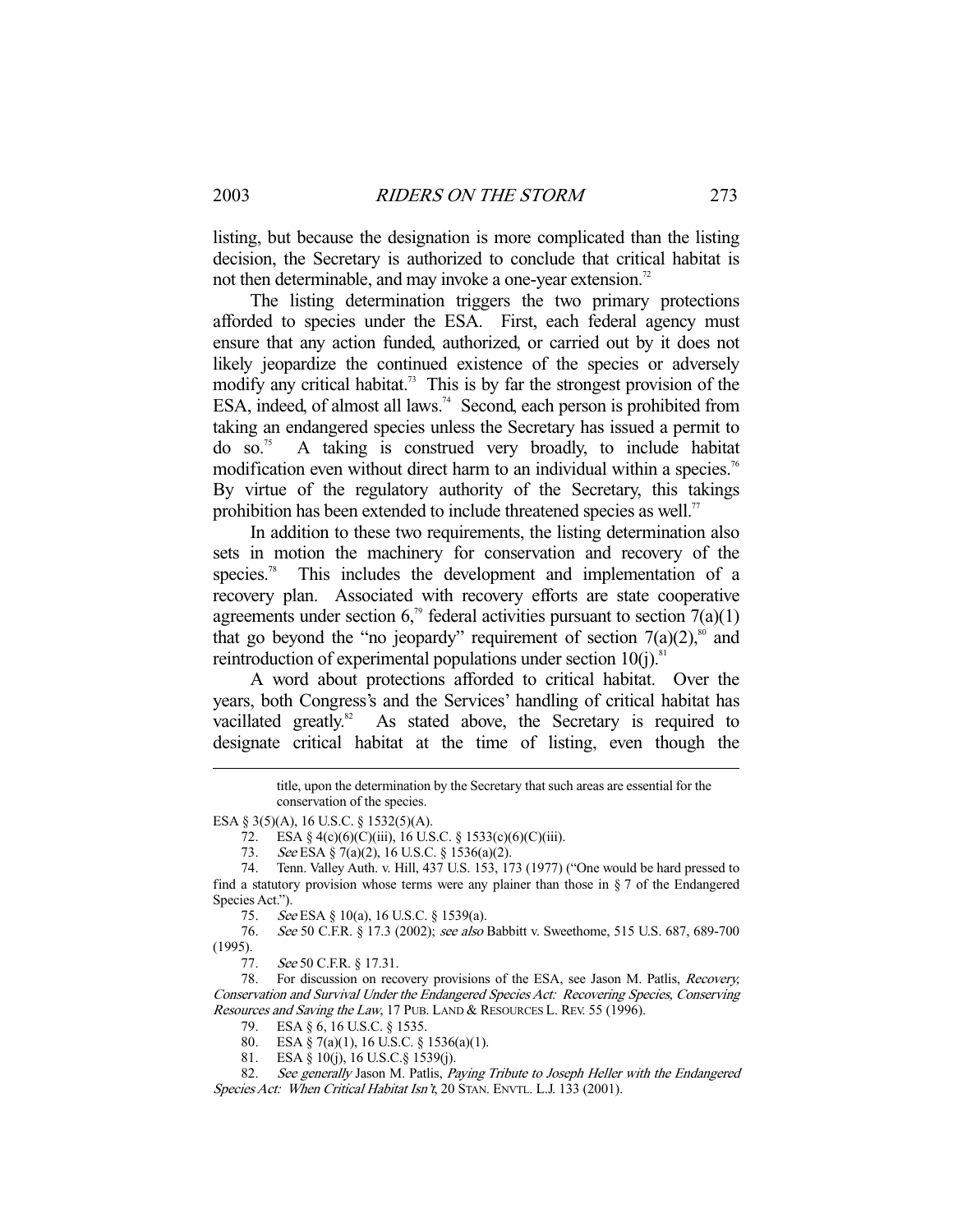information required for designation is different than that required for listing. Both the FWS and the NMFS contend that the information is not available at the time of listing, especially with regard to the economic analysis of the designation, whereas the ESA prohibits an economic analysis of the listing decision. This dichotomous treatment of listings and designations complicates the job of the Services. The Services have defined the two prohibitions against adverse modification and jeopardy to be tied to the appreciable reduction in likelihood of survival and recovery of the species.<sup>83</sup> Consequently, the Services say that these two standards are so similar that they amount to the same thing in all but a small handful of circumstances. Because of the complications in the front-end of the ESA, the listing and designation analyses, and the redundancies in the back end of the ESA, the jeopardy and adverse modification standards, the Services have soured on critical habitat designations. They have taken the position that "the designation of critical habitat consumes an inordinate amount of time, effort, money, and resources for little benefit for conservation, and little consequence to anyone else."<sup>84</sup>

# 2. The Listing and Designation Process

 Let us take a closer look at the listing and designation process in determining whether any species (in the United States or abroad) is endangered or threatened, and whether any habitat of such species is considered "critical." To justify that the species is endangered, the Secretary must demonstrate the species is "in danger of extinction throughout all or a significant portion of its range"; $\frac{85}{5}$  to justify that the species is threatened, the Secretary must demonstrate that it is "likely to become an endangered species within the foreseeable future throughout all or a significant portion of its range."<sup>86</sup> "Critical habitat" is defined, if the area is occupied by the species, as the area that has biological or physical features either essential to the conservation of the species or that may require special management considerations.<sup>87</sup> If area is unoccupied by the species, "critical habitat" are those areas essential for the conservation of the species.<sup>88</sup>

<sup>83.</sup> See 50 C.F.R. 402.02 (2002).

<sup>84.</sup> Patlis, *supra* note 82, at 137.

 <sup>85.</sup> ESA § 3(6), 16 U.S.C. § 1532(6).

 <sup>86.</sup> ESA § 3(19), 16 U.S.C. § 1532(19).

 <sup>87.</sup> ESA § 3(5)(A)(i), 16 U.S.C. § 1532(5)(A)(i).

<sup>88.</sup> See ESA § 3(5)(A)(ii), 16 U.S.C. § 1532(5)(A)(ii).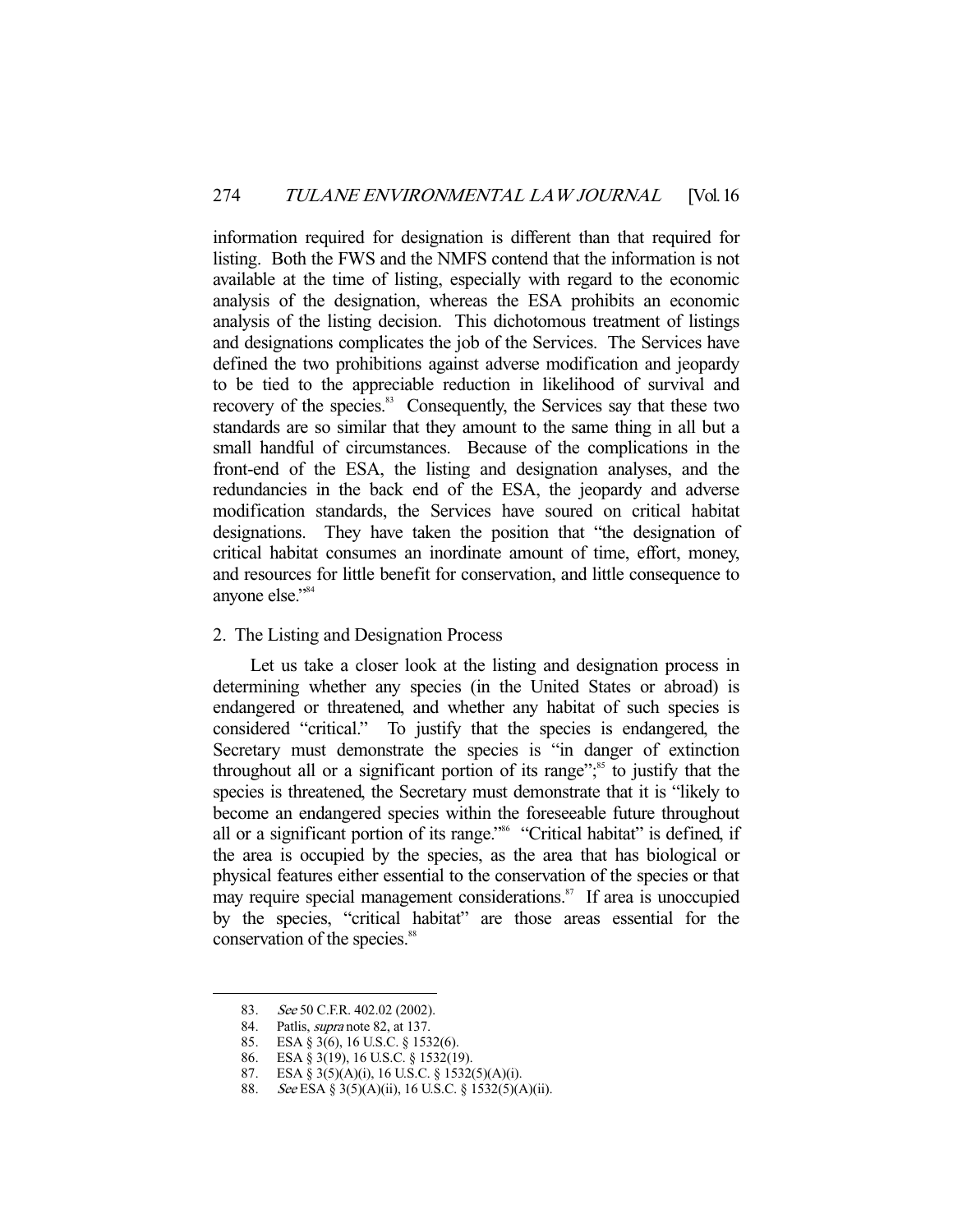The listing determination must be made "solely on the basis of the best scientific and commercial data available.<sup>389</sup> This language explicitly prohibits the consideration of economic impacts in determining whether a species is endangered or threatened.<sup>90</sup> The determination must be made after conducting a status review, and after taking into account efforts undertaken by states or foreign governments to protect the species.<sup>91</sup> The factors upon which the determination can be made are identified in section  $4(a)(1)$ , and include present or threatened habitat destruction or modification, overutilization of the species itself, disease or predation, inadequacy of existing regulatory mechanisms, or other natural or manmade factors.<sup>92</sup>

 There are two ways to begin the process to determine whether the species is endangered or threatened. One way is extremely flexible, while the other way is extremely rigid. $93$  On the one hand, the Secretary may undertake his own reviews pursuant to ESA sections  $4(a)$  and  $(b)(1)$ to determine whether the species is endangered or threatened, without the imposition of any mandatory deadlines. On the other hand, any "interested person" may petition the Secretary to make a similar determination, pursuant to the general petition process of the Administrative Procedure Act  $(APA)$ .<sup>94</sup> The Secretary must still follow the substantive criteria laid out in ESA sections  $4(a)$  and  $(b)(1)$ , but upon receipt of petition, he is subject to extremely stringent procedures laid out in sections  $4(b)(3)-(6)$ . If the Secretary has begun his own review of the

Id.

-

Id.

 93. See Am. Lands Alliance v. Norton, 242 F. Supp. 2d 1 (D.D.C. 2003) for a discussion of the two processes.

94. 5 U.S.C. § 553(e) (2000); see also ESA § 4(b)(4), 16 U.S.C. § 1533(b)(4) ("Except as provided in paragraphs (5) and (6) of this subsection, the provisions of section 553 of title 5, United States Code [5 U.S.C.§ 553] (relating to rulemaking procedures), shall apply to any regulation promulgated to carry out the purposes of this Act.").

 <sup>89.</sup> ESA § 4(b)(1)(A), 16 U.S.C. § 1533(b)(1)(A).

 <sup>90.</sup> H.R. REP. NO. 97-567, at 20 (1982).

The addition of the word "solely" is intended to remove from the process of the listing or delisting of species any factor not related to the biological status of the species. The Committee strongly believes that economic considerations have no relevance to determinations regarding the status of the species and intends that economic analysis requirements . . . not apply.

<sup>91.</sup> See ESA § 4(b)(1)(A), 16 U.S.C. § 1533(b)(1)(A). The Secretary must take into account

those efforts, if any, being made by any State or foreign nation, or any political subdivision of the State or foreign nation, to protect such species, whether by predator control, protection of habitat and food supply, or other conservation practices, within any area under its jurisdiction, or on the high seas.

<sup>92.</sup> See ESA § 4(a), 16 U.S.C. § 1533(a).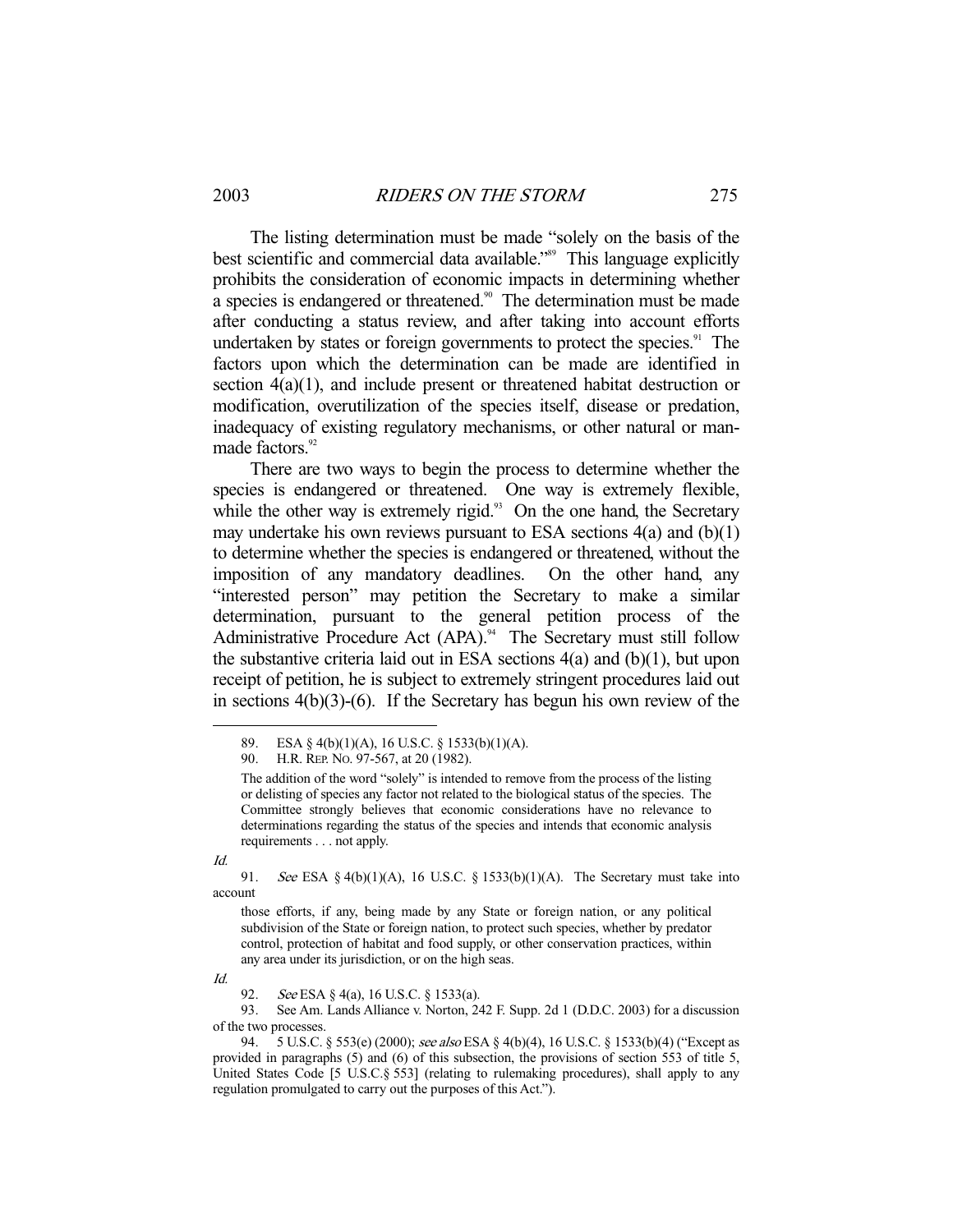species, but then receives a petition for the same species, the deadlines relating to the petition apply. $\degree$ 

 Upon receiving a petition, the Secretary has ninety days to make a finding "as to whether the petition presents substantial scientific or commercial information indicating that the petitioned action may be warranted."<sup>96</sup> There is some discretion allowed for the Secretary. First, the finding is made "to the maximum extent practicable," through which Congress recognized that the Services' limited resources may be spent on higher priorities.<sup>97</sup> However, a recent case limited the discretion that the Secretary has in delaying a finding, in light of subsequent nondiscretionary deadlines that rely on it.<sup>98</sup> Second, the Secretary has a means to easily dismiss frivolous or unsubstantiated petitions, although he or she has traditionally taken a broad position and entertained petitions even if they do not present a strong case. The standard used by the Secretary is that of a reasonable person.<sup>99</sup> Also known as a "90-day" finding," the Secretary's decision must be published in the Federal Register. If the Secretary finds that the petition does present substantial information, the Service promptly begins a status review of the species.<sup>101</sup>

 Within twelve months of receipt of the petition for which the Secretary found substantial information that may warrant action, the Secretary must make one of three decisions.<sup>102</sup> The Secretary can find that the action is not warranted, in which case the process ends; the Secretary can find that the action is warranted, in which case it must publish a proposed determination (in the form of a proposed regulation); or the Secretary can find that the action is warranted, but precluded by

The Secretary must consider whether the petition: clearly indicates the administrative measure recommended; contains detailed narrative justification describing numbers and distribution of the species; provides information over the range of the species; and contains supporting documentation.

Id.

<sup>95.</sup> See 50 C.F.R. § 424.14 (2002).

 <sup>96.</sup> ESA § 4(b)(3)(A), 16 U.S.C. § 1533(b)(3)(A).

<sup>97.</sup> H.R. REP. No. 97-835, at 21 (1981); see also Biodiversity Legal Found. v. Babbitt, 146 F.3d 1249 (9th Cir. 1998) (holding that "to the maximum extent practicable" does not impose a mandatory, nondiscretionary duty on the FWS to act within ninety days).

See Biodiversity Legal Found. v. Badgley 284 F.3d 1046 (9th Cir. 2002); see also Am. Lands Alliance, 242 F. Sup. 2d at 10 ("The plain language of 16 U.S.C. § 1533(b)(3) of the ESA demonstrates that the petition process's 90-day substantial information finding and 12-month finding are inextricably linked.").

<sup>99.</sup> See 50 C.F.R. § 424.14(b)(1); see also 50 C.F.R. § 402.14(b)(2).

 <sup>100.</sup> ESA § 4(b)(3)(A), 16 U.S.C. § 1533(b)(3)(A).

 <sup>101.</sup> See ESA § 4(b)(3)(A), 16 U.S.C. § 1533(b)(3)(A).

 <sup>102.</sup> See ESA § 4(b)(3)(B), 16 U.S.C. § 1533(b)(3)(B).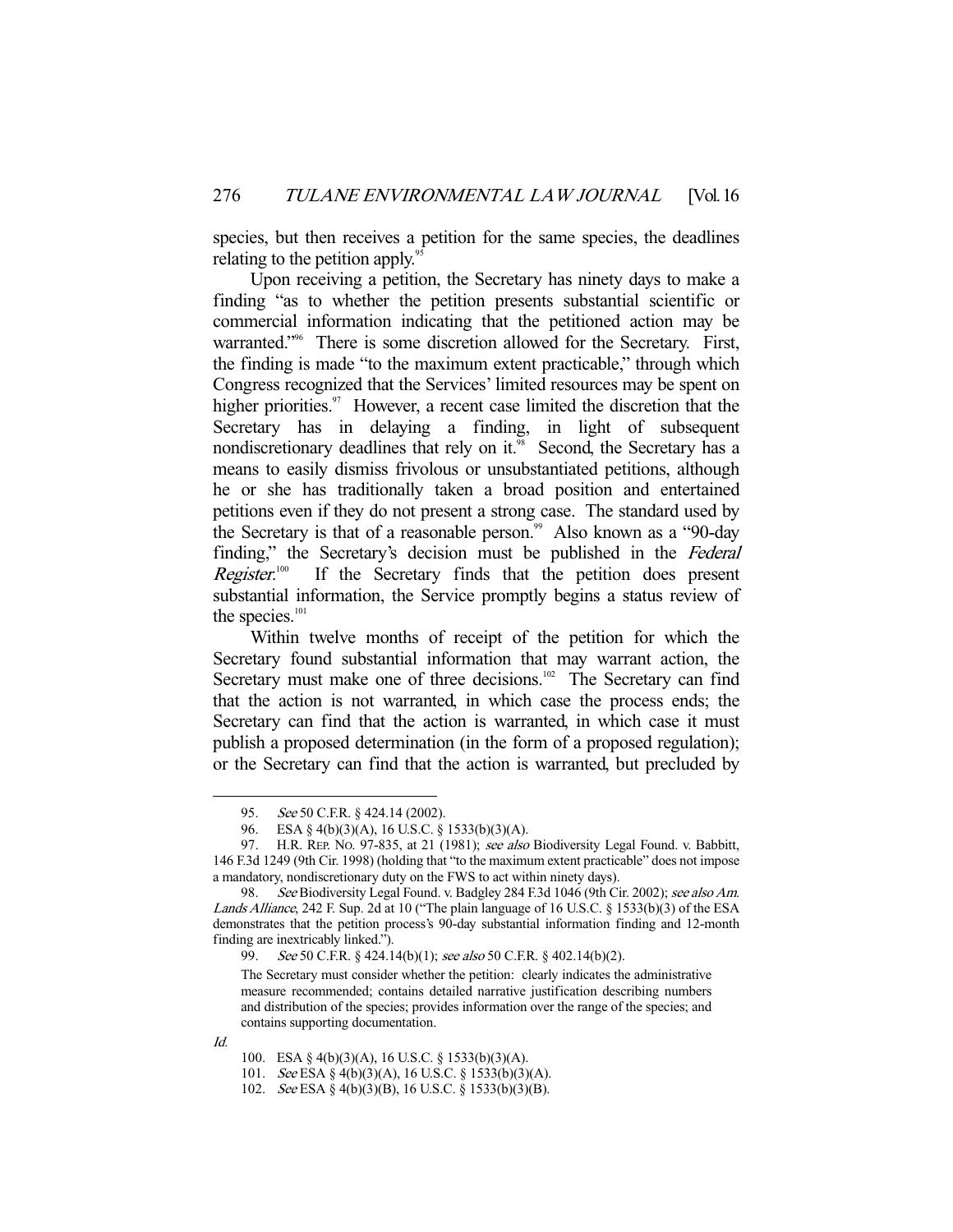pending proposals.<sup>103</sup> This "warranted but precluded" determination has led to the creation of the list of candidate species, a list published in the Federal Register of those species whose determination as endangered or threatened is warranted but precluded by other pending proposals.<sup>104</sup> This "warranted but precluded" finding is contingent on the Secretary making expeditious progress with respect to other listings and delistings.<sup>105</sup> A petition that is "warranted but precluded" returns to the hopper, and is treated as a resubmitted petition to list or delist, but for which there is already substantial information to warrant the action.<sup>106</sup> In other words, the Secretary has one year from the "warranted but precluded" finding to reach a new decision on whether to issue a proposed rule, deny the petition, or make another "warranted but precluded" finding. A court has recently called into question, however, the FWS' handling of the candidate species list and the manner in which it rolls over "warranted but precluded" findings annually.<sup>107</sup> The Secretary must monitor the status candidate species and use the emergency listing authority pursuant to section  $4(b)(7)$  as necessary.<sup>108</sup>

 Once a proposed rule is published, the Secretary must comply with public notice-and-comment procedures that are more rigorous than the generic procedures provided in the APA.<sup>109</sup> In addition to the *Federal* Register notice, the Secretary must give actual notice of the proposed regulation to the relevant state agencies, and to each county, where the species is believed to be found.<sup>110</sup> He must also give notice to professional scientific organizations, publish a summary in a newspaper of general circulation in the area in which the species is believed to be found, and hold at least one public hearing if so requested within fortyfive days of the proposal.<sup>111</sup>

 The Secretary must make a decision on the proposal within one year of the date of the Federal Register notice of the proposed determination.<sup>112</sup> The decision can be one of three possibilities:  $(1)$  it can

 <sup>103.</sup> See id.

<sup>104.</sup> See, e.g., Endangered and Threatened Wildlife and Plants; Review of Plant and Animal Taxa That Are Candidates for Listing as Endangered or Threatened Species, 61 Fed. Reg. 7596, 7596-7613 (Feb. 28, 1996).

 <sup>105.</sup> ESA § 4(b)(3)(B)(iii), 16 U.S.C. § 1533(b)(3)(B)(iii).

 <sup>106.</sup> ESA § 4(b)(3)(C)(i), 16 U.S.C. § 1533(b)(3)(C)(i).

 <sup>107.</sup> Am. Lands Alliance v. Norton, 2003 WL 245378 (D.D.C. 2003).

 <sup>108.</sup> See ESA § 4(b)(3)(C)(iii), 16 U.S.C. § 1533(b)(3)(C)(iii).

<sup>109.</sup> See 5 U.S.C. 553 (b)-(c) (2002).

 <sup>110.</sup> See ESA § 4(b)(5)(A)(iii), 16 U.S.C. § 1533(b)(5)(A).

 <sup>111.</sup> See ESA § 4(b)(5)(C)-(E), 16 U.S.C. §§ 1533(b)(5)(C)-(E).

<sup>112.</sup> See ESA § 4(b)(6)(A), 16 U.S.C. § 1533(b)(6)(A). The entire process from the time

of receipt of a petition to final rule is, theoretically, supposed to take two years: one year from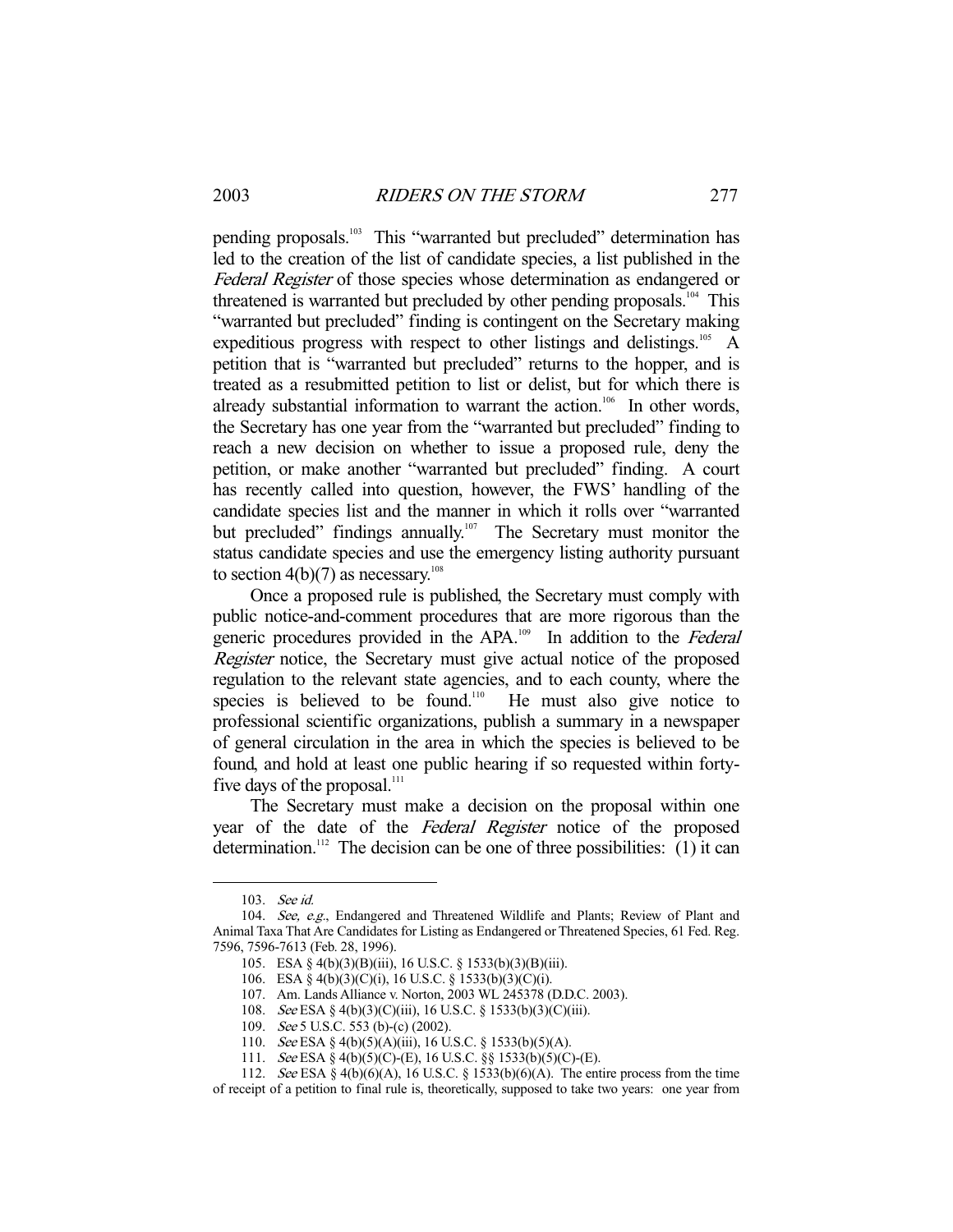be a final regulation to implement the determination or revision, $113$  (2) it can be a notice that the proposed regulation is being withdrawn if the Secretary concludes that there is "not sufficient evidence to justify the action proposed by the regulation,"<sup>114</sup> or  $(3)$  it can be a notice extending the one-year period by six more months "if there is substantial disagreement regarding the sufficiency or accuracy of the available data."115

 This is the process to determine whether a species is endangered or threatened. The determination must then be memorialized by formally adding the name of the species onto the List of Endangered Species or List of Threatened Species, as published by the Secretary of the Interior.<sup>116</sup> It is important to note that the determination prescribed by section 4(a) of the ESA, and the listing prescribed by section 4(c), are two different requirements, and two separate actions by the Secretary. The keeping of a formal list is an anachronism that predates the electronic age. It underscores how long it has been since the ESA was last reauthorized in 1988, and how long overdue the ESA is for updating. There is no conceivable benefit to the distinction between *determinations* and *listings*, both are published in the *Federal Register* in satisfaction of APA requirements.

 The FWS is technically the keeper of the list, even for species that are under the jurisdiction of the NMFS. For species under the jurisdiction of the NMFS, the Secretary of Commerce must follow the procedures described above, but must also inform the Secretary of the Interior, who will then actually change the list with a notice in the Federal Register.<sup>117</sup> Thus, if the NMFS makes a determination pursuant to

113. See ESA § 4(b)(6)(A)(i)(I)-(II), 16 U.S.C. § 1533(b)(6)(A)(i)(I)-(II).

 114. ESA § 4(b)(6)(A)(i), 16 U.S.C. § 1533(b)(6)(A)(i)(IV) (referring to ESA § 4(b)(6)(B)(ii), 16 U.S.C. § 1533(b)(6)(B)(ii)).

 115. ESA § 4(b)(6)(A)(i)(III), 16 U.S.C. § 1533(b)(6)(A)(i)(III) (referring to ESA § 4(b)(6)(B)(i), 16 U.S.C. § 1533(b)(6)(B)(i)).

receipt of the petition to publication of the proposed rule, pursuant to section 4(b)(3)(B), and then one year from proposed rule to final rule, pursuant to section  $4(b)(6)(A)$ . However, missing the two year deadline does not render the Secretary in violation of the ESA: Even if the Secretary publishes the proposed rule after the one year deadline in section  $4(b)(6)(A)$ , he can still be in compliance with the one year deadline between the proposed rule and the final rule, pursuant to section  $4(b)(3)(B)$ . See Or. Natural Res. Council, Inc. v. Kantor, 99 F.3d 334, 339-40 (9th Cir. 1996) (holding that the ESA clearly requires the Secretary to publish a final rule on listing within twelve months of the date of the publication of the proposed rule, rather than twenty-four months after filing of a petition).

 <sup>116.</sup> ESA § 4(c)(1), 16 U.S.C. § 1533(c)(1) ("The Secretary of the Interior shall publish in the Federal Register a list of species determined by him or the Secretary of Commerce to be endangered species and a list of species determined by him or the Secretary of Commerce to be threatened species.").

 <sup>117.</sup> See ESA § 4(a)(2)(A), 16 U.S.C. § 1533(a)(2)(A).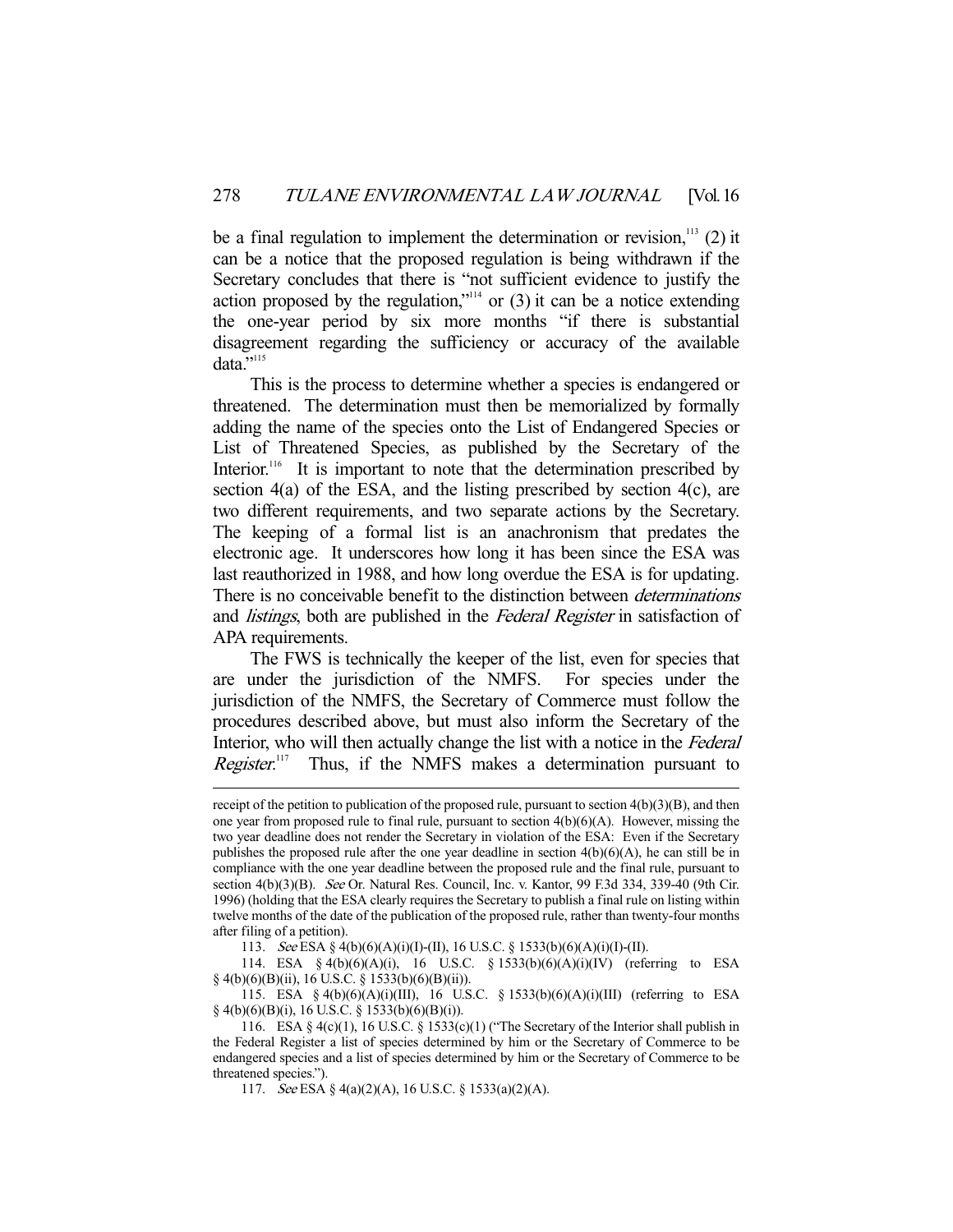section 4(a) that a species is endangered or threatened, it must then request that the FWS update the List of Endangered and Threatened Species pursuant to section  $4(c)$ .<sup>118</sup> Indeed, if the decision is to delist the species or to revise its status from endangered to threatened, then the Secretary of Commerce must first seek concurrence of the Secretary of the Interior, and only after the Secretary of the Interior concurs will the change be made.<sup>119</sup>

 The formal involvement of the Secretary of the Interior in listing of the species under the jurisdiction of the Secretary of Commerce is also an anachronism that dates back to 1973, when the NOAA was still in its infancy. There is no reason that the Secretary of the Interior must concur with decisions made by the Secretary of Commerce, unless there is joint jurisdiction over a species.<sup>120</sup>

 This distinction between determinations and listings remains a technicality of little import, except during the existence of the ESA moratorium rider, when Congress neglected to include the NMFS in its moratorium.

 In that situation, or other situations, in which listings may not coincide exactly with determinations, there is potential to cause significant confusion. When do the protections of the ESA kick in—at the time of determination, or the time of the listing? Consider language elsewhere in the ESA that relates to the status of the species. Section 7(a)(2) requires that federal agencies ensure that their actions "[are] not likely to jeopardize the continued existence of any endangered species or threatened species."<sup>121</sup> Section 9 prohibits all persons from taking "any threatened species of fish or wildlife *listed* pursuant to section 4 of this Act."<sup>122</sup> Section 4(d) authorizes the Secretary to promulgate protective regulations "[w]henever any species is *listed* as a threatened species."<sup>123</sup> Given these linguistic differences, it can be argued that the federal nojeopardy mandate is triggered as soon as there is a determination, independent of the actual listing, while the takings prohibition and any section 4(d) rulemaking must wait for the actual listing. In the case of species under the jurisdiction of the NMFS, the determination the NMFS and the listing by the FWS occur at different times, and during this period, the protections afforded a species may be in doubt. While it

 <sup>118.</sup> See ESA § 4(c), 16 U.S.C. § 1533(c).

 <sup>119.</sup> See ESA § 4(a)(2)(B), 16 U.S.C. § 1533(a)(2)(B).

 <sup>120.</sup> Joint jurisdiction does exist for a handful of species, including sea turtles, Gulf sturgeon, and Atlantic salmon.

 <sup>121.</sup> ESA § 7(a)(2), 16 U.S.C. § 1536(a)(2).

 <sup>122.</sup> ESA § 9(a)(1), 16 U.S.C. § 1538(a)(1) (emphasis added).

 <sup>123.</sup> ESA § 4(d), 16 U.S.C. § 1533(d) (emphasis added).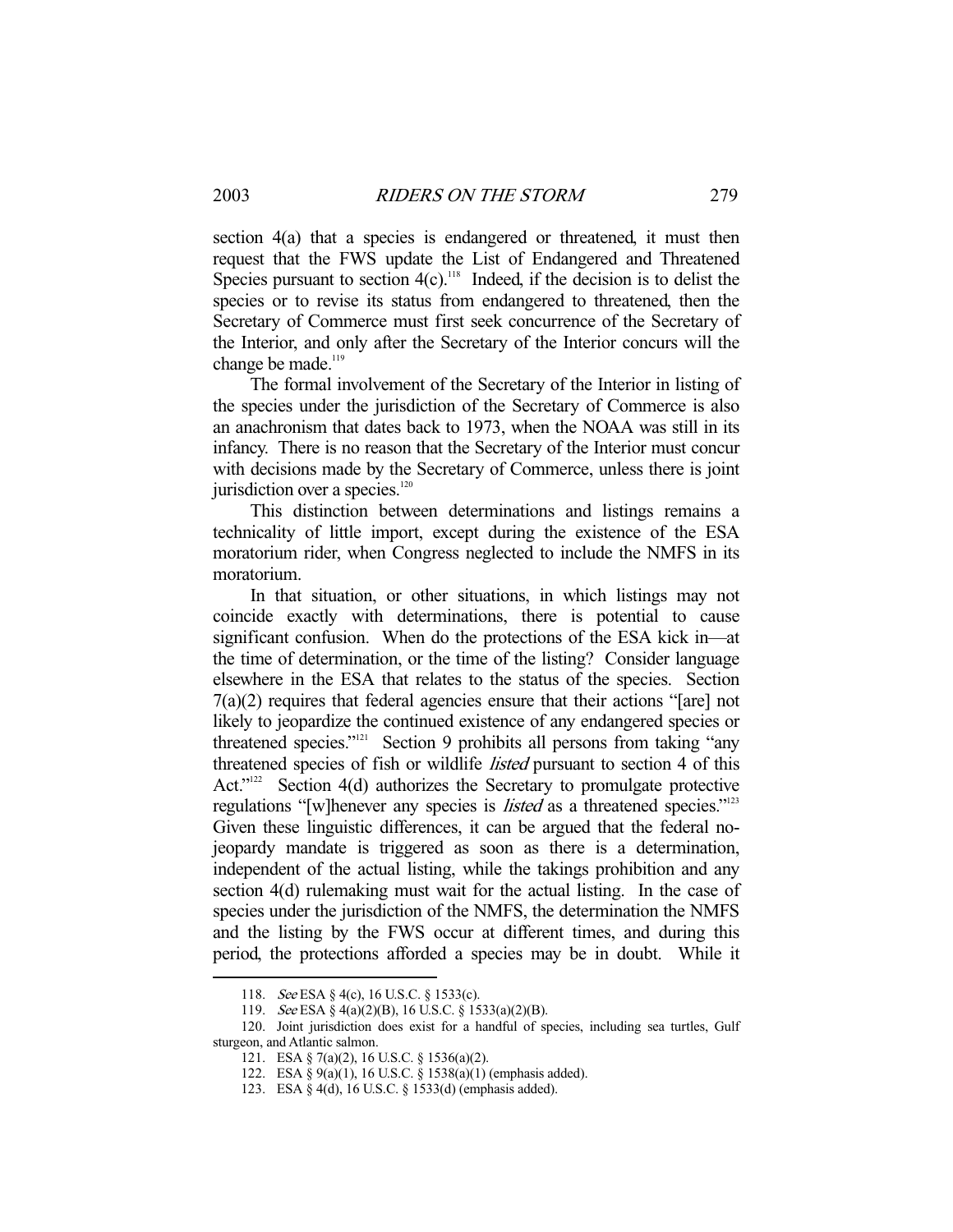seems obvious that the substantive determination is the one that should trigger the protections of the ESA, the language of the ESA focuses on the actual listing.

 Critical habitat designations must follow the same process and same deadlines as listing determinations, with a few exceptions.<sup>124</sup> In general, the designation must be done concurrently with the listing determination.<sup>125</sup> The basis for designating critical habitat, however, is different than that for determining the status of a species. Whereas the listing determination does not consider economics at all, the designation must expressly do so.<sup>126</sup> Despite this additional consideration, a final regulation designating critical habitat must be published concurrently with the final regulation for the listing determination.<sup>127</sup> There are two exceptions. The first, rarely used, is if the Secretary publishes the listing determination faster than required because "it is essential to the conservation of such species."<sup>128</sup> The second, commonly used and the basis for the spate of recent lawsuits, is if the Secretary finds that critical habitat "is not then determinable," in which case the Secretary may invoke a one-year extension.<sup>129</sup> At the end of this extra year, the Secretary must publish a designation "based on such data as may be available at that time" and "to the maximum extent prudent."<sup>130</sup>

 This provision, "to the maximum extent prudent," has been used by the FWS as a justification to not designate critical habitat, concluding that the designation is not prudent, i.e., not beneficial.131 However, the FWS has been roundly criticized in all circles for this interpretation,<sup>132</sup> in

Id.

<sup>124.</sup> For a detailed discussion of the critical habitat process, see generally Patlis, supra note 82.

 <sup>125.</sup> ESA § 4(a)(3), 16 U.S.C. § 1533(a)(3).

 <sup>126.</sup> ESA § 4(b)(2), 16 U.S.C. § 1533(b)(2).

The Secretary shall designate critical habitat, and make revisions thereto, under subsection (a)(3) on the basis of the best available scientific data available and after taking into consideration the economic impact, and any other relevant impact, of specifying any particular area as critical habitat. The Secretary may exclude any such area from the critical habitat if he determines that the benefits of such exclusion outweigh the benefits of specifying the area as part of the critical habitat, unless he determines, based on the best scientific and commercial data available, that the failure to designate such area as critical habitat will result in the extinction of the species concerned.

 <sup>127.</sup> See ESA § 4(b)(6)(C), 16 U.S.C. § 1533(b)(6)(C).

 <sup>128.</sup> ESA § 4(b)(6)(C)(i), 16 U.S.C. § 1533(b)(6)(C)(i).

 <sup>129.</sup> ESA § 4(c)(6)(C)(iii), 16 U.S.C. § 1533(c)(6)(C)(ii).

 <sup>130.</sup> ESA § 4(d)(6)(C)(ii)(A), 16 U.S.C. § 1533(c)(6)(C)(ii)(A).

 <sup>131. 50</sup> C.F.R. § 424.12(a)(1) (2002).

<sup>132.</sup> See Patlis, supra note 82, at 197. In 1999, the U.S. Senate Committee on Environment and Public Works held a hearing on critical habitat designations, during which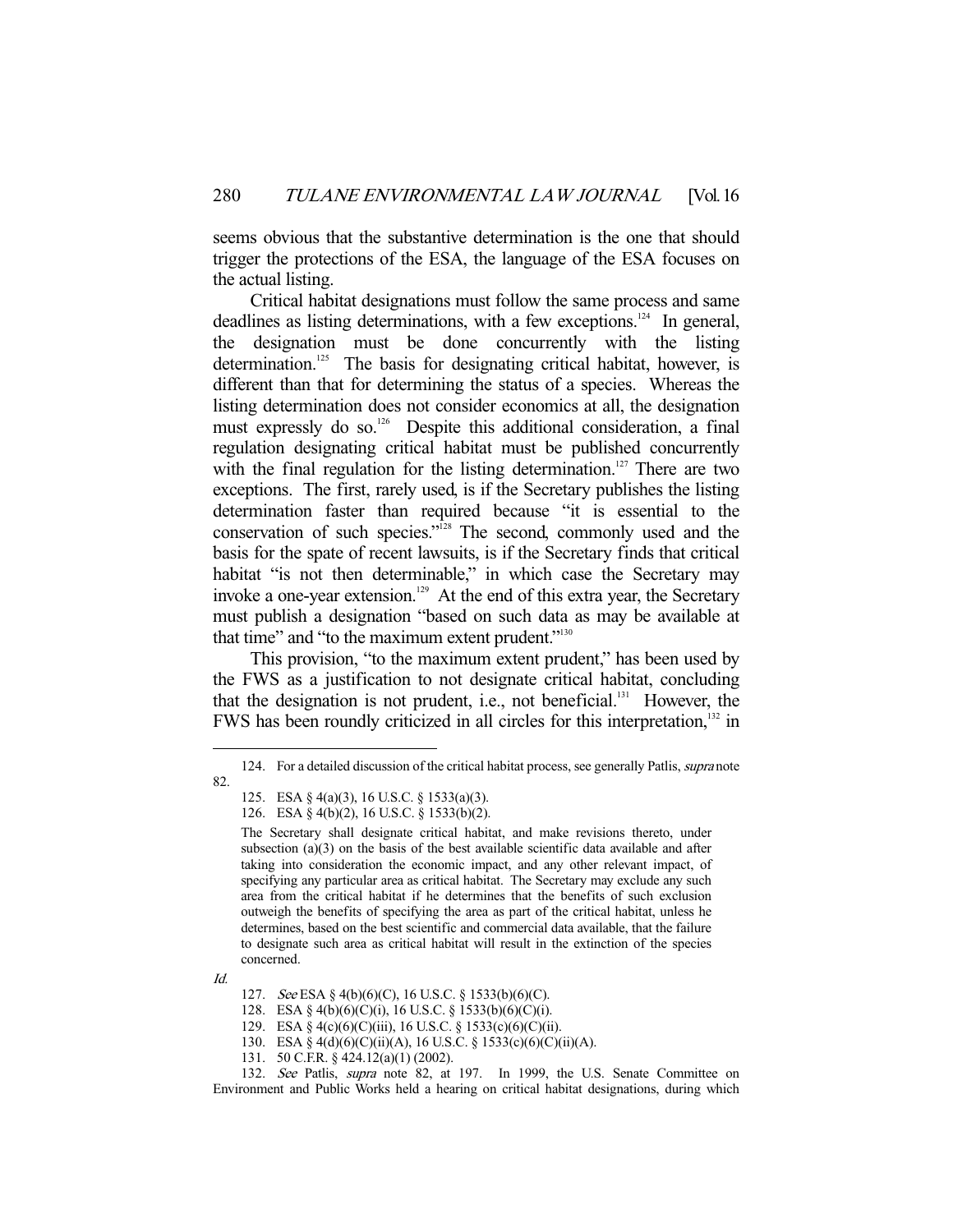light of the narrow usage intended by Congress.<sup>133</sup> Several cases in the United States Court of Appeals for the Ninth Circuit rejected the majority of reasons put forth by the FWS to justify a not-prudent finding. In *Conservation Council for Hawaii v. Babbitt*, the court held that the FWS could not use generic notions of critical habitat for a not-prudent finding.<sup>134</sup> Rather, the FWS "must consider evidence specific to each species" to determine whether designation was prudent for that species.<sup>135</sup> To the extent that the court did use a generic notion of critical habitat, it held that the FWS' automatic exclusion of private lands contravenes the intent of Congress because the court saw at least two benefits of critical habitat on private lands: first, it provides protection in the event that federal activity occurs within the habitat later in time; second, it notifies state and local governments and the public as to the important areas for conservation.<sup>136</sup> Much of the reasoning in this case was based on *Forest* Guardians v. Babbitt.<sup>137</sup>

 Just as petitions for listing determinations, the Secretary must entertain petitions to revise critical habitat designations.<sup>138</sup> Unlike

Patlis, supra note 82, at 197 (citing S. REP. NO. 106-126, at 13 (1999)).

 The phrase "to the maximum extent prudent" is intended to give the Secretary discretion to decide not to designate critical habitat concurrently with the listing where it would not be in the best interests of the species to do so.

 As an example, the designation of critical habitat for some endangered plants may only encourage individuals to collect these plants to the species [sic] ultimate detriment. The committee intends that in most situations the Secretary will, in fact, designate critical habitat at the same time that the species is listed as either endangered or threatened. It is only in rare circumstances where the specification of critical habitat concurrently with the listing would not be beneficial to the species.

Id.

negative comments on the approach of the Service were heard by all witnesses. The Committee itself was very critical in its report on S. 1180, a bill to amend the critical habitat process. See S. 1180, 105th Cong. (1997).

The Committee also reiterated the 1978 legislative history that a designation of critical habitat would be "not prudent" only in rare circumstances. It noted that by "finding that designation is not prudent in 228 out of 256 instances since April 1996, the Fish and Wildlife Service has made the designation of critical habitat the exception rather than the rule," which "is inconsistent with the original purpose" of the law.

<sup>133.</sup> See H.R. REP. No. 95-1625, at 16-17 (1978).

 <sup>134.</sup> See 2 F. Supp. 2d 1280 (D. Haw. 1998).

 <sup>135.</sup> Id.

<sup>136.</sup> See id. at 1284-86.

 <sup>137.</sup> See 174 F.3d 1178, 1186-91 (8th Cir. 1999) (discussing the Secretary's nondiscretionary duty to issue critical habitat designations).

 <sup>138.</sup> See ESA § 4(b)(3)(D), 16 U.S.C. § 1533(b)(3)(D) (1999).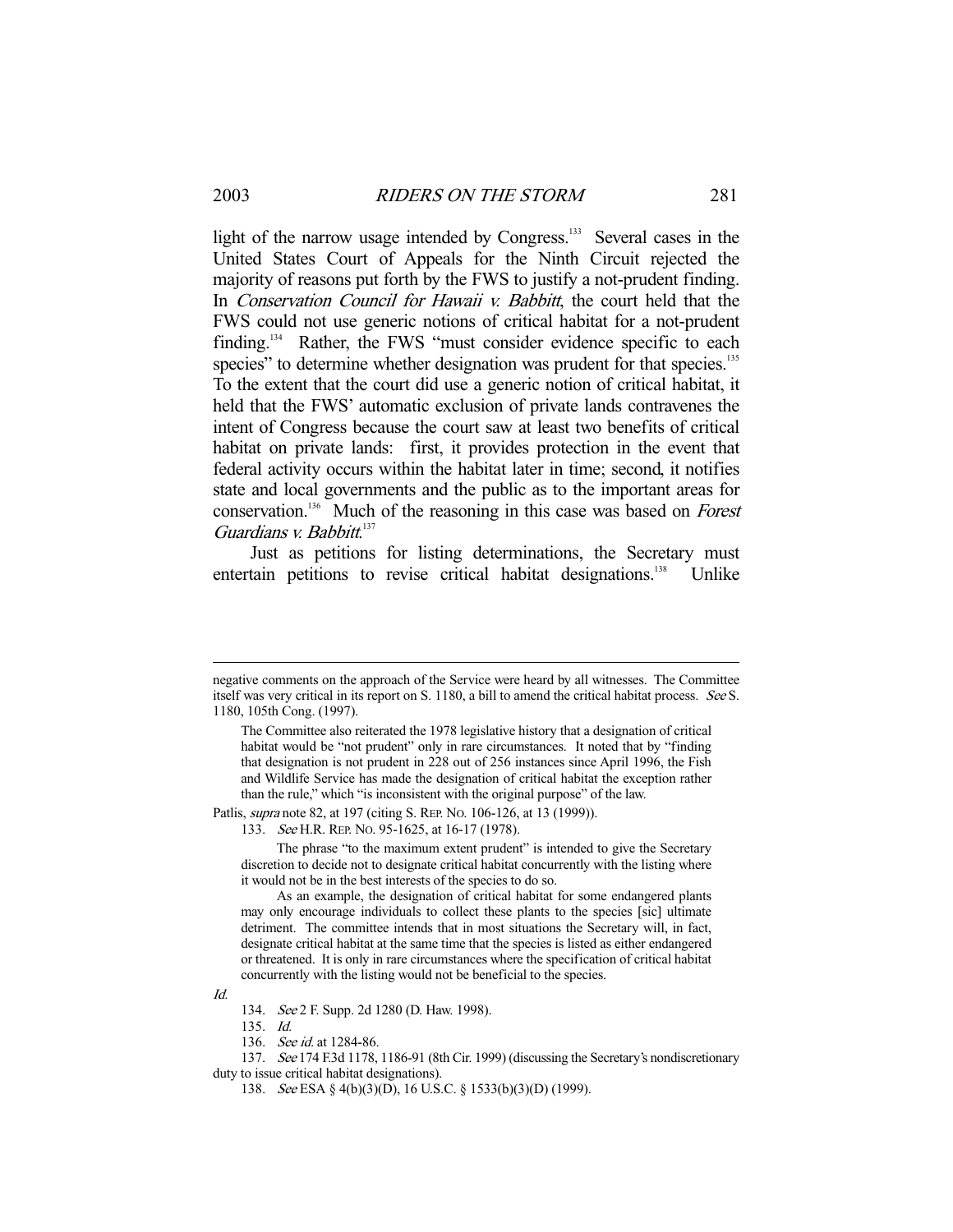petitions for listing, however, the statute is mysteriously open-ended with how the Service must conclude rulemakings initiated by petition.<sup>139</sup>

 The reason for these stringent deadlines is to keep the Services honest, to ensure that they are faithfully implementing the ESA and not sitting on listing and designation decisions. The bulk of the deadlines were imposed in the 1982 amendments to the ESA,<sup>140</sup> in response to what Congress saw as the Administration's gross malfeasance in implementing the Act.<sup>141</sup> During the two years prior to that, between January 1981 and May 1982, the FWS had listed only two species, one of which was found entirely on the grounds of the National Zoo. $142$  It had not made one designation of critical habitat for any species. The Administration blamed the inability to list species as endangered or threatened on the complexities of the critical habitat designations, which were required to be done concurrently.<sup>143</sup> If the Service could not properly do the designations, it argued, it could not list the species.<sup>144</sup>

 The congressional response in 1982 was first to state explicitly that the listings are not to include any economic consideration.<sup>145</sup> It then provided that listings are not to be delayed, apart from the six-month extension for unresolved scientific questions.<sup>146</sup> It lastly allowed for a decoupling of the listing and designation decisions in the event that critical habitat was indeterminable at the time of listing.<sup>147</sup> Congress allowed for the one-year extension if the designation was indeterminable at the time of listing, and then allowed the Secretary to not designate at all if the designation was "not prudent."<sup>148</sup> This is the framework of today's law.

 So this provides a rudimentary discussion on authorizations and appropriations, and a detailed legislative background to the ESA listing and designation processes. With the stage set, we are ready to begin.

<sup>139.</sup> See ESA § 4(c)(3)(D)(ii), § 1533(c)(3)(D)(ii) ("Within twelve months after receiving a petition that is found . . . to present substantial information indicating that the requested revision may be warranted, the Secretary shall determine how he intends to proceed with the requested revision, and shall promptly publish a notice of such intention in the Federal Register.").

 <sup>140.</sup> See Endangered Species Act Amendments of 1982, Pub. L. No. 97-304, § 2(b), 96 Stat. 1411, 1411-16 (1982).

 <sup>141.</sup> See H.R. REP. NO. 97-567, at 11-12 (1982).

 <sup>142.</sup> Id.

 <sup>143.</sup> Id.

<sup>144.</sup> *See id.* at 11-19.

 <sup>145.</sup> See id.

 <sup>146.</sup> See id.

 <sup>147.</sup> See id.

 <sup>148.</sup> Id.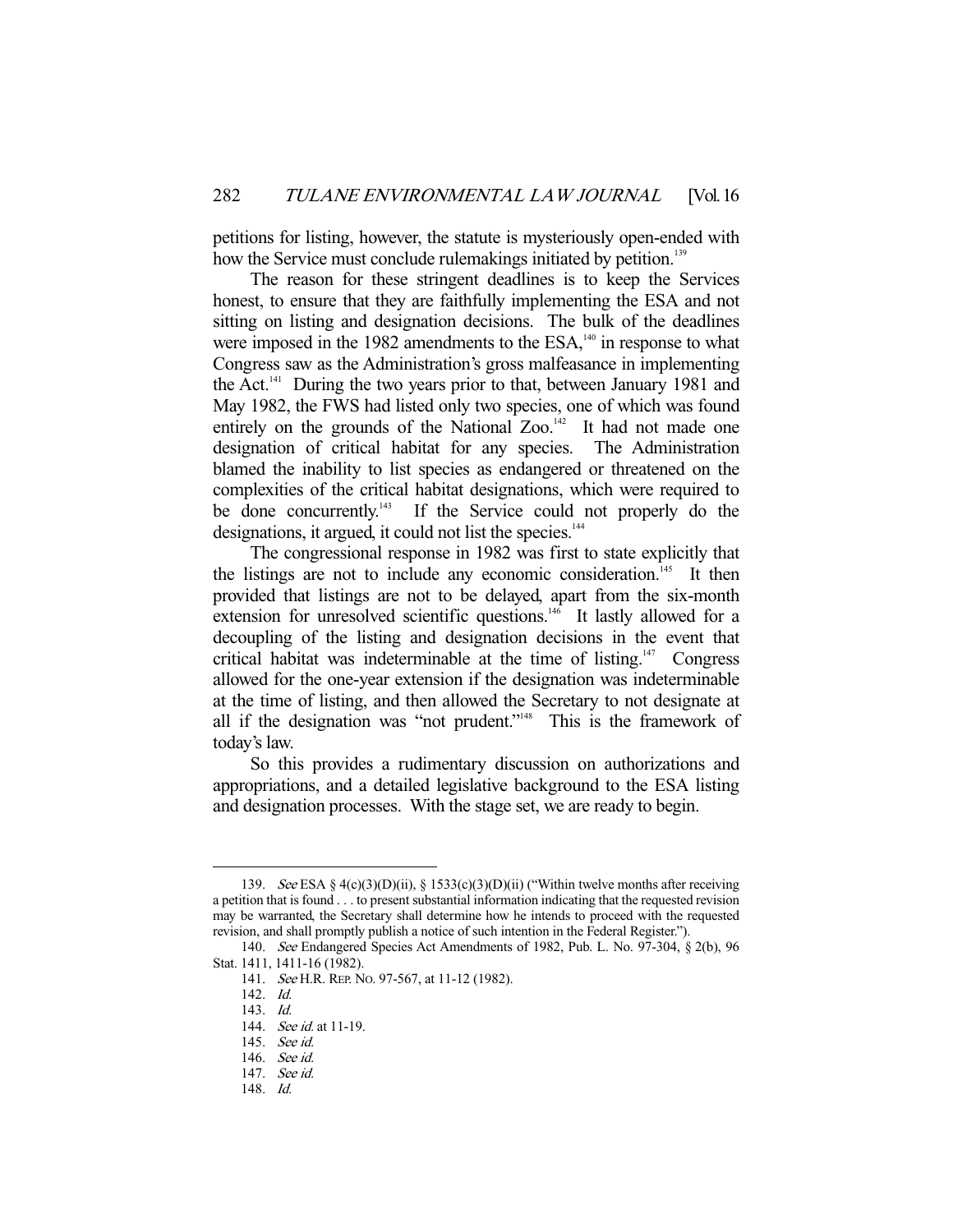#### ACT I: THE RIDERS ARRIVE

 While riders have come and gone occasionally in legislation passing through the halls of Congress, it was not until 1995 when they stormed the Capitol. It was in that year, the first time in forty years, that the Republicans maintained control over both chambers. The collective giddiness pushed legislative creativity and extremism to unimagined bounds. The steady stream of riders introduced and appended to numerous types of bills was relentless.

## Scene 1: The Onslaught

 The first notable bill carrying riders was an emergency spending measure to provide money to the victims of the bombing of the Edward R. Murrow building in Oklahoma City.<sup> $149$ </sup> At the same time, the bill provided rescissions of funds for other programs in order to pay for the relief efforts and to generally reduce the budget deficit. Included in this bill was a title relating to forestry management, specifically to "salvage" certain timber.<sup>150</sup> The language was extremely broad, and provided for a number of timber sales that were previously suspended or curtailed, in part as a result of the President's Forest Plan, and in part to comply with other environmental laws.151 One particular provision provided for the harvest and sale of certain timber "notwithstanding any other law."<sup>152</sup> Environmental groups brought numerous lawsuits challenging the sales as violative of existing environmental laws, including the National Environmental Policy Act (NEPA),<sup>153</sup> the National Forest Management Act (NFMA),<sup>154</sup> the Forest Land Planning and Management Act (FLPMA),155 and the ESA.156 They lost every one. Courts ruled that the language in the rider was explicit in waiving existing environmental laws and, being left with no law to apply, they had to rely on the plain terms of the rider itself, which essentially mandated the sales.<sup>157</sup>

<sup>149.</sup> See Emergency Supplemental Appropriations for Disaster Relief and Rescissions Act, Pub. L. No. 104-19, 109 Stat. 194 (1995). The original bill, H.R. 1158, was vetoed because of funding cuts to education and the timber salvage rider.

 <sup>150.</sup> Pub. L. No. 104-19, § 2001, 109 Stat. 240, 240-47 (1995).

<sup>151.</sup> See Goldman & Boyles, supra note 8, at 10037-52; Zellmer, supra note 8, at 465-66.

 <sup>152.</sup> Pub. L. No. 104-19, § 2001(d), (k), 109 Stat. at 240-47.

 <sup>153.</sup> See NEPA §§ 2-209, 42 U.S.C. §§ 4321-4347 (1989).

<sup>154.</sup> See 16 U.S.C. §§ 1600-1614 (1999).

<sup>155.</sup> See 43 U.S.C. §§ 1701-1784 (1995).

 <sup>156.</sup> See ESA §§ 2-18, 16 U.S.C. §§ 1531-1544.

<sup>157.</sup> Opinions upholding section 2001(b) sales include: *Idaho Sporting Congress v.* United States Forest Service, 92 F.3d 922, 928 (9th Cir. 1996); Southwest Center for Biological Diversity v. Glickman, 932 F. Supp. 1189, 1195 (D. Ariz. 1996); Idaho Conservation League v. Thomas, 917 F. Supp. 1458, 1468 (D. Idaho 1995), aff'd, 91 F.3d 1345 (9th Cir. 1996); Kentucky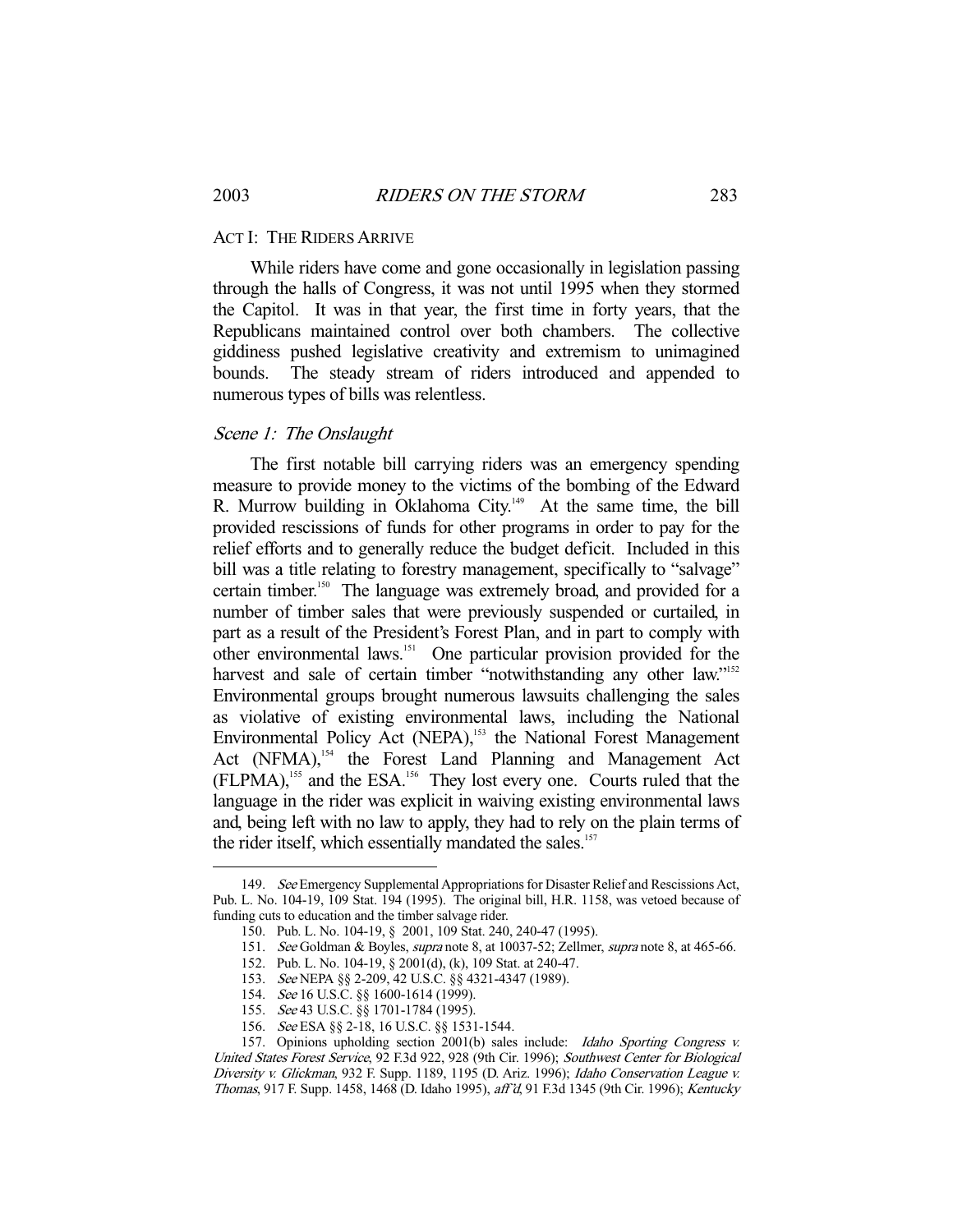Numerous articles have been written on the timber salvage rider, discussing in much more detail the terms and interpretations of the rider.<sup>158</sup> The unanimous conclusion is that the rider subverted the traditional legislative process, bypassed public scrutiny, and undermined public policy. To be sure, it was among the most effective pieces of legislation overwriting and tearing down the carefully crafted and negotiated environmental laws of the previous thirty years. What is not mentioned, however, is that there were significant lobbying efforts on all sides to strike the rider prior to congressional enactment, and in the highest levels of the Administration, including the White House, there was talk of vetoing the entire bill, in large part because of the rider. The fact is, that Congress enacted the bill, and the President signed it into law. It is fair to say that nobody (except perhaps the authors of the rider) conceived of the draconian interpretations that the courts would give the rider, but it is not fair to say that nobody was unaware of the rider and its terms as the law was being debated.

 This point is underscored with another example of a funding bill that same year, the Balanced Budget Reconciliation Act of 1995.<sup>159</sup> In its original version, the bill contained a provision that allowed for oil and gas drilling in the Arctic National Wildlife Refuge (ANWR).160 The refuge is among the largest remaining pristine wilderness areas, home to numerous species including the porcupine caribou herd, which happens to sit atop what is estimated to be one of the country's largest oil fields.<sup>161</sup> The highly polarized debate on the fate of ANWR dates back several decades. In 1995, Congress passed the version of the law with the oil and gas drilling provision, despite great efforts on the part of environmental groups to defeat it, and several attempts by members of Congress to strike the provision.<sup>162</sup> In the end, the President vetoed the bill, in large part because of the ANWR provision.<sup>163</sup>

Heartwood v. United States Forest Service, 906 F. Supp. 410, 412-13 (E.D. Ky. 1995); Ozark Chapter/Sierra Club v. Thomas, 924 F. Supp. 103, 106 (E.D. Mo. 1996); Inland Empire Public Lands Council v. Glickman, 911 F. Supp. 431, 436 (D. Mont. 1995), aff'd, 88 F.3d 697 (9th Cir. 1996). With respect to section 2001(d) sales see, for example, *Oregon Natural Resource Council* v. Thomas, 92 F.3d 792 (9th Cir. 1996); Sierra Club v. United States Forest Service, No. 94-6245- TC (D. Or. 1995),  $\text{aff } d$ , 93 F.3d 610 (9th Cir. 1996). With respect to 2001(k), see Northwest Forest Resources Council v. Glickman (NFRC I), 82 F.3d 825, 831-32 (9th Cir. 1996); NFRC v. Glickman (NFRC II), 97 F.3d 1161, 1165-67 (9th Cir. 1996).

<sup>158.</sup> See, e.g., Goldman & Boyles, supra note 8.

<sup>159.</sup> See Balanced Budget Reconciliation Act, H.R. 2491, 105th Cong. (1995).

 <sup>160.</sup> See id.

 <sup>161.</sup> See id.

 <sup>162.</sup> See id.

 <sup>163.</sup> See id.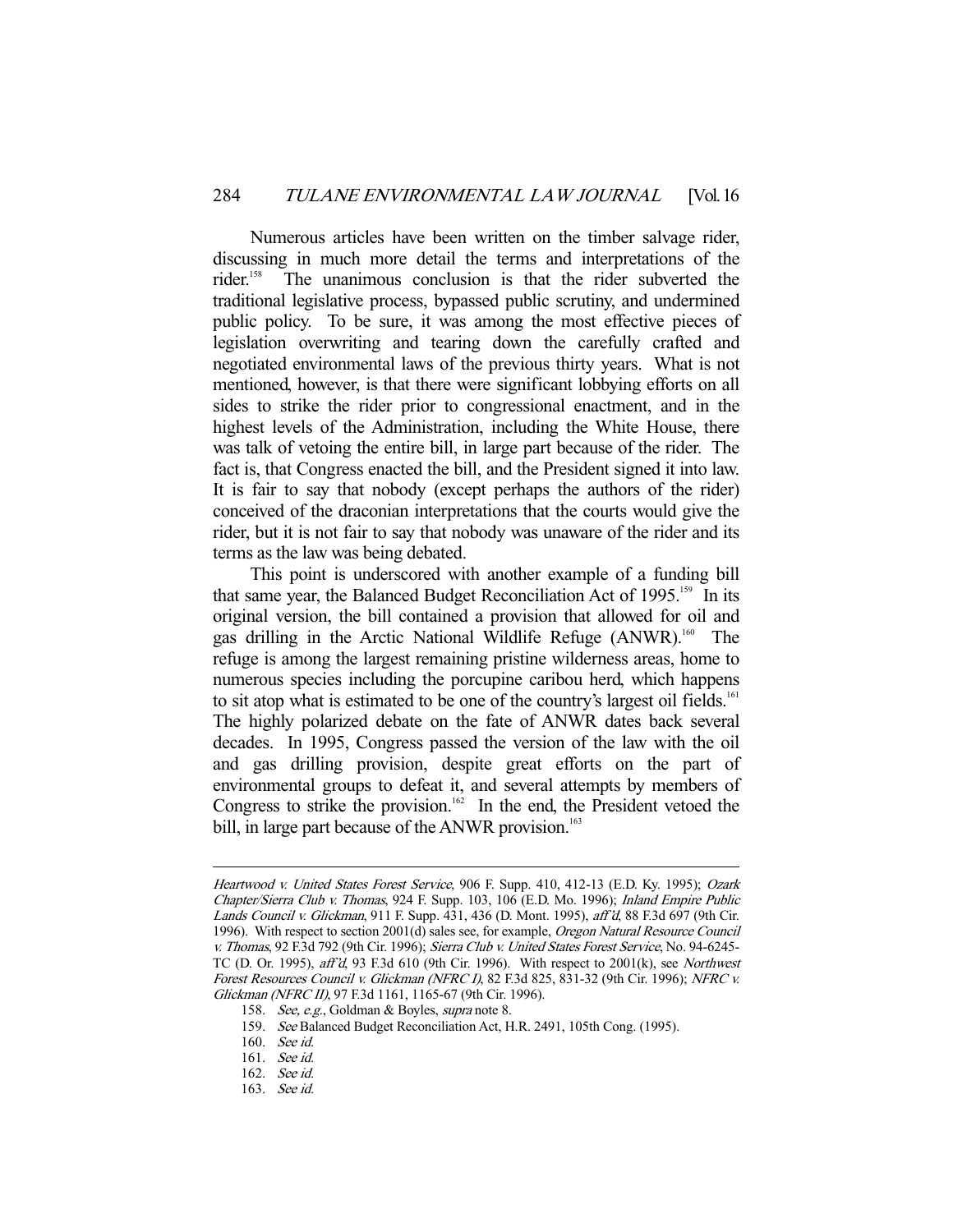These two bills, the emergency supplemental appropriations bill and the balanced budget bill, epitomize the practice and politics of riders. While clearly riders do not receive the same careful deliberation that the underlying legislation receives, they are openly known and debated, and they shape success or failure of the bill. Their survival—like all legislation—comes down to the political winds of the moment. In the case of the supplemental appropriations bill, the President did not desire to veto a politically popular bill that was crafted around aid to the victims of America's worst terrorist attack at that time. There was a sense that the riders could be contained administratively, limiting negative impacts. The President signed the bill into law.<sup>164</sup> In the case of the balanced budget bill, there was no popular cause driving the legislation, so the risks of a veto were not as great. At the same time, the opening of ANWR would have far-reaching consequences into the distant future. The President vetoed the bill.<sup>165</sup>

 These two bills also served as harbingers of things to come. The appropriations cycle for FY 1996 brought the ideological differences between the Republican Congress and the Clinton Administration to a head. Two aspects of the appropriations bills led to the impasse that resulted in the government shutdown during the winter of 1995-1996. First, the spending limits contained within the appropriations bills were very different than the President's budget request, and specifically targeted his priorities. Second were the legislative provisions, or riders, attached to the appropriations bills. Numerous appropriations bills for FY 1996 were rife with riders, perhaps none so much as the appropriations bill of the Department of the Interior. There were great battles of the floors of the Senate and House, but in the end, Congress passed the Interior appropriations bill with many riders still intact.<sup>166</sup> The President vetoed the bill. $167$ 

 As a result of the veto, and the veto of most of the other appropriations bills, very few appropriations bills for FY 1996 were ready for enactment at the start of FY 1996. Congress enacted, and the President signed into law, a Continuing Resolution (CR) to keep the federal government afloat and provide for funding under authority and conditions of FY 1995 appropriations.<sup>168</sup> That CR, and subsequent ones,

<sup>164.</sup> See Emergency Supplemental Appropriations for Disaster Relief and Rescissions Act, Pub. L. No. 104-19, 109 Stat. 194 (1995).

 <sup>165.</sup> See id.

 <sup>166.</sup> See id.

 <sup>167.</sup> See id.

 <sup>168.</sup> See Act of Sept. 30, 1995, Pub. L. No. 104-31, § 101-23, 109 Stat. 278, 278-82 (1995) (providing funding from Sept. 30, 1995 through Nov. 13, 1995).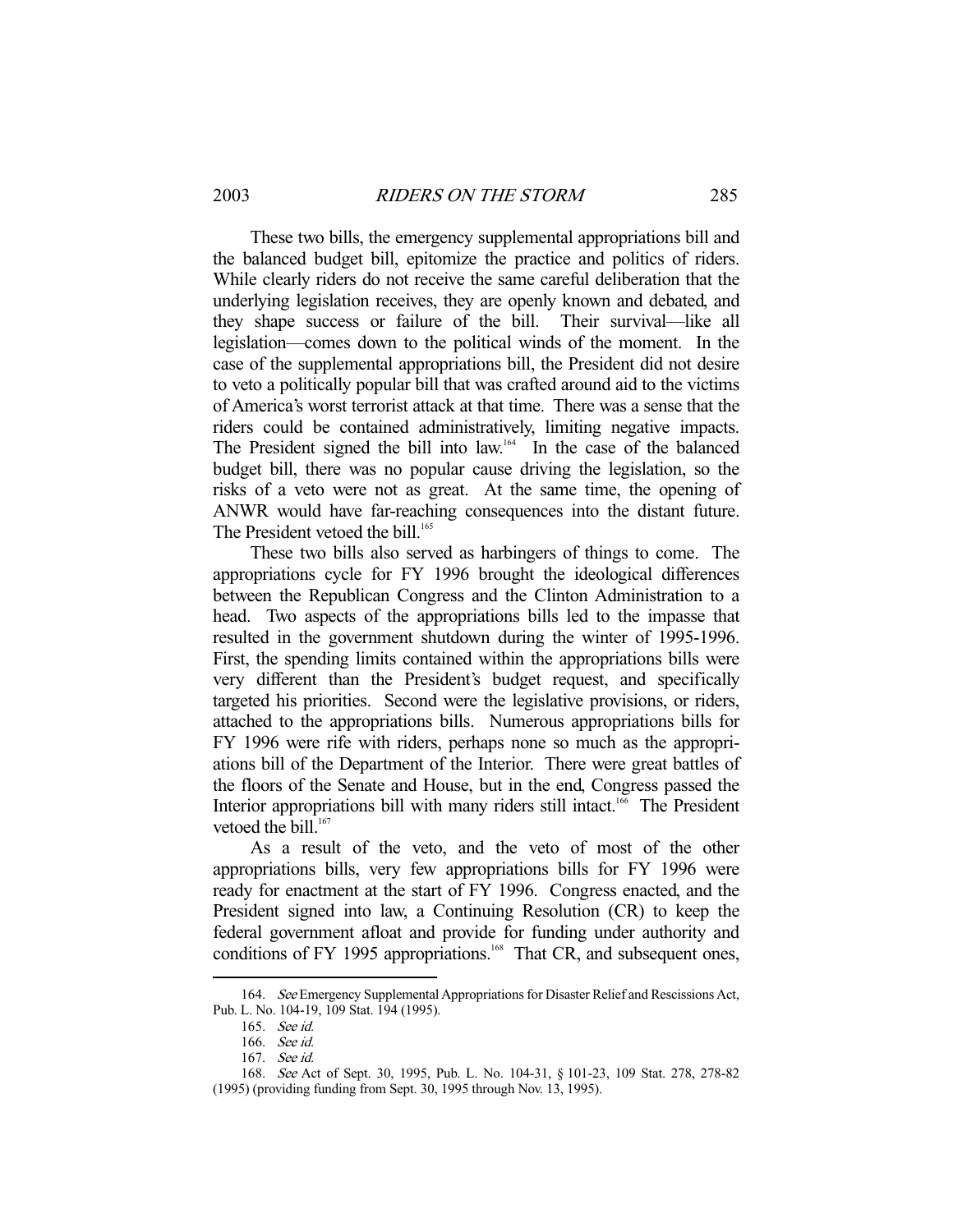were renewed every few weeks.<sup>169</sup> A total of thirteen CRs were enacted during the period of October 1, 1995, through April 26, 1996.

 Funding was provided by a varying array of complex equations, either amounting to the average of the FY 1996 appropriations levels if the House and Senate both passed a relevant appropriations bill, or the lowest of either the House approved FY 1996 level, the Senate approved FY 1996 level, or the FY 1995 level.<sup>170</sup> The ninth CR offered a slight variation with respect to the FWS and NMFS: funding was provided at the levels provided in the FY 1996 Conference Reports of the House and Senate for the Department of the Interior and Department of Commerce appropriations, which had not been signed into law by the President, but which had resolved most issues between the two houses of Congress.<sup>171</sup>

-

170. See, e.g., Pub. L. No. 104-31, §§ 101(b), (c), 109 Stat. at 279.

Section 101(a) Such amounts as may be necessary under the authority and conditions provided in the applicable appropriations Act for the fiscal year 1995 for continuing projects or activities including the costs of direct loans and loan guarantees (not otherwise specifically provided for in this joint resolution) which were conducted in the fiscal year 1995 and for which appropriations, funds, or other authority would be available in the following appropriations Acts. . . . The Departments of Commerce, Justice, and State, the Judiciary, and Related Agencies Appropriations Act, 1996; The Department of the Interior and Related Agencies Appropriations Act, 1996.

Id. at 278.

 <sup>169.</sup> See id. at 278-82 (providing funding from Sept. 30, 1995 through Nov. 13, 1995); Act of Nov. 20, 1995, Pub. L. No. 104-56, § 104-124, 109 Stat. 548, 548-553 (1995) (providing funding from November 20, 1995, through December 15, 1995); Act of Jan. 6, 1996, Pub. L. No. 104-92, §§ 101-112, 110 Stat. 16, 16-18 (1996) (providing funding from December 15, 1995, through March 15, 1996); Act of Jan. 6, 1996, Pub. L. No. 104-94, § 1-2, 110 Stat. 25, 25 (1996) (providing provision of funding in section 106(c), 109 Stat. at 550 from December 15, 1995, to January 26, 1996); Balanced Budget Down Payment Act, Pub. L. No. 104-99, §§ 101-113, 110 Stat. 26, 26-34 (1996) (providing funding from January 27, 1996, through March 15, 1996); Act of March 29, 1996, Pub. L. No. 104-122, 110 Stat 876, 876 (1996) (extending provision of funding); Omnibus Consolidated Rescissions and Appropriations Act of 1996, Pub. L. No. 104- 34, 110 Stat. 1321 (1996).

<sup>171.</sup> See Pub. L. No. 104-99,  $\S$  126, 110 Stat. at 33 (relating to the Department of Interior); id. § 201, 110 Stat. at 34-35 (relating to the Department of Commerce). Language generally provided that funds would be available based on the rate established in the House-Senate conference report for FY 1996.

Section 126. Notwithstanding any other provision of this title of this Act, such amounts as may be necessary are hereby appropriated under the authority and conditions provided in the applicable appropriations Act for the fiscal year 1995 for continuing, at a rate for operations provided for in the conference report and joint explanatory statement of the Committee of Conference (House Report 104-402) on the Department of the Interior and Related Agencies Appropriations Act, 1996 (H.R. 1977), as passed by the House of Representatives on December 13, 1995, for the following projects or activities including the costs of direct loans and loan guarantees (not otherwise specifically provided for in this Act) which are conducted in the fiscal year 1995: all projects or activities of the . . . United States Fish and Wildlife Service, notwithstanding any other provision of law.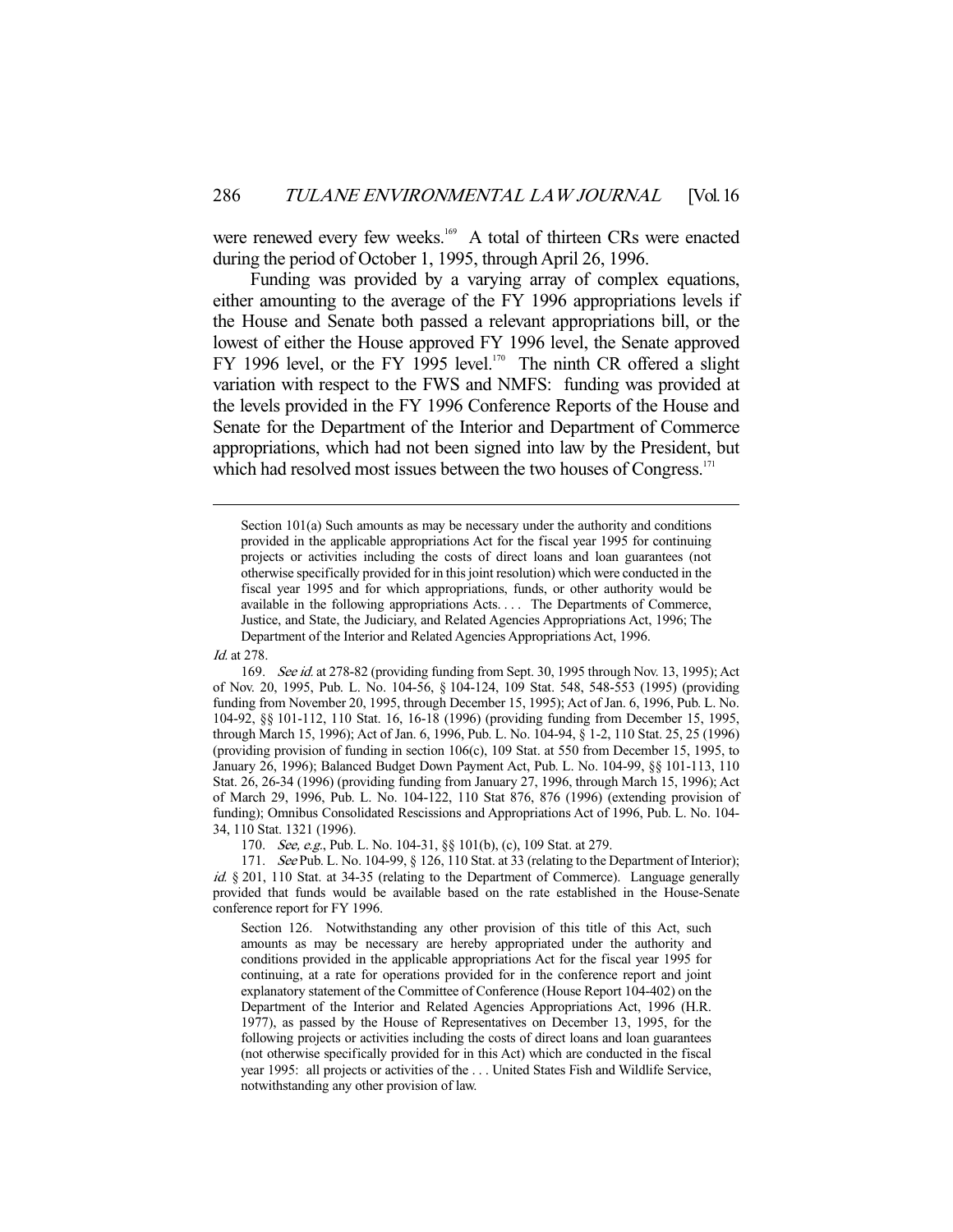With the government on life support, a consolidated appropriations bill was being negotiated among the Senate, the House, and the Administration. The bill was not without its fair share of riders, but they were being individually negotiated among all three bodies. Congress finally put together the Consolidated Rescissions and Appropriations Act of 1996, combining appropriations for five agencies, which the President signed into law on April 26, 1996, with the fiscal year more than half over.<sup>172</sup>

### Scene 2: The Listing Moratorium

 It was a rider attached to an emergency supplemental appropriations and rescissions bill, primarily for the Department of Defense but including many other agencies, such as the Departments of Commerce and the Interior, that imposed a moratorium on the listing of species as endangered or threatened, and on the designation of critical habitat.<sup>173</sup> The amendment to the bill introduced in the Senate by Senator Kay Bailey Hutchison from Texas, in order to have a "time out" from the ESA, which had been last reauthorized in 1988, and had expired in 1992. Hutchison's reasoning was that the moratorium would first relieve landowners of what she termed listings of "baitfish," and "salmon that are running the wrong way in a stream," and second, put pressure on lawmakers to take up the stalled ESA reauthorization.<sup>174</sup> Senator Reid

#### -Id.

<sup>172.</sup> See § 101, 110 Stat. at 1321, Pub. L. 104-134.

 <sup>173.</sup> See Emergency Supplemental Appropriations and Rescissions for the Department of Defense to Preserve and Enhance Military Readiness Act of 1995, Pub. L. No. 104-6, ch. 4, 109 Stat. 73, 86 (1995) (appropriating funds to the Department of Interior and related agencies).

Of the funds made available under this heading in Public Law 103-332—

<sup>(1) \$1,500,000</sup> are rescinded from the amounts available for making determinations whether a species is a threatened or endangered species and whether habitat is critical habitat under the Endangered Species Act of 1973 (16 U.S.C. 1531 et seq.); and

<sup>(2)</sup> none of the remaining funds appropriated under that heading may be made available for making a final determination that a species is threatened or endangered or that habitat constitutes critical habitat (except a final determination that a species previously determined to be endangered is no longer endangered but continues to be threatened).

To the extent that the Endangered Species Act of 1973 has been interpreted or applied in any court order (including an order approving a settlement between the parties to a civil action) to require the making of a determination respecting any number of species or habitats by a date certain, that Act shall not be applied to require that the determination be made by that date if the making of the determination is made impracticable by the rescission made by the preceding sentence.

 <sup>174. 141</sup> CONG. REC. S4009-03 (daily ed. Mar. 16, 1995) (statement of Sen. Hutchinson).

I just want common sense to come into the equation, and that is the issue here. My amendment will say time out. The time has come for us to look at the policies. And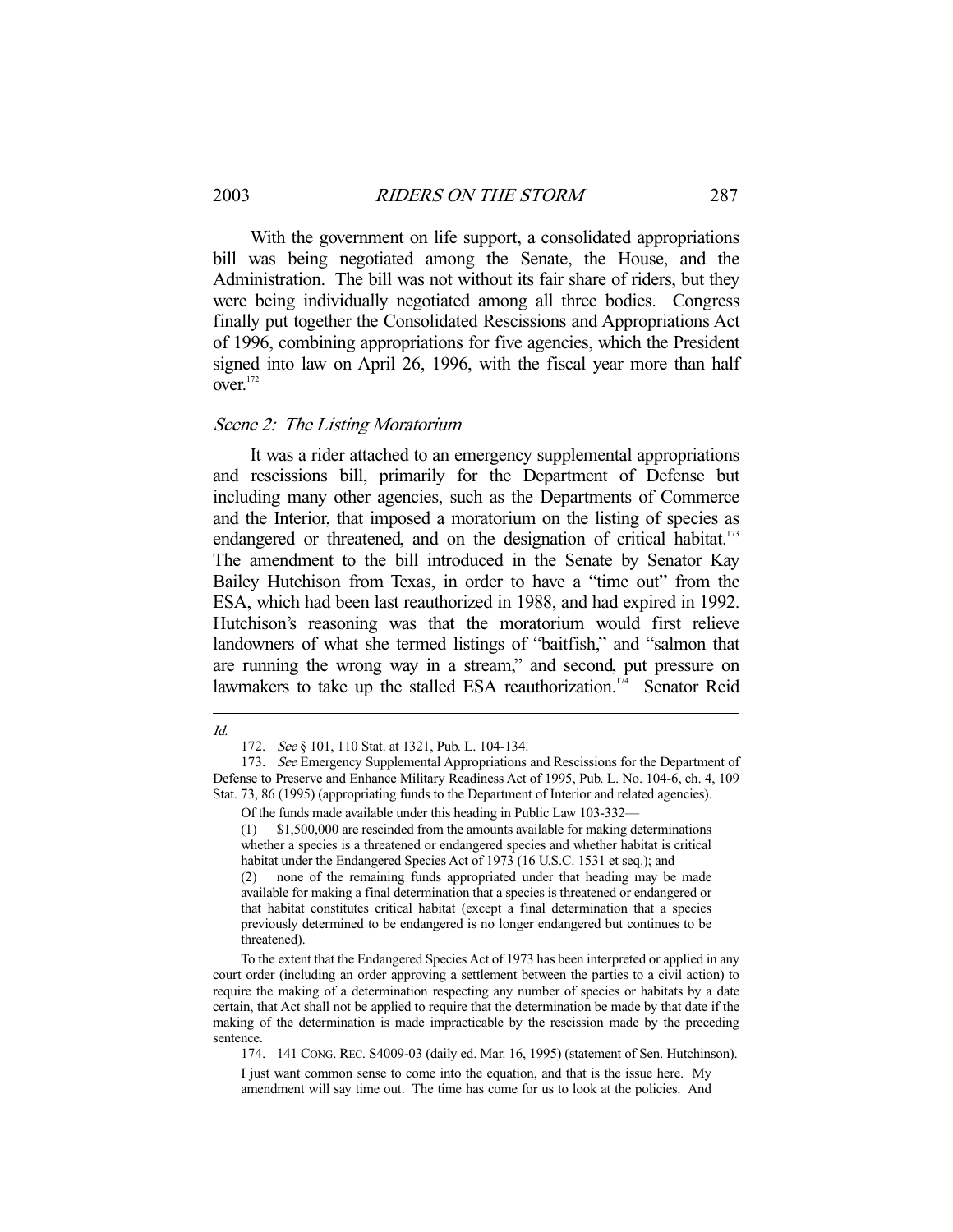moved to strike the rider, pursuant to Senate procedure; the motion was appealed, and a vote ensued.<sup>175</sup> The vote was in the form of a motion to table the amendment, and the motion was defeated, by an amazing sixty to thirty-eight vote, along not-so-amazing party lines.<sup>176</sup>

 The rider rescinded \$1.5 million of the FWS' total listing program budget of almost \$8 million.<sup>177</sup> The language was incredibly sloppy. It was limited to final determinations of listing decisions and designations.178 It certainly did not help the hand of landowners and conservatives. It also allowed the Service to work on listing decisions right up to the point of Federal Register publication,<sup>179</sup> which would consume FWS resources with no tangible benefit for either side. More importantly, it would ultimately cost a great deal more in government resources to overcome the backlog that would accrue during the moratorium. Some of these views were expressed, in a letter signed by thirty-nine senators, to the Senate conferees urging removal of the language from the bill.<sup>180</sup> Interestingly, the House version of the bill did not include the moratorium language.<sup>181</sup> However, the House-Senate conferees adopted it, and the language stayed in. The conferees reiterated the sentiments expressed on the Senate floor, calling for a "time-out."<sup>182</sup> The bill was signed into law on April 10, 1995.<sup>183</sup>

 Because it was included in the Interior appropriations title of the emergency supplemental appropriations and rescissions bill, and not also included in the Commerce appropriations title, it was clear that the

Id. at S4028-34.

181. See H.R. 889, 104th Cong. (1995).

 182. Joint Explanatory Statement of the Committee of Conference, 141 CONG. REC. H4328 (daily ed. Apr. 5, 1995).

we are going to take up the reauthorization of the Endangered Species Act. . . . I am trying to say, "time out," so that silly things will not happen, so that bait fish and golden cheeked warblers and jaguars and salmon that are running the wrong way in a stream will not take precedence over the rights of farmers and ranchers.

 <sup>175.</sup> Id. at S4034.

 <sup>176.</sup> Id. Several years later, Senator Reid would state that this amendment set the precedent for future riders for the next four years and fundamentally altered the Senate. See 145 CONG. REG. S9171 (daily ed. July 26, 1999) (statement of Sen. Reid).

<sup>177.</sup> See Endangered and Threatened Wildlife and Plants: Restarting the Listing Program and Final Listing Priority Guidance, 61 Fed. Reg. 24,722 (May 16, 1996) (to be codified at 50 C.F.R. pt. 17).

 <sup>178.</sup> See id.

 <sup>179.</sup> See id.

 <sup>180.</sup> Letter to Senate Conferees from Senator Baucus et al., Mar. 20, 1995 (on file with author).

<sup>183.</sup> See Emergency Supplemental Appropriations and Rescissions for the Department of Defense to Preserve and Enhance Military Readiness Act of 1995, Pub. L. No. 104-6, ch. 4, 109 Stat. 73, 86 (1995).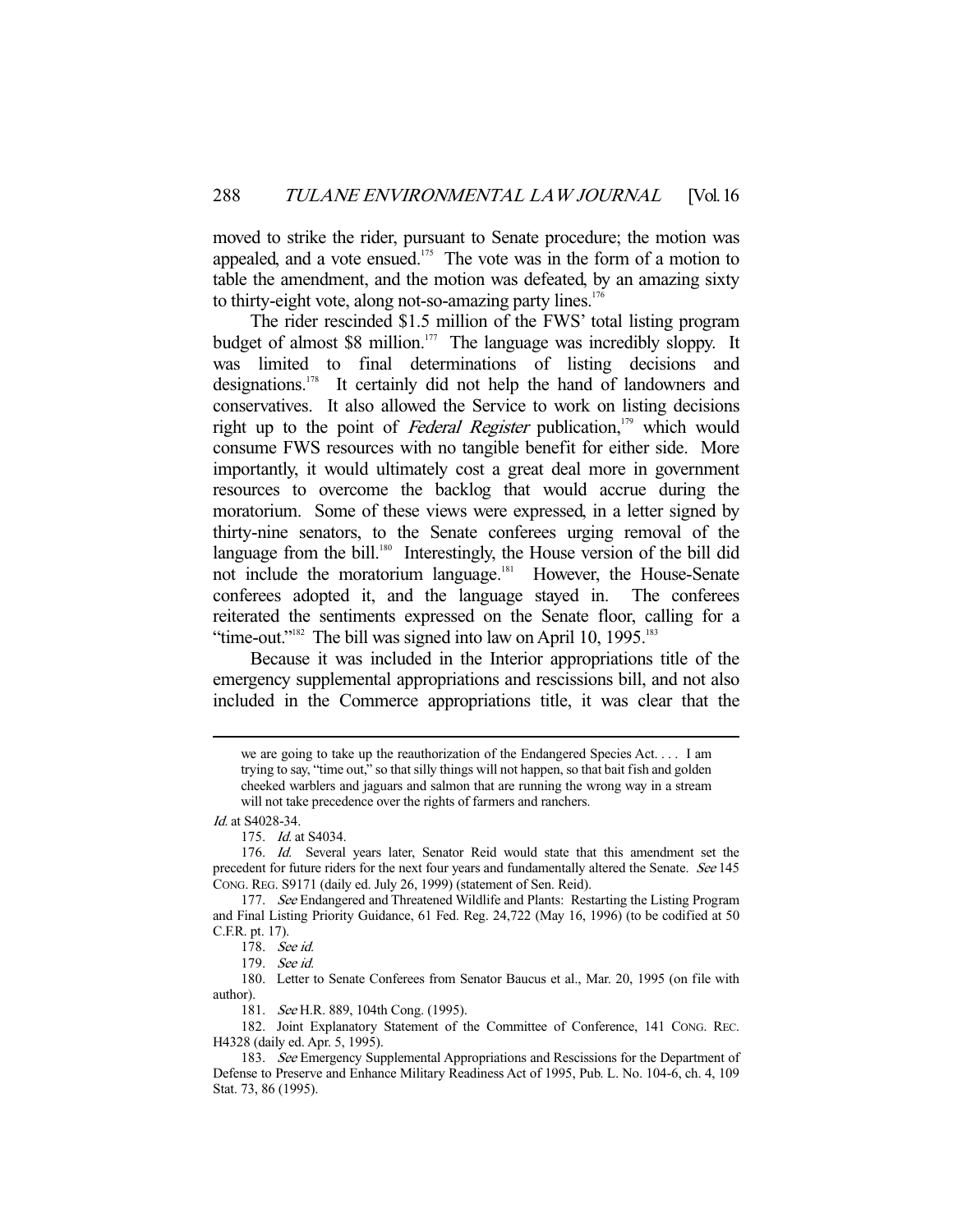moratorium applied to FWS actions and not NMFS actions. However, as discussed above, the NMFS could not complete the listing process by itself; once it completed the determination, it needed to inform the FWS which would then update the actual list. The FWS refused to do this. The FWS could have argued technically that the language precluded the FWS from making determinations under section 4(a) but still allowed the FWS to list any NMFS species under section 4(c); this, however, would have been political suicide. The congressional intent was clear, even if the language was not (a court, however, would have likely ruled in favor of NMFS listing). So the NMFS could actually determine that a species was endangered or threatened, but the species would not be added to the list, and therefore not all the protections would apply.<sup>184</sup>

 As the year progressed and Congress drafted the spending bills for FY 1996, it clarified and cleaned up the moratorium language. For the FY 1996 appropriations bill for the Department of the Interior, it explicitly prohibited funds for implementation of subsections (a), (b), (c), (e), (g), and (i) of section 4 of the ESA.<sup>185</sup> An exception was allowed for activities relating to delisting species and reclassifying species from endangered to threatened.<sup>186</sup> Section 4(d) rulemakings, which applied to threatened species and were considered to be a relaxation of the section 9 taking prohibition otherwise applicable, were allowed to be promulgated.187 Implementation and development of recovery plans pursuant to subsection (f) were also allowed to continue.<sup>188</sup> The moratorium would be in place for the fiscal year or until the ESA was reauthorized, whichever was earlier.<sup>189</sup>

 Congress also fixed the situation with respect to the NMFS. At first, the House merely zeroed the line-item for the NMFS' ESA listing

<sup>184.</sup> See ESA § 4(c)(1), 16 U.S.C. § 1533(c)(1)(1999); supra notes 117-119 and accompanying text.

 <sup>185.</sup> See Omnibus Consolidated Rescissions and Appropriation Act of 1996, Pub. L. No. 104-134, 110 Stat. 1321, 1321-159 to -160 (1996).

That no monies appropriated under this or any other Act shall be used by the Secretary of the Interior or by the Secretary of Commerce to implement subsections (a), (b), (c), (e), (g), or (i) of section 4 of the Endangered Species Act of 1973 (16 U.S.C.  $\S$  1533), until such time as legislation reauthorizing the Act is enacted or until the end of fiscal year 1996, whichever is earlier, except that monies may be used to delist or reclassify species pursuant to sections  $4(a)(2)(B)$ ,  $4(c)(2)(B)(i)$ , and  $4(c)(2)(B)(ii)$  of the Endangered Species Act, and to issue emergency listings under section 4(b)(7) of the Endangered Species Act.

 <sup>186.</sup> See id.

 <sup>187.</sup> See id.

 <sup>188.</sup> See id.

 <sup>189.</sup> See id.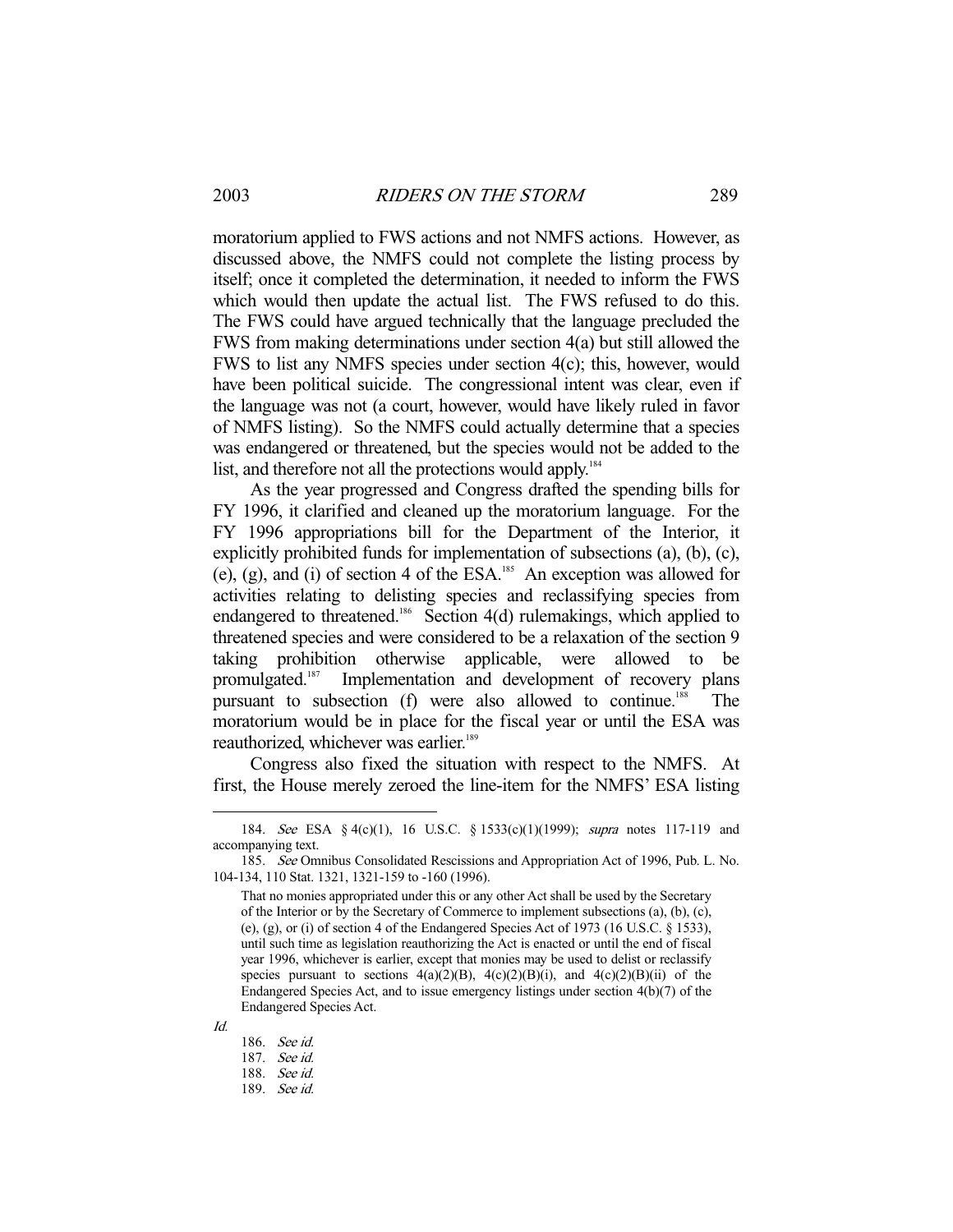program, without including any moratorium language. Given court orders and reprogramming authority, this action by the House would not be adequate. The Senate fixed the potential problem by including identical language in both the Interior appropriations bill and the appropriations bill for the Departments of Commerce, State, and Justice.<sup>190</sup>

 Fixing the technicalities was a moot issue for those appropriations bills, because they were continually vetoed by the President. At the start of FY 1996, the continuing resolutions governed spending. They in turn referred to the terms and conditions governing FY 1995 spending, so that the listing moratorium on FWS activities was automatically renewed with the continuing resolutions.<sup>191</sup> It did not apply, however, to the NMFS, which was not subject to the moratorium under FY 1995 spending terms. The NMFS was finally ensnared with the ninth CR, which shifted the terms and conditions for spending from FY 1995 to FY  $1996$ .<sup>192</sup> By the ninth CR, Congress had worked out several of the conference reports for FY 1996 spending, and even though the reports were vetoed by the President, the CR spending levels and conditions were tied to those conference reports for both the Department of the Interior and the Department of Commerce.<sup>193</sup> The FY 1996 Conference Report for the Department of the Interior contained moratorium language for the FWS, so the moratorium remained in effect for the FWS, but gave the agency a little more funding.194 The FY 1996 Conference Report for the Department of Commerce had both zeroed out the line-item for listings, and had language prohibiting listings.<sup>195</sup>

 <sup>190.</sup> In introducing the amendment to the Commerce, State, and Justice appropriations bill, Senator Slade Gorton (R-WA) stated:

What this amendment does is to ensure that both the Secretary of Interior and the Secretary of Commerce—both of whom have jurisdiction over the implementation of the ESA—are implementing the law consistently. If the full committee adopts my amendment, both Secretaries will be held to the same standard.

<sup>141</sup> CONG. REC. S14671 (daily ed. Sept. 29, 1995) (statement of Sen. Gorton). 191. See infra notes 201-214.

 <sup>192.</sup> See Balanced Budget Down Payment Act, Pub. L. 104-99, §§ 101-131, 110 Stat. 26, 26-34 (1996).

<sup>193.</sup> See id. § 126 (regarding the Department of the Interior); id. § 201 (regarding the Department of Commerce).

<sup>194.</sup> See id. § 123

<sup>195.</sup> See id. § 201 (referring to H.R. REP. No. 104-378 (1995)); H.R. REP. No. 104-378, title II, § 207 (1995) (regarding line-item for listings and limitation in § 207 in H.R. REP. NO. 104- 378).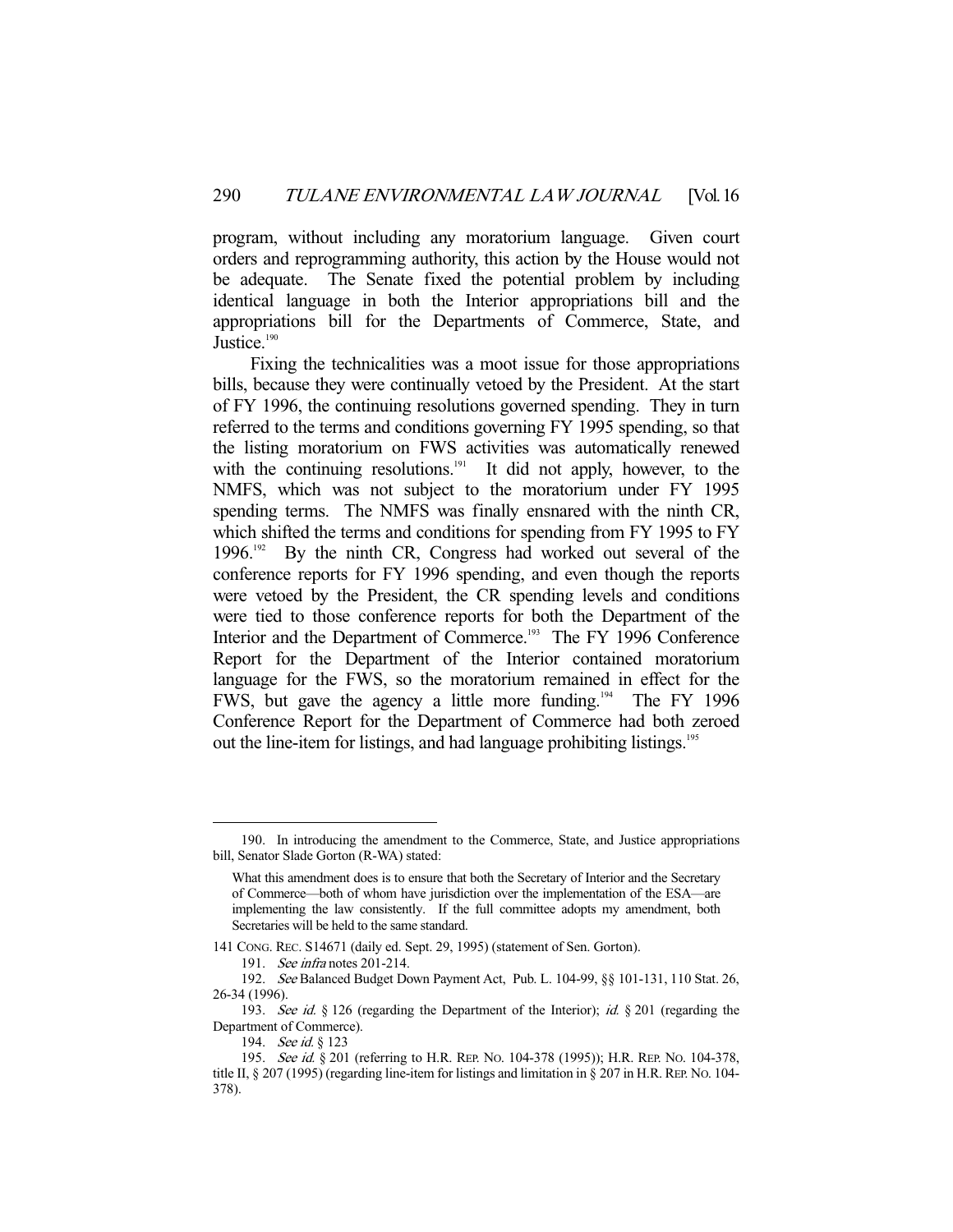In the end, the omnibus appropriations bill that was signed into law still contained the listing moratorium language.<sup>196</sup> However, it also contained a proviso that allowed the President to suspend the moratorium.<sup>197</sup> The President suspended the moratorium simultaneously with the signing. The moratorium thus came to end on April 26, 1996, 381 days after it began.

#### ACT II: THE ADMINISTRATION RESPONDS

 At least initially, the FWS maintained its program under the surface. It was prohibited from making final determinations for species or designations of critical habitat.<sup>198</sup> It was not prohibited from either preparing final rulemaking documents (which could not be published) or from conducting other activities under the listing program.<sup>199</sup> The FWS chose to redirect its efforts from preparation of the final rulemaking documents, to other activities relating to proposed and candidate species.<sup>200</sup> For any pending proposed rules, the FWS decided that it

-

 198. Memorandum From Director of FWS, to Regional Directors Regions 1-7 (Apr. 21, 1995) (on file with author).

199. Id.

The Service is interpreting the moratorium language to mean that the Service cannot publish final rules, including emergency rules, to list species or designate critical habitat under section  $4(a)(1)$  or  $4(a)(3)$  of the endangered species act. However, I want the service to continue to develop and publish petition findings, findings on candidate reclassifications, appropriate listing proposals, and conduct public hearings.

Id.

Id.

To do otherwise would lead to the continued expenditure of scarce resources on the preparation of final rulemaking documents that cannot be presented for final action during this fiscal year. In my judgment, the Service cannot afford to waste its remaining listing funds in FY 95 by continuing work on final listing documents and should instead work on resulting its candidate species list, especially those candidates identified as Category 1 of priorities of 2 or 3.

 <sup>196.</sup> See Omnibus Consolidated Rescissions and Appropriations Act of 1996, Pub. L. 104- 134, 110 Stat. 1321, 1321-159 to -160 (1996).

 <sup>197.</sup> See Omnibus Consolidated Rescissions and Appropriations Act of 1996, Pub L. 104- 34, 110 Stat. 1321-159 to -160 (1996).

Provided further, That the President is authorized to suspend the provisions of the preceding proviso if he determines that such suspension is appropriate based upon the public interest in sound environmental management, sustainable resource use, protection of national or locally-affected interests, or protection of any cultural, biological or historic resources. Any suspension by the President shall take effect on such date, and continue in effect for such period (not to extend beyond the period in which the preceding proviso would otherwise be in effect), as the President may determine, and shall be reported to the Congress.

Id.

 <sup>200.</sup> Id.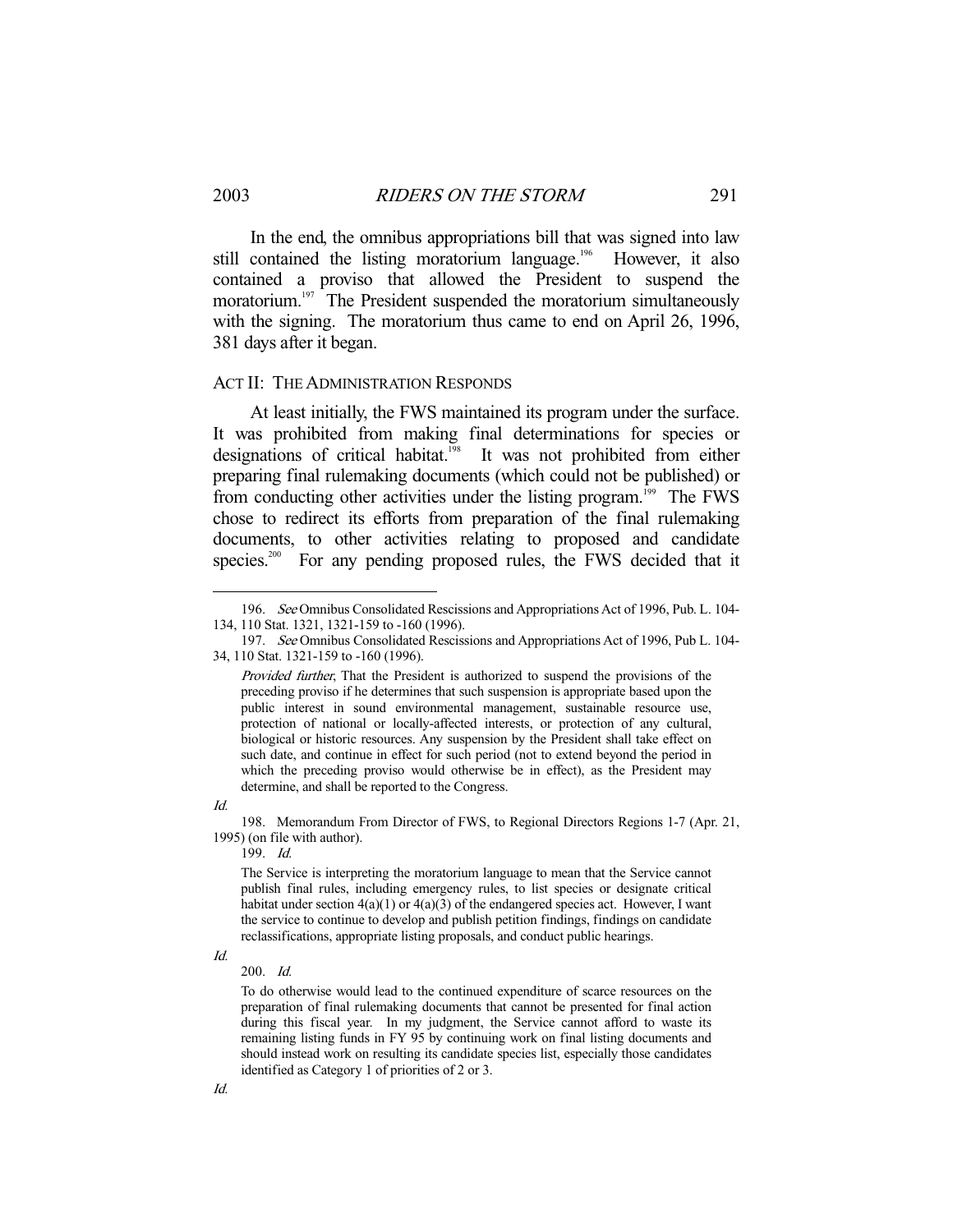would complete the public comment period but merely archive comments received during the period.<sup>201</sup>

 Pending litigation posed additional complications for the FWS. One court-sanctioned settlement—the Fund for Animals settlement required that the FWS make expeditious progress in resolving the status of Category 1 candidate species, by either publishing proposed listing determinations, or finding that a proposed listing is not warranted.<sup>202</sup> The moratorium language essentially superseded the terms of the settlement with respect to final determinations. With respect to proposed determinations, the Service sought to prioritize the Fund for Animals settlement.<sup>203</sup>

 This guidance carried the FWS through the remainder of FY 1995. However, the prognosis for FY 1996 was looking worse. The language regarding the listing moratorium was broader and harsher in several versions of bills for FY 1996 appropriations bills for the Department of the Interior and the Department of Commerce. Those bills, however, were never signed into law. Instead, given the stalemate, the continuing resolutions took effect in the beginning of FY 1996.

 In light of the language of the continuing resolutions, which extended the moratorium, and the draft appropriations bills, which broadened the moratorium, the FWS revised its guidance on October 13, 1996, and took a more restrictive view than it previously had.<sup>204</sup> The

Id.

<sup>201.</sup> *Id.* "For the course of the moratorium, the listing process for proposed rules will stop with the completion of the public comment period. The comments received will be archived. Analysis of the comments and preparation of final rules will commence when the moratorium is lifted." Id.

 <sup>202.</sup> Id.

 <sup>203.</sup> Id.

The section significantly hinders, especially in Region 1, the Service's ability to meet the conditions of the settlement. Therefore, with regard to any current court orders or court-approved settlement agreements that constrain the service's ability to focus exclusively on the resolution of Category 1 candidate species . . . I am requesting the Department of Justice to enter into negotiations with opposing parties and, if necessary, seek judicial relief to maximize our capability to invest our remaining funds on the resolution of these high priority candidate species.

 <sup>204.</sup> Memorandum from Director of FWS, to Regional Directors Regions 1-7 (Oct. 13, 1995) (on file with author).

Due to the associated and severe listing funding constraints in the Continuing Resolution as well as in the FY 96 Appropriations Bill, the service must now make a new policy call relative to which listing activities, that had been permitted under the April 21, 1995, instructions, will be continued and which will now be suspended. We must take into account the circumstances we expect to be in place throughout FY 96 as we make the decisions. It is not cost-effective to start actions now that we will not be able to complete later in the year. Also, expending funds at a high rate during the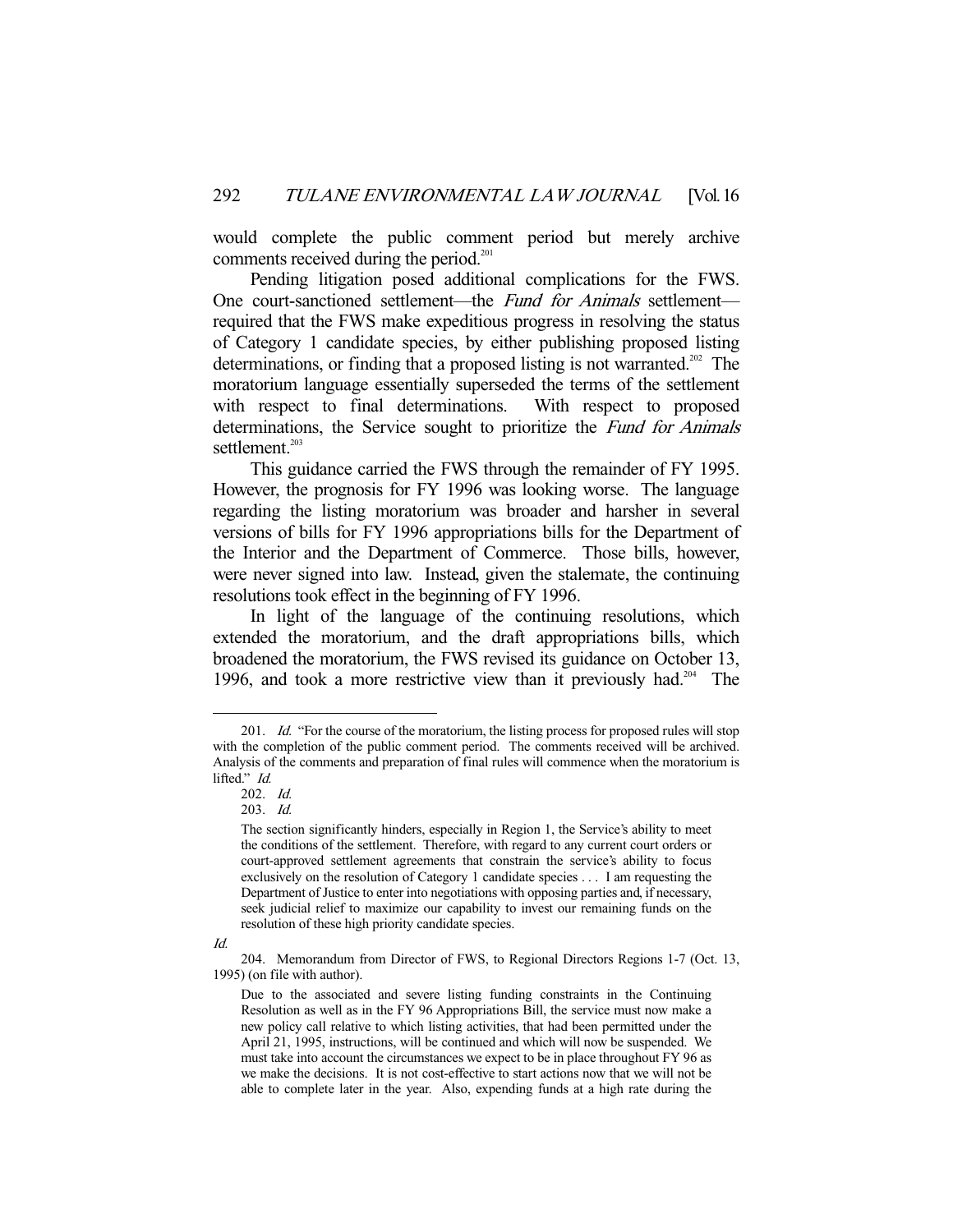FWS had very limited funds: under the terms of the CR, the FWS had available the average of the zero funds provided in the House appropriations bill, and \$750,000 provided in the Senate bill, approximately  $$43,000$  during this time period.<sup>205</sup> The FWS chose to limit its activities to those relating to the following: completion of ongoing comment periods and public hearings for proposals published during FY 1995; completing petition findings; and processing of delisting and down-listing actions.<sup>206</sup>

 The early warning signs of an administrative disaster were already visible. In addition to the Fund for Animals settlement requirements, the FWS already had five court-ordered critical habitat designations to publish, and it was prohibited from doing so.<sup>207</sup> Petitions were still being submitted; by March 11, 1996, forty-one new petitions had been received during the moratorium. The FWS had proposed listings already published for 243 species, with the one-year statutory clock still ticking.<sup>208</sup> Lastly, 180 species were identified as candidates, which also had statutory deadlines.<sup>209</sup> The restrictions of the moratorium, the requirements of the ESA, and the decisions of the courts were on a collision course.

 The speed towards the impending collision only got faster with the extension of the Continuing Resolutions. The FWS had to shut down its listing program and reassign personnel because, after the first CR, no additional funds were available for the program.<sup>210</sup> It was not until the

 208. See Endangered and Threatened Wildlife and Plants; Interior Listing Priority Guidance, 61 Fed. Reg. 9651, 9651-53 (Mar. 11, 1996) (to be codified at 50 C.F.R. pt. 17).

 210. Memorandum from Director of FWS, to Service Directorate (Nov. 22, 1995) (on file with author).

Continuing Resolution, and then having little or no remaining funding during the balance of FY 96, would only hurt the program in the long run.

<sup>205.</sup> See Endangered and Threatened Wildlife and Plants; Restarting the Listing Program and Final Listing Priority Guidance, 61 Fed. Reg. 24,722, 24,723 (May 16, 1996).

 <sup>206.</sup> Id.

<sup>207.</sup> See id. at 24,728. The court-ordered critical habitat rules which were still pending (Klamath fish, marbled murrelet, western snowy plover, and the Virgin River chub/woundfin) were prevented by the FY 1995 moratorium, the CR, the FY 1996 moratorium, and the lack of funding. The Department of Justice was requested to petition the relevant courts for relief in light of the moratorium and funding circumstances. Id.

 <sup>209.</sup> See id.

Based on the rate structure established in the CR in the allocation process, . . . no funds are available for listing or prelisting during the period covered by the two CRs, Nov. 14, 1995 through Dec. 15, 1995. During this period no funds are to be expended in the listing or prelisting program elements and no prelisting or listing actions funded from these program elements will be conducted. Staff currently funded by these program elements should be reassigned to conduct other activities in the region that have work to be accomplished and sufficient funding.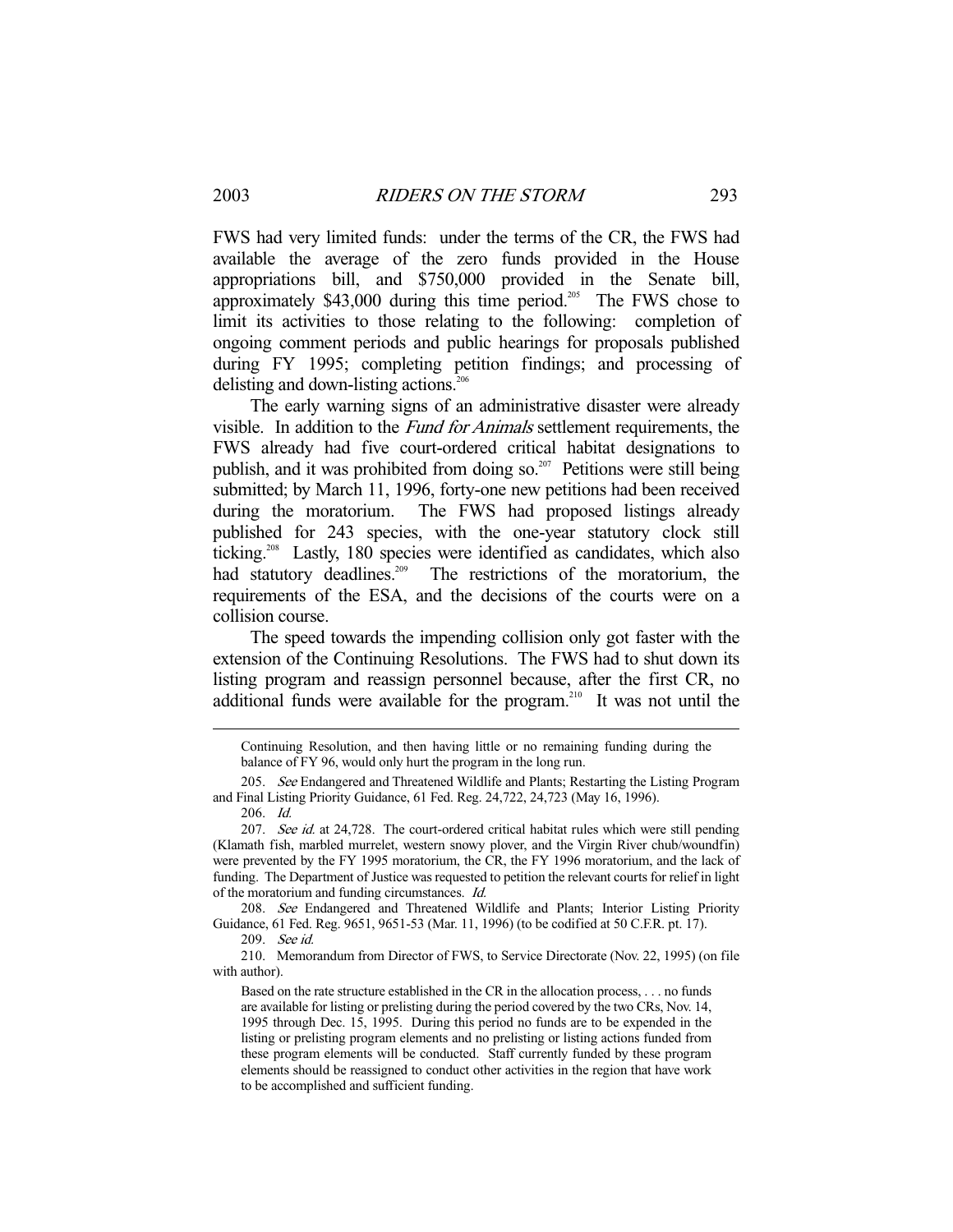ninth CR, which restored funding under authority and conditions prescribed by the FY 1996 appropriations conference report vetoed by the President, that the FWS got a little funding to apply to its listing program.211 But the FWS was wary about replacing personnel into the listing program only to furlough or reassign them again.<sup>212</sup> Under the FY 1996 conference report, the FWS was scheduled to receive \$750,000 for the year for its listing program. It used that figure as the benchmark to determine how much to spend during the current CR. Essentially it had  $$100,000$ — $$750,000$  prorated over forty-nine days.<sup>213</sup>

 Whereas the FWS had begun the moratorium the previous year by working on proposed rules and designations, by now all activities had stalled. With the limited funding provided in the most recent CR, it published a revised Candidate Notice of Review, updating the list of candidate species. $214$  It also published an interim guidance, in anticipation of the lifting of the moratorium.<sup>215</sup>

 The interim guidance stated that the priority for handling species determination would be based on the "immediacy and magnitude of the threats" facing the species.<sup>216</sup> The FWS would "focus its efforts on actions that will provide the greatest conservation benefits to imperiled species in the most expeditious manner."<sup>217</sup> It had long previously developed guidance for making listing and designation decisions, and how to prioritize such decisions.<sup>218</sup> However, it needed to significantly revamp that guidance in light of the backlog.

<sup>-</sup>Id.

 <sup>211.</sup> Balanced Budget Down Payment Act, Pub. L. 104-99, §§ 101-131, 110 Stat. 26, 26- 34 (1996).

<sup>212.</sup> See Memorandum from Director of FWS to Service Directorate (Feb. 1, 1996) (on file with author).

Further complicating out situation, the listing program was suspended and all listing personnel were reassigned to other activities and programs based on the CRs that covered the period from Nov. 14, 1995, Jan. 26, 1996, when no funding was available for listing activities under the rate set in the CR. . . . It is not cost effective . . . nor is it prudent to continuously shift personnel into and out of the listing program thereby putting them at greater risk of Reductions in Force (RIFs) or furloughs.

Id. at 2.

 <sup>213.</sup> See id.

 <sup>214.</sup> Endangered and Threatened Wildlife and Plants; Review of Plant and Animal Taxa That Are Candidates for Listing as Endangered or Threatened Species, 61 Fed. Reg. 7596, 7596- 7613 (Feb. 28, 1996).

<sup>215.</sup> See Endangered and Threatened Wildlife and Plants; Interior Listing Priority Guidance, 61 Fed. Reg. 9651, 9651-53 (Mar. 11, 1996) (to be codified at 50 C.F.R. pt. 17).

<sup>216.</sup> *Id.* at 9652.

 <sup>217.</sup> Id.

 <sup>218.</sup> See Fish and Wildlife Service Endangered and Threatened Species Listing and Recovery Priority Guidelines, 48 Fed. Reg. 43,098, 43,102-03 (Sept. 21, 1983).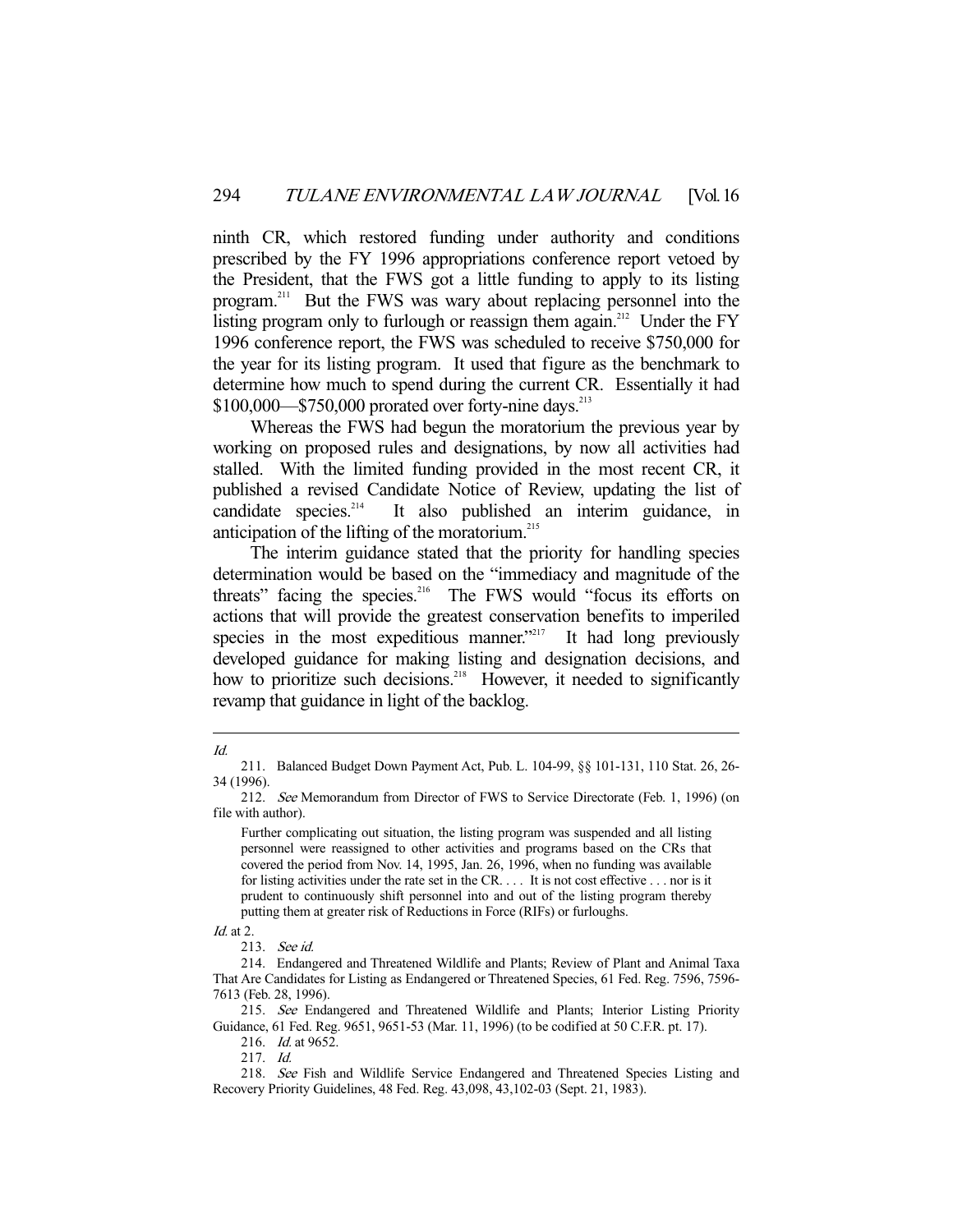When the moratorium expired, the situation was bleak. The FWS was left with a backlog of 243 species proposed as endangered or threatened, 57 new petitions, a candidate list of 281 species, 60 lawsuits, and an additional 300 notices of intended lawsuits.<sup>219</sup> All of this needed to be addressed with a budget less than half its usual size. The previous year, FY 1995, the FWS had a listing budget of almost \$8 million; this year, for FY 1996, it had a budget of \$4 million, of which \$233,000 had been expended during the pendency of the CRs.<sup>220</sup>

 The NMFS was faring a little better. The moratorium finally swept up the NMFS with the enactment of the ninth CR, which referred to the FY 1996 House and Senate Conference Report.<sup>221</sup> That Conference Report had zeroed out the funding for the NMFS listing program. The NMFS issued guidance that called for a halt to all section 4 activities connected to determinations and listings.<sup>222</sup> After the moratorium was lifted on April 26, 1996, it too issued listing priority guidance for restarting the program.<sup>223</sup> It identified three principles for setting priorities: the degree of biological risk to the species; the biological benefits of the action taken; and the amount of agency resources in taking the action. Applying these principles, it determined the following six priorities in order: (1) emergency listings; (2) final determinations for species where risk factors are currently high and not specifically addressed, and work is almost completed; (3) proposed determinations for species meeting the same criteria as in (2); (4) final determinations for species already receiving some degree of protection or which will require significant resources; (5) proposed determinations for species that will require significant resources; and (6) proposed and final critical habitat designations.<sup>224</sup> This guidance was slightly different than that of the FWS; it offered slightly more triage in accommodating staff resources and workloads. However, because the backlog was only a

<sup>219.</sup> See Endangered and Threatened Wildlife and Plants; Restarting the Listing Program and Final Listing Priority Guidance, 61 Fed. Reg. 24,722, 24,723-25 (May 16, 1996) (to be codified at 50 C.F.R. pt. 17).

<sup>220.</sup> See id. at 24,723.

<sup>221.</sup> See H. REP. No. 104-378 (1995).

 <sup>222.</sup> Memorandum from Rolland A. Schmitten, Director, to Regional Directors (Feb. 7, 1996) (on file with author) ("NMFS must suspend work on proposed or final listings or designations of critical habitat under the ESA until further notice."); see also Memorandum from William Stelle, Director Northwest Region, to Rolland Schmitten, Phase-Down Plan for ESA Listing Activities in NWR and SWR (Jan. 23, 1996).

 <sup>223.</sup> Memorandum from Rolland Schmitten, Director, to Regional Directors (May 22, 1996).

 <sup>224.</sup> See id.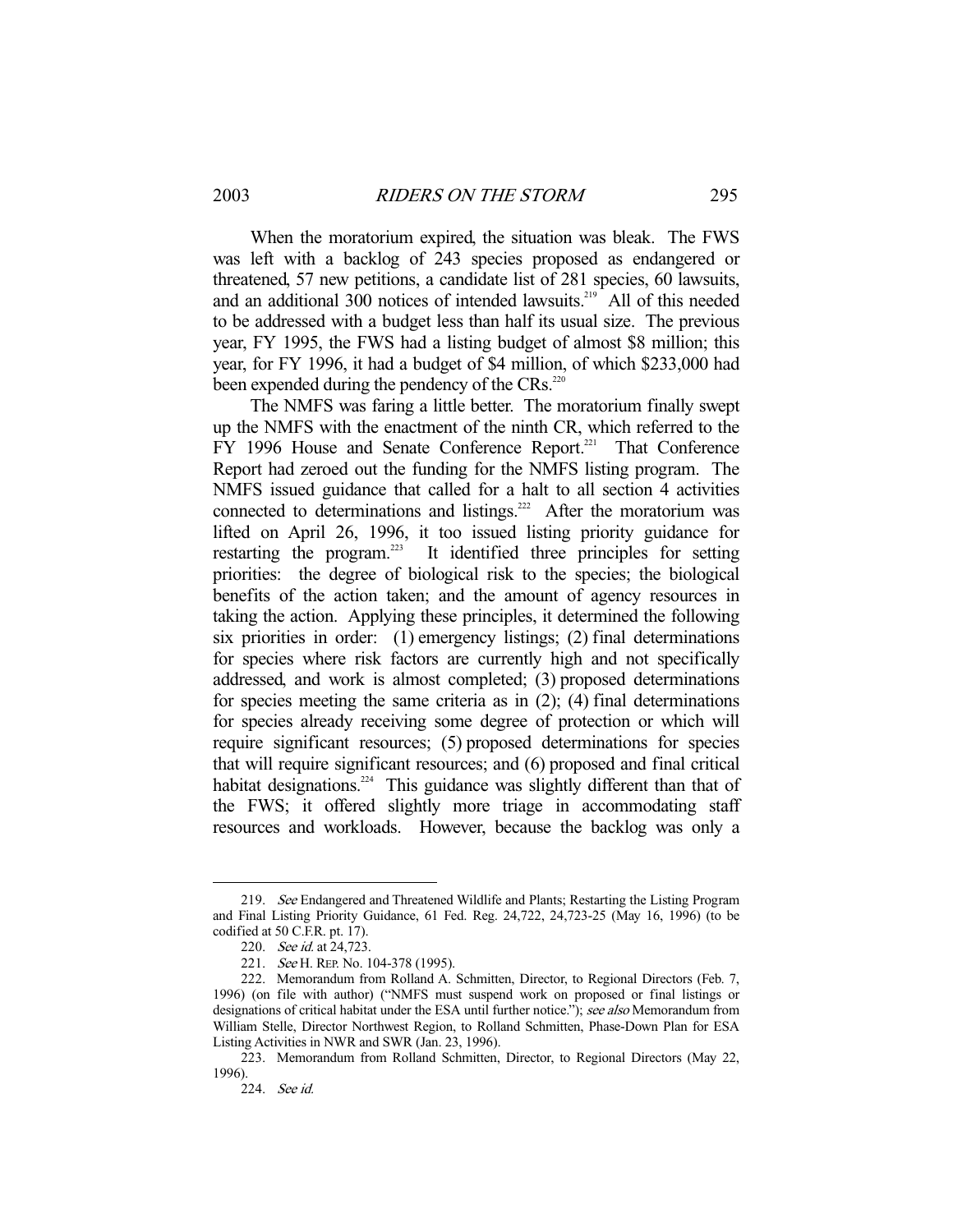handful of species, the NMFS was able to climb out fairly quickly and return to its normal schedules.

 The FWS revised "listing priority guidance" was an attempt to focus funds and effort on those actions that would be the most beneficial to the most imperiled species.<sup>225</sup> It was meant to be driven by the biological priorities of the species, and the administrative importance of the particular action. In this way, it was fundamentally different than the listing priority guidance of 1983, which focused on prioritizing species, not specific administrative decisions for any one species.

 Through its guidance, the Service sought to take charge over its own schedule, rather than let the rising tide of litigation carry it away.<sup>226</sup> It very perceptively saw the threats that the onslaught of litigation was to bring, with competing demands for limited resources.<sup>227</sup> It expressly stated that it would not let litigation drive its priorities or schedules.<sup>228</sup> It

226. See id. at 24,723-24.

Id.

-

#### 227. See id. at 24,724.

Id.

#### 228. Id. at 24,728.

The Service will not elevate the priority of proposed listings for species simply because they are subjects of active litigation. To do so would let litigants, rather than expert

<sup>225.</sup> See Endangered and Threatened Wildlife and Plants: Restarting the Listing Program and Final Listing Priority Guidance, 61 Fed. Reg. 24,722, 24,725 (May 16, 1996) (to be codified at 50 C.F.R. pt. 17).

The publication of the priority guidance is intended to explain to the public (including litigants and reviewing courts) precisely how the Service believes it should use its limited listing appropriations to maximum effect to carry out the purposes of the Act.... The main principle underlying the listing priority guidance is to focus the limited listing resources on those actions that will result in the greatest conservation benefit for the species in the most urgent need of the act's protections.

Biological need, not the preferences of litigants, should drive the listing process. The Service will work closely with the Department of Justice to defend its priority system in those cases where plaintiffs, in pending or new cases, request actions that would cause the Service to diverge from the principles discussed here, and therefore, in the judgment of the Service, would divert resources from providing prompt protection to those species the Service believes to be in greatest need of the protections of the Endangered Species Act.

This pending and threatened litigation presents many competing and conflicting claims, and in the current budgetary situation translates into expensive demands on inadequate resources. Actions requested by plaintiffs cover the entire spectrum of listing activities, from petitions to add species to the list to requests to overturn existing listings. Taken collectively, these pending and potential cases seek different and sometimes diametrically opposed results. Defending existing and any new lawsuits can divert considerable resources away from the Service's efforts to conserve endangered species. When the Service undertakes one listing activity, it inevitably forgoes another. In some cases courts have ordered the Service to complete activities that are simply not, in the Service's expert judgment, among the highest biological priorities.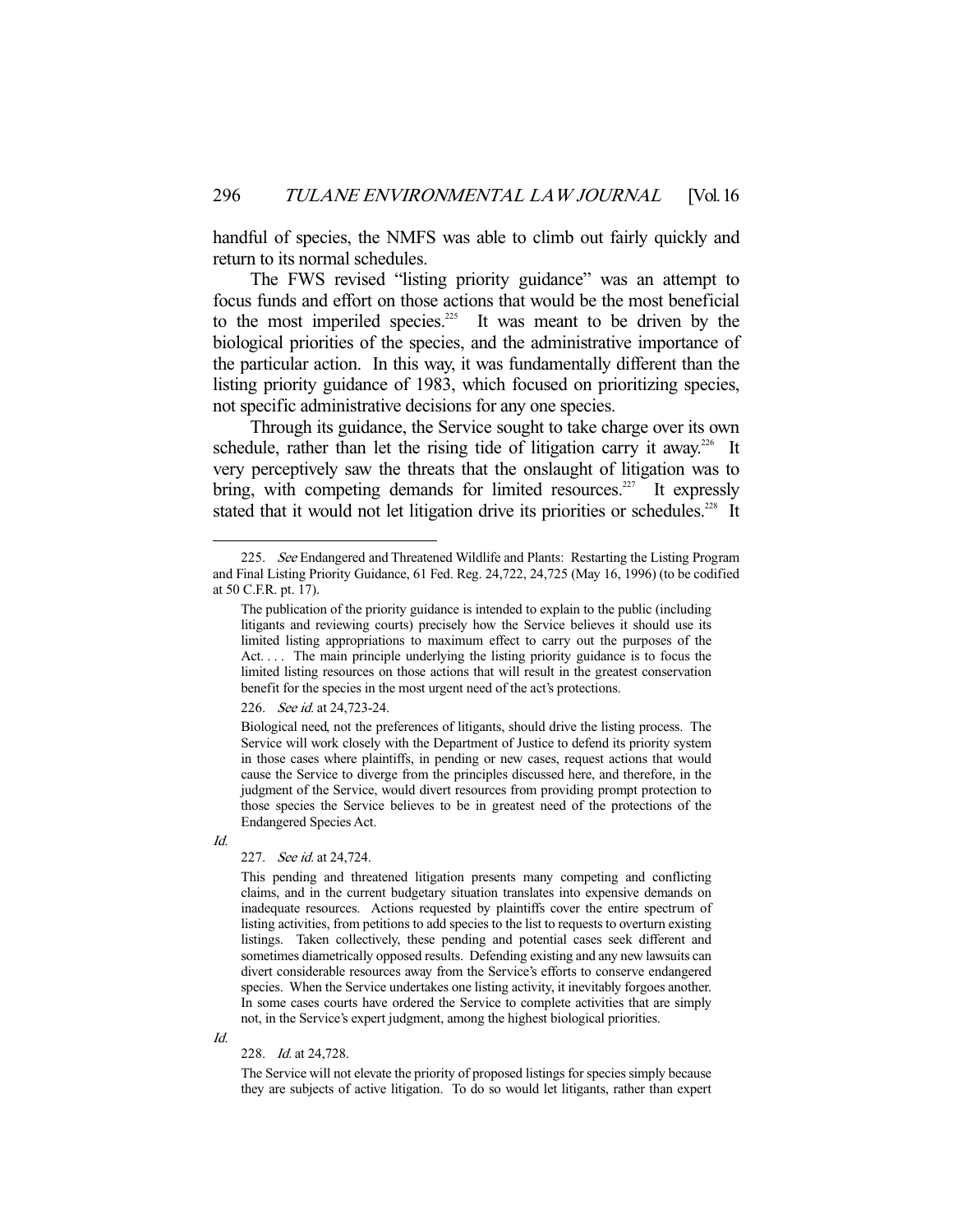would apply the guidance to specific situations and present its justifications to courts.<sup>229</sup> At the same time, it would follow any court orders issued.<sup>230</sup>

 The FWS established five priorities. The highest was emergency listings, pursuant to ESA section 4(b)(7), which was to address a threat that "poses a risk to the well-being of the species."231 They were effective for 240 days. The next highest was the processing of final listing decisions for species that had already been proposed to be listed. Priority within Tier 2 was given to species facing the greatest and most imminent threats.232 Tiers 3 and 4 related to processing petitions leading to proposed rules; the particular tier depended on the threats facing the species at issue.<sup>233</sup> Delistings and reclassifications were considered Tier 4.

 At Tier 5, critical habitat designations were given the lowest priority.<sup>234</sup> The FWS reasoned that critical habitat "consumes large amounts of the Service's listing appropriation and generally provides

229. Id.

Id.

230. Id. ("To the extent that the courts do not defer to the Service's priority guidance and the 1983 listing priority guidelines, the Service will of course comply with court orders despite any conservation disruption that may result.").

231. ESA § 4(b)(7), 16 U.S.C. § 1533(b)(7) (1999).

232. See Endangered and Threatened Wildlife and Plants: Restarting the Listing Program and Final Listing Priority Guidance, 61 Fed. Reg. 24,722, 24,725 (May 16, 1996) (to be codified at 50 C.F.R. pt. 17).

Within Tier 2, highest priority will be given to species facing the highest magnitude and most imminent threats. For species with equal listing priority assignments, the following types of actions will receive subsequent priority—listing packages that cover multiple species; listing packages that can be quickly cleared (e.g., those with few public comments or factual questions presented); and proposals that have been pending the longest.

233. See id. at 24,725. Tier 3 was for "new proposed listings for species facing highmagnitude threats, and screening petitions for emergency situations." Id. Tier 4 was for "new proposed listings for species facing moderate- or low-magnitude threats." Id.

234. See id.

biological judgments, control the setting of listing priorities. The Regional Office with responsibility for processing such packages will need to determine the relative priority of such cases based upon this guidance and the 1983 listing priority guidelines and furnish supporting documentation that can be submitted to the relevant Court to indicate where such species fall in the overall priority scheme.

The Service will assess the relative priority of all section 4 petition and rule-making activities that are the subject of active litigation using this guidance and the 1983 listing priority guidelines. In many cases, simply identifying the tier in which an activity falls will suffice to determine whether the Service will undertake that action during the time this priority guidance is in effect. The Service, through the Office of the Solicitor, will then notify the Justice Department of its priority determination and request that appropriate relief be requested from each district court to allow those species with the highest biological priority to be addressed first.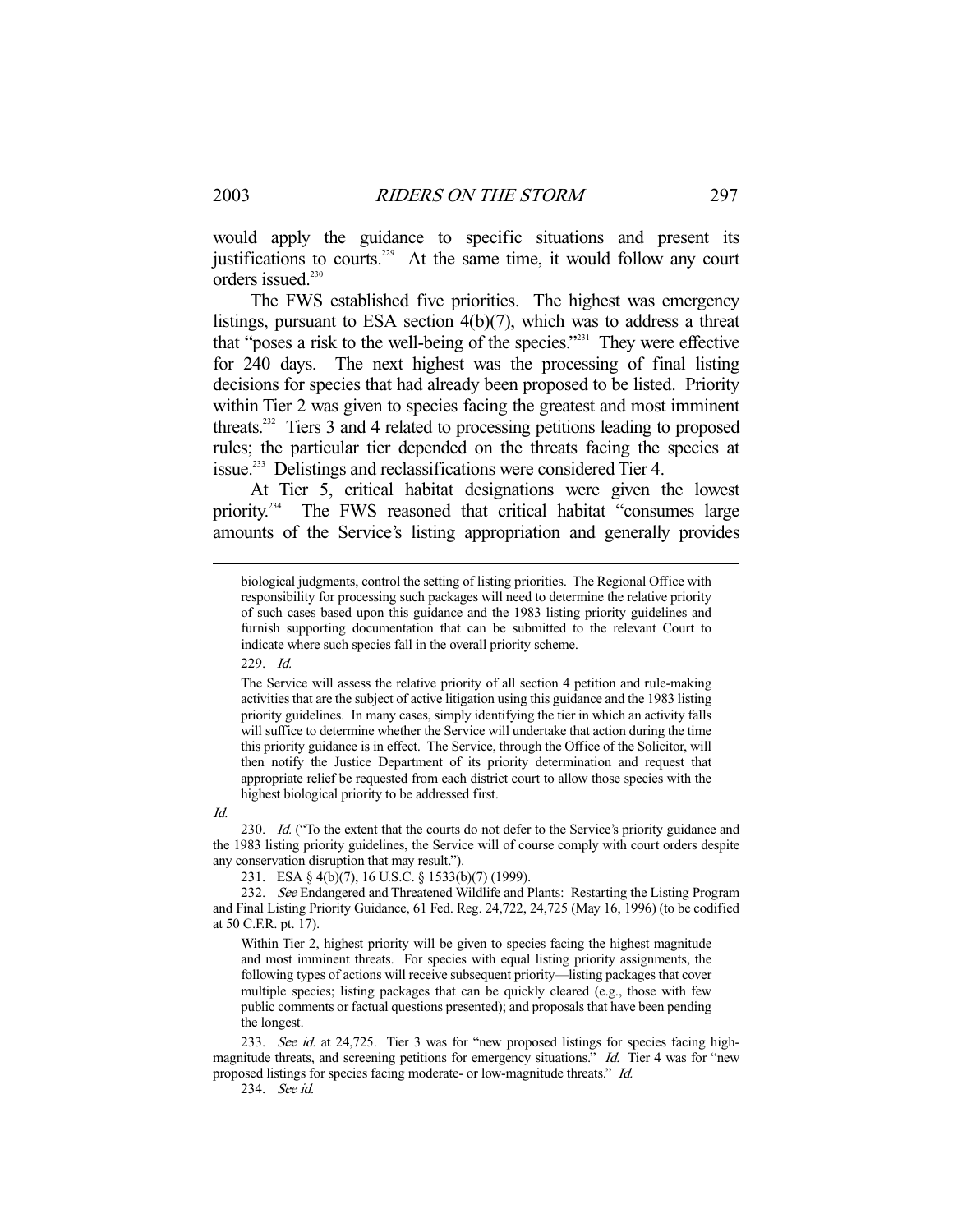only limited conservation benefits."<sup>235</sup> The fact that critical habitat was treated separately from listings was a big change. Since the initial priority guidance was published in 1983, designations were treated part and parcel with the listing determination.<sup>236</sup> The FWS' position with respect to critical habitat designations already had a long, tortured history, which became much more greatly tortured after the moratorium and as a result of the listing priority guidance.<sup>237</sup>

 The FWS published a revised listing priority guidance for FY 1997.<sup>238</sup> It reported that the listing budget for FY 1997 was only \$5 million, significantly less than the President's budget request of \$7.5 million.<sup>239</sup> The FWS openly discussed the dilemma of complying with the court order in the *Fund for Animals* litigation to review candidate species, or spending resources to publish final listing determinations.<sup>240</sup> It established, this time, a four tier listing priority guidance, as follows: (1) processing emergency listings; (2) processing final rules; (3) pro-

The 1983 guidelines do not establish priorities among different types of listing activities, which include processing pending proposed listings, new proposed listings, the listings or reclassifications, petition findings, and critical habitat determinations. The backlog of proposed species created by the moratorium and the recent funding constraints prompted the Service to establish priorities among the areas of listing activities.



-

238. See Endangered and Threatened Wildlife and Plants; Final Listing Priority Guidance for Fiscal Year 1997, 61 Fed. Reg. 64,475 (Dec. 5, 1996).

239. See id. at 64,476.

240. See id. at 64,477.

The Service's entire FY 1997 listing budget is insufficient to comply with the Fund for Animals Settlement Agreement. If it attempted to comply, it would devote no resources to making final listing decisions on the remaining 151 proposed species, the vast majority of which face high-magnitude threats. Though so close to receiving the full protection of the Act, these species would move no closer to that goal while all the Service's efforts would be bent toward deciding whether to move candidate species closer to proposed listing, where they receive some limited procedural protection (the Section 7 conference requirement, see 16 U.S.C.  $1536(a)(4)$ ), but not the full substantive and procedural protection afforded by final listing.

 <sup>235.</sup> Id. at 24,728.

<sup>236.</sup> See id. at 24,724-25. The FWS explained the change as follows:

<sup>237.</sup> See Patlis, *supra* note 82, at 177, 198. Despite the inflexible, upfront deadline of the designation simultaneous with the listing decision, the designation requires comprehensive studies of the conservation needs of the species, and a cost-benefit analysis of the designation. The listing itself requires neither. This dichotomous treatment of listings and designations has made the designations difficult to complete within the statutory deadline, even with the one-year extension invoked. As a result, the Service was never fond of designating critical habitat. After the moratorium, with a huge backlog and little funding, the Service's disdain for the designation requirement grew even deeper. "It refused to designate critical habitat in almost all circumstances, relying on the two exemptions allowed under the ESA. It found critical habitat either not prudent or not determinable, or made no determination whatsoever." Id.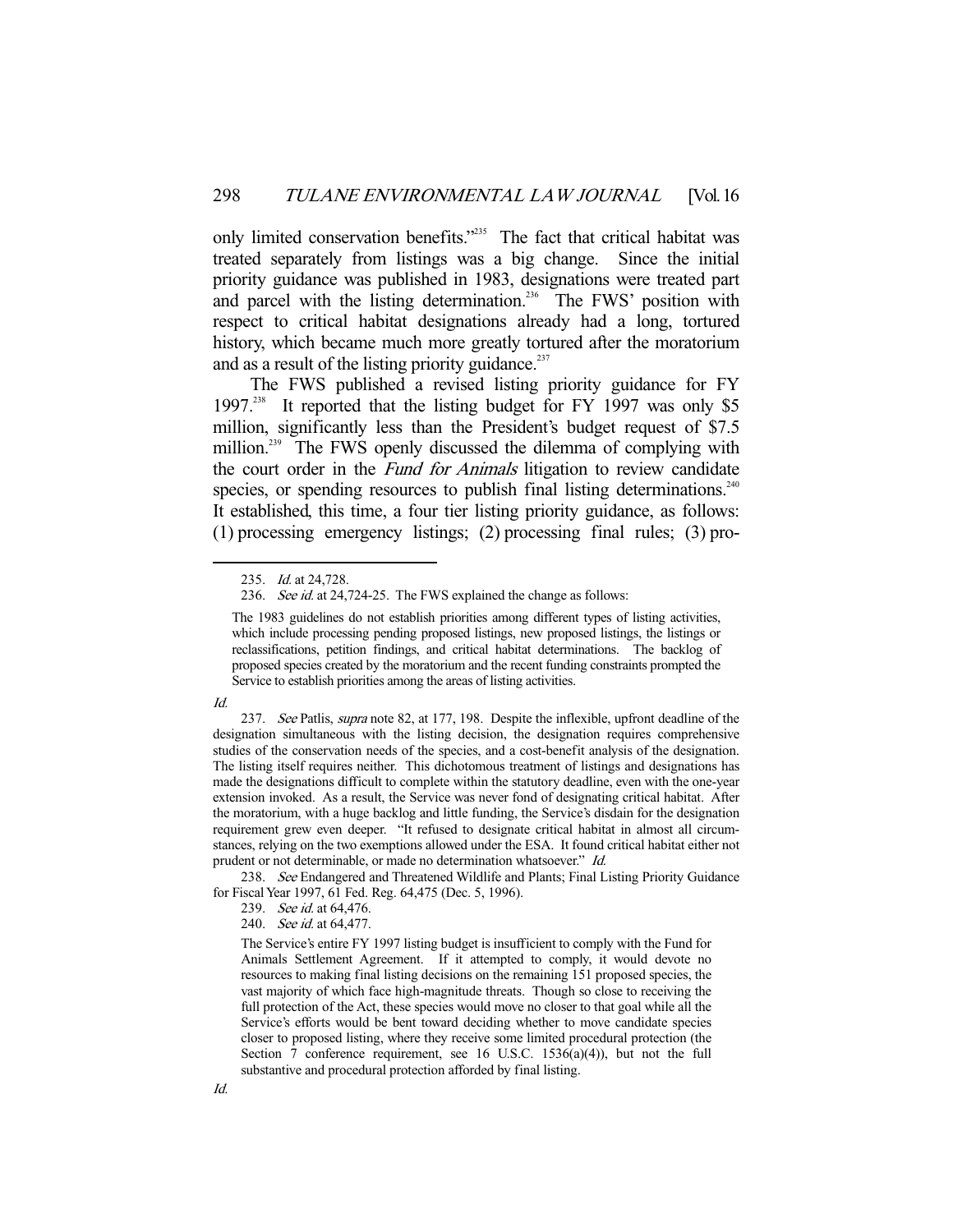cessing petitions, ninety-day findings, and proposed rules; and (4) processing critical habitat designations, reclassifications, and delistings. $241$ The language regarding litigation and judicial deference to the guidance remained largely the same as the previous guidance.<sup>242</sup>

 The FWS issued a priority listing guidance again in 1998, as well as 1999.243 Congress approved \$5.19 million for listings in FY 1998, and \$5.76 million in FY 1999. For those two years, the FWS adopted a three-tier system, in which emergency listings were Tier 1; all listing activities, ninety-day findings, and proposed and final rules, were Tier 2; and critical habitat designations were Tier  $3.^{244}$  Despite a barrage of negative comments received in the treatment of critical habitat designations, the FWS "remain[ed] firm in its policy that critical habitat generally provides little or no additional conservation benefits beyond those provided by the consultation provisions of Section 7 and the prohibitions of Section 9, while cost of designation remains high."<sup>245</sup> In FY 1999, the FWS separated administrative costs associated with delistings and reclassifications from endangered to threatened status, these actions began to be handled with funding from the recovery program budget.<sup>246</sup>

It then issued guidance again for FY 2000.<sup>247</sup> The FWS had come a long way to recover from the backlog.<sup>248</sup> Despite ongoing litigation, the

Id.

-

243. See Endangered and Threatened Wildlife and Plants; Final Listing Priority Guidance for Fiscal Years 1998 and 1999, 63 Fed. Reg. 25,502 (May 8, 1998).

 244. Id. at 25,509-11. Within Tier 2 were subpriorities for each action in the listing process. "Pursuant to the 1983 listing priority guidelines, final determinations on proposed rules dealing with taxa believed to face imminent, high-magnitude threats have the highest priority within Tier 2." *Id.* at 25,509.

245. *Id.* at 25,505.

 246. See Personal Communication with Gary Fraser, Assistant Director, FWS (Jan. 24, 2003).

247. See Endangered and Threatened Wildlife and Plants; Final Listing Priority Guidance for Fiscal Year 2000, 64 Fed. Reg. 57,114 (Oct. 22, 1999).

248. See id. at 57,115.

Since the end of FY 1998, and up to July 31, 1999, 38 final determinations, eighteen proposed rules, fifteen petition findings, five proposed delistings, one final delisting, and two proposed and three final critical habitat designations have been completed.

<sup>241.</sup> *Id.* at 64,479-80.

<sup>242.</sup> See id. at 64,480.

<sup>[</sup>T]o the extent that [the guidance] do not receive deference in the courts, the Service will need to comply with court orders despite any conservation disruption that may result subject to any appeals that may be undertaken on a case-by-case basis. The fact that the Service acknowledges its duty to comply with court orders should not, however, be interpreted to mean that it acquiesces in the idea that all such court orders are consistent with this guidance without regard to how disruptive they may be to the Service's effort to make the most biologically sound use of its resources.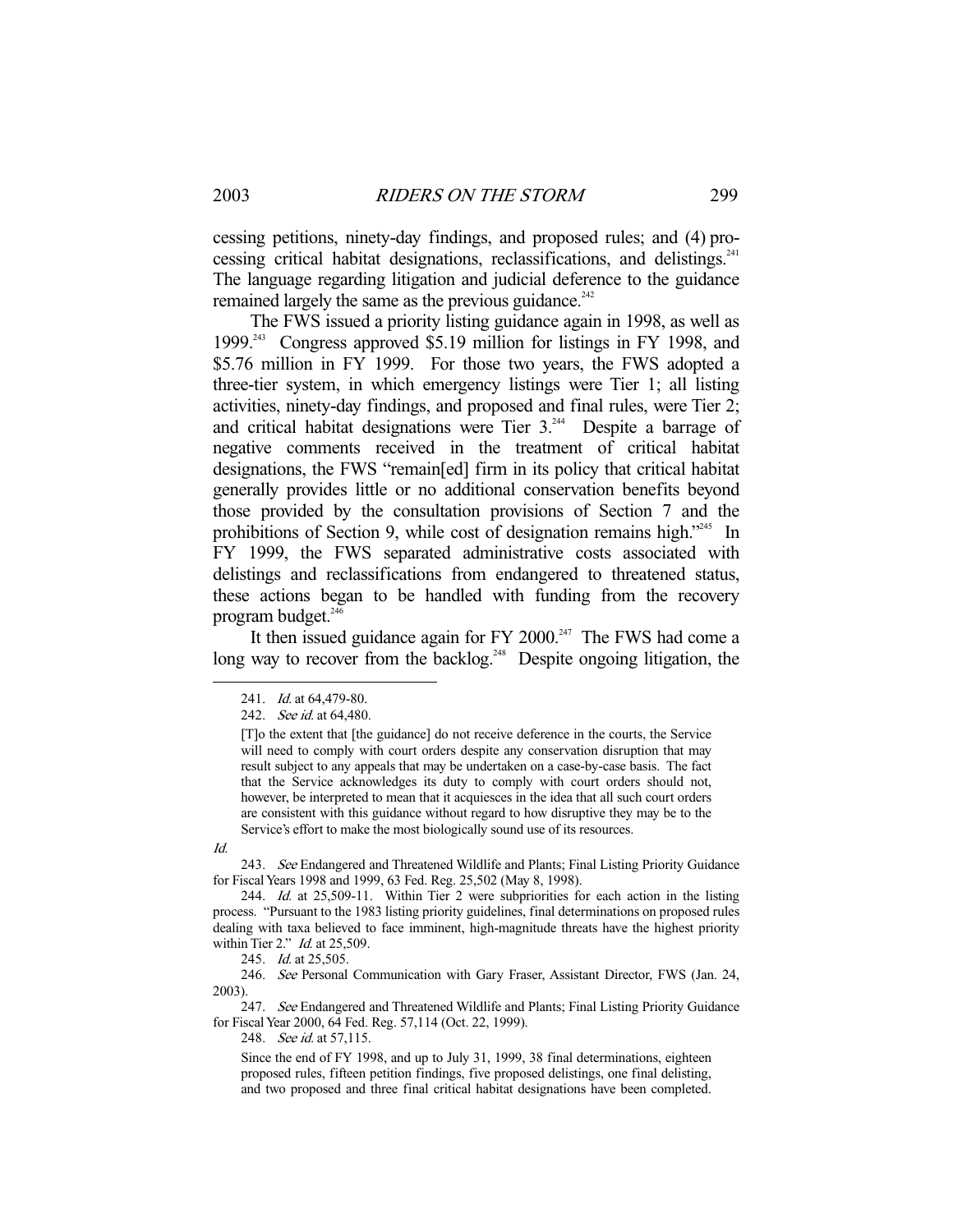FWS remained resolute: "[W]e will not adjust our biological priorities to reflect the threat of litigation."249 The Service again emphasized that litigation-driven actions prioritize only those species that have a plaintiff behind them (and often a larger political objective), rather than those species that are most endangered.<sup>250</sup> In putting forth its priorities, it established four tiers: (1) emergency listings; (2) processing final listings; (3) processing decisions relating to candidate species; and (4) processing petitions for new listings.<sup>251</sup> This time, however, it handled critical habitat designations separately.<sup>252</sup> Isolating a small percent of its listing program budget—17% for designations—it effectively precluded any serious efforts to prepare and publish future designations, especially any designations that might be controversial. Costs for such designations could be exceedingly high. For example, the cost of the designation reached as much as \$1 million for the Northern spotted owl.<sup>253</sup> Since the end of the moratorium in April 1996, through July 1999, the Service had failed to designate critical habitat in all but two of the 256 listings published during that time. And the lawsuits came . . .

### ACT III: ATTACK OF THE COURTS

 . . . in droves. Four stages of battle have been fought in the courts. The first stage was an attack on the moratorium itself. The second was an attack on the listing decisions of the Service immediately following the moratorium, with allegations that the Service was not devoting enough resources generally to the endeavor, and not enough resources for the particular species at issue in the lawsuit. The third stage focused on failure to make designations. The Service is presently in the fourth stage, handling challenges to the merits of the decisions that it made in response to the previous stage of litigation.

 The first attack against the moratorium itself failed miserably. The court decisions relating to the moratorium were almost unanimous. The

Id.

The proposed critical habitat designations, Tier 3 activities, were undertaken to comply with court orders.

<sup>249.</sup> *Id.* at 57,118.

<sup>250.</sup> See id. ("For instance, in response to litigation, we might spend our entire listing budget designating critical habitat for species already listed and therefore subject to most of the protections of the Act, while a gravely imperilled species without the benefit of an interested litigant would be denied the Act's protection.").

 <sup>251.</sup> Id.

<sup>252.</sup> See id. ("Critical habitat actions will be conducted within a specified amount of funding (\$979,000 (17% of total) for FY 99) which has been set aside out of the listing subactivity.").

 <sup>253.</sup> See id.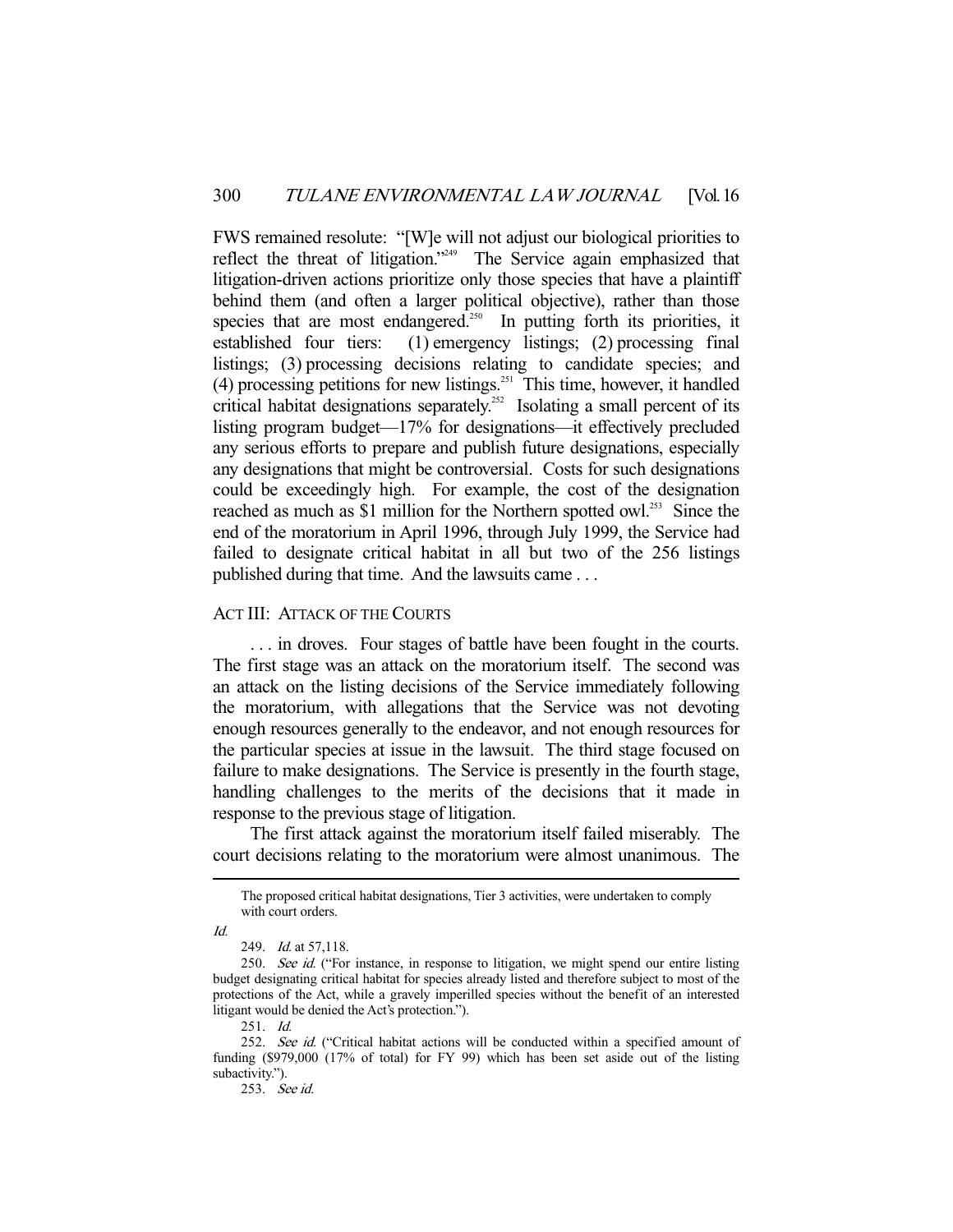language of the moratorium was clear and unambiguous on its face, and there was no question that it rescinded funding to comply with the ESA requirements.<sup>254</sup> Courts drew a careful distinction, however, between saying that the rider repealed or modified the ESA, and that the rider rescinded funding for the ESA.<sup>255</sup> The courts held that while the Secretary was in violation of the ESA requirements, it could not comply until the moratorium was lifted. In one case to list the red-legged frog, the FWS was given "a reasonable time after appropriated funds are made available" to comply with the deadline, $256$  and in another case to list the steelhead trout, the NMFS was given thirty days to comply with the  $deadline.$ <sup>257</sup>

 There was one chink in the armor of the moratorium, however. The rider stated that agencies need not comply with a court order (including a court-ordered settlement) requiring a listing or designation determination "if the making of the determination is made impracticable by the rescission."258 In two cases, the courts held that the FWS had to proceed with the designations of critical habitat that were already subject to court order notwithstanding the rider.<sup>259</sup> In each case, the court reversed the wording to say that the FWS was required to designate critical habitat for the marbled murrelet unless the designation was "impracticable."<sup>260</sup> Each court then took a very narrow view of the meaning of "impracticality," holding that as the FWS had some ability in fact to publish the designation, it was required to do so.<sup>261</sup> In *Marbled Murrelet v. Babbitt*, for example, the court considered the FWS' declarations regarding its listing budget and the projected costs to complete the designation, and held that it could in fact publish a designation.<sup>262</sup> In Silver v. Babbitt, the

 <sup>254.</sup> See, e.g., Envtl. Def. Ctr. v. Babbitt, 73 F.3d 867, 871 (9th Cir. 1995); Marbled Murrelet v. Babbitt, 918 F. Supp. 318, 320 (W.D. Wash. 1996).

<sup>255.</sup> See, e.g., Envtl. Def. Ctr., 73 F.3d 871 ("We agree with EDC that the rider does not repeal the Secretary's listing duty under the ESA. We agree with the Secretary, however, that the rider prevents him from taking final action on the petition at this time.").

 <sup>256.</sup> Id. at 872.

 <sup>257.</sup> Or. Natural Res. Council v. Brown, Civ. No. 95-CV-3117 at 1 (N.D. Cal. June 24, 1996).

 <sup>258.</sup> Emergency Supplemental Appropriations and Rescissions for the Department of Defense to Preserve and Enhance Military Readiness Act of 1995, Pub. L. 104-6, ch. 4, 109 Stat. 73, 86 (1995).

<sup>259.</sup> See Silver v. Babbitt, 924 F. Supp. 972, 976 (D. Ariz. 1995); Marbled Murrelet, 918 F. Supp. at 320.

<sup>260.</sup> See Silver, 924 F. Supp. at 975; Marbled Murrelet, 918 F. Supp. at 320.

<sup>261.</sup> See Silver, 924 F. Supp. at 976; Marbled Murrelet, 918 F. Supp. at 320;.

 <sup>262.</sup> The FWS filed an affidavit that designation would cost \$163,000 to complete, while it had, at that time under the CR, only \$43,000 remaining in the budget. The court found that the identified costs were either overhead that should not be attributable to the designation, or not necessary given the fact that the FWS had spent almost four years on the designation already, and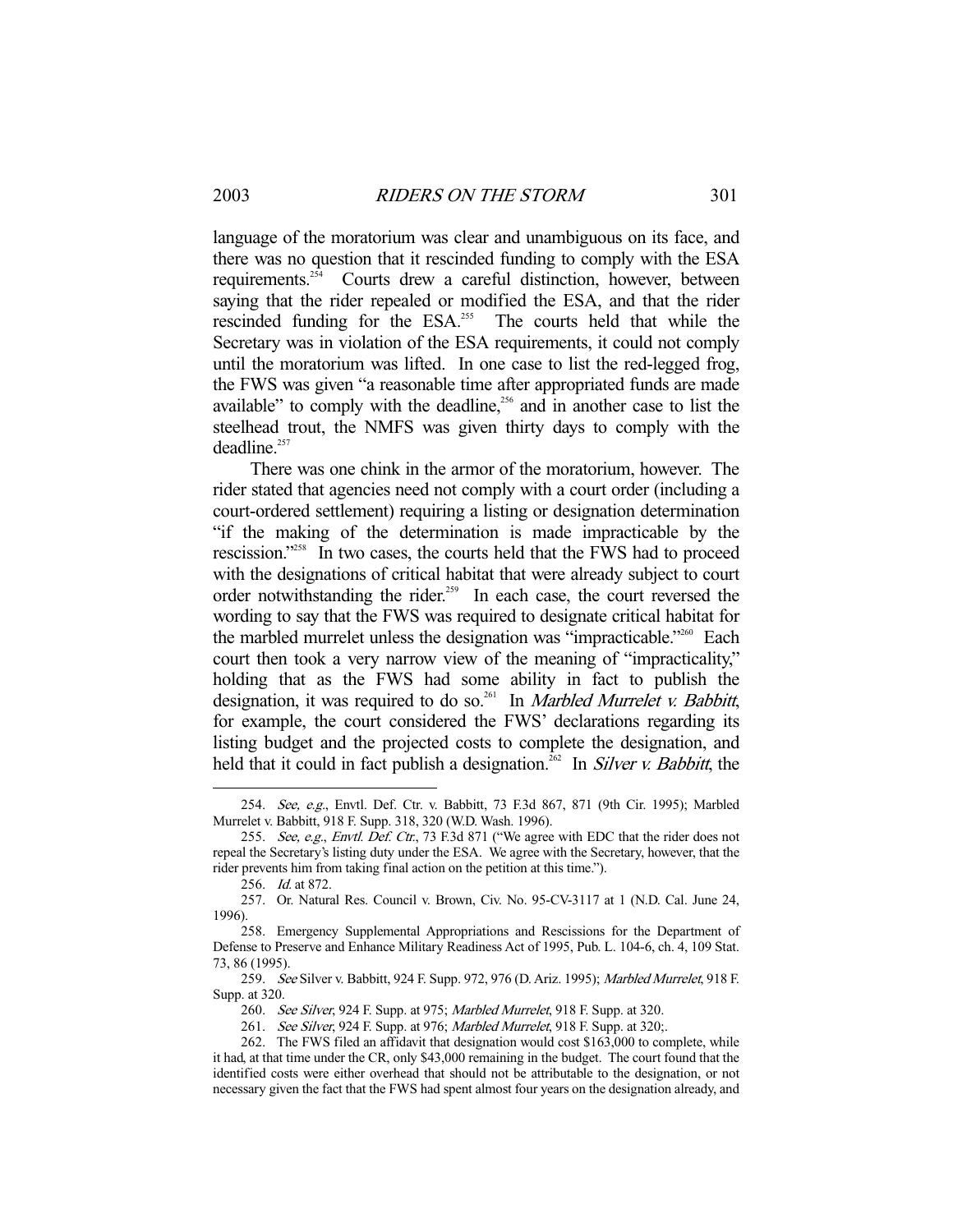FWS itself conceded that "final habitat designation is not impracticable as a factual matter."<sup>263</sup> In each case, the court agreed with plaintiffs that it would be an unconstitutional violation of the separation of powers if the rider were interpreted to overturn outright a court order.<sup>264</sup> Each court further rejected FWS arguments that designation would contravene the intent of the rider to call a "time out," as discussed in the legislative history.<sup>265</sup> In each case, the court found that the rider was clear and unambiguous, so that there was no need to go to the legislative history.<sup>266</sup> Interpreting "impracticality" to be very narrow, each court ordered the FWS to proceed with the designation despite the moratorium.<sup>267</sup>

 As soon as the moratorium was lifted, the shield was gone. The second stage of attack presented instant victories for plaintiffs and no mercy for the Services. In the case involving the red-legged frog mentioned above, in which the circuit court mandated listing within a reasonable period of time, the district court entertained a hearing ten days after the moratorium ended and required listing fourteen days after that.<sup>268</sup> A mere seventeen days after the moratorium was lifted, a California district court<sup>269</sup> showed little sympathy to the FWS' arguments that it had limited funds. $270$  It ordered compliance with the requirement to complete a ninety-day finding for three species of freshwater fish, no later than forty-five days from the date of the decision.<sup> $271$ </sup> That court refrained from judgment on the FWS interim guidance, saying that it "expresses no view on the propriety or enforceability of the Secretary's proposed 'interim guidelines,' with respect to prioritization of activities."<sup>27</sup>

The case of Forest Guardians v. Babbitt, in the United States Court of Appeals for the Tenth Circuit, epitomizes the issues and conflicts of the cases characterized in the second and third stage of assaults against missed deadlines for both listings and designations.<sup>273</sup> The district court recognized that the FWS had a mandatory duty to designate critical

had only three months to go before the original court-ordered deadline. See Marbled Murrelet, 918 F. Supp. at 321-22.

 <sup>263. 924</sup> F. Supp. at 976.

<sup>264.</sup> Id.; Marbled Murrelet, 918 F. Supp. at 321.

<sup>265.</sup> Silver, 924 F. Supp. at 974-75; Marbled Murrelet, 918 F. Supp. at 321.

<sup>266.</sup> Silver, 924 F. Supp. at 975; Marbled Murrelet, 918 F. Supp. at 320.

<sup>267.</sup> Silver, 924 F. Supp. at 976; Marbled Murrelet, 918 F. Supp. at 323.

 <sup>268.</sup> EDC v. Babbitt, CV-95-2867-R (D.C. Cal. May 6, 1996).

 <sup>269.</sup> Cal. Trout v. Babbitt, No. C-95-3961 SI (N.D. Cal. May 14, 1996).

 <sup>270.</sup> This was in large part because the FWS had missed the deadline even before the moratorium took effect—noncompliance dating back to Dec. 4, 1994.

<sup>271.</sup> See Cal. Trout, No. C-95-3961 SI at 3.

 <sup>272.</sup> Id.

 <sup>273.</sup> See 174 F.3d 1178, 1181 (10th Cir. 1998).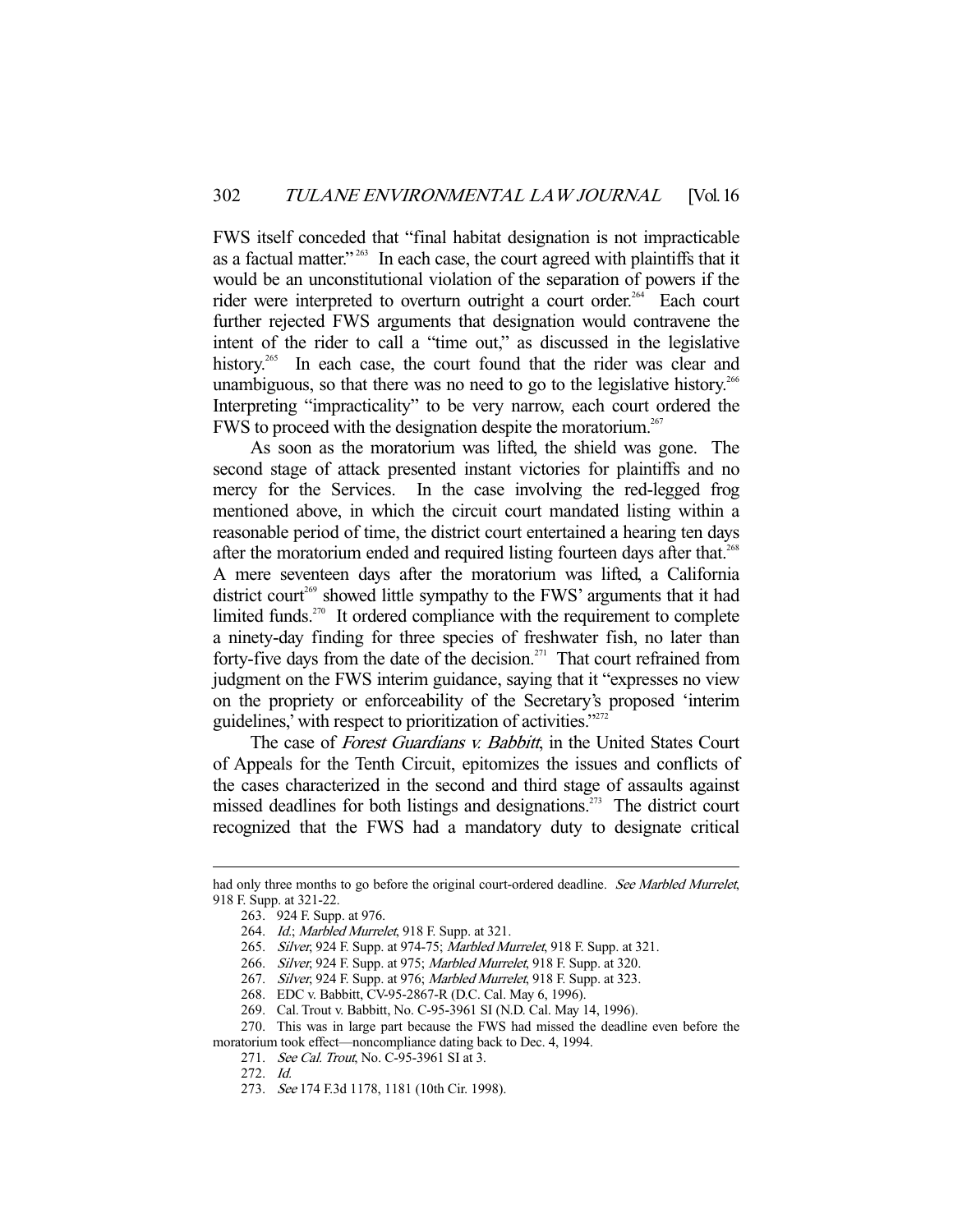habitat for the Rio Grande silvery minnow.<sup>274</sup> In crafting equitable relief for the plaintiffs, however, the court relied on the FWS listing priority guidance and declarations of no funding for designations.<sup>275</sup> It granted the FWS motion to stay proceedings for eighteen months.<sup>276</sup> It was a major victory for the FWS. On appeal, the appellate court defined the question: "[W]hether resource limitations can justify the Secretary's failure to comply with mandatory, nondiscretionary duties imposed by the ESA."<sup>277</sup> The court held that they cannot.<sup>278</sup> It further saw the eighteen-month stay granted by the lower court as effectively denying the plaintiff's request for injunctive relief, despite the Secretary's mandatory duty.279

 The appellate court then did something quite odd. In crafting a remedy in the form of injunctive relief for the plaintiffs, it looked to the APA instead of the ESA.<sup>280</sup> The ESA allows citizen suits to be brought against the Secretary for failure to perform his mandatory, nondiscretionary duties under Section 4 of the Act.<sup>281</sup> It further explicitly provides that "district courts shall have jurisdiction . . . to enforce any such provision or regulation, or to order the Secretary to perform such act or duty, as the case may be."282 There is significant case law under the ESA as to how courts should fashion equitable relief for ESA violations.283 Instead, the court looked at the standards and case law under the APA, and analyzed the distinction between agency action "unlawfully withheld" or "unreasonably delayed."284 It concluded that since the organic statute mandated action by a certain date, and the agency missed the deadline, the action was unlawfully withheld, rather than unreasonably delayed.<sup>285</sup> In such a case, the court concluded, it had no discretion to delay injunctive relief further, and must order compliance at the earliest possible time, independent of all other

-

154, 171 (1997).

 <sup>274.</sup> See id. at 1184.

 <sup>275.</sup> See id.

 <sup>276.</sup> Id.

 <sup>277.</sup> Id.

 <sup>278.</sup> Id.

<sup>279.</sup> See id. at 1185-86.

<sup>280.</sup> See id. at 1187.

<sup>281.</sup> See ESA § 11(g)(1)(C), 16 U.S.C. § 1540(g)(1)(C) (1999); Bennet v. Spear, 520 U.S.

 <sup>282.</sup> ESA § 11(g)(1), 16 U.S.C. § 1540(g)(1)(C).

 <sup>283.</sup> See Tenn. Valley Auth. v. Hill, 437 U.S. 153, 193-94 (1977).

 <sup>284.</sup> Forest Guardians, 174 F.3d at 1189-90.

<sup>285.</sup> See id. at 1190-91.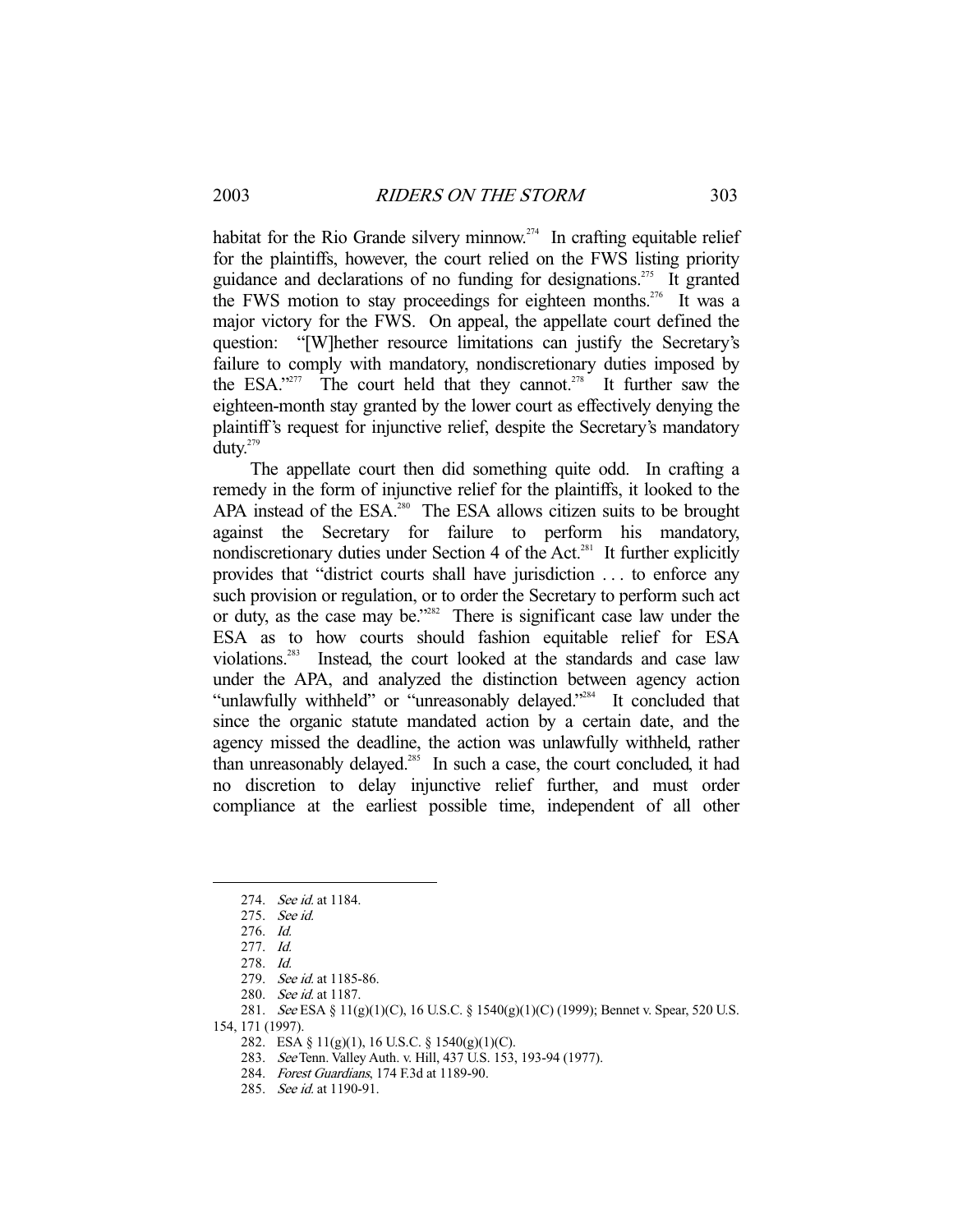priorities and mandatory duties.<sup>286</sup> The court essentially invited the FWS to return and argue that it was impossible to meet the deadline in the context of a contempt hearing. From earlier victory, the FWS was issued a stunning defeat.

 No other circuit has applied the APA standard or the reasoning of the Forest Guardians court. Other circuits have not been so rigid as the Tenth Circuit as to not consider other factors. While many courts acknowledge the Service's predicament, only one has given any deference to the FWS priority listing guidance. In *Sierra Club v. Babbitt*, the court found that the guidance was reasonable.<sup>287</sup> In another case, Southern Appalachian Biodiversity Project v. U.S. Fish & Wildlife Service, the court enjoined the FWS to make decisions regarding the designations for sixteen species of plants, but it deferred to the FWS request for a very slow schedule, more than eighteen months from the court decision to the deadline for a not-prudent finding or a proposed designation.<sup>288</sup> The court "frankly states that it feels that it has been forced to be an unwilling accessory to a violation of law, but the circumstances leave no real alternative."289 The court stated the dilemma quite plainly.<sup>290</sup> Other courts, however, had no qualms expressing their

Id. (internal citations omitted).

<sup>286.</sup> See id. at 1193 ("We remand the case to the district court with instructions to order the Secretary to issue a final critical habitat designation for the silvery minnow as soon as possible, without regard to the Secretary's other priorities under the ESA.").

<sup>287.</sup> See 948 F. Supp. 56, 57 (E.D. Cal. 1996).

Given that it would be "impossible," for defendants to discharge their  $\S 1533(6)(A)$ obligation as to all pending species within this fiscal year, the court finds that defendants' prioritization scheme, predicated upon biological need, is reasonable in light of the Endangered Species Act's purpose. Sporadic and disorganized judicial interference with defendants' priorities would result in a game of musical chairs plainly disruptive to a thoughtful and reasoned allocation of defendants' limited resources.

 <sup>288.</sup> See 181 F. Supp. 2d 883, 888 (E.D. Tenn. 2001).

 <sup>289.</sup> Id.

 <sup>290.</sup> See id. at 886.

Stated crassly and starkly, it is money, more accurately, the lack of money, that has precipitated this suit and others like it. Congress has charged the Fish and Wildlife Service with the responsibility of identifying endangered or threatened species and the critical habitat for those species. To state the obvious, it requires money to fulfill this statutory duty. Unfortunately for all concerned, Congress has declined to curtail the scope of the Fish and Wildlife Service's duty under the Endangered Species Act yet, has refused to adequately fund the Service to enable it to carry out those duties. As a result, the designation of critical habitat is not driven almost exclusively by litigation. Of course, a court is concerned only with the issues and parties before it in any given suit. Upon finding that the Fish and Wildlife Service has not fulfilled its statutory duty to designate critical habitat, an injunction to do so is essentially the only alternative available to the court. As time has passed, the Service now finds itself confronted with a plethora of suits and injunctions; it must devotes its limited resources to comply with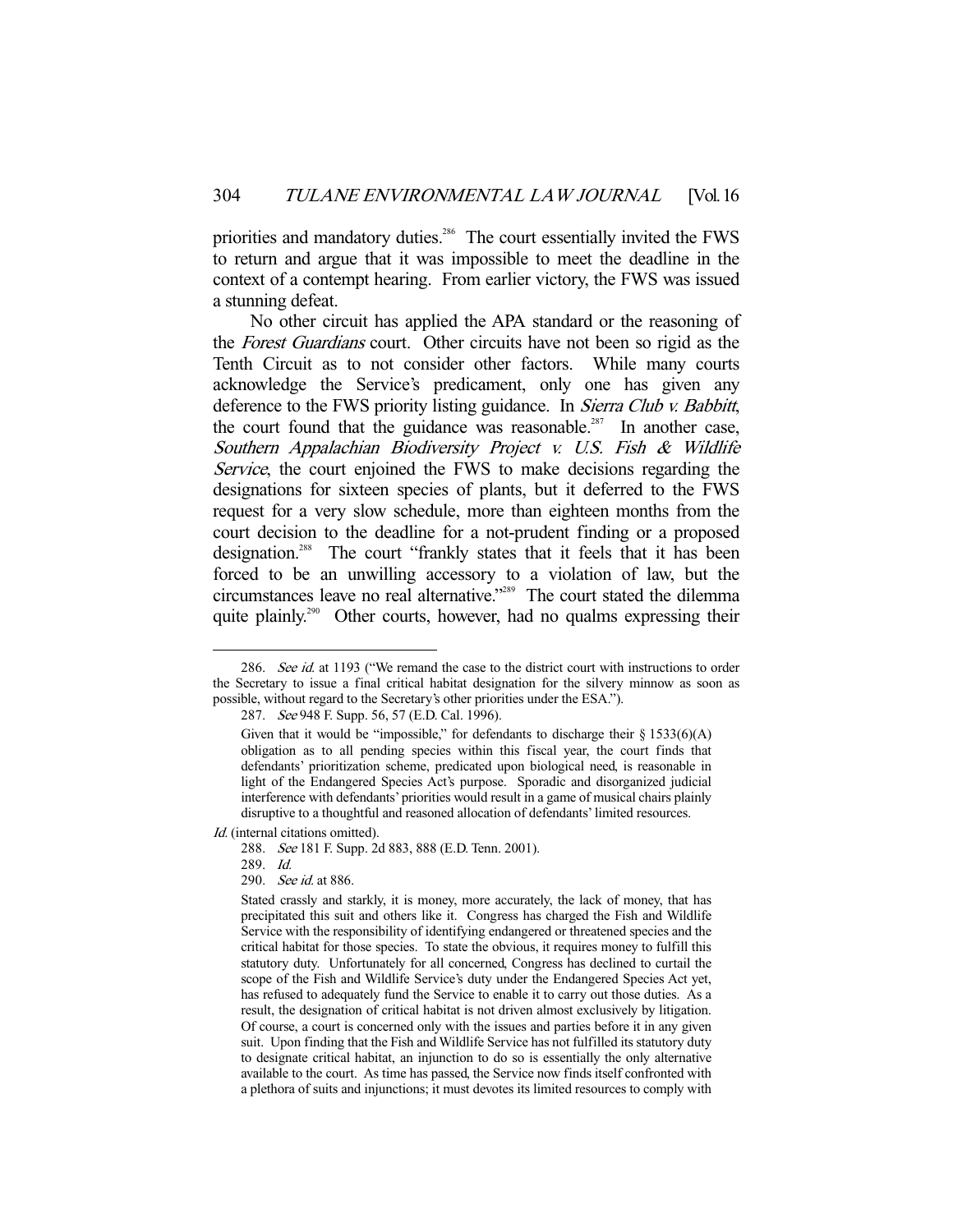views on the guidelines, and all concluded that they were meaningless in confronting the statutory deadlines. $291$ 

 Despite requiring stringent compliance close to the deadlines, courts have remained cognizant of the Anti-Deficiency Act.<sup>292</sup> This statute prohibits federal agencies from spending more funds than appropriated and available for any given year.<sup>293</sup> Criminal sanctions can be imposed on civil servants who willfully and knowingly violate the Act's provisions.<sup>294</sup> The courts have never had to entertain a situation in which the FWS alleged that any one specific action will render the agency in violation of the Anti-Deficiency Act. Rather, the FWS has used it as a more generic defense of impracticality and as a basis for a more lenient schedule. Again, absent a specific factual basis of running afoul of the law, courts have figured that the FWS can raise the defense of "impossibility" in the context of a contempt proceeding if it violates a court order.<sup>295</sup> Such was the reasoning of the Tenth Circuit in *Forest* Guardians. Some plaintiffs have raised arguments that the Anti-Deficiency Act cannot trump the ESA, but this question of statutory interpretation has not been answered yet.

 Now we come to the fourth stage of battle: the merits of the decisions. The merits of the designations in particular have always been vulnerable given the FWS interpretation of both the section 4 requirements for economic analysis, and the section 7 interpretation of adverse modification. The vulnerability is even greater as the FWS struggles to meet court-ordered deadlines for actions it does not want to do—it seems all too obvious that the commitment and quality would suffer. Sure enough, it has taken only two cases to bring down the FWS interpretations on either side of the designation. The United States Court of Appeals for the Fifth Circuit focused on the back end of designations, the application of the adverse modification standard, in Sierra Club v. U.S. Fish & Wildlife Service.<sup>297</sup> It held that the Service's regulations defining adverse modification were arbitrary and capricious, in violation

- 294. *Id.* § 1350.
- 295. See, e.g., Forest Guardians v. Babbitt, 174 F.3d 1178, 1192 (10th Cir. 1998).

297. See 245 F.3d 434 (5th Cir. 2001).

judicial orders at the expense of curtailing or even abandoning its search for as-yetunidentified endangered species. As injunction is heaped upon injunction, the Service's problems are compounded; to comply with the requirements of one court's injunction may require it to delay compliance with the orders of another court, and so it goes.

<sup>291.</sup> See, e.g., Biodiversity Legal Found. v. Badgley, 1999 WL 1042567 (D. Or. 1999).

<sup>292.</sup> See 31 U.S.C. § 1341 (1996).

<sup>293.</sup> *Id.* § 1341(a)(1)(A).

 <sup>296.</sup> Id.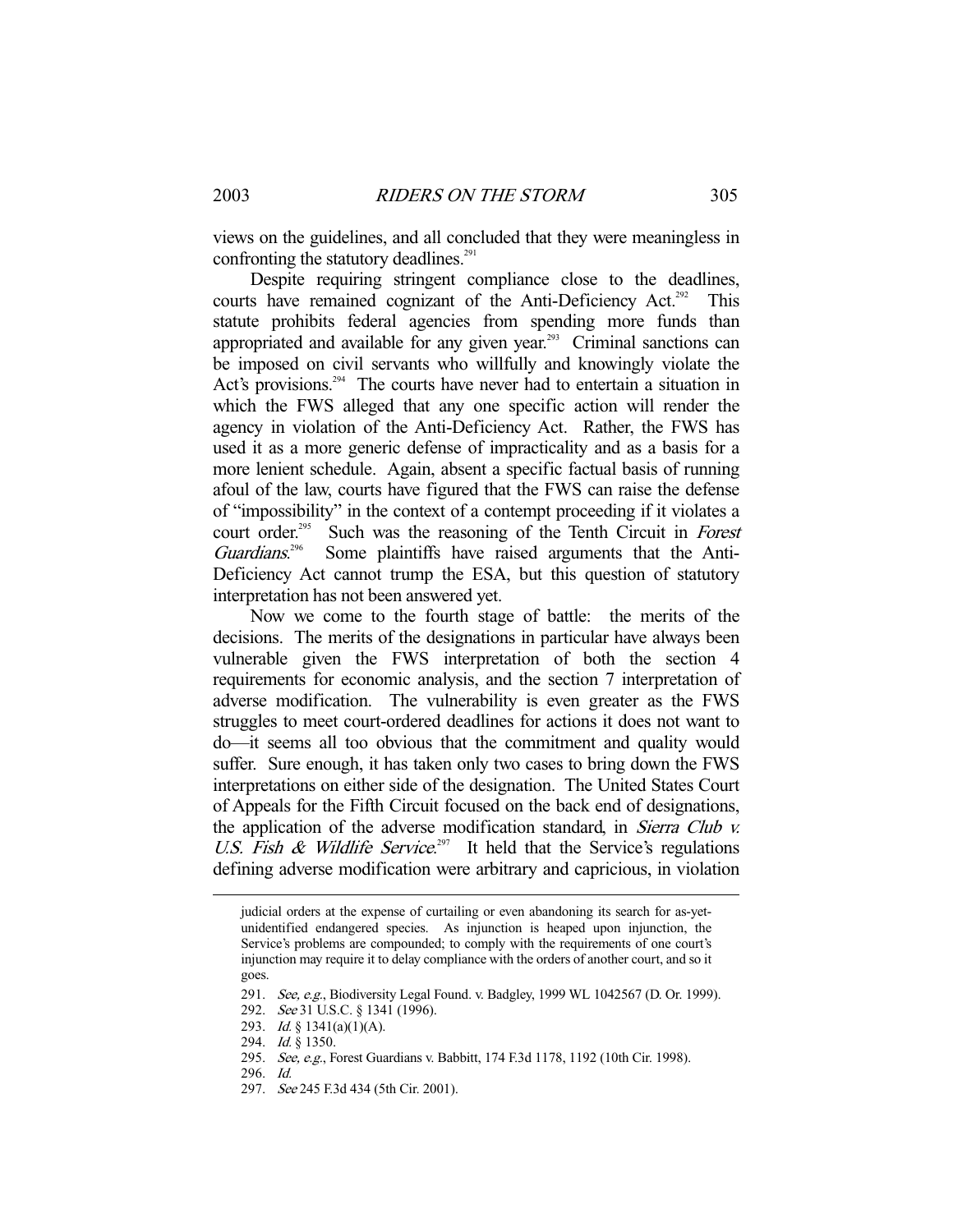of the ESA.298 Specifically, it held that the functional equivalence between "jeopardy" and "adverse modification" was not tenable, in light of the definition of critical habitat, which is based on the conservation needs of the species.<sup>299</sup> The Tenth Circuit, on the other hand, focused on the front end of designations, in New Mexico Cattle Growers Ass'n v. U.S. Fish  $\&$  Wildlife Service.<sup>300</sup> It concluded that the limitation of the economic analysis only to those incremental impacts independent of the listing, an analysis that the Services had historically applied, was arbitrary and capricious.<sup>301</sup> The FWS was wounded from both sides.

 So in reaching the end of Act III, as with all good plays, we have come to the climax of the story. In Act I, we bore witness to the great battle waged by Congress and the President—the power of the purse versus the power of the veto. The riders became crucial weapons in the arsenal of Congress to attempt to force the President's hand on bona fide spending issues. In Act II, we saw the Administration try to recover from the wreckage of war, climbing its way out from the piles of casualties, namely the backlog of imperiled species waiting for protections, before the Administration could make much progress. In Act III we saw an attack from a new flank, by a new source, the courts. The attack was devastating, shutting down all possible escape routes, with one exception, return to the halls of Congress, the scene of its original battles.

### ACT IV: RETURN OF THE RIDERS

 While defending its listing priority guidance, the FWS sought assistance from Congress. Litigation ate through the budget for activities under section 4 of the ESA and was threatening to encroach on the budgets for other ESA activities. The FWS asked Congress to cap appropriations for section 4 activities. Such a measure would create a firewall between expenses for listing and related litigation, and expenses for implementing the other provisions of the law. In 1997, Congress

301. See id. at 1285.

 <sup>298.</sup> See id.

 <sup>299.</sup> Id.

 <sup>300.</sup> See generally 248 F.3d 1277 (10th Cir. 2001).

<sup>[</sup>W]e conclude Congress intended that the FWS conduct a full analysis of all of the economic impacts of a critical habitat designation, regardless of whether those impacts are attributable coextensively to other causes. Thus, we hold the baseline approach to economic analysis is not in accord with the language or intent of the ESA.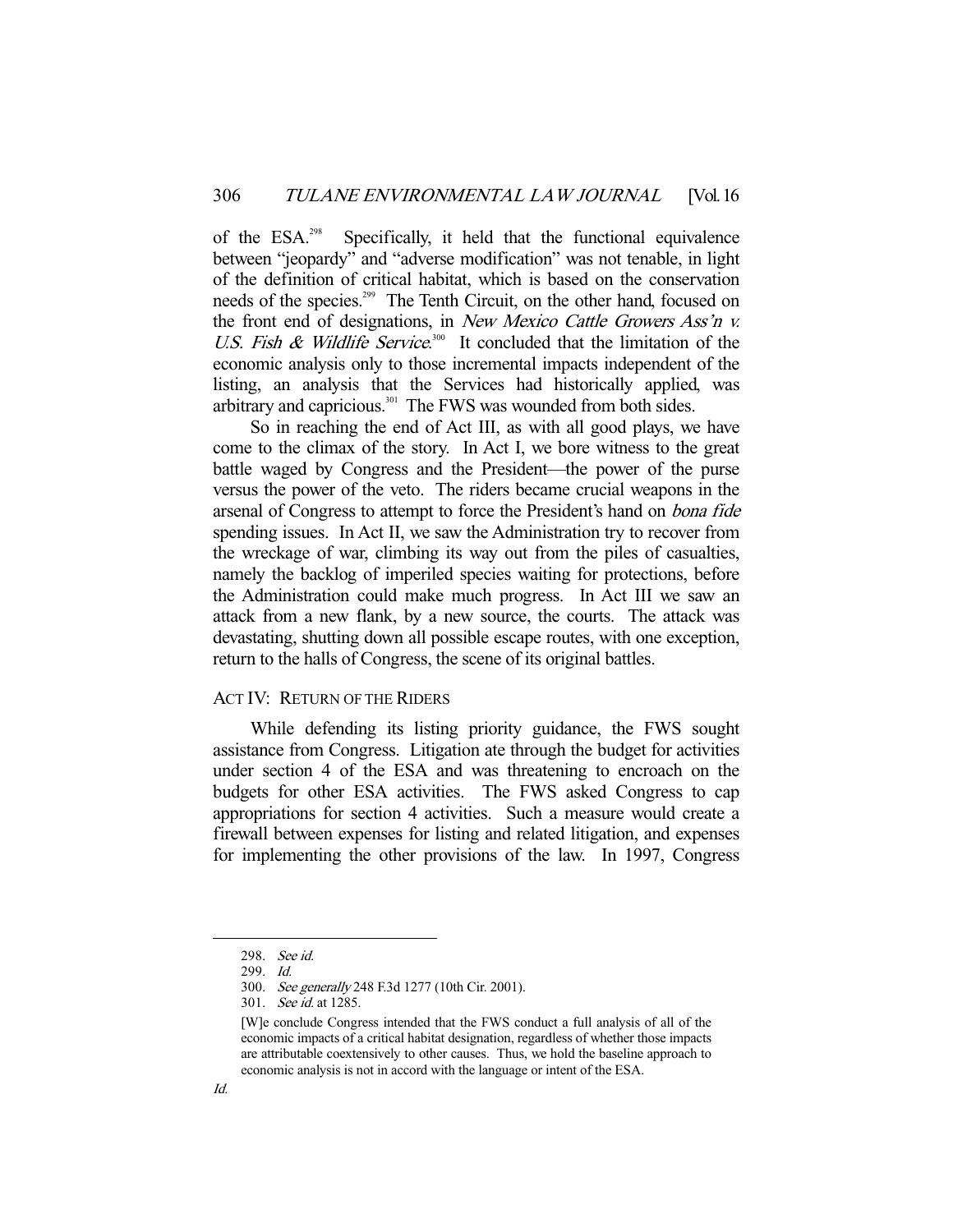begrudgingly acceded to the FWS' request, $302$  which has been repeated every year since.<sup>303</sup>

 One initial question to ponder: is the listing cap, as it is known, a rider? On the one hand, by limiting the resources that can be devoted to section 4 activities, it is imposing legislative policy in the appropriations bill. It is no different in structure than the original listing moratorium, the only difference is that now there is some funding appropriated, whereas before there was none. On the other hand, it is appropriating funds for mandatory ESA activities, which is precisely the purpose of an appropriations bill. Every line item has, by definition, a ceiling of funding available. Is this any different from any other line item in the budget?

 The answer is, more or less, no. The answer largely (but not entirely) turns on whether the limitation or cap applies to funding the programs under consideration in the appropriations bill, or whether the limitation includes additional requirements or conditions, or relates to money in other appropriations bills.<sup>304</sup> Consider Fisher's summary of the House Rules:

Since Congress, under its rules, may decline to appropriate for a purpose authorized by law, "so it may by limitation prohibit the use of the money for part of the purpose while appropriating for the remainder of it." According to House precedents, the limitations must apply solely to the money of the appropriation under consideration and may not be made applicable to money appropriated in other Acts. Although an amendment or language in the appropriation bill may not impose additional duties or require judgments and determinations not required by law, certain incidental duties are allowed.<sup>305</sup>

This passage would certainly conclude that the listing cap is not a rider in the sense that it is legislation in an appropriations bill. It is a spending limitation, and thus allowed under House and Senate rules. The Congressional Research Service echoes this sentiment, observing that "[C]ongress is not required to provide funds for every agency or purpose authorized by law," and can provide funds for some, but not all, activities

 <sup>302.</sup> See Omnibus Consolidated Appropriations Act of 1997, Pub. L. No. 104-208, 110 Stat. 3009, 3009-182 to -189 (1996). For comments from the authorizing committee in the Senate, see S. REP. NO. 104-319, at 15-17 (1996).

<sup>303.</sup> See, e.g., Omnibus Consolidated and Emergency Supplemental Appropriations Act of 1999, Pub. L. No. 105-277, 112 Stat. 2681-235 to -236 (1998).

 <sup>304.</sup> See Fisher, supra note 10, at 73.

 <sup>305.</sup> Id. (citations omitted).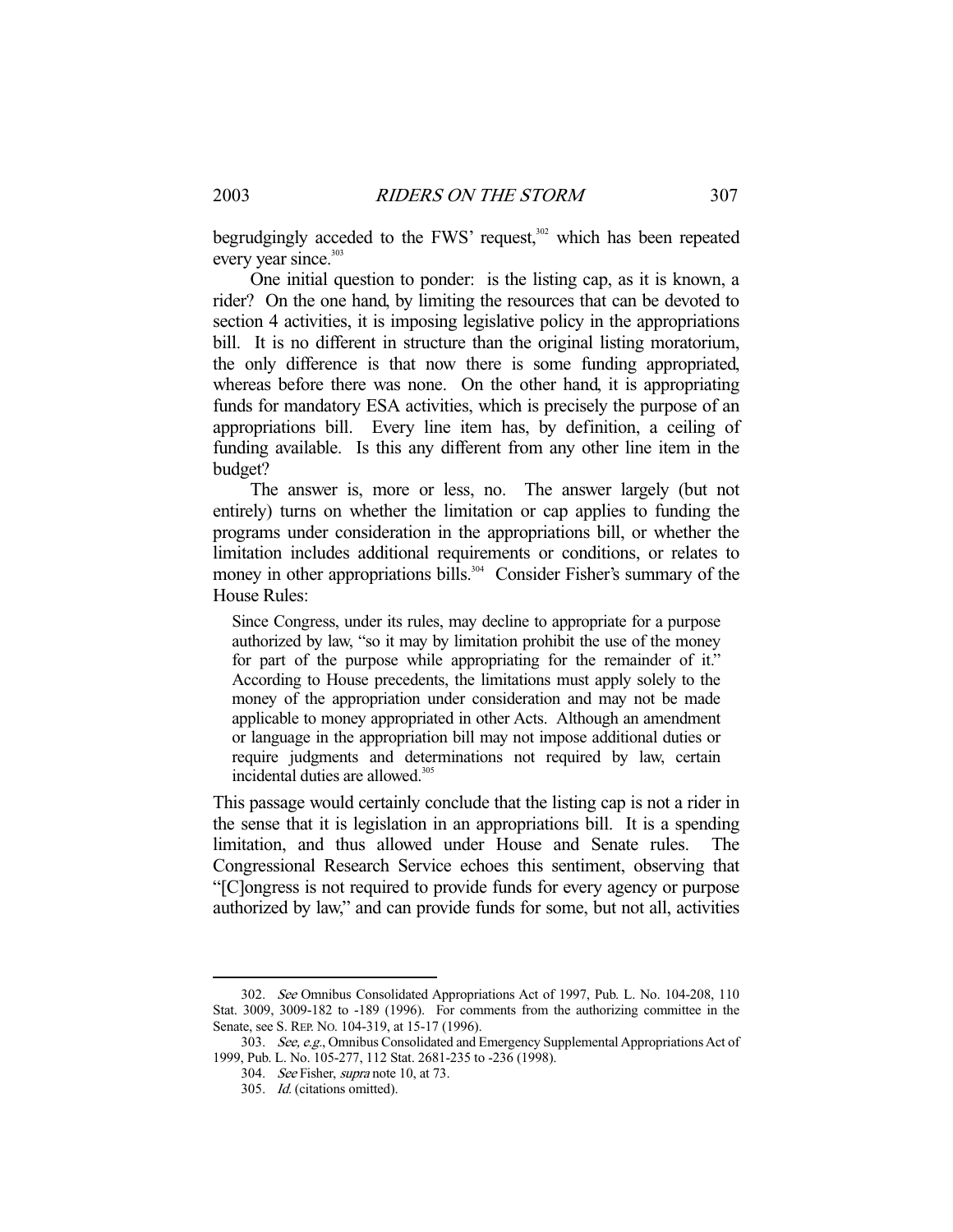within a program.<sup>306</sup> Under House rules, limitations may not amend, repeal, or create existing law.<sup>307</sup>

 Consider, however, that Congress is not appropriating an arbitrary amount for a purpose authorized by law. Rather, it is appropriating an amount for nondiscretionary activities that are mandated by law. Consequently, it can be argued that Congress has an obligation to appropriate an amount that approximates the cost of complying with those mandated activities. To the extent that Congress deliberately chooses to appropriate less money than is required to implement those activities, it can be said that Congress is legislating policy through the appropriations process. This is certainly not the conventional notion of a limitation, but it should be entertained in light of the policies behind it.

 Let us first consider the numbers: the following chart depicts total appropriations for the FWS for the ESA, the budget request for the listing cap, and the appropriated cap.

| ENDANGERED SPECIES ACT APPROPRIATIONS<br>DEPARTMENT OF THE INTERIOR <sup>308</sup> |                                          |                                                 |                                                       |
|------------------------------------------------------------------------------------|------------------------------------------|-------------------------------------------------|-------------------------------------------------------|
| YEAR<br>&<br>LAW                                                                   | <b>APPROPRIATION</b><br>(IN \$ MILLIONS) |                                                 | PRESIDENT'S<br><b>BUDGET REQUEST</b><br><b>ON THE</b> |
|                                                                                    | Total                                    | Listing Program                                 | LISTING CAP                                           |
| 1998 (PL 105-83)                                                                   | 91                                       | 5.2 $(5.7\%)$                                   | 5.2                                                   |
| 1999 (PL 105-277)                                                                  | 125                                      | $5.7(4.5\%)$                                    | 7.4                                                   |
| 2000 (PL 106-113)                                                                  | 125                                      | $6.2(5.0\%)$                                    | 7.5, with 1.0 for<br><b>Critical Habitat</b>          |
| 2001 (PL 106-291)                                                                  | 126                                      | $6.3(5.0\%)$                                    | 7.2                                                   |
| 2002 (PL 107-63)                                                                   | 126                                      | 9.0 (7.1%), with<br>6.0 for Critical<br>Habitat | 8.5                                                   |

The numbers are small; the entire listing program is capped at between 4.5% and 7.1% of the entire endangered species budget. Even though the listing program funds continue to increase, the increases are small. This certainly seems incongruous to the need. Some blame the Administration for not requesting more; some blame Congress for not appropriating more. There is enough blame for both.

<sup>306.</sup> Sandy Streeter, Earmarks and Limitations in Appropriations Bills, CONG. RES. SERV. 98-518, at 2 (1999).

 <sup>307.</sup> See id.; see also H.R. DOC. NO. 106-320, at 195 (2001).

 <sup>308.</sup> See Biodiversity Legal Found. v. Norton, 215 F. Supp. 2d 140 (D.D.C. 2002).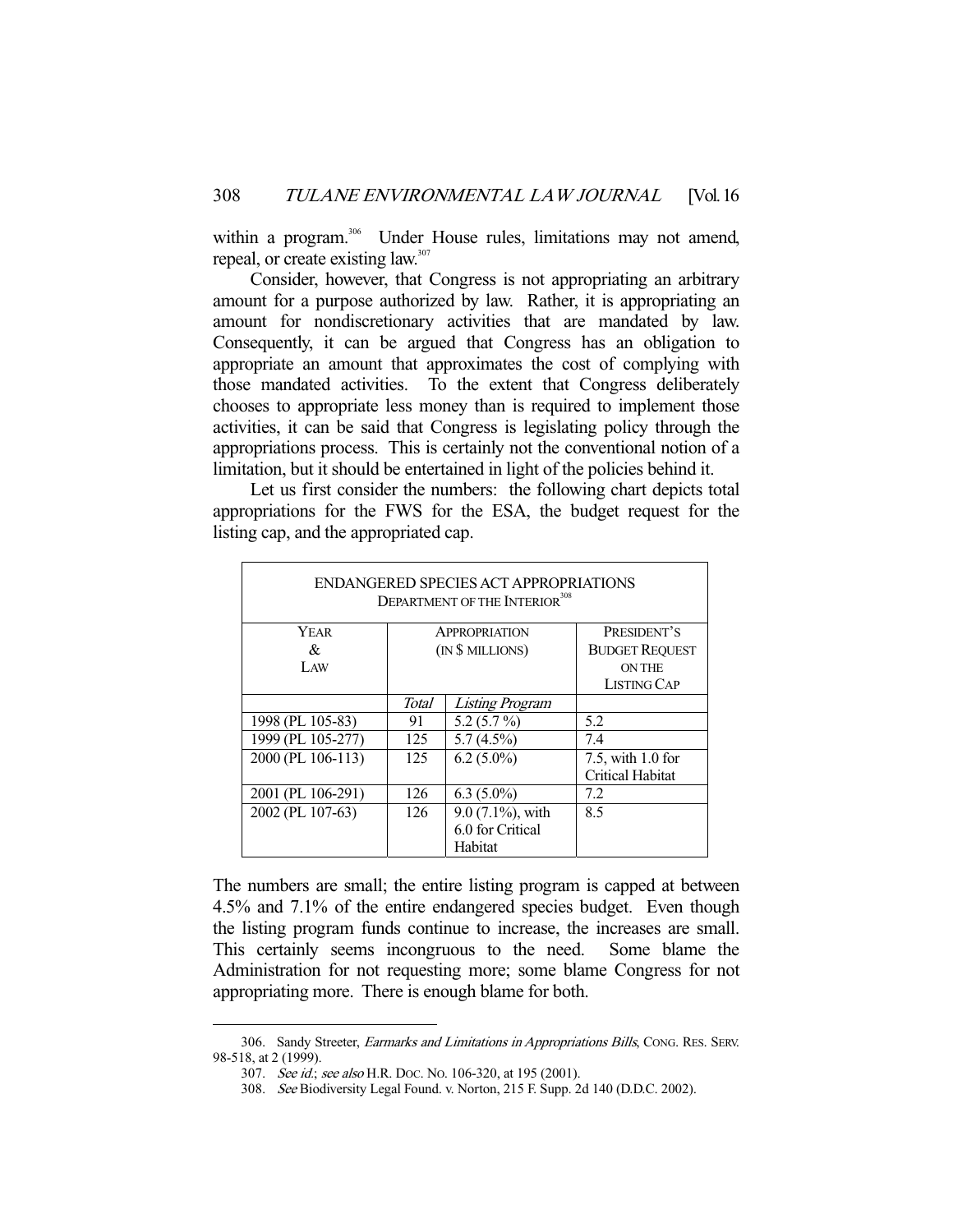Let us consider now the language of the listing cap. It has been refined over the years. In FY 1997 and 1998, the language was basic, merely capping all activities under sections 4(a), (b), (c), and (d), relating to petitions for listings and designations.<sup>309</sup> In FY 1999, the language was changed to exclude actions relating to maintaining the periodic review for recovered species, reclassifications from endangered to threatened, and delistings.310 The FWS had made the decision to fund these activities directly from the recovery program, rather than the listing program.

 The FY 2000 budget request by the President featured an interesting development. The President's budget included a special limitation of \$1 million "for any activity regarding the designation of critical habitat."<sup>311</sup> This was the first time that there was a proposal for a subcap for designations within the cap for the listing program. With this proposal, the FWS would still be engaged in listing activities regardless of the litigation on designations. Congress did not agree, however; it did not approve the subcap. Congress did, however, refine the language again. This time, only species indigenous in the United States were included in the listing cap.312 Petitions to list foreign species were to be handled by

Id.

-

 310. Omnibus Consolidated and Emergency Supplemental Appropriations Act of 1999, Pub. L. No. 105-277, 112 Stat. 2681-235 to -236 (1998).

For necessary expenses of the United States Fish and Wildlife Service, for scientific and economic studies, conservation, management, investigations, protection, and utilization of fishery and wildlife resources . . . . That not to exceed \$5,756,000 shall be used for implementing subsections (a), (b), (c), and (e) of section 4 of the Endangered Species Act, as amended, for species that are indigenous to the United States (except for processing petitions, developing and issuing proposed and final regulations, and taking any other steps to implement actions described in subsections  $(c)(2)(A), (c)(2)(B)(i), or (c)(2)(B)(ii)).$ 

Id.

Id.

 <sup>309.</sup> See Department of the Interior and Related Agencies Appropriations Act of 1998, Pub. L. No. 105-83, 111 Stat. 1543, 1546-47 (1998).

For expenses necessary for scientific and economic studies, conservation, management, investigations, protection, and utilization of fishery and wildlife resources . . . and of which not to exceed \$5,190,000 shall be used for implementing subsections (a), (b), (c), and (e) of section 4 of the Endangered Species Act of 1973, as amended.

 <sup>311.</sup> FWS FY 2000 BUDGET JUSTIFICATION, at 1.

Provided further, that of the \$7,532,000 referred to above, not to exceed \$1 million shall be used for any activity regarding the designation of critical habitat pursuant to subsection (a)(3) of section 4 of the Endangered Species Act, as amended, including, but not limited to: (1) processing petitions, (2) developing and issuing proposed rules and final regulations, (3) making determinations regarding prudency and determinability, and (4) evaluating environmental, economic, and other impacts.

 <sup>312.</sup> See Act of Nov. 29, 1999, Pub. L. 106-113, Appendix C, 113 Stat. 1501 (1999).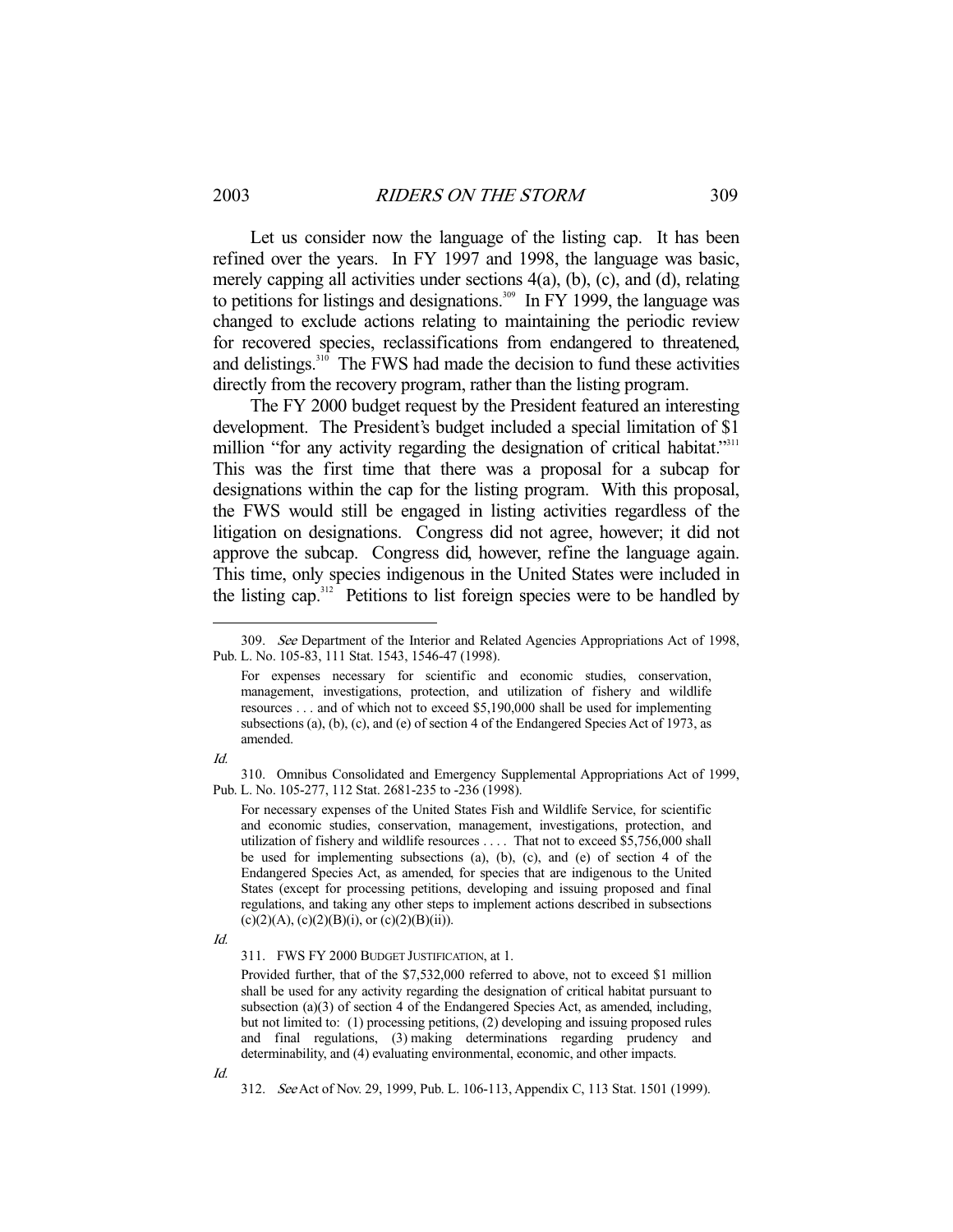the international programs office of the FWS, rather than the listing program. This was true also in FY 2001 and 2002.

 In its FY 2002 budget request, the FWS tackled the issue of litigation head-on. The budget cap not only contained a monetary ceiling, or limitation, on the listing program but it also proposed legislative text that would effectively supersede the requirements of the ESA. First, it provided funding not to exceed \$8,476,000, "notwithstanding the specific time frames and deadlines of section 4(a) and (b) of the Endangered Species Act of 1973."<sup>313</sup> This language would serve to override the mandatory deadlines and thus eliminate any liability for the FWS in the event of missed deadlines. In addition, the request stated that funding within the cap would be provided for only to comply with existing court orders or settlements, and to undertake actions consistent with the priorities in the listing priority guidance.<sup>314</sup> This language was sharply criticized in the media.<sup>315</sup> At the same time, the Bush Administration found support from an unlikely ally: Bruce Babbitt, former Secretary of the Interior in the Clinton Administration.<sup>316</sup> Congress failed to act on the FWS' budget request with respect to the substantive text, especially given the bad press that it received. It did, however, return to the language suggested by the Administration several years previously, a subcap for critical habitat designations. This provision places, within the listing program, a ceiling on the amount of appropriations available for designations. Specifically, Congress

Id.

For necessary expenses of the United States Fish and Wildlife Service, for scientific and economic studies, conservation, management, investigations, protection, and utilization of fishery and wildlife resources . . . . Provided further, That not to exceed \$6,232,000 shall be used for implementing subsections (a), (b), (c), and (e) of section 4 of the Endangered Species Act, as amended, for species that are indigenous to the United States (except for processing petitions, developing and issuing proposed and final regulations, and taking any other steps to implement actions described in subsection (c)(2)(A), (c)(2)(B)(i), or (c)(2)(B)(ii)).

 <sup>313.</sup> FWS BUDGET JUSTIFICATION, FY 2001.

 <sup>314.</sup> Id.

 <sup>315.</sup> See Douglas Jehl, Moratorium Passed on Suits That Seek to Protect Species, N.Y. TIMES, Apr. 12, 2001, at A1; Michael Drunwald, Bush Seeks to Curb Endangered Species Suits, WASH. POST, Apr. 12, 2001, at A2.

 <sup>316.</sup> See Bruce Babbitt, Bush Isn't All Wrong About the Endangered Species Act, N.Y. TIMES, Apr. 15, 2001, § 4, at 11 (Op-Ed). ("[D]uring my tenure as Interior Secretary I repeatedly asked Congressional leaders to write budget restrictions that would prevent money for important endangered species programs from being syphoned off into premature 'critical habitat' mapmaking. This request was denied every year. The Bush administration now proposes something similar.").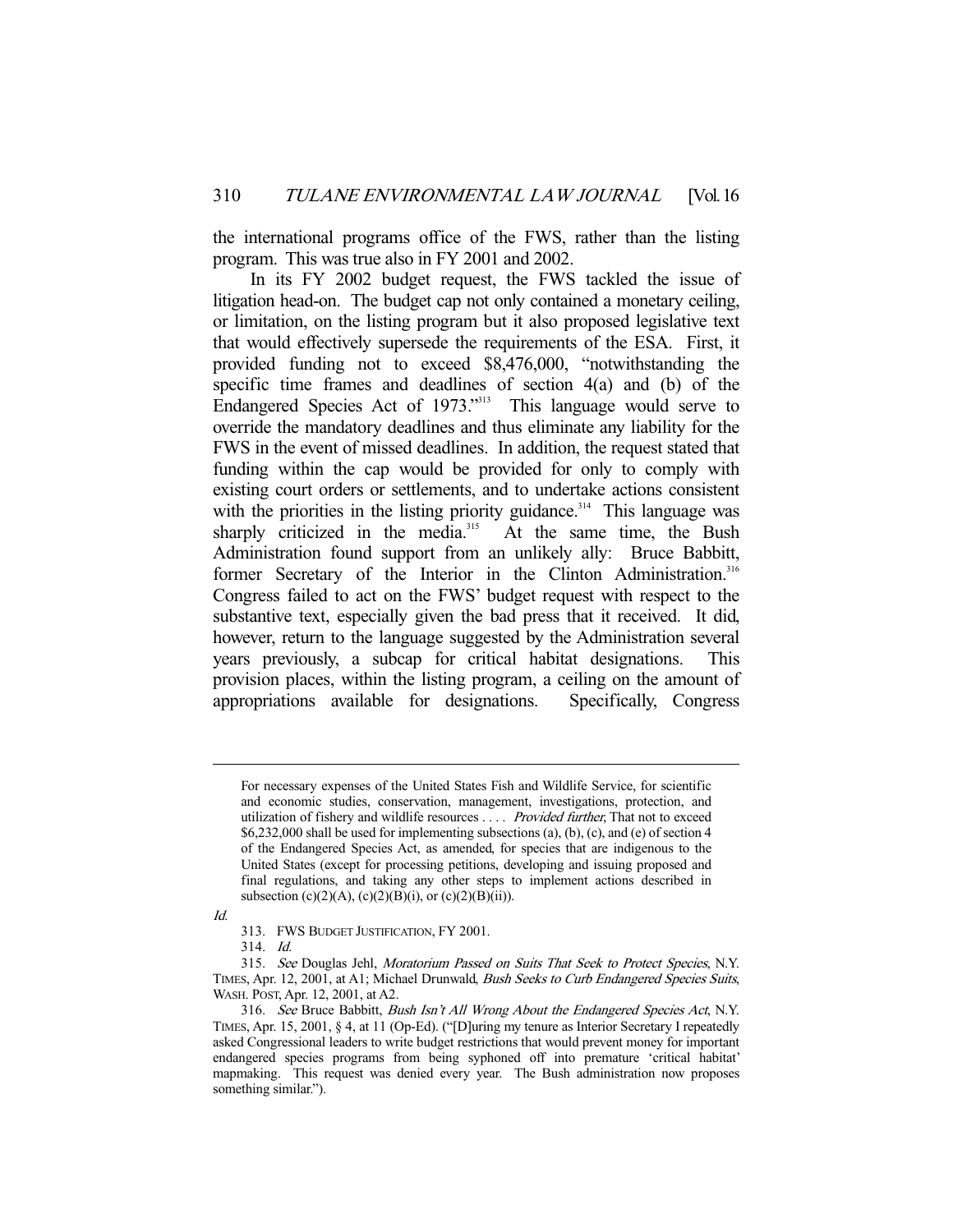provided \$9 million for the listing program, of which no more than \$6 million could be spent on designations. $317$ 

## ACT V: WHITHER DEUS EX MACHINA?

 The situation is now at an impasse, a stalemate that can remain indefinitely. The courts continue to entertain lawsuits; the Service continues to defend them and prepare the listings and designations as best they can pursuant to court-ordered deadlines; and Congress continues to cap the funds that go to those efforts by the Service. It is hard to say that this example of checks and balances among the three branches of the federal government is what the Framers had in mind when they wrote the Constitution. So the question is this: What unexpected, improbable force is going to arrive on the scene, intervene in an otherwise hopeless situation, and resolve this mess?

### Scene 1: Dire Consequences

 While the status quo can certainly maintain itself for an indefinite period, there are potentially grave consequences that can arise in all three arenas of government—administrative, judicial, and legislative.

 The situation is particularly bleak at the administrative level. The hands of the Services are tied. In July 2002, it had a backlog of 250 candidate species for which listing proposals were required; 50 final rules, reclassifications, and designations were pending; critical habitat designation for about 420 species, as well as listing actions for 25 species, were required pursuant to court order or settlement agreement; re-evaluation of 180 "not prudent" findings relating to critical habitat were under court order; and about 30 to 40 petitions for new listings and

 <sup>317.</sup> See Department of the Interior and Related Agencies Appropriations Act of 2002, Pub. L. 107-63, 115 Stat. 419 (2002).

For necessary expenses of the United States Fish and Wildlife Service, for scientific and economic studies, conservation, management, investigations, protection, and utilization of fishery and wildlife resources . . . . Provided further, That not to exceed \$9,000,000 shall be used for implementing subsections (a), (b), (c), and (e) of section 4 of the Endangered Species Act, as amended, for species that are indigenous to the United States (except for processing petitions, developing and issuing proposed and final regulations, and taking any other steps to implement actions described in subsection (c)(2)(A), (c)(2)(B)(i), or (c)(2)(B)(ii)), of which not to exceed \$6 million shall be used for any activity regarding the designation of critical habitat, pursuant to subsection (a)(3), excluding litigation support, for species already listed pursuant to subsection  $(a)(1)$  as of the date of enactment of this Act.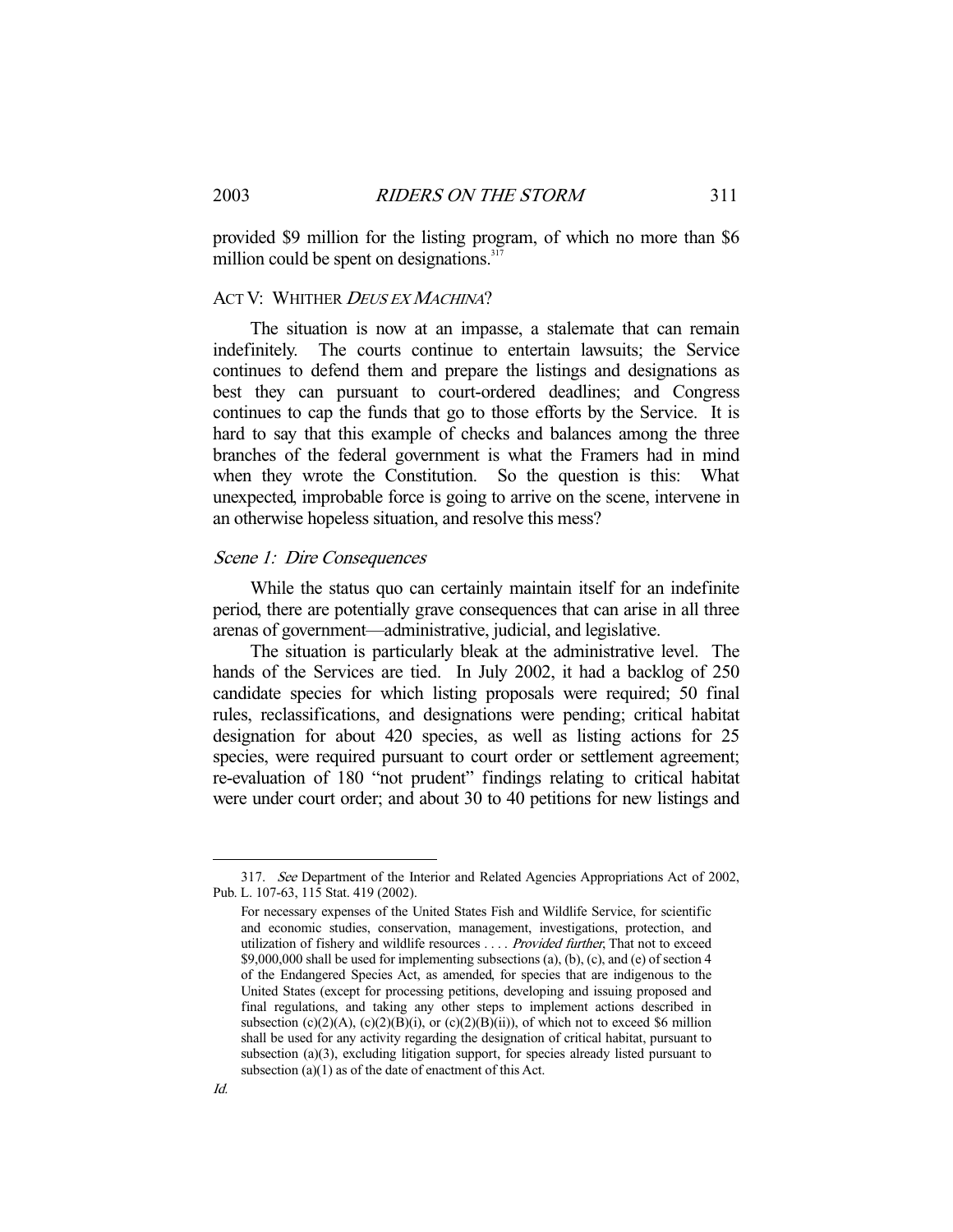designations were coming in annually.<sup>318</sup> The best the Service can do is carry on, churning out listings and designations that, once issued as final decisions, will likely get challenged on the merits. It has finally aborted efforts to persuade the courts of the merits of its listing priority guidance.

 It is important to note how litigation has inverted FWS spending priorities. The FWS has long maintained that critical habitat designations afford little protection for the species, and is the FWS' lowest priority. Yet, because of the litigation, the FWS will use the entire amount capped for designations—\$6 million—for that purpose.<sup>319</sup> It is thus devoting two-thirds of its already inadequate listing program, \$6 million out of \$9 million, to actions it believes have little value for the species. The irony has grave consequences on the ground, where listings of species, the action that first throws the protective blanket around the species, have taken a back seat to designations, the action that measures the size of the blanket, without strengthening the fabric.

 The FWS has been criticized for not requesting additional funds for the listing program. To be sure, Congress has appropriated, in most of the last few years, slightly less than the Administration has requested. But the FWS could make a political statement by significantly increasing its request. This of course, will require Peter to pay Paul, and it will need to make requisite decreases in its request for appropriations to implement other provisions of the ESA.

 Even if it wanted to commit more funds towards listing and designations, the FWS is prohibited from doing so by virtue of the listing cap and the designation subcap. It cannot commit funds from the listing or designation budgets of future years, nor can it commit funds from sources other than its appropriations budget (e.g., revenues derived from fines and forfeitures), because of the Anti-Deficiency Act.<sup>320</sup> It would need to request any changes in funding levels directly from Congress. The FWS did just that for FY 2003, requesting an additional \$2.5 million for the listing program.<sup>321</sup> For a program funded at \$9.0 million, this request represents almost a 30% increase.

 To the extent that it can, the Service has squeezed blood from a stone, by shifting the source of funds for delistings and reclassifications from endangered to threatened status. Rather than use funds for these

<sup>318.</sup> See U.S. FISH & WILDLIFE SERV., DEVELOPING AN ENDANGERED SPECIES LISTING ACTION PRIORITY SYSTEM 5 (July 2002) (working draft) (on file with author).

 <sup>319.</sup> Personal Communication with Gary Fraser, Assistant Director, FWS (Jan. 22, 2003).

<sup>320.</sup> See 31 U.S.C. § 1341 (1996).

 <sup>321.</sup> Press Release, Dario Bord, U.S. Fish and Wildlife Service, Bush Budget Emphasizes Partnerships for Fish and Wildlife Conservation (Feb. 4, 1002), available at http://news.fws.gov/newsreleases (last visited May 26, 2003).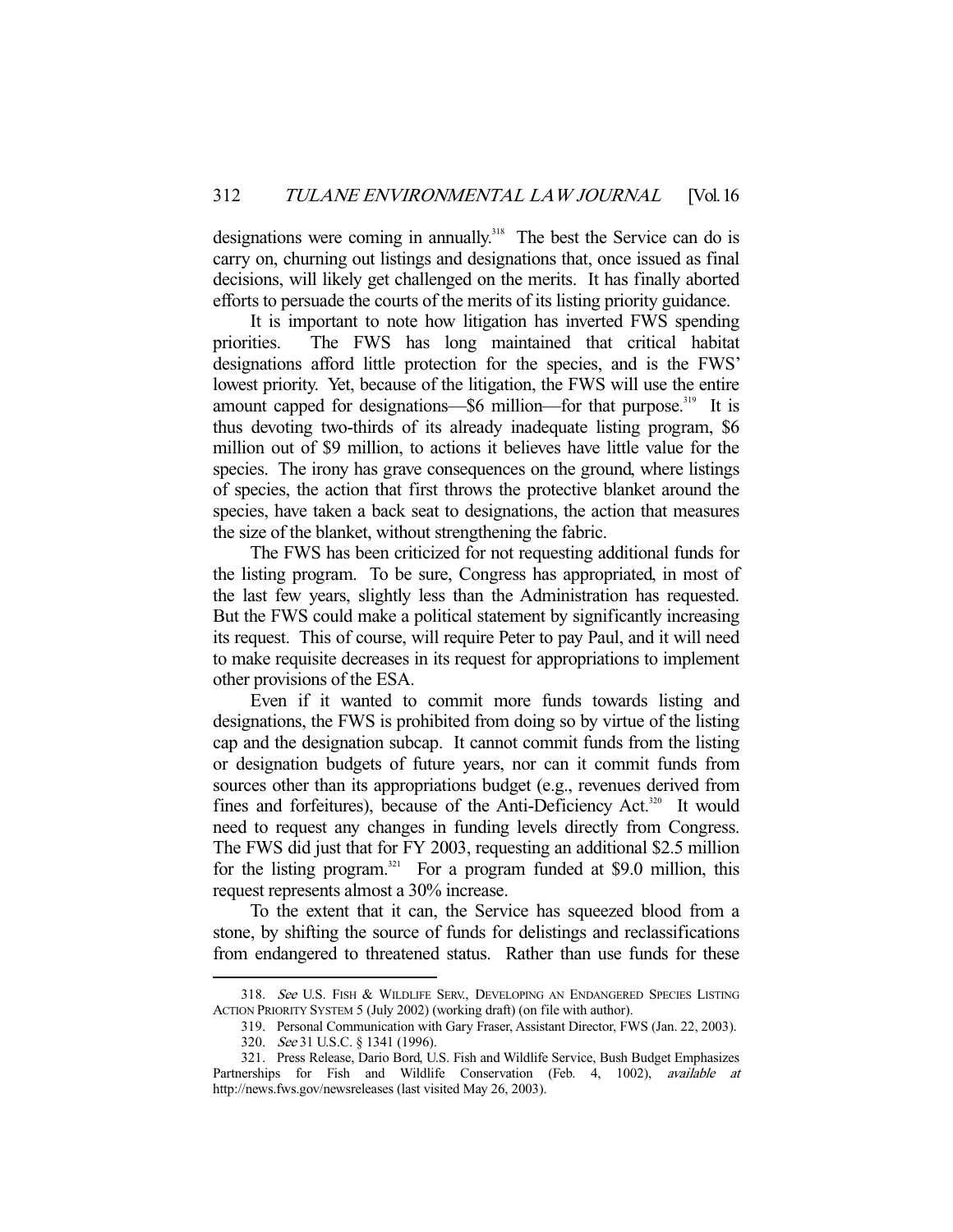actions from the listing program, the FWS now uses funds from the recovery line-item. This makes eminent sense, as delistings and reclassifications are the formal recognition that species are recovering. As noted earlier, the FWS has also moved listing activities for foreign species out of the listing program as well.

 The Service does have a few tools, however, that may take some pressure off. If it needs to list a species that, in its own opinion, is more imperiled than other species whose listings are mandated by court order, the Service can proceed with an emergency listing.<sup>322</sup> This does not, of course, relieve the FWS of the budgetary burdens of listing and designation requirements; indeed, it adds to it, but it does put the FWS in control of its priorities as to what species are more important than others. The threshold for this is relatively high, however, and the FWS uses it rarely.<sup>323</sup> Nevertheless, the Service has used it occasionally with success when it chose to shift priorities for an imperiled species from a courtordered listing.

 A more important opportunity exists with the FWS in revising the basis on which it makes prudency determinations. Currently, pursuant to its regulations, it can make a "not-prudent" finding if it finds that the  $\frac{1}{2}$  designation is not beneficial.<sup>324</sup> The FWS has made "not-prudent" findings based on its perceived notion that designations add no substantive protections to the species once a species is listed.<sup>325</sup> This line of reasoning has been rejected time and again by the courts, and the FWS finally realizes that a "not-prudent" finding does not help their administrative burdens. It may save them time and costs initially to address the statutory requirement for a decision, but it costs the FWS dearly subsequently, when there will almost certainly be a challenge on the decision.

 The FWS can amend the basis for its not-prudent findings in a slight but significant manner. It can move away from the reason relating to the conflation of the jeopardy-adverse modification standards, which has been rejected by the Fifth Circuit in the gulf sturgeon case.<sup>326</sup> Instead, the Service can argue that it is not beneficial to designate critical habitat

 <sup>322.</sup> ESA § 4(b)(7), 16 U.S.C. § 1533(b)(7) (1999).

 <sup>323.</sup> See, e.g., Endangered and Threatened Wildlife and Plants; Emergency Rule to list the San Bernardino Kangaroo Rat as Endangered, 63 Fed. Reg. 3835 (Jan. 27, 1998) (to be codified at 50 C.F.R. pt. 17); Endangered and Threatened Wildlife and Plants: Emergency Listing of the Jarbidge River Population Segment of Bull Trout as Endangered, 63 Fed. Reg. 42,757 (Aug. 11, 1998) (to be codified at 50 C.F.R. pt. 17).

 <sup>324. 50</sup> C.F.R. § 424.12(a)(1)(ii) (2002).

 <sup>325.</sup> See, e.g., 68 Fed. Reg. 12,982, 13,021 (Mar. 18, 2003).

 <sup>326.</sup> Sierra Club v. U.S. Fish & Wildlife Serv., 245 F.3d 434, 444 (2001).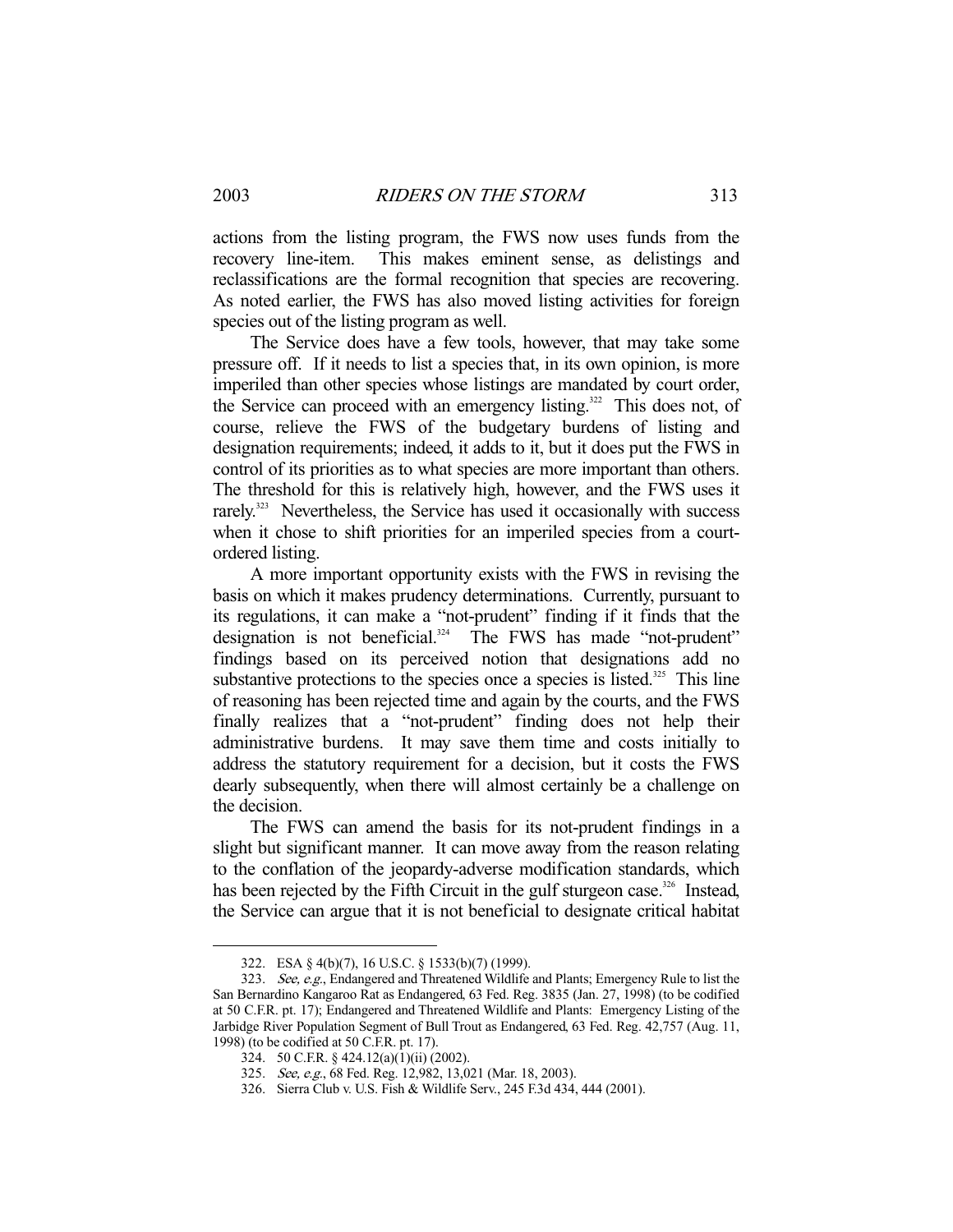in light of its limited funds and higher priorities. Essentially, it can base a prudency determination on an administrative cost-benefit analysis, in which the FWS calculates the administrative and budgetary costs against the additional protections and other gains afforded by the designation. This is not inconsistent with the cost-benefit analysis that the statute requires on behalf of landowners and other regulated entities.<sup>327</sup> It is hard to say that this reasoning will gain any more deference with the courts than the previous reasoning. However, it certainly presents a more honest argument. It recognizes that there are benefits to critical habitat designations, but concludes that those benefits to the species do not outweigh the costs to the agency in preparing the designation.

 Continued litigation brings potentially dire consequences for the Service. The Service remains unable to complete the listing or designations within the statutory deadlines and within the terms of a settlement agreement. Consequently, it is only a matter of time before a court will hold the Service in contempt for failing to designate critical habitat in a timely manner. The Tenth Circuit in Forest Guardians essentially invited the FWS to argue its case of impossibility in a contempt proceeding, rather than in a determination of equitable relief. The Service has already had two close calls, but in one case a last-minute settlement was reached, and in a second case, the FWS filed a motion immediately preceding the hearing.<sup>328</sup>

 In addition, steady litigation has significantly drained the human and financial resources of the FWS and the Department of Justice. Informal estimates are that almost 30% of the FWS Office of the Solicitor is tied up with listings and designations. The FWS has paid out about \$1.5 million from 1995 to 2001 for attorneys' fees for cases it has lost.<sup>329</sup> This number is not larger only because the missed-deadline cases are such open-and-shut winners for the plaintiffs that the lawyers need not put in much work, so that there are no significant fees associated with most of the cases.

 The most dangerous consequence for both the FWS and the ESA is the steadily building political pressure to reform the Act. As the FWS continues to lose cases, and thousands of acres of land fall under purview of the courts, the public (on both sides) is crying more and more loudly for legislative changes to fix a broken law. The big losers in the

 <sup>327.</sup> ESA § 4(F)(1)(B)(iii), 16 U.S.C. § 1533(f)(1)(B)(iii).

 <sup>328.</sup> Personal Communication with Ben Jesup, Office of the Solicitor, Dept. of Interior (Jan. 31, 2003).

 <sup>329.</sup> Personal Communication with Seth Barsky, Wildlife Section, Environment and Natural Resources Division, U.S. Dept. of Justice (Feb. 7, 2003).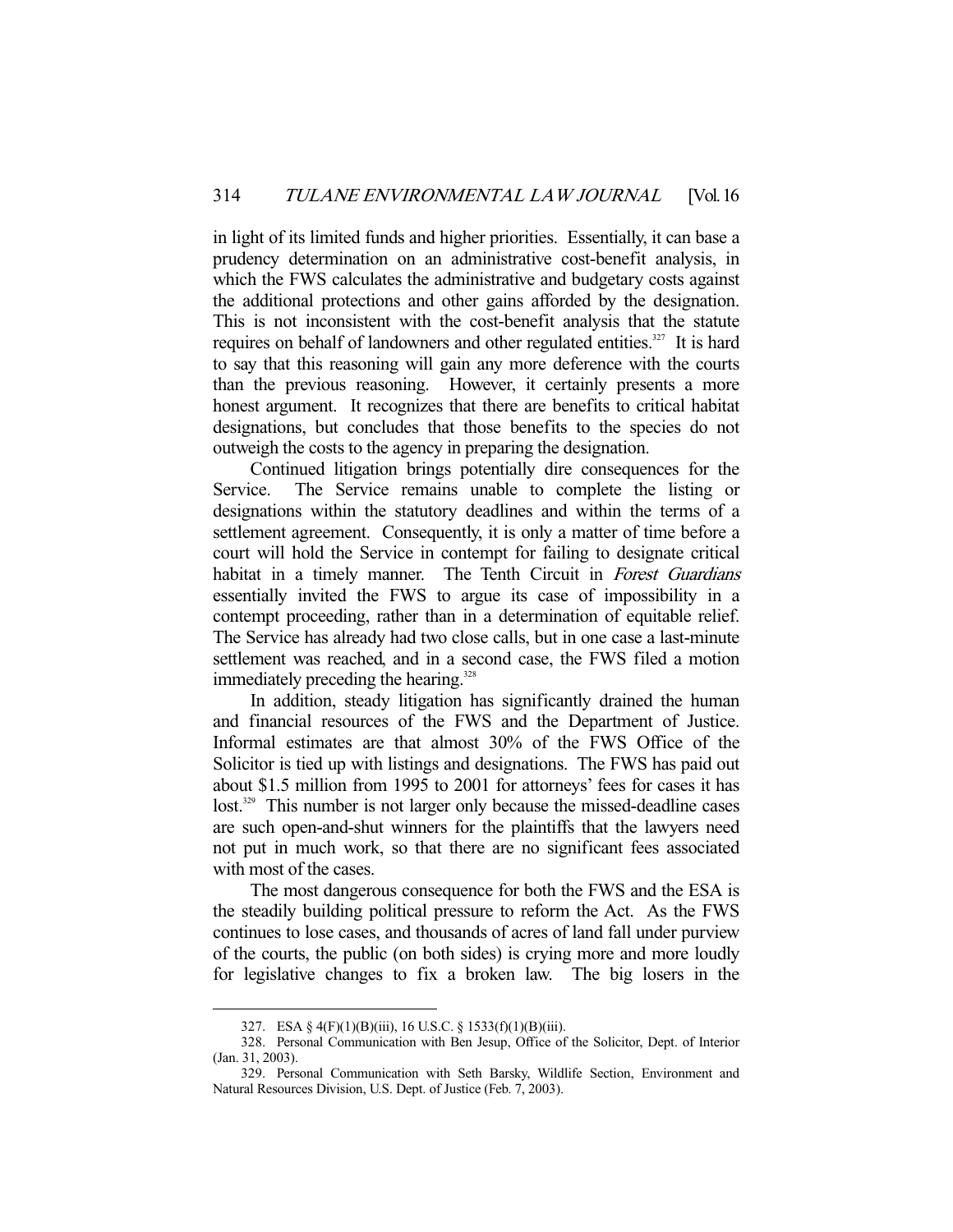legislative arena will very likely be the big winners in the courtroom: the environmental groups. Environmentalists will argue that the Act needs greater funding; landowners will point to the Act's rigid deadlines and inflexibility. Congress is much more likely to move to greater flexibility given limited resources, rather than to maintain the unforgiving deadlines and increase funding.

#### Scene 2: Rescue Efforts?

 In light of these consequences, one must consider whether there are adequate remedies that exist. The realistic answer is, beyond maintaining the status quo, no. There are remedies that may not be adequate but that are certainly ameliorative.

## 1. Administrative Self-Help?

 Administratively, the FWS is engaged in a number of initiatives to ameliorate the situation, although there is little cause for optimism. Under pressure from all sides, in 1999, the FWS published a notice soliciting views on the role of habitat in ESA implementation.<sup>330</sup> It discussed the controversy surrounding the FWS view of critical habitat, but mentioned that it would not consider revision of the regulations conflating jeopardy and adverse modification.

 In addition, the FWS is currently revising its listing priority guidance to reflect the string of dismal losses in the courts and to consider species' listings in a broader, more comprehensive, ecosystembased, and more efficient manner. The FWS has so far held a series of stakeholder meetings with regulated entities and environmental groups to discuss new concepts for listing. A number of new concepts have been proposed so far. The first is based on species risk.<sup>331</sup> This is similar to the existing guidance, and places the emphasis on individual species at risk of extinction.<sup>332</sup> The second is to list based on "species hot spots."<sup>3333</sup> In this concept, the FWS would prioritize species that coexist with other species at risk. A third concept is to prioritize species in areas where the ESA has little exposure.<sup>334</sup> The concept is to widen the net of the ESA into areas where there is little ESA protection. A fourth concept is to prioritize species in areas where the ecosystem as a whole is under

 <sup>330.</sup> See Notice of Intent to Clarify the Role of Habitat in Endangered Species Conservation, 64 Fed. Reg. 31,871 (June 14, 1999).

 <sup>331.</sup> FWS Documents (on file with author).

 <sup>332.</sup> Id.

 <sup>333.</sup> Id.

 <sup>334.</sup> Id.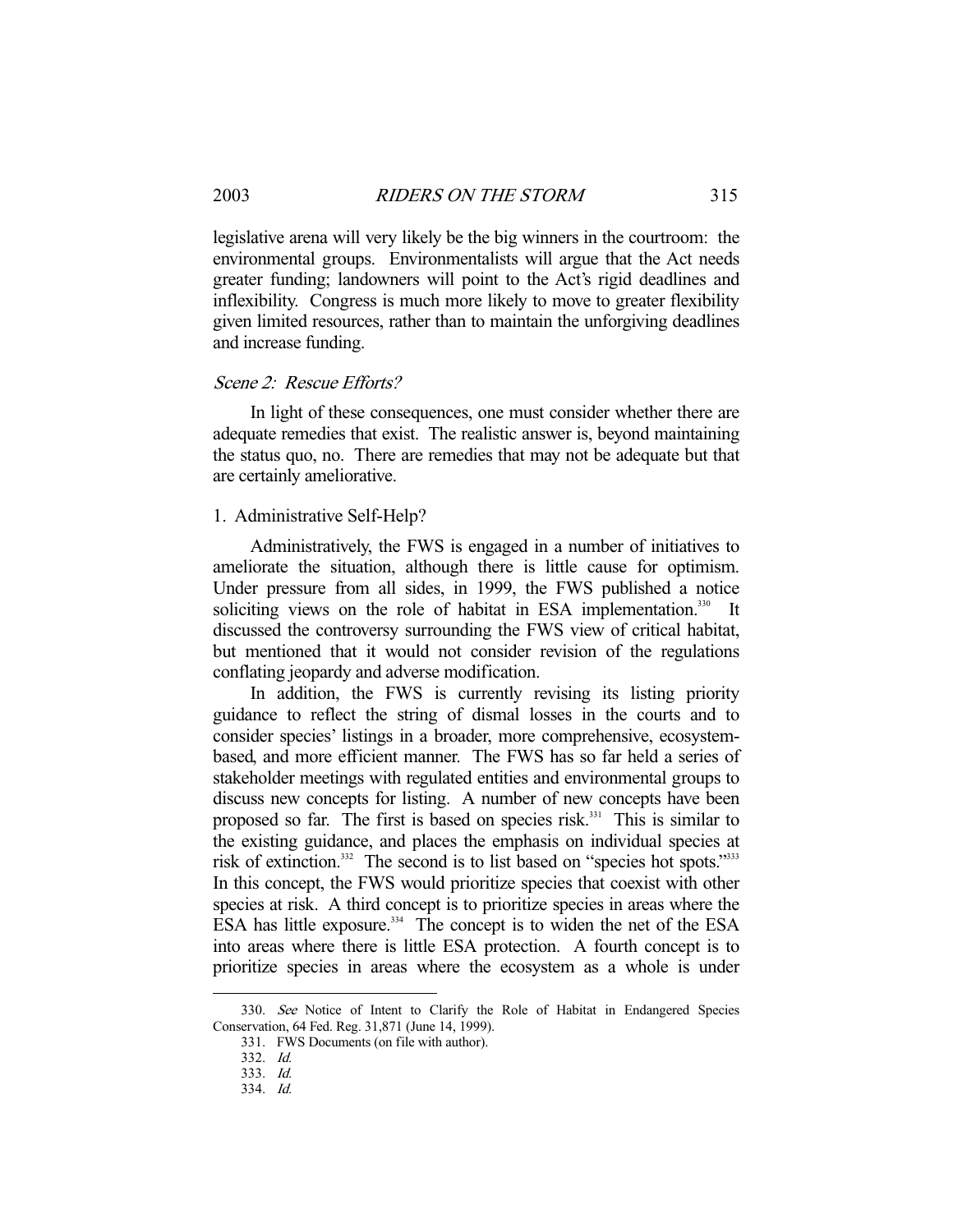greatest threat.<sup>335</sup> A fifth concept is to list species based on their potential for recovery, or the beneficial effects of the listing, with the idea of focusing on the biggest bang for the buck.<sup>336</sup> Another concept is to list species based on genetic distinctiveness, with the focus on preventing loss of genetic diversity.<sup>337</sup>

 These ideas present some promising ways to prioritize listings. The Service has rightly zeroed in on three dispositive criteria: biological need of the species; management effectiveness, or the biological benefit to the species; and administrative burden. After dozens of losses in the courtroom, the FWS finally conceded that courts believe that they have no latitude to defer to the listing priority guidance. It will no longer rely on it in litigation, but it still intends to use it for internal purposes, to guide spending priorities.<sup>338</sup>

 The Service is also developing draft guidelines on performing the economic analysis required with the designation. In previous years, the FWS did not perform any quantifiable analysis, because it took the qualitative position that critical habitat afforded the species no additional protections beyond those triggered by the listing itself.<sup>339</sup> Assuming this, the Service argued that the designation could have no economic costs associated with it that were independent of the listing. The improved economic analysis will likely help the FWS in litigation, particularly in suits brought by landowners who challenge the merits of the designation based on inadequate economic analysis.

 In addition to improved economic analysis, the FWS is attempting to more exactly define critical habitat by identifying discrete boundaries of critical habitat within broad areas. These boundaries often come down to a project-by-project basis, in which more precise exclusions are being made.<sup>340</sup> This is in contrast to previous designations, which designated critical habitat as a geographically wide range that met the criteria.<sup>341</sup> The basis for the exclusions can be either that the habitat is not essential for the conservation of the species, or because it is already protected through

 <sup>335.</sup> Id.

 <sup>336.</sup> Id.

 <sup>337.</sup> FWS, Some Concepts to Consider for a Listing Action Priority Process (Sept. 6, 2002) (unpublished manuscript, on file with author).

 <sup>338.</sup> Personal Communication with Gary Frazer, Deputy Director, FWS (Jan. 22, 2003).

<sup>339.</sup> See supra text accompanying note 126; see also Patlis, supra note 82, at 162-65.

<sup>340.</sup> See, e.g., Endangered and Threatened Wildlife and Plants; Final Designation of Critical Habitat for Three Plant Species from the Island of Lamai, Hawaii, 68 Fed. Reg. 1220, Jan. 9, 2003.

 <sup>341.</sup> See, e.g., Critical Habitat Designation for Marbled Murrelet, 61 Fed. Reg. 26,256 (to be codified at 50 C.F.R. pt. 17).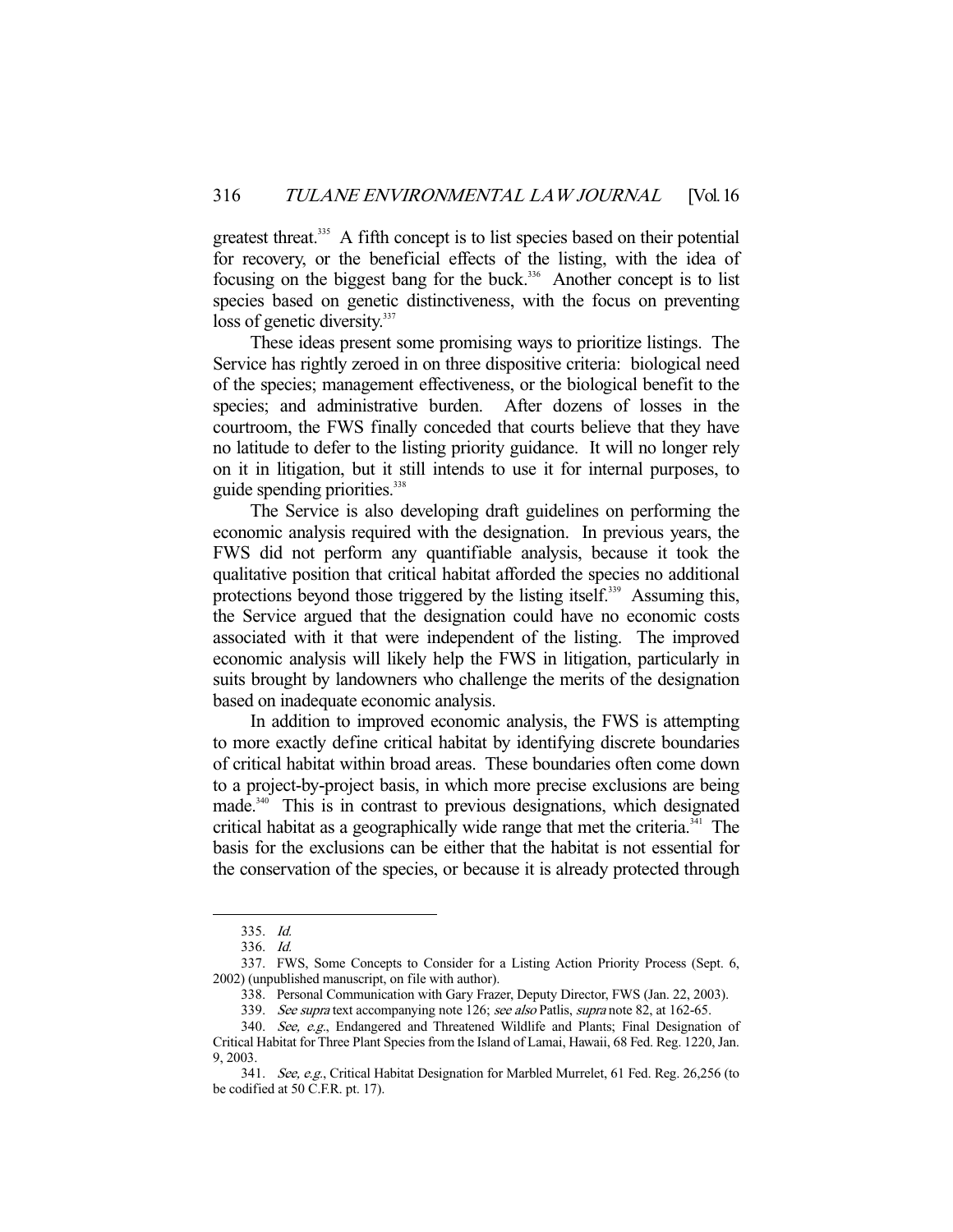other measures and special management measures are not needed.<sup>342</sup> These section 4(b)(2) exceptions are being used with greater frequency.

 The benefit of these efforts is to make designations more accurate, with better supporting documentation, such as the economic analysis. This will strengthen the FWS' position in a challenge to the merits of the designation. The downside of these efforts, however, is to make the designations much more costly. The designations now require an economist and biologist both on the ground, making an assessment and conducting surveys. The great irony is that although the Service is expending significantly extra resources on designations, it still believes that designations are virtually worthless paper exercises. With increasing costs, there will be fewer designations at greater expense. This will contribute to the backlog, and with no change to the deadlines, the lawsuits will continue. Perhaps even increase.

### 2. Judicial Equities?

-

 There are some opportunities for breathing room in the courts. In several recent cases, the government has argued, with some success, that the plaintiffs' lawsuit is barred by the general six-year statute of limitations for civil actions against the federal government.<sup>343</sup> Codified at 28 U.S.C. § 2401(a), the statute time-bars lawsuits against the federal government after six years.<sup>344</sup> The purpose, as with all statutes of limitations, is to protect the potential defendant—in this case, the federal government—against stale claims, and in the case of the federal government, it is considered a condition of the waiver of sovereign immunity.<sup>345</sup>

In *Wild Alabama v. Babbitt*, plaintiffs challenged the FWS on a finding that critical habitat for the Cahaba shiner, found in certain areas of Alabama, was not prudent.<sup>346</sup> The lawsuit was brought in 1998 for a finding that was made on October 25, 1990, in conjunction with a final rule listing the species as endangered.<sup>347</sup> Plaintiffs argued that the FWS

 <sup>342.</sup> ESA § 4(b)(2); 16 U.S.C. § 1533(b)(2) (1999).

<sup>343.</sup> See, e.g., S. Appalachian Biodiversity Project v. U.S. Fish & Wildlife Serv., 181 F. Supp. 2d 883, 885 (E.D. Tenn. 2001).

 <sup>344.</sup> See 28 U.S.C. § 2401(a) (2002) ("Every civil action commenced against the United States shall be barred unless the complaint is filed within six years after the right of action first accrues.").

 <sup>345.</sup> See United States v. Kubrick, 444 U.S. 111, 117 (1979). The court upheld Congress's intent that "the right to be free of stale claims in time comes to prevail over the right to prosecute them." Id. (quoting R.R. Telegraphers v. Ry. Express Agency, 321 U.S. 342, 349 (1944)).

 <sup>346.</sup> Wild Ala. v. Babbitt, No. CV 99-0093-Sat., slip op. at 1 (N.D. Ala. Sept. 7, 1999).

 <sup>347.</sup> See 55 Fed. Reg. 42,963 (Oct. 25, 1990).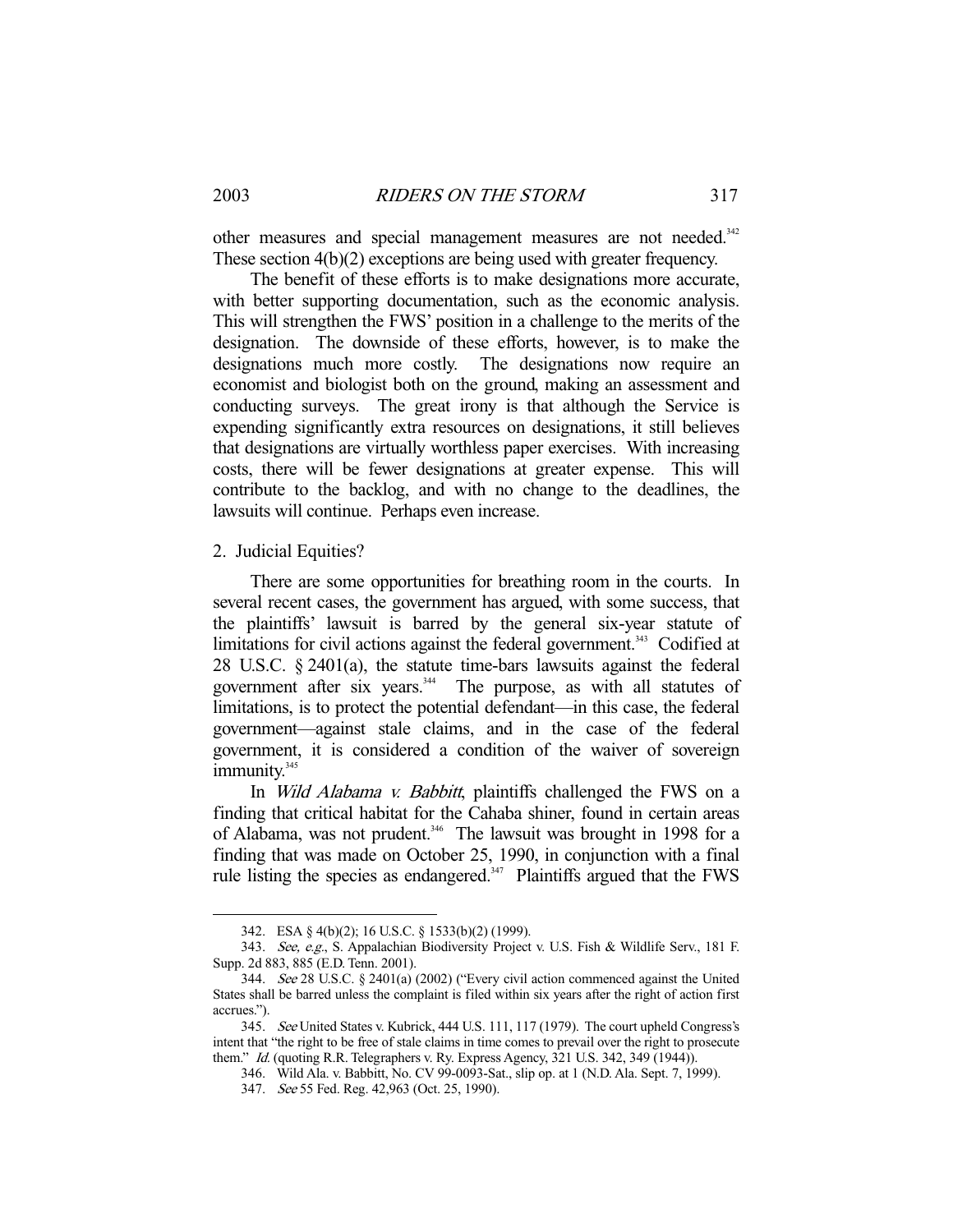duties to list species, designate habitat, and review those decisions under the ESA were mandatory and continuous, so that the statute of limitations could not apply and begin to run.<sup>348</sup> The court disagreed. It held that "FWS seemingly complied with all the mandatory procedural requirements associated with making a determination about critical habitat designation."<sup>349</sup> The choice to make a "not-prudent" finding was within the allowable procedures, and did not amount to a failure to act.<sup>350</sup> Furthermore, the court held, the duty to designate critical habitat is not ongoing.<sup>351</sup> Consequently, the six-year statute of limitations began running with the final decision on October 25, 1990, and that critical habitat was "not prudent," so that the current lawsuit was time-barred.<sup>352</sup>

 This does not provide much relief, however. The ESA allows interested persons to petition for revisions to critical habitat designations and new listings, including reclassifications of species already listed.<sup>353</sup> A prospective plaintiff desiring to challenge a listing or designation decision made more than six years ago need only first petition the FWS or the NMFS to make the desired change. The new petition effectively starts the clock all over again. Indeed, the court in Wild Alabama v. *Babbitt* suggested as much to the plaintiffs.<sup>354</sup>

 A better possibility for breathing room exists through settlement opportunities. Of course, most of the cases already are being settled; there is no choice, because even if plaintiffs win, and a court renders a mandatory deadline, it is unlikely that the Service would be able to meet it. So a victorious plaintiff has as its only practical remedy a settlement agreement. The Service can look to negotiate a global settlement for outstanding cases related to missed deadlines, and work out an agreement among the majority of litigants. There are several precedents for this. In the late 1980s, the Service had fallen behind in listing

<sup>348.</sup> *Wild. Ala.*, No. CV 99-0093-Sat., slip op. at 3.

 <sup>349.</sup> Id. at 4.

 <sup>350.</sup> Id.

<sup>351.</sup> *Id.* The court observed, because the ESA  $\S 4(a)(3)(A)$  provides that the Secretary *may* revise designations "from time to time," the duty to revise habitat designations was not ongoing and mandatory once an initial decision was made. Id.

 <sup>352.</sup> Id.

 <sup>353.</sup> ESA § 4(b)(3)(A); 16 U.S.C. § 1532(b)(3)(A) (1999).

 <sup>354.</sup> No. CV 99-0093-Sat., slip op. at 4. While there is no mandatory continuation of the Secretary's duty to designate critical habitat subsequent to the final agency determination, any person may submit a written petition to the Secretary of the Interior requesting that a critical habitat be established for an endangered species. Such a submission would trigger a mandatory duty for the Secretary to promptly conduct a review of the situation and take appropriate action. Therefore, while plaintiffs may be barred by the statute of limitations from challenging the Secretary's initial decision regarding critical habitat, they may be successful in forcing the Secretary to review the decision in light of new discoveries. *Id.*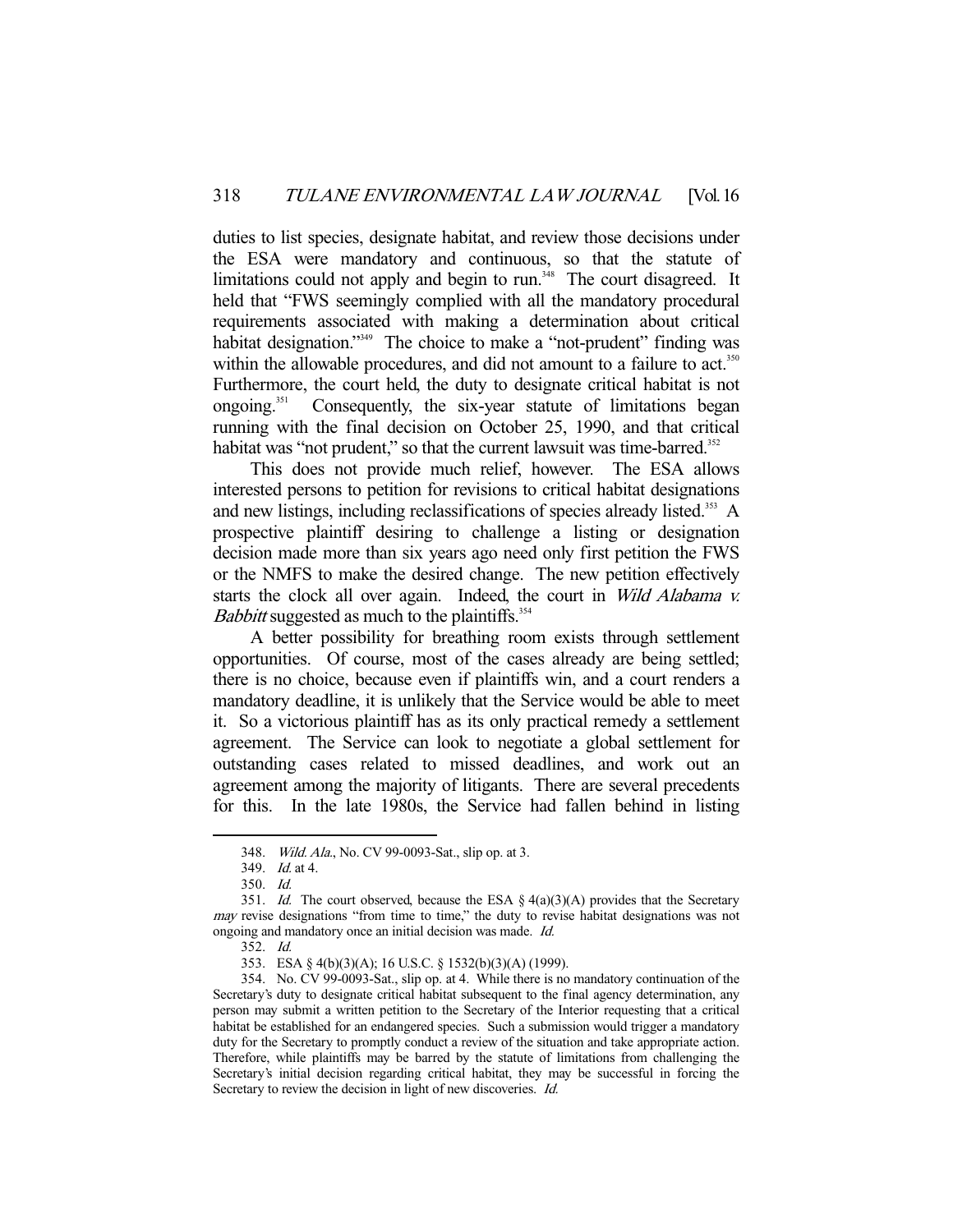petitions by several hundred species. Lawsuits were filed in multiple circuits. The Service negotiated an agreement in Fund for Animals,<sup>355</sup> and that agreement set the pace for listings for the next several years.

 Something similar was done for listings and designations last year. Called the "mini-global," a consent decree was entered between the FWS and four plaintiffs across the country.<sup>356</sup> The FWS agreed to issue final listing decisions for fourteen species and publish proposed listings for eight additional species, and the plaintiffs agreed to extend deadlines for eight critical habitat determinations.<sup>357</sup> In this instance, everyone wins. The FWS gets additional time and some certainty; the plaintiffs get dates certain with which the FWS can comply; landowners are getting designations with better, more accurate analyses.

 The FWS can look to engage additional plaintiffs in other lawsuits to address the deadlines, and develop one comprehensive schedule that covers as many species as possible. While all lawsuits would not likely be resolved because there will certainly be litigants that are not interested in a settlement, it may resolve the lion's share. For those cases not included, courts may be more deferential to the FWS' commitments and limited resources in light of a universal court-sanctioned settlement. Again, the Tenth Circuit in Forest Guardians seemed to rule out all flexibility in balancing the equities, $358$  but other circuits may be more inclined to defer to a court-ordered settlement than to the FWS' internal guidance.

 The FWS can get even more creative in seeking settlement options. A universal settlement could even attempt to bring in other litigants, such as landowners, and include issues relating to the merits of the designations, such as economic analyses. It could consider bringing in other issues relating to the listing program, such as appropriations. While of course the FWS cannot guarantee additional spending, it could commit to increased budget requests.

 The greatest opportunity lies with the court's equitable powers for relief, however. No court has yet used it, but it is there. A court has within its power the ability to grant injunctive relief, based on a likelihood of success on the merits and a balancing of the equities.<sup>359</sup> In Tennessee Valley Authority v. Hill, the Supreme Court altered this

<sup>355.</sup> Fund for Animals v. Lujan, Civ. No. 92-800 (D.D.C., Dec. 15, 1992); see 61 Fed. Reg. 24,726 (May 16, 1996).

 <sup>356.</sup> Ctr. for Biological Diversity v. Norton, Civ No. 01-2063 (D.D.C. 2001).

 <sup>357.</sup> Id.

 <sup>358.</sup> See Forest Guardians v. Babbitt, 174 F.3d 1178, 1189 (10th Cir. 1999).

 <sup>359.</sup> See, e.g., Amoco Prod. Co. v. Village of Gambell, 480 U.S. 531, 542 (1987).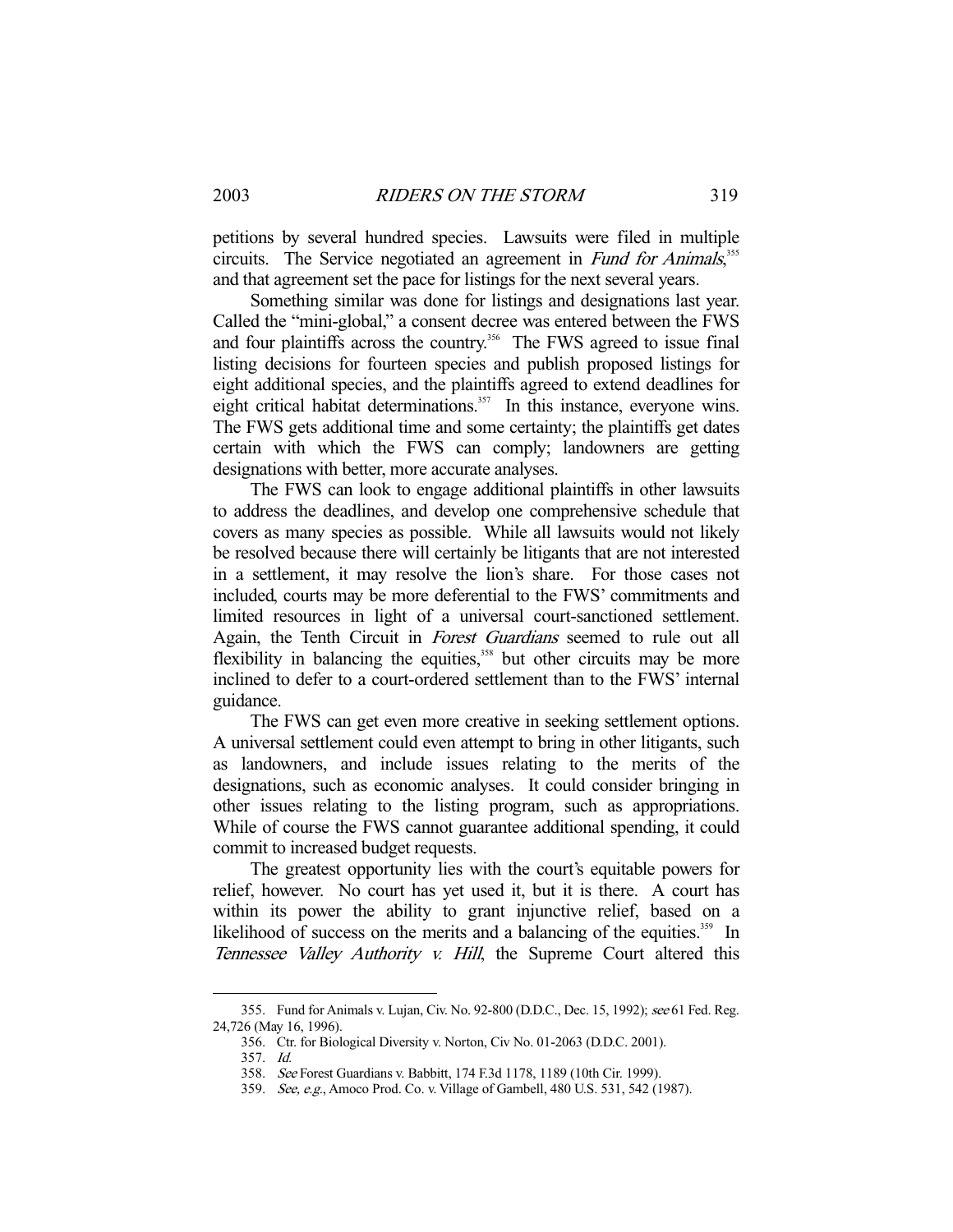formula with respect to substantive violations of section 7 of the ESA.<sup>360</sup> It concluded that the clear mandate to not jeopardize the continued existence of a species existed no matter the cost of that decision.<sup>361</sup> Consequently, any discretion otherwise available to the court to use its equitable powers in crafting a balanced remedy did not apply in the case of a substantive ESA violation.<sup>362</sup> Lower courts have extended this reasoning to procedural violations that may lead to substantive violations.<sup>363</sup>

 Despite these restrictions, there is still some room for equitable relief. There is a distinction to be made in a substantive or procedural violation relating to section 7, that may lead to immediate extinction of a species or adverse modification of its habitat, and a missed deadline for a critical habitat designation where immediate survival is not at issue. To be sure, listings and designations trigger the ESA protections, and therefore a procedural violation can lead to potential jeopardy or adverse modification without ESA protections. This, however, is exactly where the court should balance the equities. Just as Congress spoke clearly on the substantive mandate of no-jeopardy, Congress also spoke clearly on the need for a time-out of listings and designations. This is not merely a case of inadequate agency resources, but congressionally mandated inadequacy of resources. The courts recognized this up until the day the moratorium was suspended; they should not have ignored its twelvemonth existence the very next day. Consider that virtually all case law on the subject of injunctive relief upholds the principle that district courts retain equitable discretion to fashion relief as appropriate, which can be "displaced only by a clear and valid legislative command."364 While the Supreme Court determined that such a command inherently exists in section 7, the fact that Congress has vacillated wildly on listings and designations over the years, most recently with the moratorium, demonstrates that the same command does not exist with section 4. Consequently, the courts should not preclude their own authority to balance the equities.

## 3. Legislative Reform?

 The last possibility is legislative. Legislative changes can run the gamut, from tackling the problem head-on to stepping along the

<sup>360.</sup> See 437 U.S. 153 (1978).

 <sup>361.</sup> Id. at 194.

 <sup>362.</sup> See Weinberger v. Romero-Barcelo, 456 U.S. 305, 313 (1982).

 <sup>363.</sup> See Sierra Club v. Marsh, 816 F.2d 1376, 1383-84 (9th Cir. 1987).

 <sup>364.</sup> United States v. Oakland Cannibus Buyers' Coop., 532 U.S. 483, 496 (2001).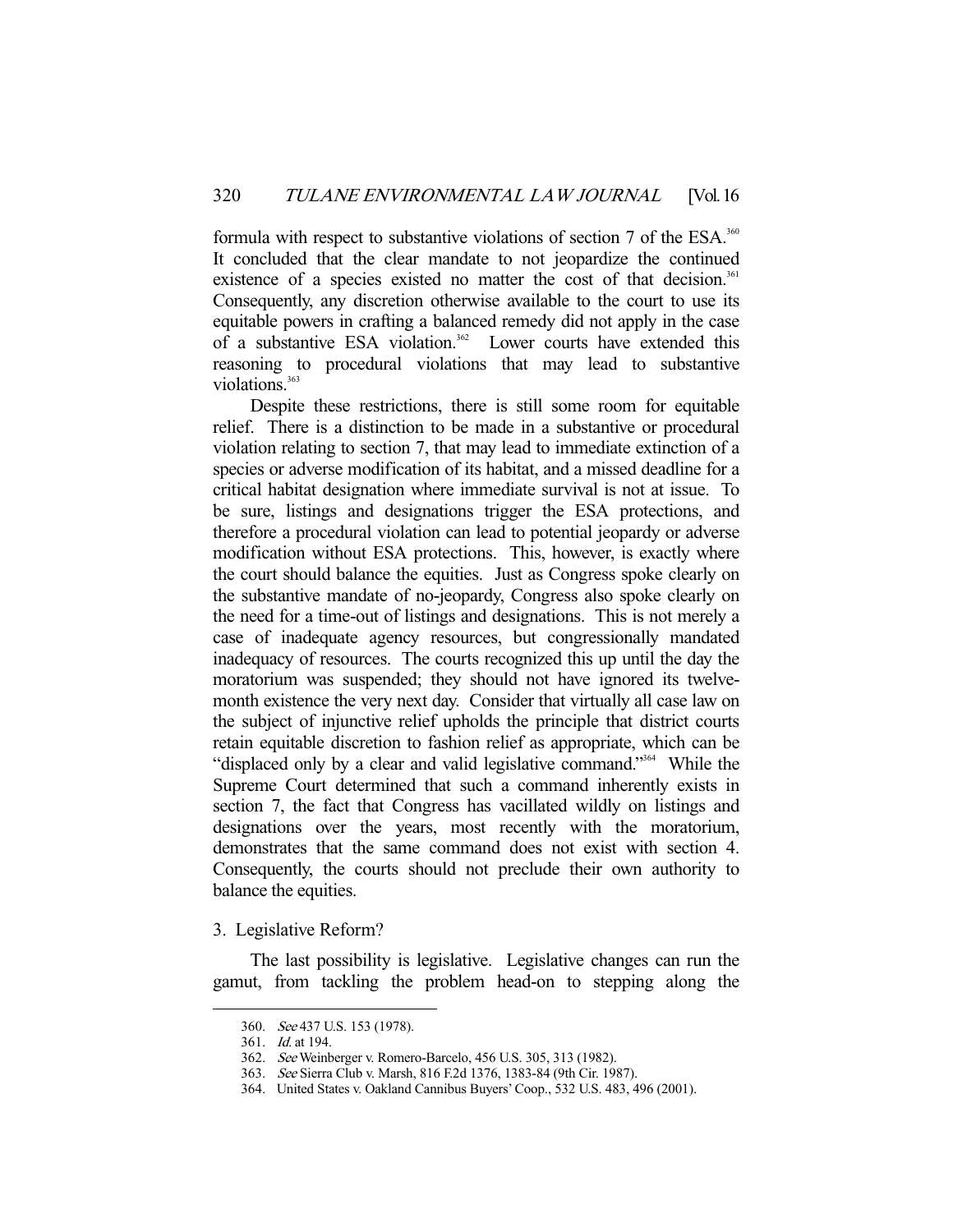perimeter. First, along the perimeter, there is maintaining the status quo in some form or another. Tackling the issue head-on, there are two very straightforward but very opposite solutions: increase appropriations funding so that the FWS can comply with all relevant deadlines; or remove, reduce, or delay the deadlines so that the Service maintains flexibility and is not bound to drain its resources chasing after impossible deadlines. There is a fourth way, and that itself can take a number of variations. The fourth way involves congressional authorization to the FWS to balance the competing deadlines in light of biological necessity and administrative reality. These four options are described in more detail below.

 The first option keeps the status quo. As mentioned, this would be a form of life-support, preventing litigation from eating the entire FWS budget, but not allowing the FWS to take control over its listing program, instead surrendering it to the courts. Perhaps to make the listing cap and designation subcap more palatable, they can be written into section 15 of the ESA, relating to authorization of appropriations. In this way, they would be approved by the authorizing committees, and not seen as a quasi-rider or limitation in an appropriations bill. This would conform the appropriations language with the authorization language, so that the "two steps" of authorization and appropriation described earlier would be harmonized. Functionally, however, it would be the same. It would not address the underlying problem: the FWS would still be liable for the deadlines. It would thus be a treatment of the symptom, but not a cure for the problem.

 The second option—increasing appropriations—would, of course, be ideal. But highly unlikely. In this era of high deficits, there is little expectation that Congress would increase ESA appropriations significantly. Budgetary restrictions, such as pay-as-you-go requirements, prevent appropriations committees from increasing budgets for one program without reducing budgets in another program. Given the jurisdictional boundaries within the appropriations committees, shifting appropriations across sectors is extremely difficult.

 The third option is to remove, reduce, or change the deadlines. To a large extent, this was attempted in a bipartisan Senate bill several years ago, S. 1180, which was unanimously approved by the Senate Committee on Environment and Public Works.<sup>365</sup> It merged critical habitat designations with the recovery planning process, so while deadlines were

 <sup>365.</sup> S. 1180, 106th Cong. (1999).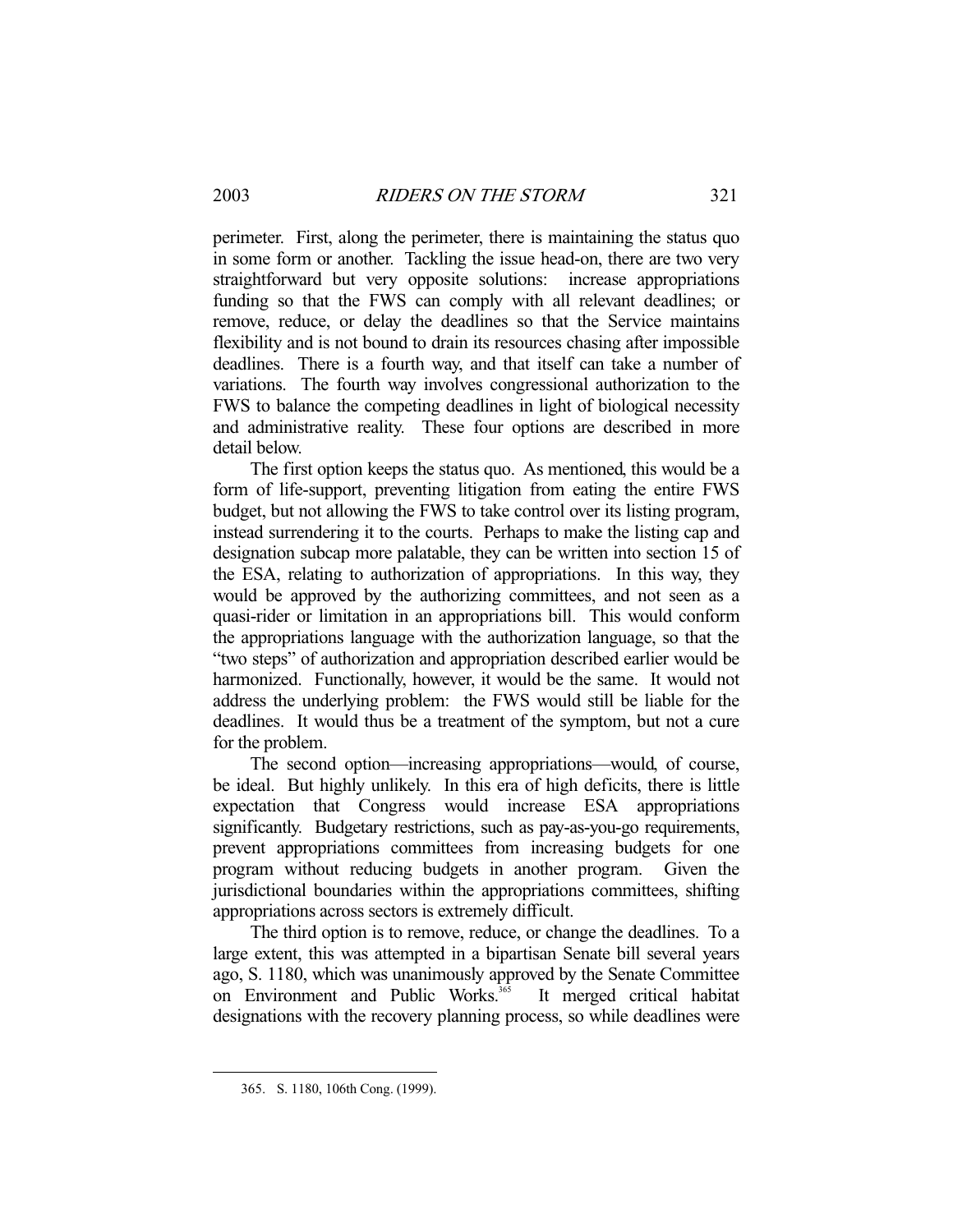still maintained, they were considered to be much more manageable.<sup>366</sup> First, there was additional time.<sup>367</sup> Second, the time coincided better with the available information commensurate with the action.<sup>368</sup> One reason the FWS cannot meet the deadlines for critical habitat designations is the lack of necessary data at the time of listing. Moving the deadlines to recovery planning, which comes two years later, would allow the FWS to obtain the data it needs to do an adequate job that could withstand a court challenge.

 The fourth option is the most creative. This legislative remedy would essentially authorize the use of a listing priority guidance to make decisions in light of limited funding. Congress could, most simply, authorize the FWS to develop a prioritization scheme. It could impose standards and guidelines to limit the FWS discretion in developing and using such a scheme. If this were done, a cap or ceiling of funds for listing activities may not be necessary, although maintaining one in the law would provide extra security for the FWS' budget for its other programs. An alternative to a prioritization scheme could be the adoption of a waiting list for petitioned species and habitats. This would be similar to the candidate species list, but not require a status review. As another piece to the equation, Congress could establish some form of protection to species on the candidate list, i.e., species warranted but precluded, so that even if the FWS were not able to complete the listing or designation process due to limited funds, the species would not be entirely without protections.

# Scene 3: The Broader Picture

 The fundamental issue is this: what does a government agency do when it has mandatory duties to fulfill under the law, and yet it does not have adequate funding? This question of increasing agency burdens in light of shrinking budgets is looming larger and larger, and is an issue generating more and more attention. There certainly are numerous examples of agencies that have missed statutory deadlines, and for which they have been sued and lost.<sup>369</sup> The general scenario is that the agency has a deadline to meet, misses it, gets sued, and then a court will impose

 <sup>366.</sup> Id.

 <sup>367.</sup> Id.

 <sup>368.</sup> Id.

 <sup>369.</sup> For examples of missed deadlines under the Freedom of Information Act and the Clean Water Act, as well as an early decision under the ESA, see Richard J. Pierce Jr., Judicial Review of Agency Actions in a Period of Diminishing Agency Resources, 49 ADMIN. L. REV. 61, 70 (1997).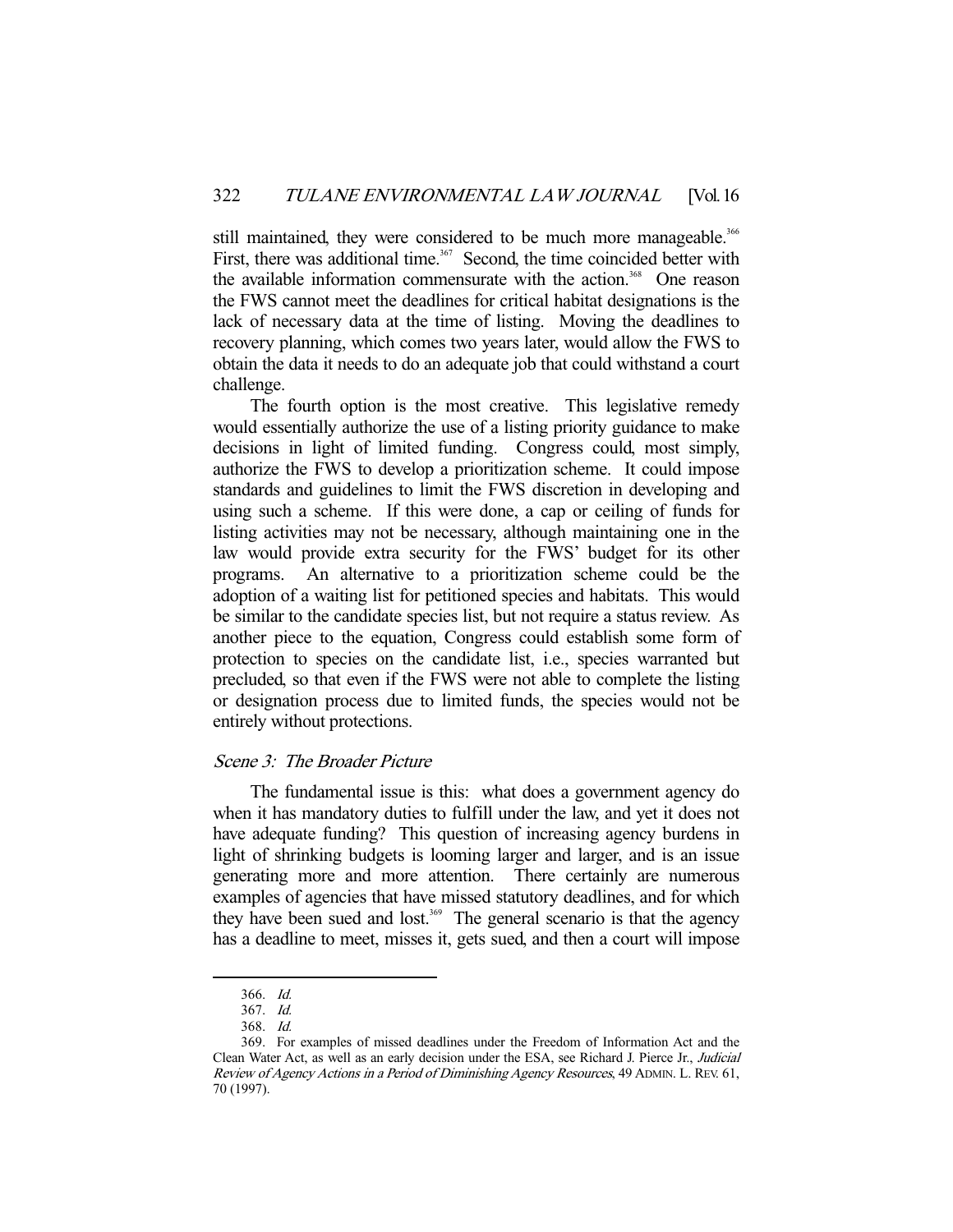a later deadline, with which the agency will comply, renegotiate, or risk contempt.370 Ultimately, it scrounges up the needed funding perhaps by using existing funds within the program's budget, or by reprogramming funds from other programs, or by requesting additional funds from Congress. A situation that presents numerous instances of noncompliance is rare, and recurrence of noncompliance of the same deadlines is even rarer. The situation facing the FWS represents the most extreme example of the issue.

 The question has also been asked from the perspective of the courts. As Judge Patricia Wald of the United States Court of Appeals for the District of Columbia Circuit posed (paraphrasing Professor Richard Pierce):

Should courts take off their blinders and accept the reality that resourcestarved agencies simply do not have the person power or appropriations to comply with the rigors of administrative law—i.e., that all the courts' remonstrances to do better are like whipping a dying horse to make it get up and gallop faster—and should they therefore deal with such agencies under a rule of administrative "lenity"? Or should courts require agencies to adhere to deadlines and perform all duties that are statutorily required because it is not the job of the courts to pick and choose which congressional mandates to enforce?<sup>371</sup>

The question also applies to Congress. Should Congress continue to ignore the dichotomy it creates in imposing additional mandates on agencies, while at the same time restricting agency budgets? Recent trends in Congress have only exacerbated the problem. On the one hand, Congress is engaging in greater oversight activities, to ensure that the agency is performing its legislative mandates. On the other hand, Congress is imposing an increasing number of earmarks for specific activities within the agency's program, thus limiting the discretionary spending available to the agency. In sum, agencies are receiving overall less funding, greater earmarks for the limited funding there is, and more intensive scrutiny into its actions.

 <sup>370.</sup> Judge Wald's description is as follows:

In my experience, the usual pattern goes like this: the agency misses the deadline, because of, it invariably contends, a lack of resources or competing statutory mandates; then a watchdog citizens' group sues to enforce the deadline; then the court "negotiates" with the parties for a new deadline; then the agency asks for successive extensions until the court finally loses patience and says "Do it!"

Judge Patricia M. Wald, Judicial Review in the Time of Cholera, 49 ADMIN. L. REV. 659, 663-64 (1997).

 <sup>371.</sup> Id. at 659.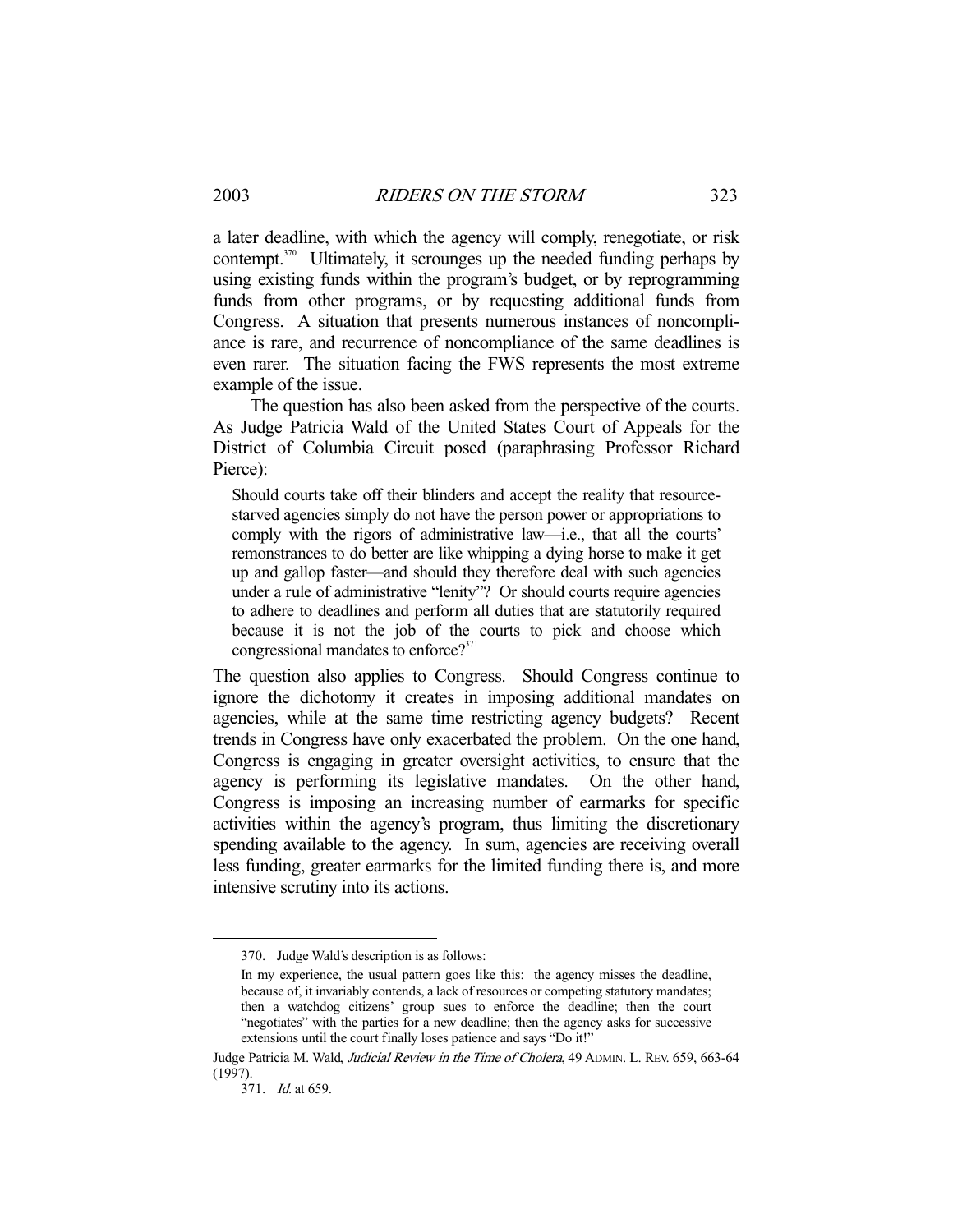So where does the burden for reform lie? Does it lie with the agencies, to do a better job prioritizing their responsibilities in light of limited funds? The FWS tried that with its listing priority guidance, which was flatly rejected by the courts. Ironically, Judge Wald recommends the very thing that the FWS tried: "to make more aggressive use of risk prioritizing," and to develop a rational basis for juggling a number of competing statutory deadlines.<sup>372</sup> Consider her comments in response to whether courts should stick to strict enforcement of deadlines, and let Congress deal with the ramifications:

I think the better answer lies in encouraging agencies to make more aggressive use of risk prioritizing. An internal control mechanism for meeting competing statutory deadlines in the order of their risk to public health and safety would certainly aid the court in deciding whether to be tough or lenient when the agency misses a due date. Eventually such a mechanism should aid the agency in arguing its case to Congress as well. A rational plan for accomplishing its statutory duties deserves to trump ad hoc statutory deadlines that do not reflect such a comparative risk assessment. In sum, I agree that courts should not accept a blanket assertion that the agency cannot meet the deadline because it is overworked, but a court might be justified in accepting an argument that the agency is confronting several statutory deadlines and has ranked them in order of their public importance. $373$ 

Judge Wald's position captures exactly the strategy of the FWS. The agency had carefully, deliberately developed a priority system based on the risk to species' survival and benefits of administrative action, balancing benefits to the species versus its own resources. The FWS even had foresight to develop this prioritization scheme prior to the end of the original listing moratorium in 1995-1996; their listing priority guidance was not a post-hoc attempt at redressing its failings. The FWS did everything within its authority to anticipate and address the coming tsunami. Yet its actions were categorically rejected.

 Few will disagree with the conclusion that the onus rests first with Congress. Congress can either impose less deadlines and overhaul structural limitations within agencies, or dole out greater appropriations. Instead, Congress washes its hands of the dilemma once it creates the law and funds the agency, and leaves it to the courts to enforce.<sup> $374$ </sup> Professor Pierce relates this back to the authorization-appropriations dichotomy,

 <sup>372.</sup> Id. at 664.

 <sup>373.</sup> Id. (emphasis added).

<sup>374.</sup> See id. at 663 ("Congress seems to be looking to the courts to police the agencies, not to offer them a safe harbor.").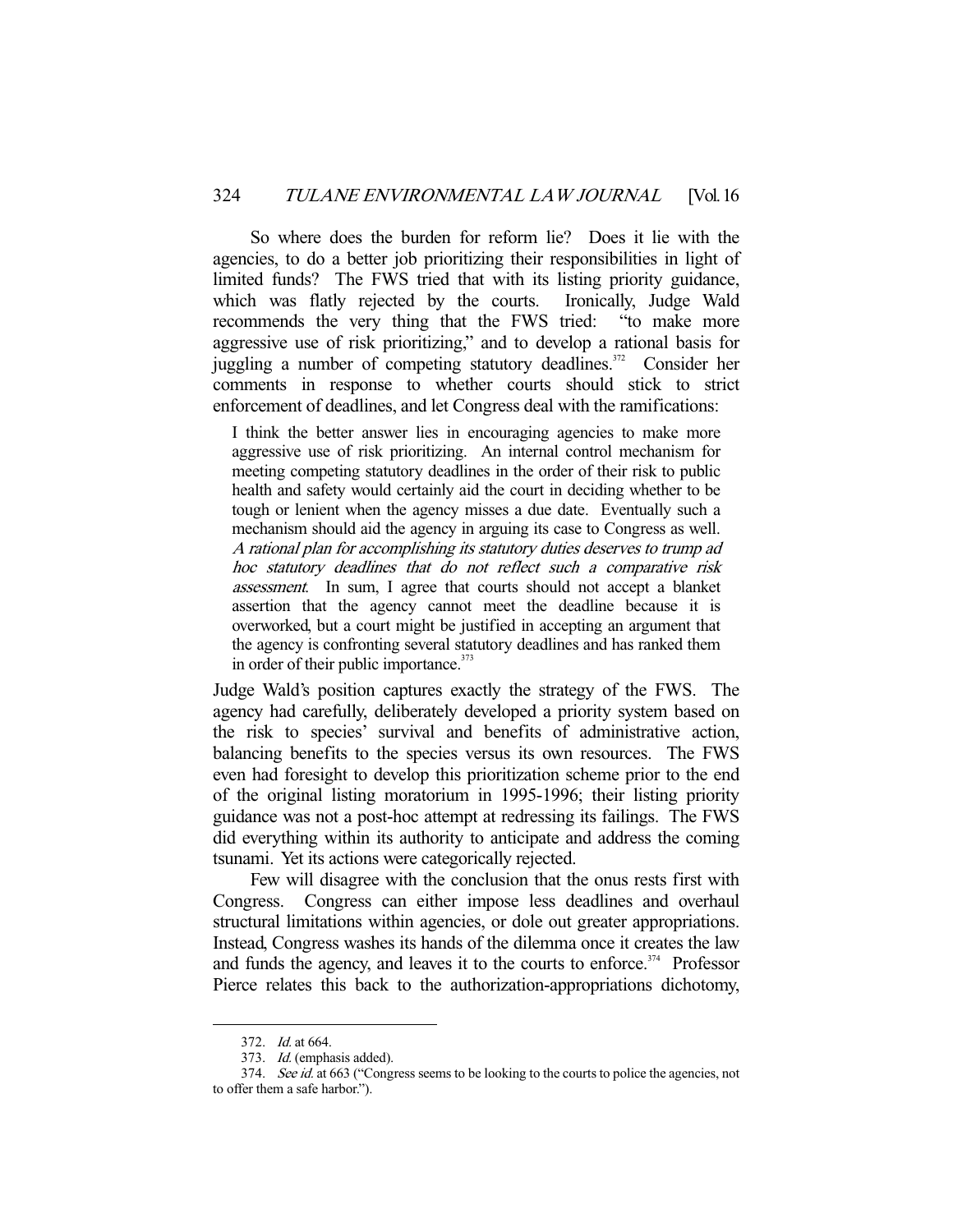discussed in the beginning of this Article, and blames it on the ease with which lawmakers can adopt unpopular decisions in the unlit chambers of appropriations committees.375

 Of course, Congress's hands are tied more than one might realize at first blush. Partisan politics often prevent would-be reformers from opening a law for a narrow amendment, for fear that the legislative process would quickly run astray. As previously mentioned, appropriators can be restricted by budgetary rules and procedures in increasing funding for one agency without identifying commensurate reductions elsewhere. Entitlement programs and off-budget programs lock away much of the overall budget as well.

 That leaves the courts. Pierce attributes many of the problems facing agencies now to be the fault of the courts.<sup>376</sup> Many of the due process requirements relating to fair hearings were imposed by the courts, for example.<sup>377</sup> The requirement to take "a hard look" at the issue, and address virtually all comments received on a proposed rulemaking, was based on a Supreme Court decision,<sup>378</sup> and requires inordinate amounts of resources and time on the part of the agency.<sup> $379$ </sup> The courts are also responsible for the elaborate interpretation of the APA requirement that a rulemaking include a "concise general statement of basis and purpose."<sup>380</sup> A perfect example in ESA implementation exists with the decision in *American Land Alliance v. Norton*, in which the court held invalid the FWS petition management guidance, in part because the agency published only a notice of availability in the Federal *Register*, rather than the guidance document itself, $381$  and further because

 <sup>375.</sup> See Pierce, supra note 369, at 69.

<sup>[</sup>I]t is much easier for politicians of both parties to strip agencies of the resources required to pursue their statutorily assigned missions. The dearth of discussion of the dramatic reductions in discretionary spending urged by both parties in the great budget debate illustrates what political scientists have long recognized: Enacting appropriations statutes is a much less visible legislative activity than is enacting regulatory statutes. The path of least resistance for any politician is to enact or retain the politically valuable rhetoric embodied in absolutist regulatory statutes; to decline to appropriate the funds necessary to implement the statutes; and then to chastise the agencies for failing to perform their statutorily assigned tasks.

Id.

 <sup>376.</sup> See id. at 87-89.

 <sup>377.</sup> See id. at 71.

 <sup>378.</sup> See Motor Vehicle Mfr. Ass'n v. State Farm Mut. Auto. Ins. Co., 463 U.S. 29, 43-44 (1982).

 <sup>379.</sup> See Pierce, supra note 369, at 71.

 <sup>380.</sup> Id. at 71-72.

 <sup>381.</sup> See 242 F. Supp. 2d 1, 11 (D.D.C. 2003).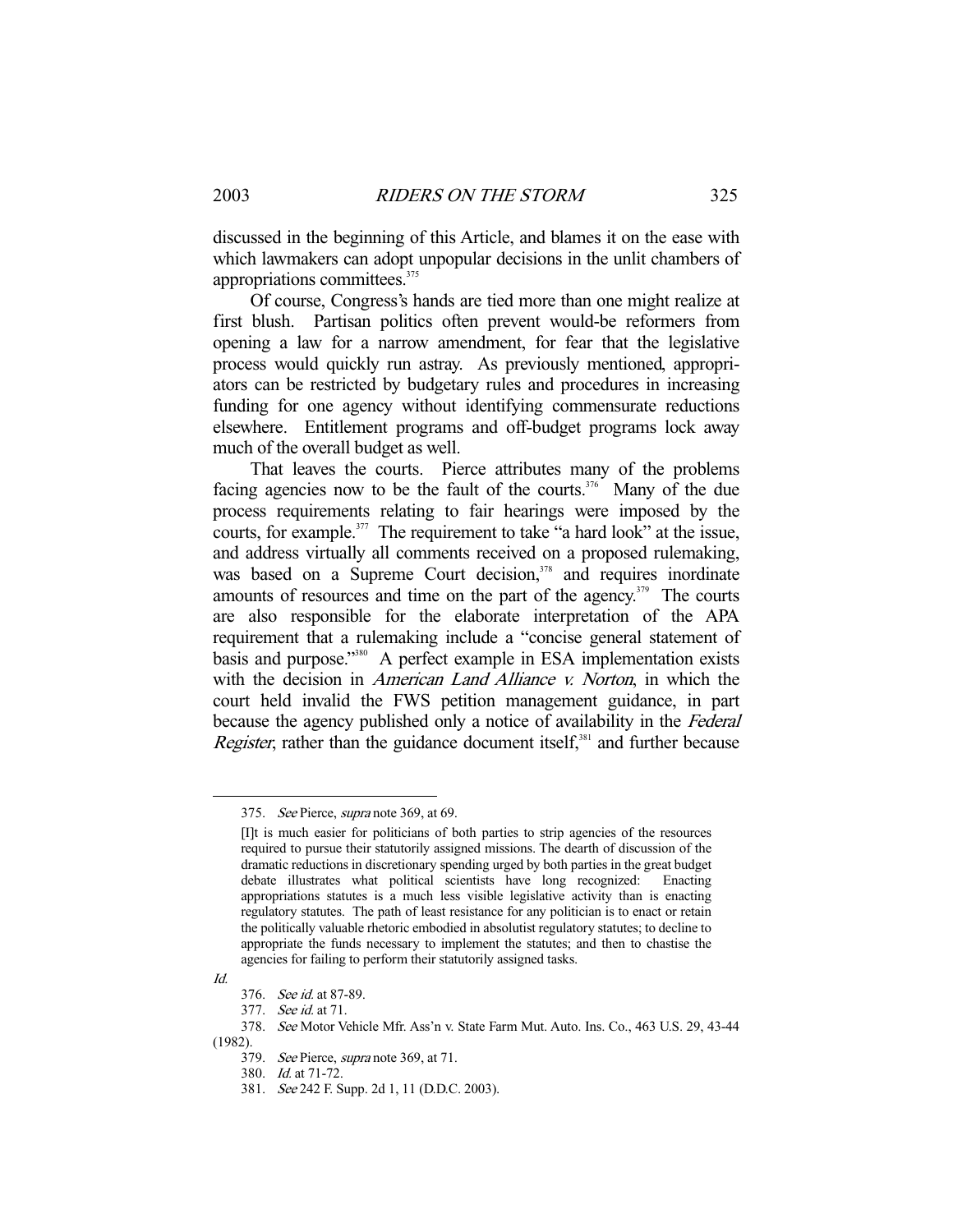the final document differed from the draft document.<sup>382</sup> This would require endless iteration of the notice-and-comment process.

 What can courts do to alleviate the problems they helped create? As discussed above, the courts seem to have it within their equitable power to give the FWS some slack. Pierce makes a strong argument for reasoned decisionmaking and judicial latitude when it comes to discretionary agency actions, but he takes a stringent view when it comes to statutory deadlines.<sup>383</sup> He states that the Congressional mandate is too clear and unambiguous for the courts to read in any latitude, $384$  and that courts must enforce the plain mandates of Congress, leaving it to Congress to amend them if they are too burdensome.<sup>385</sup> This position, however, is unrealistic in light of, and contradictory to, Pierce's earlier observation that Congress seems incapable of meaningful legislative reform because of the "symbolic rhetoric that dominates the political and electoral process."<sup>386</sup> The legislative absolutism that he sees in The legislative absolutism that he sees in substantive mandates is certainly no different than the absolutism seen in

#### Id.

-

384. See id. ("A court cannot deviate from those clear commands without doing violence to the principle of legislative supremacy. That principle is too valuable to sacrifice even when adherence to the principle is certain to produce a plethora of unintended adverse effects.").

 Pierce makes an interesting point with respect to the ESA moratorium. In the context of the circuit court decision of *Environmental Defense Center v. Babbitt*, he recognizes that Congress had created two conflicting mandates: to list the species pursuant to the ESA, but to prohibit all funding in order to do so pursuant to the moratorium. Thus, during the period of effectiveness of the moratorium, Pierce allows the court to exercise discretion:

Courts should excuse agencies from the duty to comply with a statutory deadline only in unusual cases like Environmental Defense Center v. Babbitt, where the agency could comply with a statutory mandate only by violating another statute. In a case of that type, Congress has forced a court to compromise the principles of legislative supremacy by enacting inconsistent statutes.

Id. at 93-94. Pierce does not, however, address the situation immediately following the moratorium, where there is no longer a direct statutory conflict, but where the repercussions are just as strong.

385. *Id.* at 94.

 <sup>382.</sup> See id. at 12.

 <sup>383.</sup> See Pierce, supra note 369, at 93.

Judicial review of agency failures to comply with statutory deadlines is unlike the scope of the duty to engage in reasoned decisionmaking or the scope of the discretionary function exception in an important respect: The entirety of the duty to comply with statutory deadlines is of legislative origin. Congress has instructed agencies to take specific actions by a date certain, and it has instructed courts to enforce those statutory mandates against agencies.

 <sup>386.</sup> Id. at 68 ("Those statutes employ the rhetoric of health and safety absolutism; the rights conferred are not qualified with reference to the many other social goals with which they inevitably conflict. Moreover, they require the use of rhetorically attractive, but highly inefficient, command-and-control regulation.").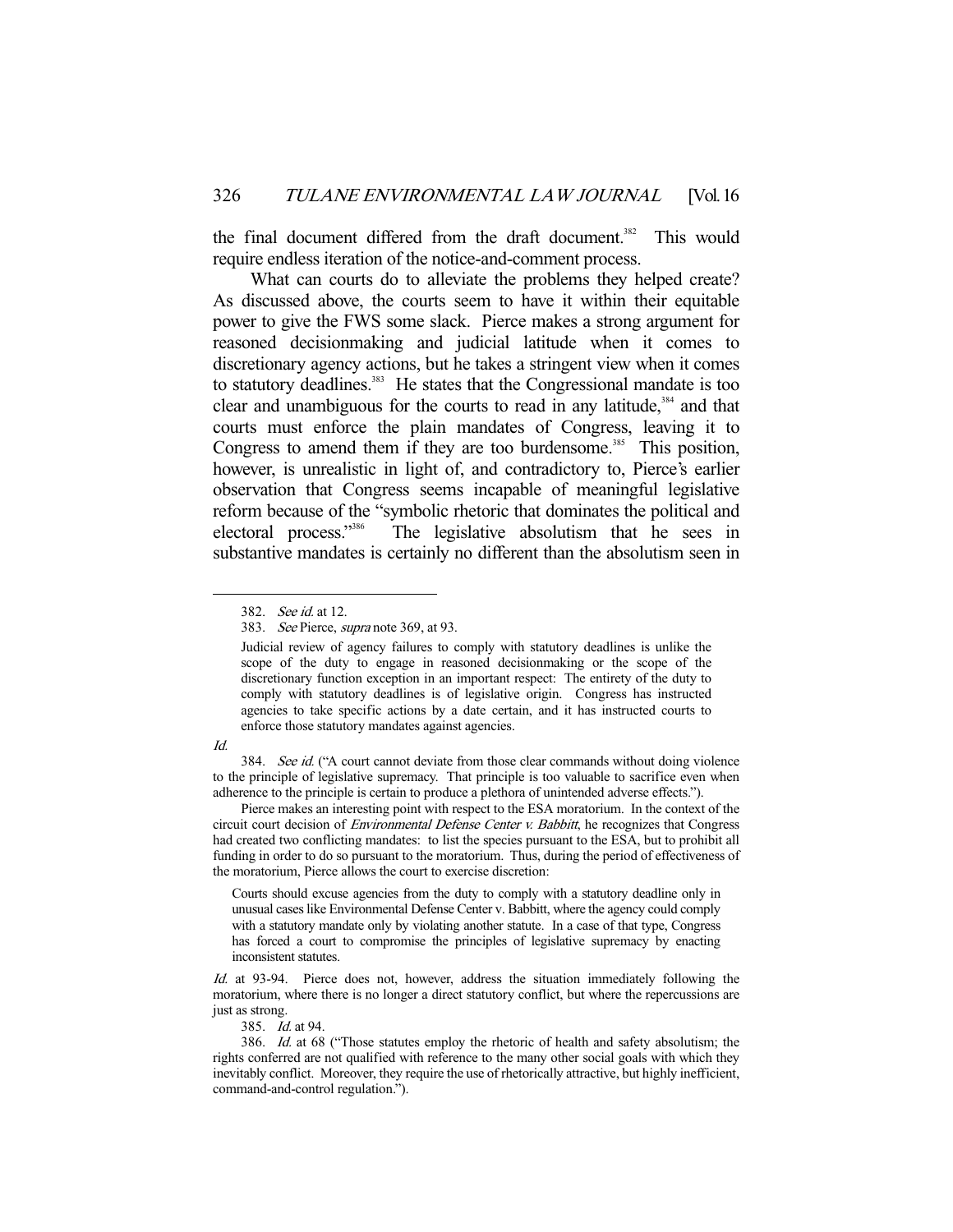deadlines; indeed, deadlines often give lawmakers an even higher moral ground on which to stand, and so the reasoned decisionmaking he advocates for the courts in balancing substantive discretionary duties should equally apply to balancing procedural deadlines. Judge Wald recognizes the administrative consequences of such rigorous adherence to deadlines when she observes that hastily crafted rules "will probably stand a greater risk of being thrown out eventually for lack of reasoned decisionmaking."<sup>387</sup> Why does the burden of a solution fall to the courts? Because the agency lacks the authority, and Congress lacks the desire. The courts have the authority, and the responsibility.

## **CONCLUSION**

 Let us review the bidding. Those who assail the use of riders are right in many of their observations. Riders can more readily subvert public policy than other forms of legislation. Riders also lead to careless legislation. Consider the confusion created between the NMFS and the FWS during the listing moratorium as a result of sloppy work. An authorizing bill would not likely have created the same problems. At the same time, riders have been a constant presence in the legislative landscape for 150 years, and the basic checks and balances apply. Presidents have vetoed bills because of specific riders; they have approved bills despite the presence of specific riders. Particularly in today's political environment, riders and appropriations bills generally receive as much, if not more, attention than authorization bills, which if anything, is securing their place in the arsenal of legislative reform.

 The use of riders has become much more ubiquitous, and much more aggressive, however, in recent years. This was particularly true during the 105th Congress in 1995-1996. It was during this period that the ESA listing moratorium was approved as a rider, which has had devastating impacts for implementation of the ESA. These impacts are still being felt, seven years later, in the form of backlogs in critical habitat designations and species listings, and increasing litigation on enforcing deadlines and on decisions made under the deadlines. The impacts are also being felt in agency priorities that are driven solely by litigation, and agency efforts to limit liability in the courtroom by limiting its available funding to address court-ordered actions. Ironically, the FWS must spend two-thirds of its listing budget this year to designate critical habitats, which it believes has virtually no conservation value, and only one-third of its listing budget on actual listings, which triggers the

 <sup>387.</sup> Wald, supra note 370, at 664.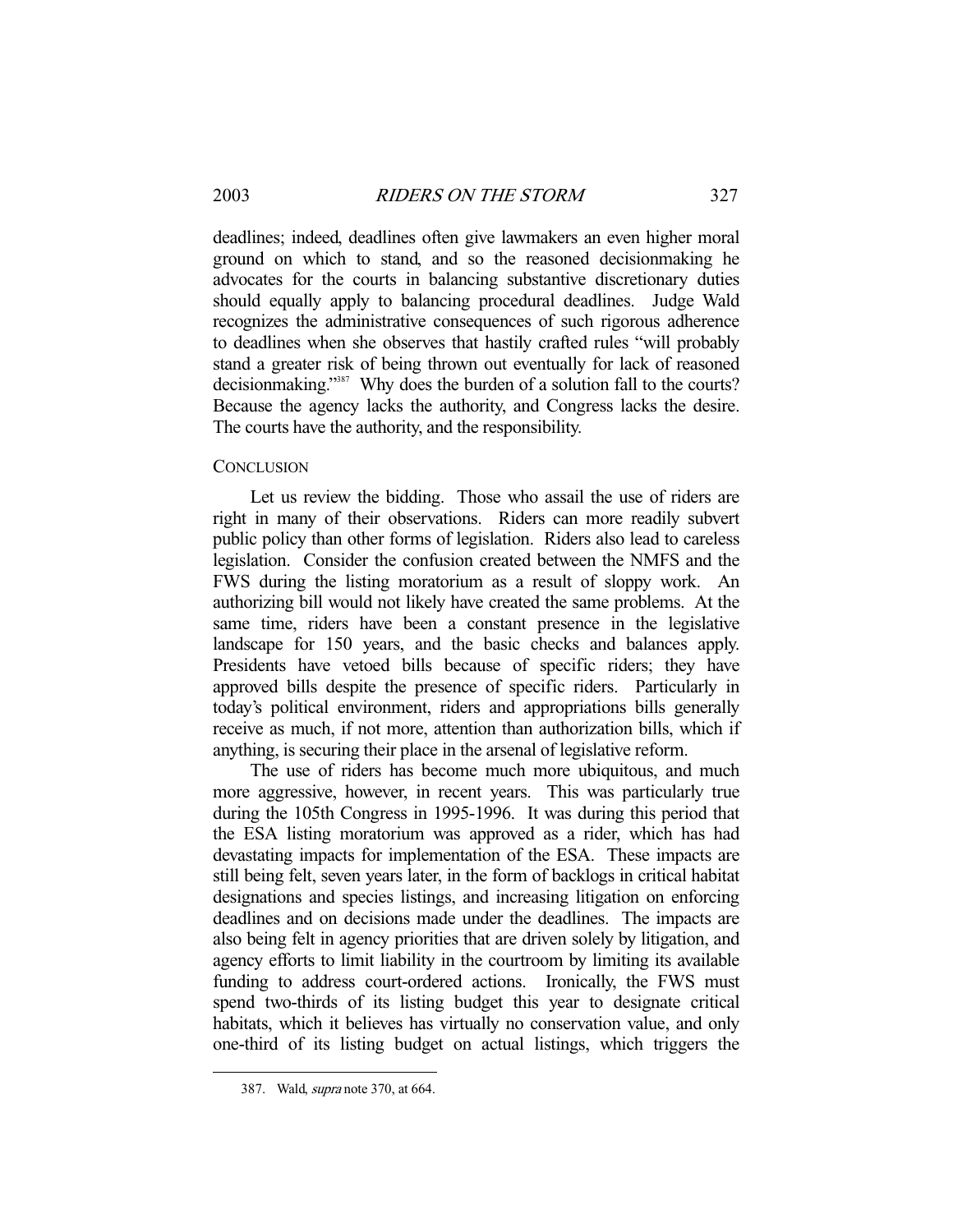substantive requirements of the ESA. To further exacerbate the problem, in order to answer litigants' challenges, it is spending more money on each designation it still deems meaningless.

 All three branches of government are to blame for the current situation. Congress imposed the original ESA moratorium, and failed to address the consequences once the moratorium was lifted; the FWS had long disdained critical habitat designations and saw the moratorium as a way to justify its decisions to not designate critical habitat, and obstinately refused to change course despite the onslaught of litigation; the courts have been unduly harsh in their treatment of the FWS (notwithstanding the FWS' faults), and have refused to recognize the stark reality facing the FWS. All three branches have shirked their responsibilities in this fiasco.

 All three branches have a duty to resolve the situation. Despite the FWS' faults, it has been the most progressive in attempting to ameliorate the situation. Even before the moratorium was lifted, it saw the impending rush of deadlines and the likely litigation crisis, and it developed guidance for prioritizing competing statutory mandates. To be sure, the FWS could have then and now requested significant additional funds, but it is highly doubtful that this would have been granted.

 Congress, of course, has the greatest responsibility in first creating, and now prolonging, the situation. It created the moratorium, and now it maintains funding for listings and designations at an inadequate level. And Congress, of course, has the greatest opportunity to fix the situation by amending the law. And furthermore, Congress, of course, will not act because it can engage in the political dishonesty of mandating deadlines and imposing moratoria for purposes of public rhetoric, and then refuse to fund adequate resources to satisfy the deadlines outside of public scrutiny.

 The courts represent the greatest hope to resolving the situation, even if they have not lived up to it yet. Simply, they have the authority where the Service does not, and they have the willingness where Congress does not. Up until now, the courts have seen no room for equitable relief. This stems from the clear and unambiguous language of the ESA, particularly with respect to section 7, and the Supreme Court's refusal to balance the equities in Tennessee Valley Authority v. Hill. Lower courts have extended this stringent position across all procedural as well as substantive mandates of the ESA, as courts have been adamant not to substitute their judgment for that of Congress. This has generally been a good thing for ESA implementation.